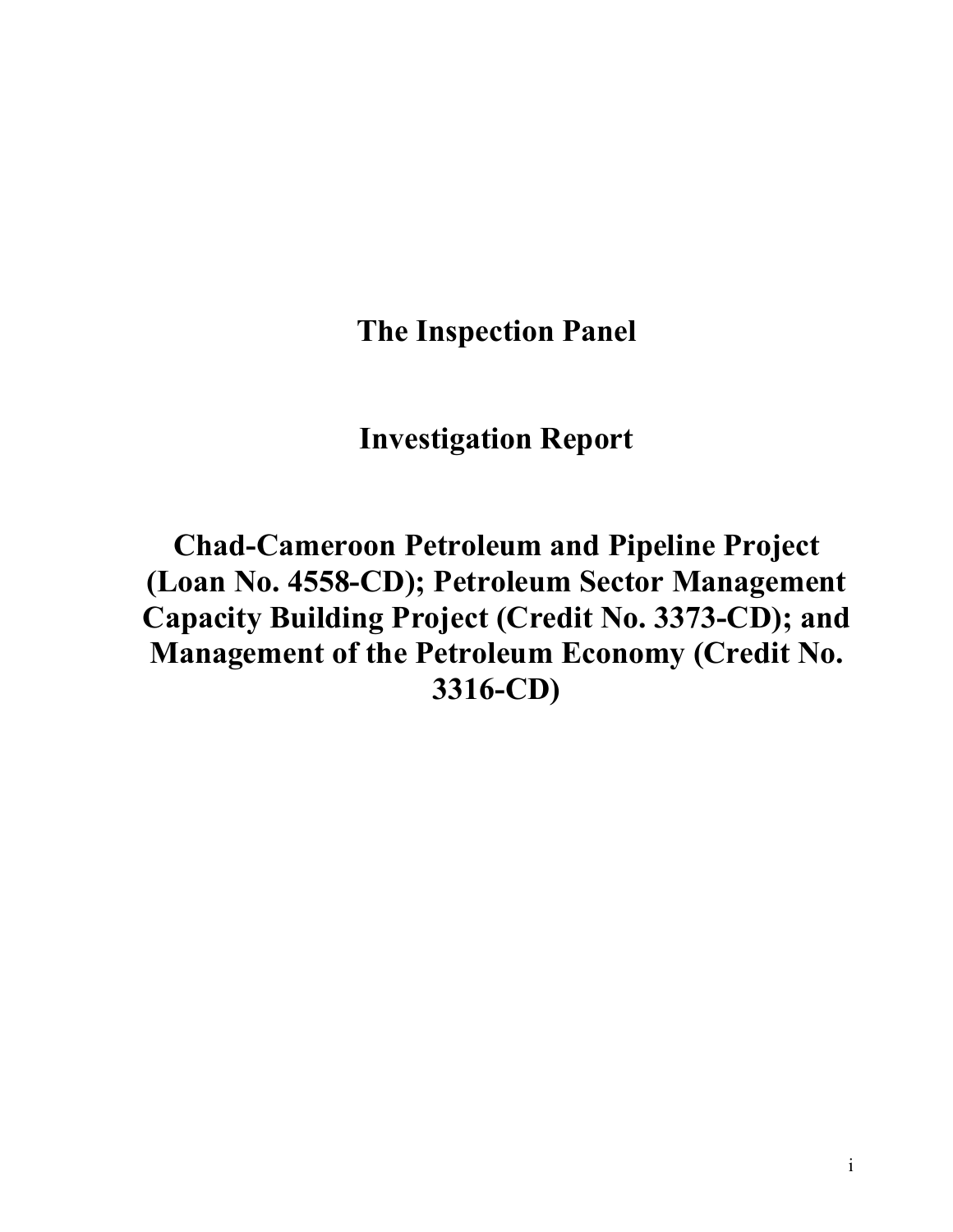## **About the Panel**

The Inspection Panel was created in September 1993 by the Board of Executive Directors of the World Bank<sup>1</sup> to serve as an independent mechanism, which would ensure accountability in Bank operations with respect to its policies and procedures. The Inspection Panel is intended to be an instrument whereby groups of two or more citizens who believe that they or their interests have been or could be harmed by Bank-financed activities can present their concerns through a Request for Inspection. The Panel thus provides a link between the Bank's highest governing body (the Board) and the people who are likely to be affected by the projects it finances.

Members of the Panel are selected "*on the basis of their ability to deal thoroughly and fairly with requests brought to them, their integrity and their independence from the Bank's Management, and their exposure to developmental issues and to living conditions in developing countries*."2 The three-member Panel is empowered, subject to Board approval, to investigate problems that are alleged to have arisen as a result of the Bank having ignored its own operating policies and procedures. The Panel focuses on the Bank, not the Borrower. Its findings, which are presented in its Investigation Report, are sent to the World Bank Board of Directors.

To date, the Panel has dealt with over 26 Requests for Inspection, including eight from Africa, seven from South Asia, nine from Latin American, and two from East Asia and the Pacific regions. While the majority of the cases brought before the Panel alleged violation of the Bank's social and environmental policies (Figure 1 below indicates the number of alleged violations to such policies), others related to Bank policies on Project Supervision, Poverty Reduction, Economic Analysis, and Disclosure of Information have also been raised by Requesters.

#### **Figure 1:**

 $\overline{a}$ 



#### **Alleged Violations of Social and Environmental Policies August 1994 to June 2002**

<sup>&</sup>lt;sup>1</sup> Unless the context otherwise indicates, reference to the Bank includes IBRD and IDA.<br><sup>2</sup> IBBD B assolution No. 03, 10: IDA B assolution No. 03, 6

 $<sup>2</sup>$  IBRD Resolution No. 93-10; IDA Resolution No. 93-6.</sup>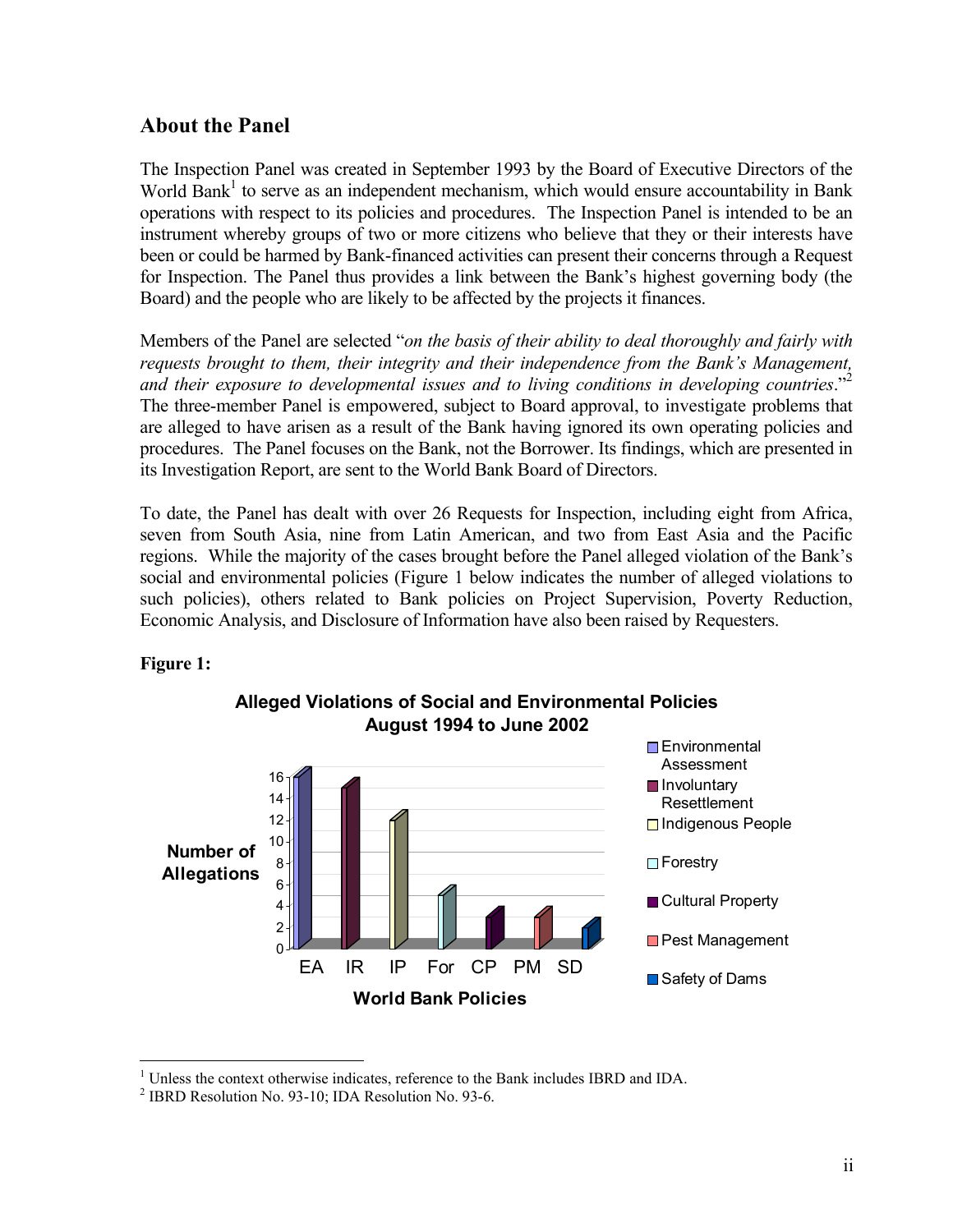# **PROCESSING REQUESTS**

When the Panel receives a Request for Inspection, it is processed as follows:

- 1. The Panel decides whether the Request is *prima facie3* not barred from its consideration.
- 2. The Panel registers the Request—a purely administrative procedure.
- 3. The Panel sends the Request to Bank Management, which has 21 working days to respond to the allegations of the Requesters.
- 4. On receipt of Management's response, the Panel conducts a short (21 working-day) assessment to determine the eligibility of the Requesters and the Request.
- 5. If the Panel does not recommend an investigation, and the Board of Executive Directors accepts this recommendation, the case is considered closed. The Board, however, may approve an investigation against the Panel's recommendation.
- 6. Three days after the Board decides on whether or not an investigation should be carried out, the Panel's Report (including the Request for Inspection and Management's Response) is made publicly available at the Bank's InfoShop and the respective Bank Country Office.
- 7. If the Panel recommends an investigation, and the Board approves it, the Panel undertakes a full investigation, which is not time-bound.
- 8. When the Panel completes an investigation, it sends its findings and conclusions on the matters alleged in the Request for Inspection to the Board as well as to Bank Management.
- 9. Bank Management then has six weeks to submit its recommendations to the Board on what actions the Bank would take in response to the Panel's findings and conclusions.
- 10. The Board thereafter takes the final decision on what should be done based on the Panel's findings and Bank Management's recommendations.
- 11. Shortly after the Board's decision, the Panel's Report and Management's Recommendation are made available to the public through the Bank's InfoShop and the respective Country Office.

 $\overline{a}$ 

<sup>&</sup>lt;sup>3</sup> Requests that are clearly outside the Panel's mandate such as requests concerning projects with no involvement of the Bank, matters related to procurement decisions of the Bank or the borrower, etc.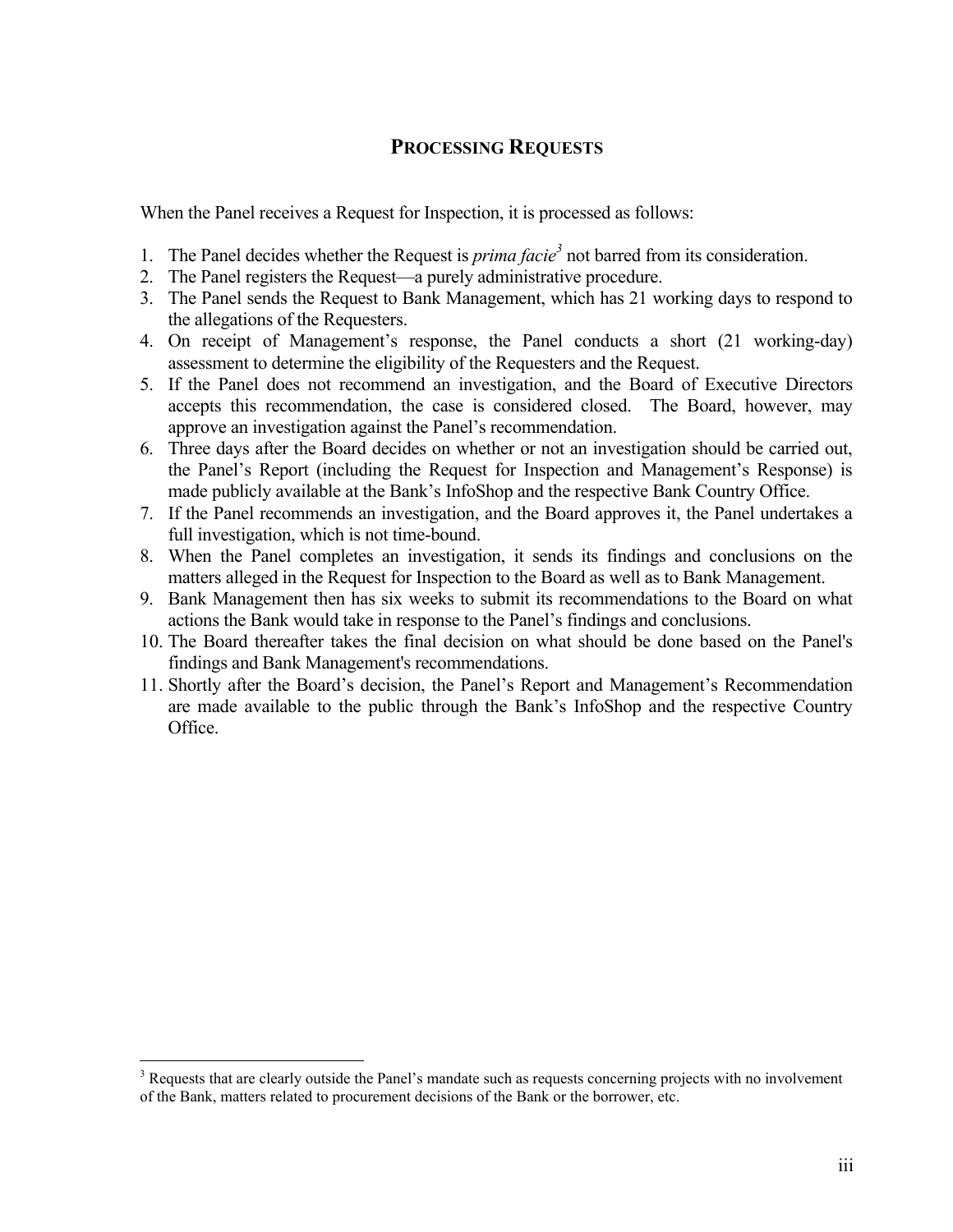# **Acknowledgements**

The Panel had the opportunity to consult with the Executive Director and Alternate Executive Director representing Chad throughout the investigation process, including before and after the field visits to Chad, and wishes to convey its gratitude to them and their staff for their advice and assistance.

It also wishes to thank the Requesters, the Government officials who gave freely of their time in N'Djaména and in the Project areas, the representatives of NGOs, and other local individuals who met with the Panel. It also extends thanks to the staff of ExxonMobil and Esso Exploration and Production Chad, Inc. and the Bank's Resident Representative and his staff at the World Bank Office in N'Djaména for giving of their time and for providing logistical support during the field visit.

Special thanks are due to former and current Bank staff, including IFC staff, associated with the Projects dealt with in this Report. Bank staff, in Washington D.C. and Chad, cooperated fully with the Panel.

The Panel Members also wish to thank its consultants: Dr. Elliot M. Fratkin, Dr. Peter J. G. Pearson, and Mr. Miles Scott-Brown, as well as Mr. Serge Selwan and Ms. Alka Kothari, who provided the Panel with valuable insights and assistance as well as logistical support.

Finally, the Panel wishes to express its thanks and appreciation to members of its Secretariat for their expert and professional support during the preparation of this Report. The Panel also wishes to express its thanks to Ms. Roopa Sukthankar for her assistance with translation during its missions to Chad.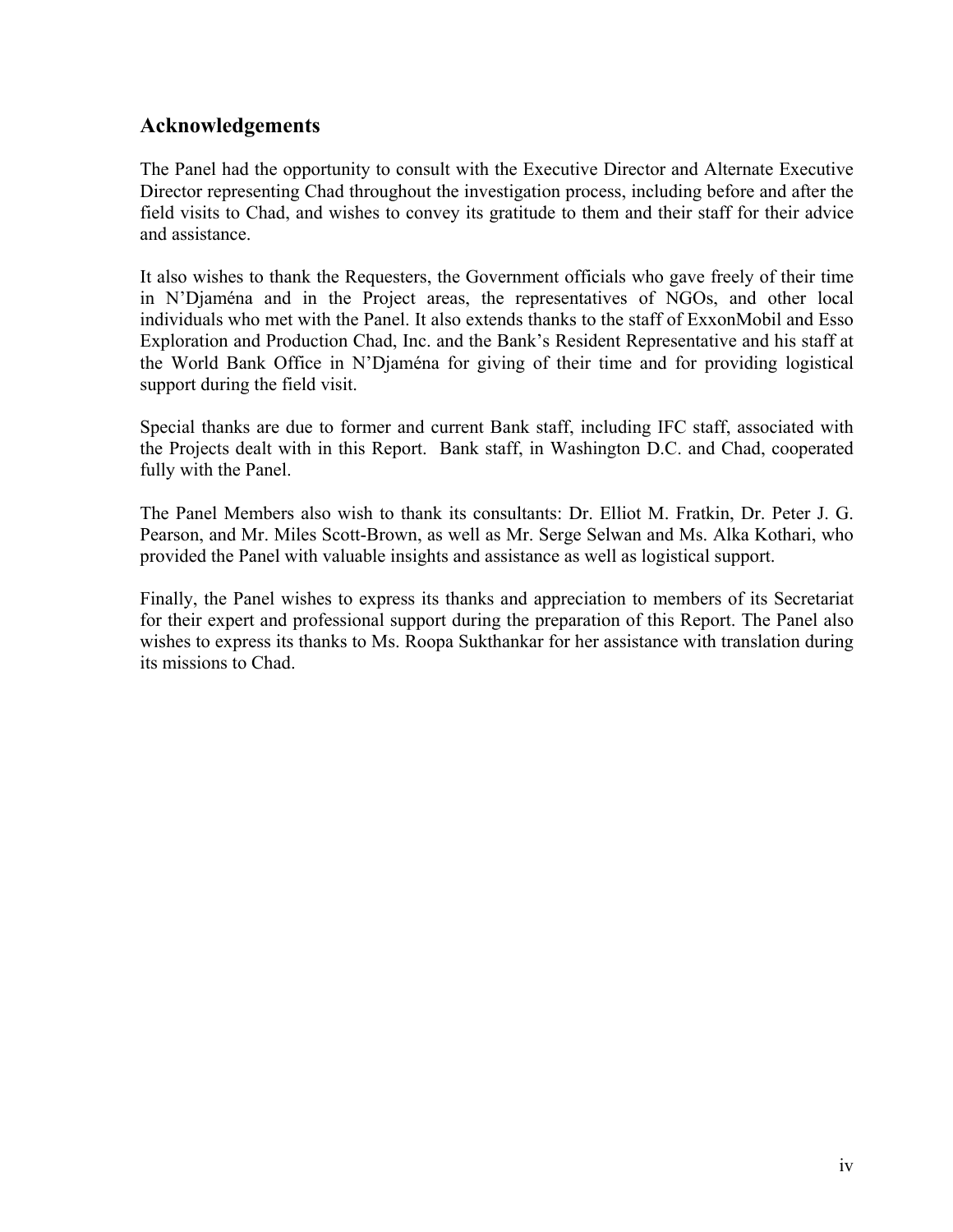# **Abbreviations and Acronyms**

| <b>ACCORD</b>                                                   | Association for Cooperation and Development Research                           |  |  |  |
|-----------------------------------------------------------------|--------------------------------------------------------------------------------|--|--|--|
| <b>ASOSRP</b>                                                   | Area Specific Oil Spill Response Plan                                          |  |  |  |
| <b>ASTM</b>                                                     | American Society for Testing and Materials                                     |  |  |  |
| <b>BP</b>                                                       | <b>Bank Policy</b>                                                             |  |  |  |
| CAR                                                             | Central African Republic                                                       |  |  |  |
| <b>CPPL</b>                                                     | Commission Permanente Pétrole Local                                            |  |  |  |
| <b>CTNSC</b>                                                    | Comité Technique National de Suivi et de Contrôle - National Technical         |  |  |  |
| Committee for Monitoring and Evaluation of the Pipeline Project |                                                                                |  |  |  |
| COTCO                                                           | Cameroon Oil Transportation Company, S.A.                                      |  |  |  |
| EA                                                              | <b>Environmental Assessment</b>                                                |  |  |  |
| <b>ECMG</b>                                                     | <b>External Compliance Monitoring Group</b>                                    |  |  |  |
| <b>EMP</b>                                                      | Environmental Management Plan                                                  |  |  |  |
| <b>FACIL</b>                                                    | Fonds d'Actions Concertées d'Initiative Locale - Local Initiatives Social Fund |  |  |  |
| GOC                                                             | Government of Chad                                                             |  |  |  |
| <b>GOSRP</b>                                                    | General Oil Spill Response Plan                                                |  |  |  |
| <b>GHG</b>                                                      | Greenhouse Gases                                                               |  |  |  |
| <b>HIV/AIDS</b>                                                 | Human Immunodeficiency Virus/Acquired Immune Deficiency Syndrome               |  |  |  |
| <b>IAG</b>                                                      | <b>International Advisory Group</b>                                            |  |  |  |
| <b>IBRD</b>                                                     | International Bank for Reconstruction and Development                          |  |  |  |
| <b>IDA</b>                                                      | <b>International Development Association</b>                                   |  |  |  |
| <b>IFC</b>                                                      | <b>International Finance Corporation</b>                                       |  |  |  |
| <b>IRR</b>                                                      | Internal Rate of Return                                                        |  |  |  |
| NGO                                                             | Non-Governmental Organization                                                  |  |  |  |
| <b>NPV</b>                                                      | Net Present Value                                                              |  |  |  |
| OD                                                              | <b>Operational Directive</b>                                                   |  |  |  |
| <b>OP</b>                                                       | <b>Operational Policy</b>                                                      |  |  |  |
| <b>OPN</b>                                                      | <b>Operational Policy Note</b>                                                 |  |  |  |
| <b>OSRP</b>                                                     | Oil Spill Response Plan                                                        |  |  |  |
| PAD                                                             | <b>Project Appraisal Document</b>                                              |  |  |  |
| <b>RDP</b>                                                      | Regional Development Plan                                                      |  |  |  |
| <b>STD</b>                                                      | <b>Sexually Transmitted Disease</b>                                            |  |  |  |
| <b>TOTCO</b>                                                    | Tchad Oil Transportation Company, S.A.                                         |  |  |  |
| <b>UNDP</b>                                                     | <b>United Nations Development Programme</b>                                    |  |  |  |
| <b>WHO</b>                                                      | World Health Organization                                                      |  |  |  |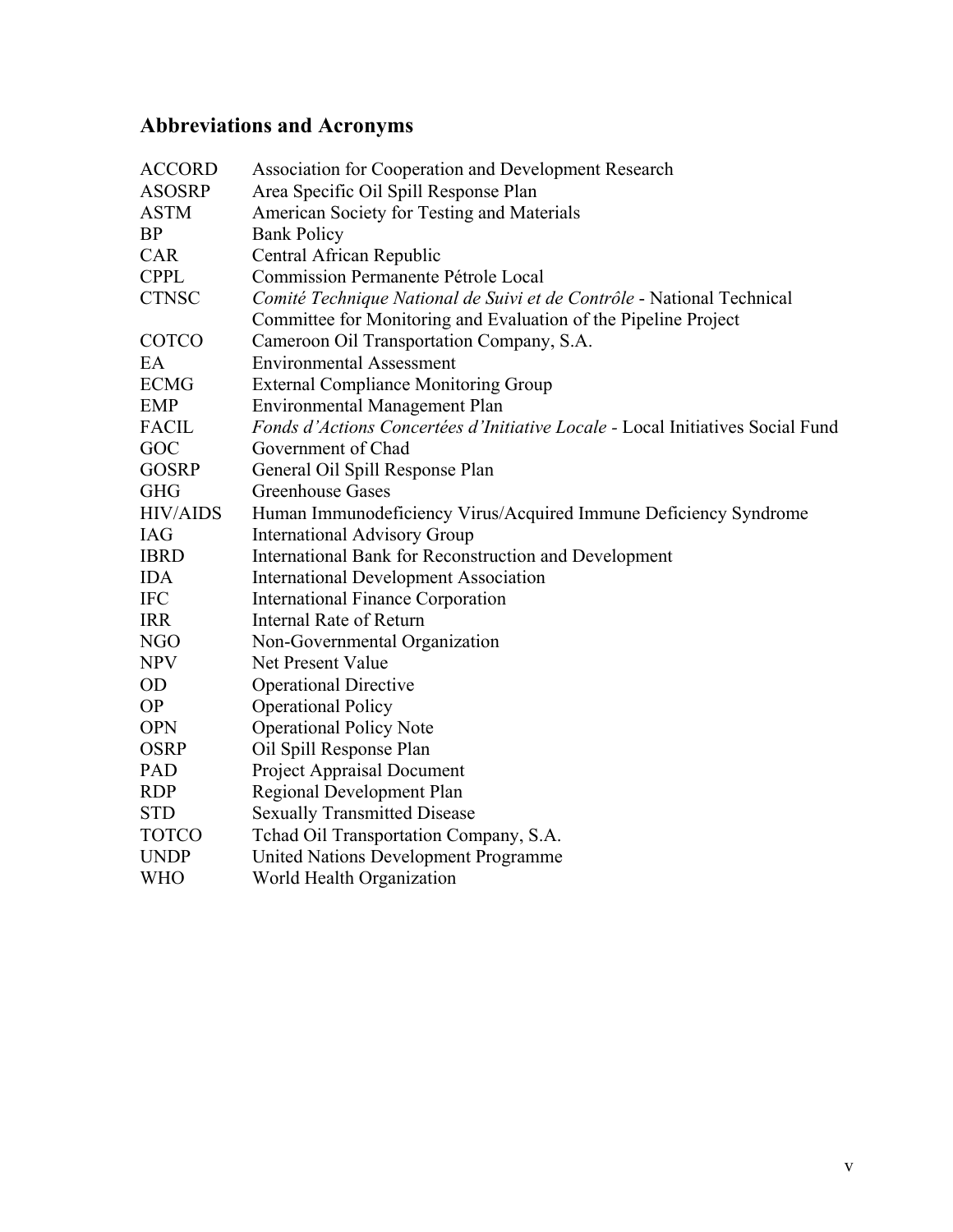# **TABLE OF CONTENTS**

## 

|    | 1. PROJECTS EXAMINED IN THIS REPORT: CHAD CAMEROON PETROLEUM AND PIPELINE |  |
|----|---------------------------------------------------------------------------|--|
|    | PROJECT (LOAN NO. 4558-CD); PETROLEUM SECTOR MANAGEMENT CAPACITY BUILDING |  |
|    | PROJECT (CREDIT NO. 3373-CD); AND MANAGEMENT OF THE PETROLEUM ECONOMY     |  |
|    |                                                                           |  |
|    |                                                                           |  |
|    |                                                                           |  |
|    |                                                                           |  |
|    |                                                                           |  |
|    |                                                                           |  |
|    |                                                                           |  |
| 31 |                                                                           |  |
|    |                                                                           |  |
|    |                                                                           |  |

# 

| 51 |  |
|----|--|
|    |  |
|    |  |
|    |  |
|    |  |
|    |  |
|    |  |
|    |  |
|    |  |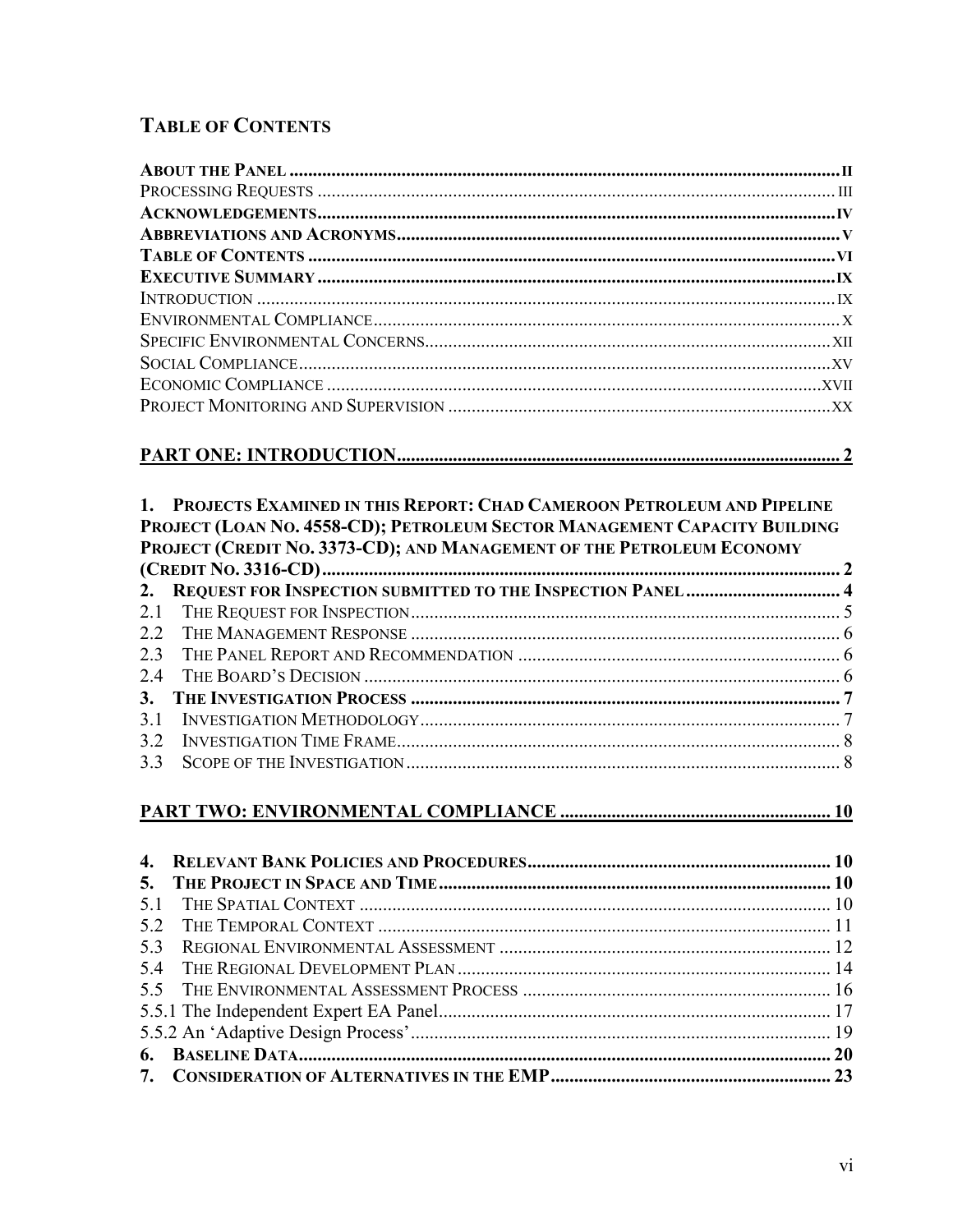| 9 <sub>1</sub> |                                                                                          |  |
|----------------|------------------------------------------------------------------------------------------|--|
| 10.            |                                                                                          |  |
| 10.1           |                                                                                          |  |
| 10.2           |                                                                                          |  |
|                |                                                                                          |  |
|                |                                                                                          |  |
|                |                                                                                          |  |
|                |                                                                                          |  |
| 11.            |                                                                                          |  |
| 12.            |                                                                                          |  |
| 13.            |                                                                                          |  |
| 14.            |                                                                                          |  |
| 15.            |                                                                                          |  |
| 15.1           |                                                                                          |  |
| 15.2           |                                                                                          |  |
|                |                                                                                          |  |
|                |                                                                                          |  |
|                |                                                                                          |  |
| 16.            |                                                                                          |  |
| 17.            |                                                                                          |  |
| 17.1           |                                                                                          |  |
| 17.2           |                                                                                          |  |
| 17.3           |                                                                                          |  |
|                | 17.3.1 Compensation for Wild and Mango Trees - Availability of a Grievance Mechanism  53 |  |
| 18.            |                                                                                          |  |
| 19.            |                                                                                          |  |
| 20.            |                                                                                          |  |
|                |                                                                                          |  |
|                | <b>PART FOUR: ECONOMIC EVALUATION AND POVERTY REDUCTION  65</b>                          |  |
|                |                                                                                          |  |
|                |                                                                                          |  |
|                |                                                                                          |  |
| 21.1           |                                                                                          |  |
|                |                                                                                          |  |
|                |                                                                                          |  |
|                |                                                                                          |  |
|                |                                                                                          |  |
|                |                                                                                          |  |
|                |                                                                                          |  |
|                |                                                                                          |  |
|                |                                                                                          |  |
| 21.2           | THE PETROLEUM ECONOMY PROJECT AND CAPACITY BUILDING PROJECT 77                           |  |
| 22.            |                                                                                          |  |
| 22.1           |                                                                                          |  |
|                |                                                                                          |  |

**8. INSTITUTIONAL CAPACITY................................................................................................. 24**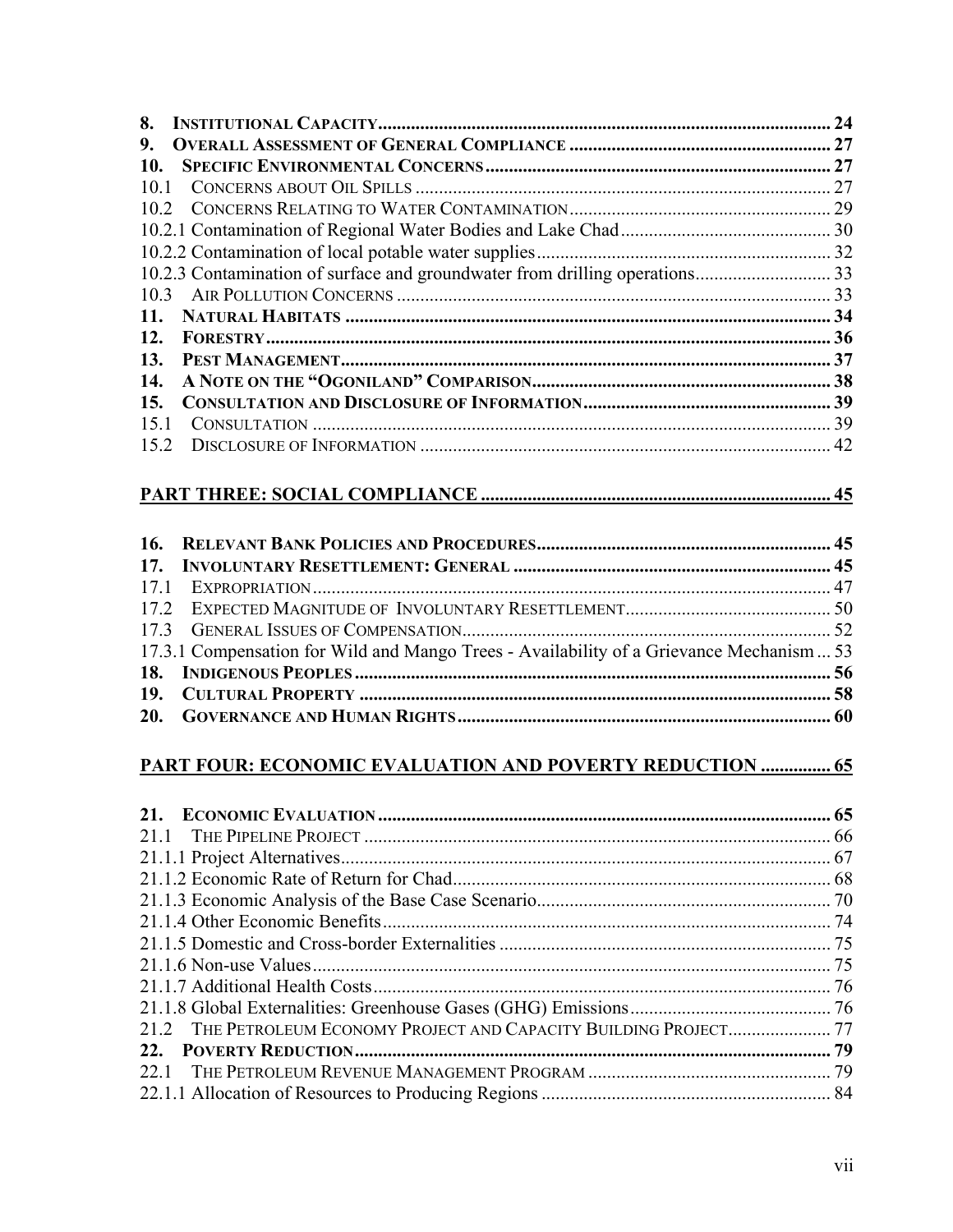# Annexes

| Annex 1: Health Impacts Associated with the Pipeline Project |
|--------------------------------------------------------------|
| Annex 2: Panel's Visits to Chad                              |
| Annex 3: Chronology                                          |
| Annex 4: Biographies of Panel members and Consultants        |
|                                                              |

# Boxes

Box 1: Chad: General Country Information

Box 2: Health Impacts Associated with the Project

Box 3: The Concern over Human Rights in Chad: Historical and Contemporary Background

# Figures

Figure 1: Alleged Violations of Social and Environmental Policies (August 1994 to June 2002) Figure 2: Environmental Assessment Timeline

Figure 3: Chad Revenue Flows

# Map

Overview of the Chad-Cameroon Petroleum Development Pipeline Project Including Locations Visited by the Inspection Panel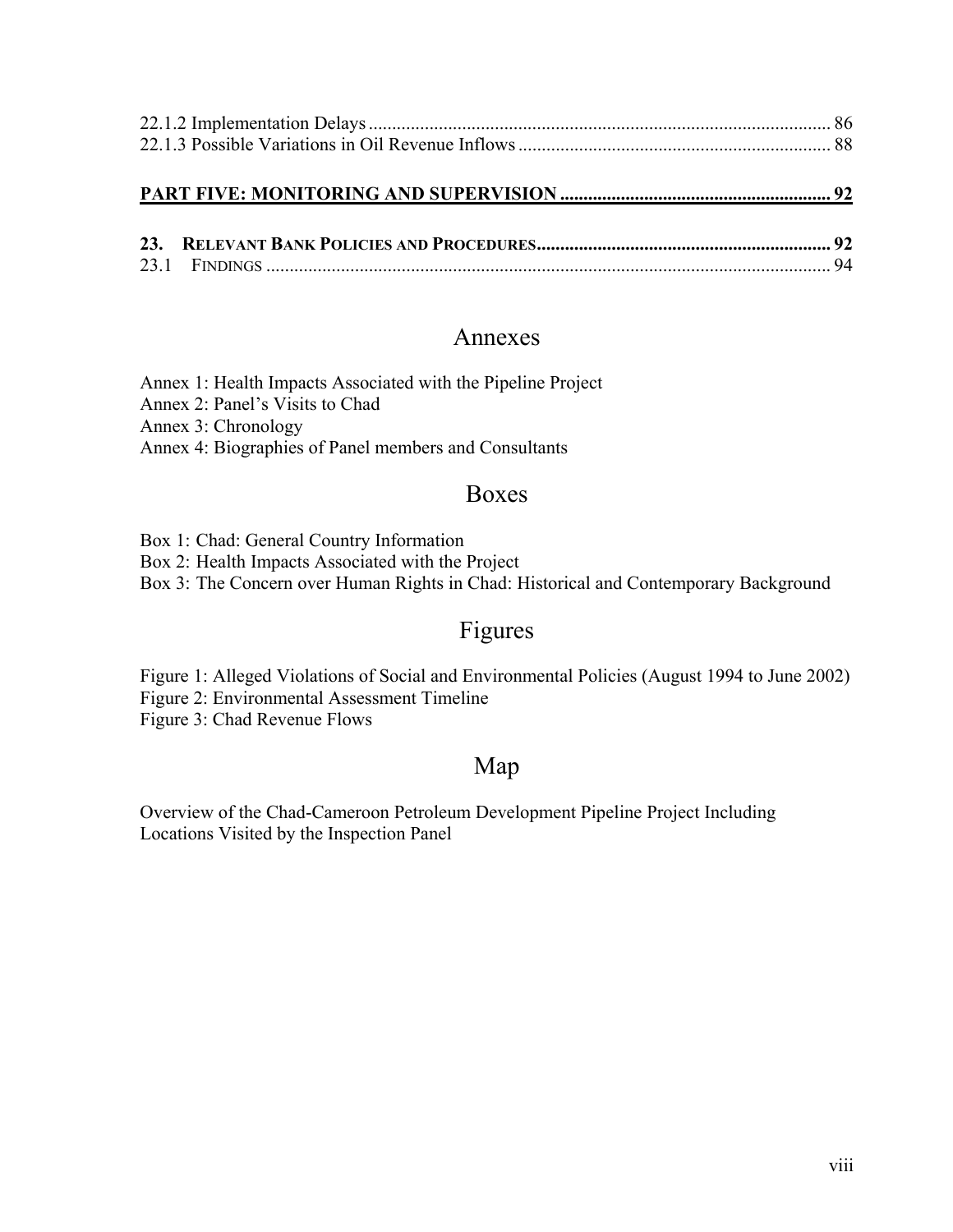### **EXECUTIVE SUMMARY**

#### **INTRODUCTION**

- 1. The Chad-Cameroon Oil Pipeline Project (hereinafter referred to as the Pipeline Project or the Project) is the largest energy infrastructure development on the African continent. Estimated at US\$3.7 billion, it is being funded largely by private industry (ExxonMobil, Petronas, and Chevron). It involves the drilling of 300 oil wells in the oil fields in the Doba region of southern Chad and the construction of a 1,100km long export pipeline through Cameroon to an offshore loading facility. With petroleum reserves estimated at 225,000 barrels per day, the Project is expected to yield approximately US\$2 billion in revenues to Chad over a 28-year operating period. The World Bank and the International Finance Corporation (IFC) are participating in the Project by providing US\$39.5 million and US\$ 100 million respectively.
- 2. Two complementary projects are supported by the International Development Association (IDA) of the World Bank Group, namely (i) The Petroleum Sector Management Capacity Building Project (IDA credit US\$ 23.7 million equivalent) which aims to build Chad's capacity to manage oil revenues and to use them efficiently for poverty reduction; and (ii) Management of the Petroleum Economy Project (IDA credit US\$ 17.5 million equivalent) which aims to assist the Government of Chad in building capacity to implement its petroleum revenue management strategy.
- 3. The Request for inspection (the 'Request') was submitted on March 22, 2001 by Mr. Ngarlejy Yorongar, a Member of Parliament in Chad's National Assembly and an active opposition leader, who was acting for himself and on behalf of more than 100 residents (the 'Requesters') in the vicinity of three fields of the Pipeline Project area. The Requesters alleged that the Pipeline Project constituted a threat to local communities, their cultural property and the environment and that people in the oil field region (in the Doba Basin area) were being harmed, or were likely to be harmed, because of the absence, or inadequacy, of environmental assessment and compensation; and that proper consultation with and disclosure of information to the local communities had not taken place.
- 4. The above-mentioned allegations (and related subsidiary ones) involved possible violations of the following Bank policies and procedures: Environmental Assessment (OD 4.01), Involuntary Resettlement (OD 4.30), Natural Habitats (OP/BP 4.04), Pest Management (OP 4.09), Poverty Reduction (OD 4.15), Indigenous peoples (OD 4.20), Forestry (OP 4.36), Disclosure of Operational Information (BP 17.50), Economic Evaluation of Investment Operations (OP 10.04), Project Monitoring and Evaluation (OD 10.70), Project Supervision (OD 13.05), and Management of Cultural Property in Bank financed Projects (OPN 11.03).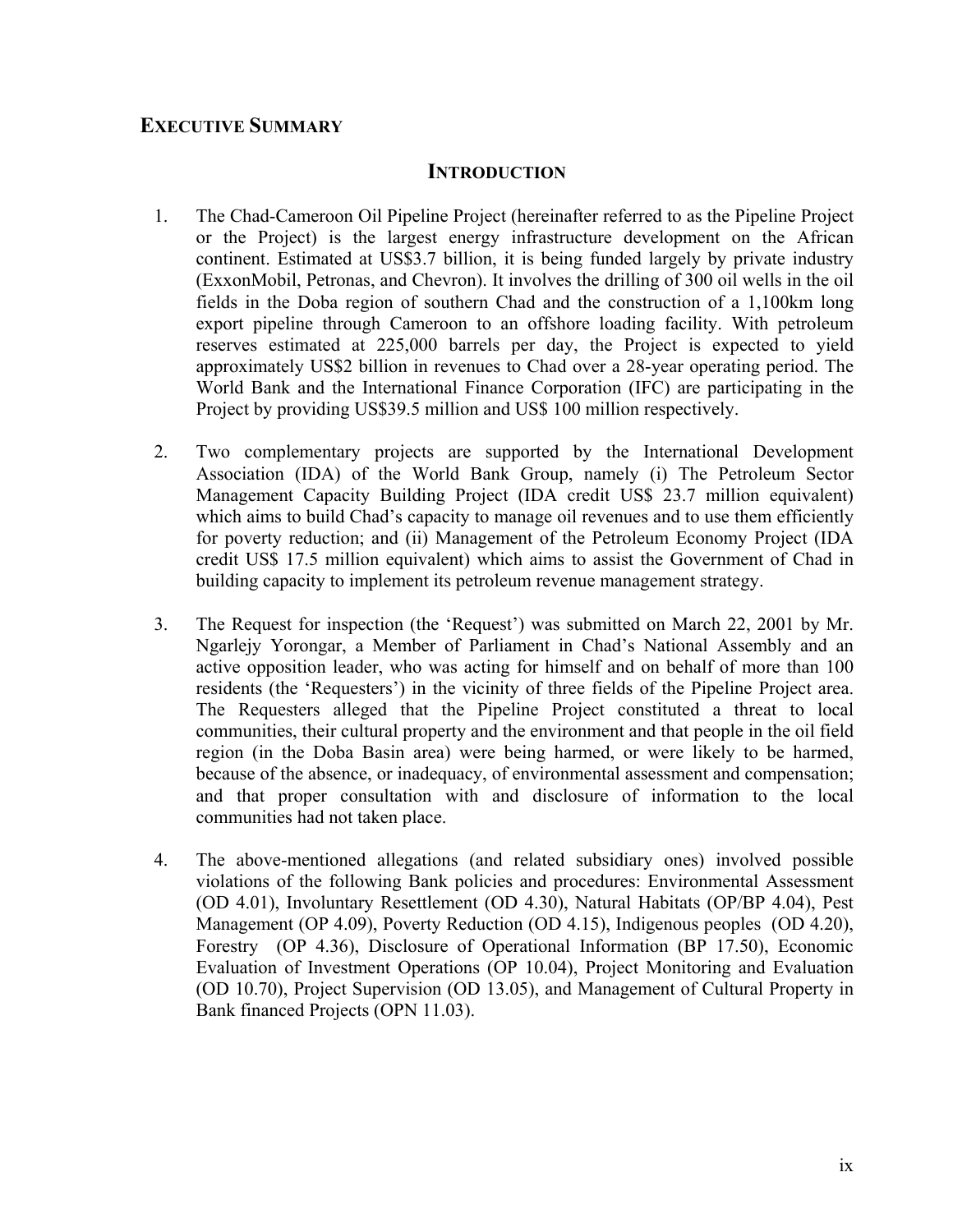5. After reviewing Management's response to the allegations (and following a visit to Chad) the Panel recommended an investigation to the Board of Executive Directors. The Board approved the Panel's recommendation on October 1<sup>st</sup> 2001.

#### **ENVIRONMENTAL COMPLIANCE**

#### **General Environmental Concerns**

- 6. The Panel notes the substantial effort that has been made in the assembling of the 19 volume Environmental Management Plan (EMP), which followed the preparation of an Environmental Impact Assessment (EIA) in 1997. It also notes the exceptional operational and managerial demands in implementing this plan in a challenging physical and political environment. Furthermore, the Panel finds that Management is in compliance with OD 4.01 with respect to project classification.
- 7. In considering the spatio-temporal context of the Project, the Panel finds that Management did not explicitly consider them, as required by OD 4.01. There is neither a discussion on how the boundary of the study area was defined, nor any mention of the potential area that could be affected by project development. In the light of this, the Panel finds Management not in compliance with OD 4.01 in this respect. On the other hand, the Panel is satisfied that the EA covers the life of the Project and that the temporal context has been clearly defined
- 8. Evidence collected by the Panel both at the Bank's headquarters and during field visits indicates that oil and other economic development activities are already taking place outside of the scope addressed in the approved EMP. In reviewing the documentation contained in the EMP, however, the Panel cannot find any indication that any cumulative effects assessment was completed. The Panel finds this a serious omission, particularly when one of the objectives of the Petroleum Sector Capacity Management Project is to assist the Government of Chad to manage the development of its petroleum resources in an environmentally and socially sound manner, "*including the need for cumulative/regional/sectoral environmental assessments.*" The Panel finds that in failing to require a cumulative effects assessment, Management is not in compliance with OD 4.01.
- 9. The scale of the now proposed development will impact on the lives of all the people living in the Region as a whole. In failing to require the preparation of a Regional Environmental Assessment, which would adequately assess the nature, and extent of broader environmental and social concerns resulting from the Project, the Panel finds that Management is not in compliance with paragraph 5 of OD 4.01.
- 10. OD 4.01 makes specific reference to the importance of engaging an independent advisory panel of international experts. The need for an Expert Advisory Panel is particularly acute "*for major, high risk or contentious projects with serious, multidimensional concerns,*" and is clearly evident in the case of the Pipeline Project. The Panel noted that the Government of Chad (GOC) retained independent experts on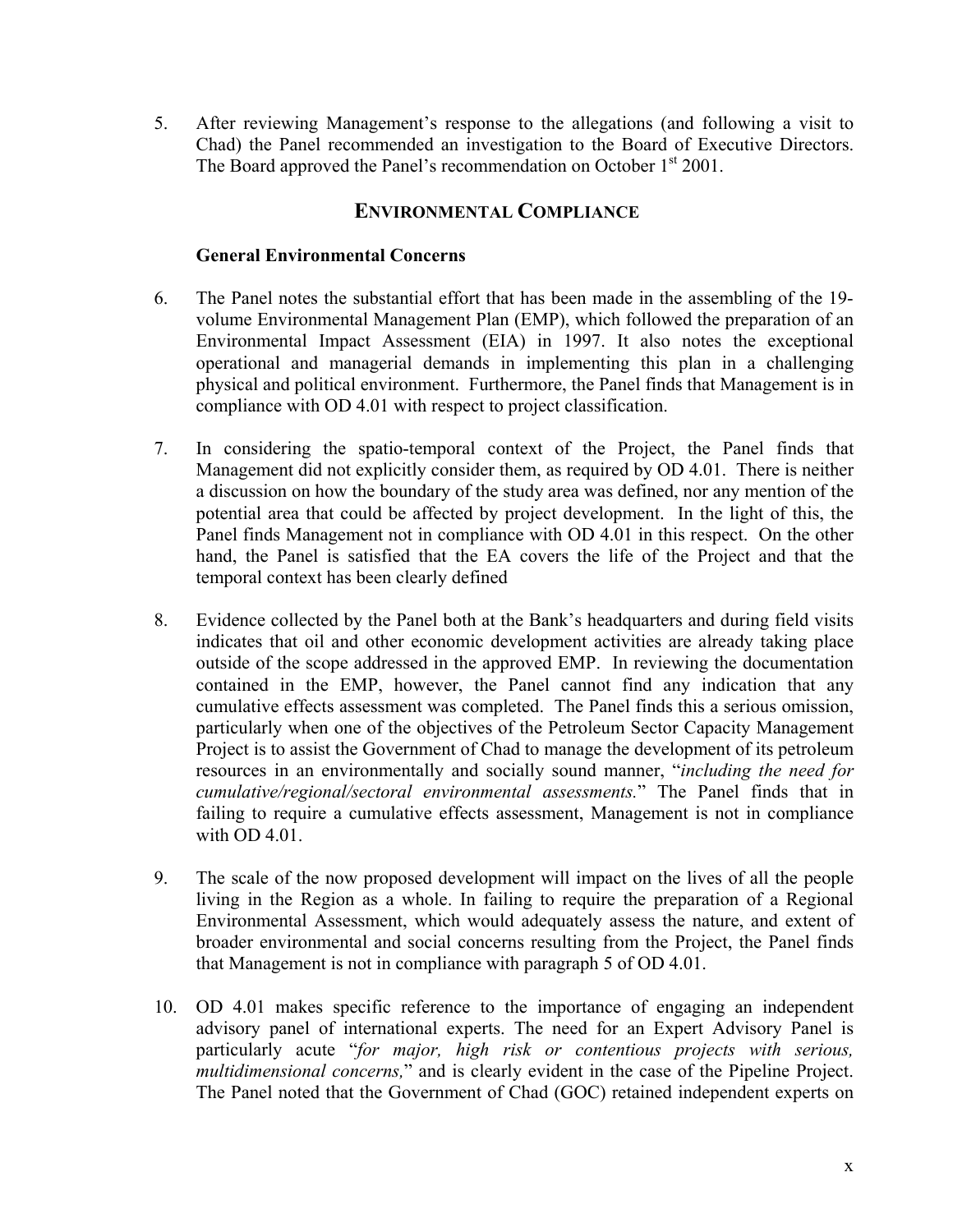environmental assessment but, to its surprise, it was unable to find any relevant records reflecting their work or the conclusions. The Inspection Panel finds this disturbing. Moreover, the Panel cannot understand why or how Management was unable to followup and monitor the work of such an important part of the EA process. The Panel, therefore, finds Management not in compliance with paragraph 13 of OD 4.01.

- 11. The Panel notes the significant efforts made by the Consortium to collect baseline information about the Project. Apart form the additional baseline data collected in response to previous reviews of the 1997 EA, significant site-specific information in the form of environmental baseline assessment has also been collected in areas scheduled for Project development. The Panel finds, however, that this data has not been properly utilized to support the EA process. There is no direct reference of data gaps in the 1999 EMP and those embodied in the 1997 EA. Consequently it is not clear how each specific management action is related to specific impacts or how these impacts relate to relevant data in Management's actions. The Panel, therefore, finds that Management is not in compliance with Paragraph 2 of Annex C of OD 4.01.
- 12. With the exception of the economic evaluation of Project alternatives, the Panel considers the analysis made by Management to be extensive, well prepared, and in support of the final decision for process and route selection. OD 4.01, however, requires that for each of the alternatives, the environmental costs and benefits should be quantified to the extent possible, and economic values should be attached where feasible. The Panel finds little evidence that this economic analysis was undertaken in the evaluation of Project Alternatives. While noting its satisfaction with the justification provided for the selection of the Project alternative, the Panel concludes that Management is, however, not in compliance with paragraph 2 (f) of Annex B of OD 4.01 concerning the cost-benefit analysis of Project alternatives.
- 13. A key objective of the Capacity Building Project, and a major rationale for the Bank's involvement in the Project, was to develop and strengthen the institutional capabilities of the Government to a level where it could manage the petroleum sector in environmentally and socially sound manner. This included increasing the Government's capacity to the point where it could begin to monitor the Project effectively before the revenues start to flow. This objective has not been achieved and raises questions about the Project's ability to realize several of its social objectives. The largest component of the Capacity Building Project involves the development of the capacity of the Committee for Monitoring and Evaluation of the Pipeline Project (CTNSC), which up to January 2002 had limited field staff, was not in position to execute its mandate. The Panel recognizes the lack of human and institutional capacity at the national level to manage and monitor projects of this magnitude and complexity and recognizes Management's significantly increased efforts to improve the situation on the ground. In the light of the above, however, the Panel finds that Management is not in compliance with the institutional/capacity requirements of OD 4.01, in respect to CTNSC.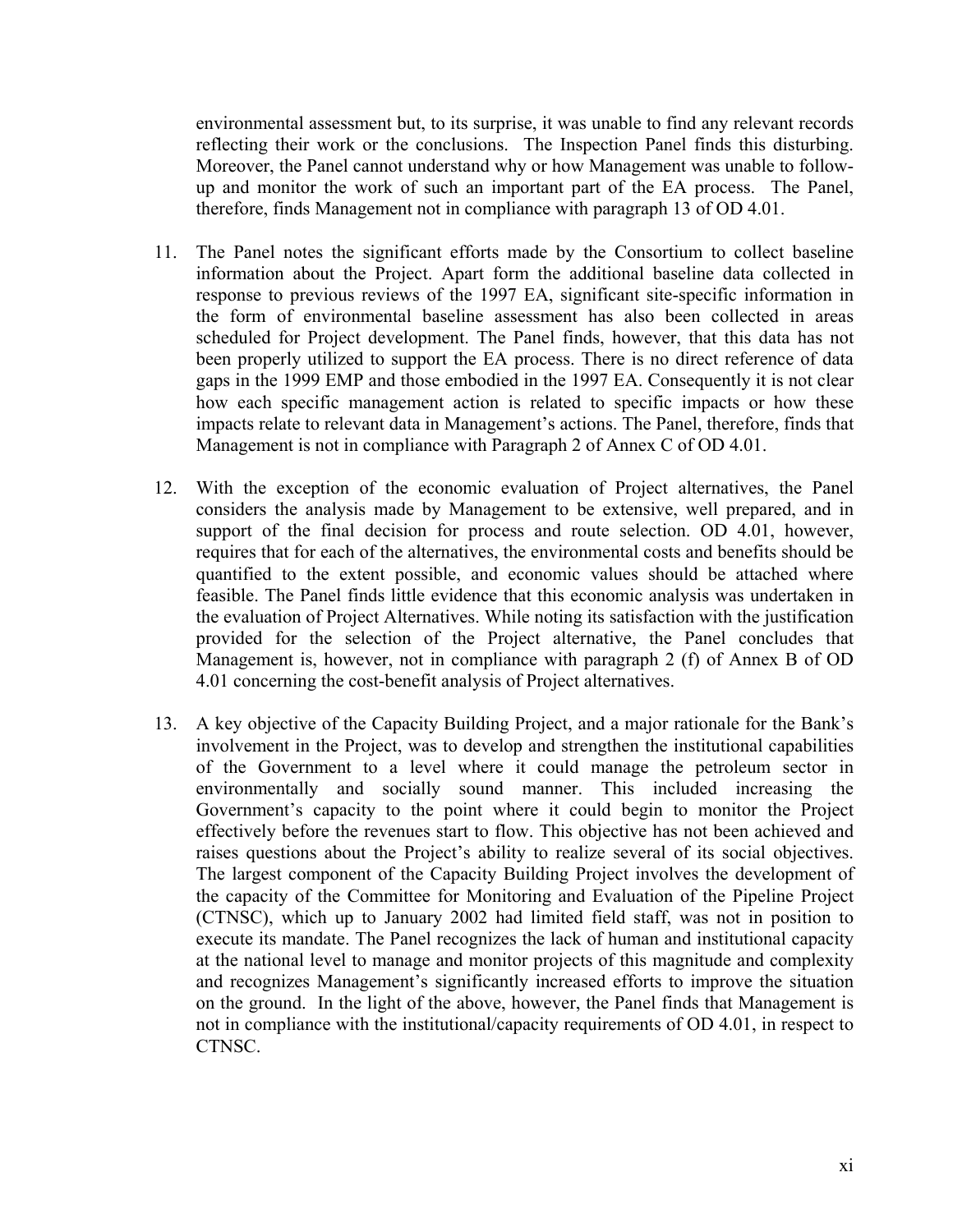- 14. As a general observation on environmental issues, the Panel notes the substantial effort the Consortium and the two host Governments have made in the preparation of the 19 volume EMP. Despite the shortcomings to which we have drawn attention, the Chad Project, in terms of other similar oil and gas projects, is noteworthy for implementing a practical, 'hands-on' approach to environmental management. The EMP reflects an exceptional effort to address the challenges associated with environmental management of a complex project in a challenging physical and political environment.
- 15. The Panel, however, wants to restate some of the actions indicated by its general findings:
	- The Project's spatial dimensions have to be explicitly defined to embrace all areas that will experience significant impacts from the Project.
	- Issues relating to Regional Assessment, embodying assessment of cumulative impacts, which were not undertaken should be integrated with the Environmental Management Plan.
	- It is imperative that action on the Regional Development Plan be expedited and that the needed institutional capacity be put in place or developed without delay.
	- Each mitigation measure identified in the EMP should be related to a specific impact, which can be evaluated on the basis of relevant and adequate data.
	- It is vital that the capacity for formulation of environment management plans, which meet the Bank's operational policies and procedures, be matched by institutional capacity for implementation.

# **SPECIFIC ENVIRONMENTAL CONCERNS**

## **Oil spills**

- 16. Concerning possible oil spills, the Panel has noted that, apart from a Hazardous Operation assessment and risk assessment that had been already performed and would be repeated at least yearly, the oil field facilities have been designed to conform to international standards, including corrosion prevention and leak detection. An Area Specific Oil Spill Response Plan (ASOSRP), which includes immediate shut off protection and containment and clean-up provisions, is also expected to be in place and operational three months before the first oil is transported. The plans will be subject to audit and approved by outside experts. In the Panel's view, however, Management must require that the Area Specific Oil Spill Response Plans reflect adequate consultation with affected stakeholders and civil society within the geographical area covered by each plan.
- 17. The Panel understands the concerns of the Requesters and their apprehension about a possible repeat of the environmental situation in Ogoniland, Nigeria. It should be noted, however, that the Pipeline project is using a much more advanced technology for petroleum extraction, including specially insulated buried pipelines, lined pits and ponds, use of non-toxic drilling muds, and the latest oil spill detectors. Based on its field observations, discussion with Bank staff, and the monitoring results provided by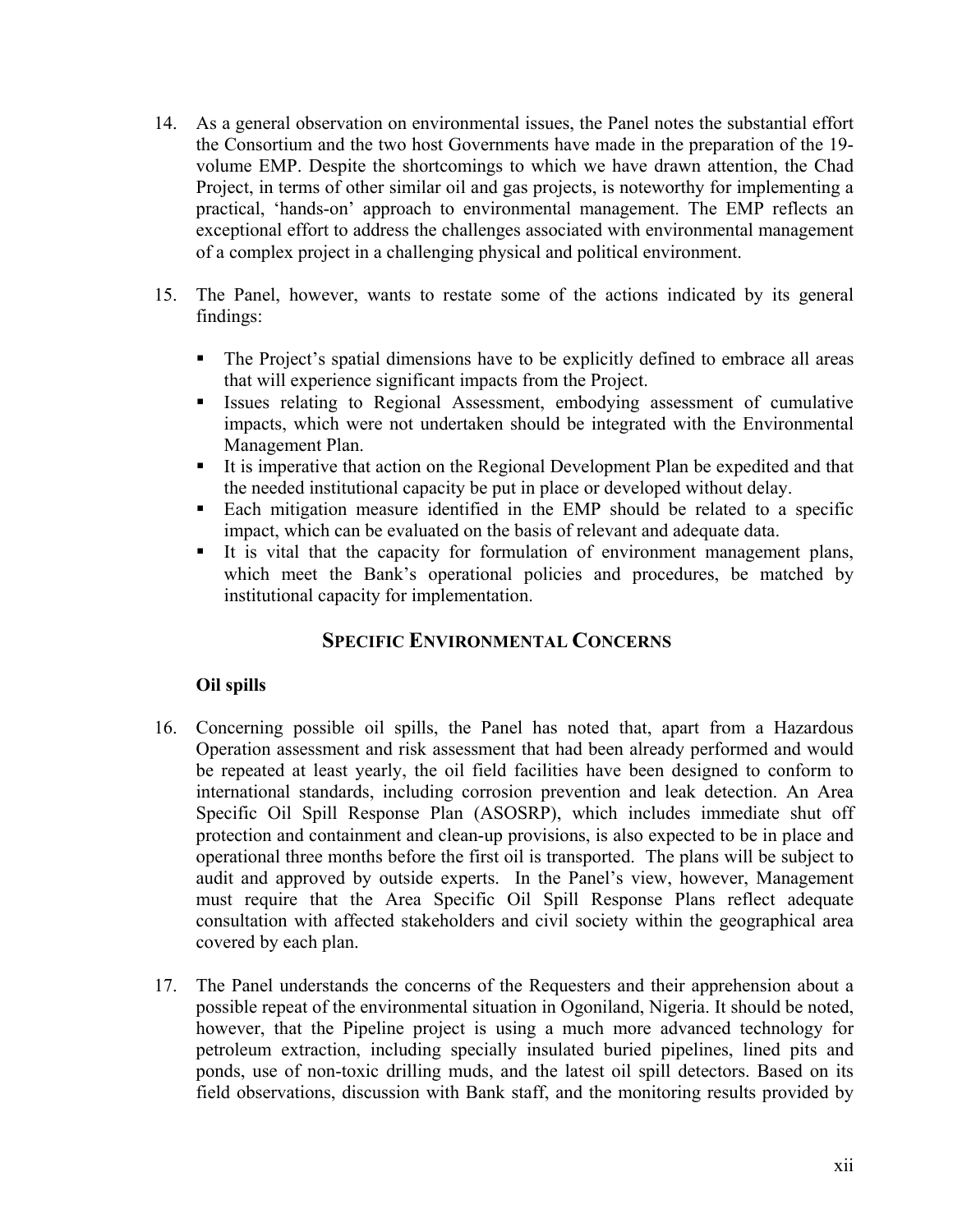the Consortium, the Panel concludes that the situations are profoundly distinct. In the Panel's view, however, it is imperative that the environmental management actions in the 1999 EMP are fully implemented and that Management ensures periodic independent monitoring to assess the success of these actions.

18. In the light of the above, the Panel finds that the overall preparatory steps undertaken by the Consortium so far, and the existing obligations set forth in the relevant Project documents suggest that Management is in compliance with the provisions of OD 4.01 related to assessment and management in the event of an oil spill. The Panel observed, however, that it is imperative for Management to monitor and ensure that all commitments by the relevant parties, in particular the complementary oil spill response plan to be developed by CTNSC, are implemented in their entirety and on a timely basis. The Panel concludes that there is no violation of Bank policies in this regard.

#### **Contamination of Lake Chad and Groundwater**

- 19. With respect to pollution of surface water sources and Lake Chad, the Panel was able to confirm the assertion that the Project EA includes a Comprehensive Ground Water Quality Monitoring Program, which is planned to be in place before the commencement of oil production. Among other measures, flow-lines and production pipelines are buried as safeguard against third party damage. The Panel further noted that, in accordance with the relevant legal documents, a review of the response to a spill to watercourses including the watershed of Lake Chad should form part of the ASOSRPs to be instituted.
- 20. Although the Consortium has incorporated a number of mitigation measures in the Project design to avoid contamination of regional water supplies, the institutional mechanism for regional water management has not been developed to a similar extent. In the Panel's view, it is imperative that Management ensures that the Regional Development Plan, and those responsible for its implementation give priority to the provision of safe and clean water to those living in the Project area. It is also imperative that such Area Specific Oil Spill Plans contain a review of the response to a spill to watercourses that form part of the watershed of Lake Chad.
- 21. Given the current status of Project implementation, and the cyclical nature of water shortages and availability in southern Chad, the Panel was unable to find any conclusive evidence that Management is in violation of OD 4.01 in connection with this issue. In the Panel's view, however, it requires continuing observation and monitoring by Management, perhaps through the International Advisory Group (IAG).

#### **Air Pollution Concerns**

22. Since local Non-Governmental Organizations (NGOs) raised concerns about gas flaring, the Panel investigated whether the Project was likely to cause air pollution and degradation of the environment. Although the Panel is satisfied that the probability of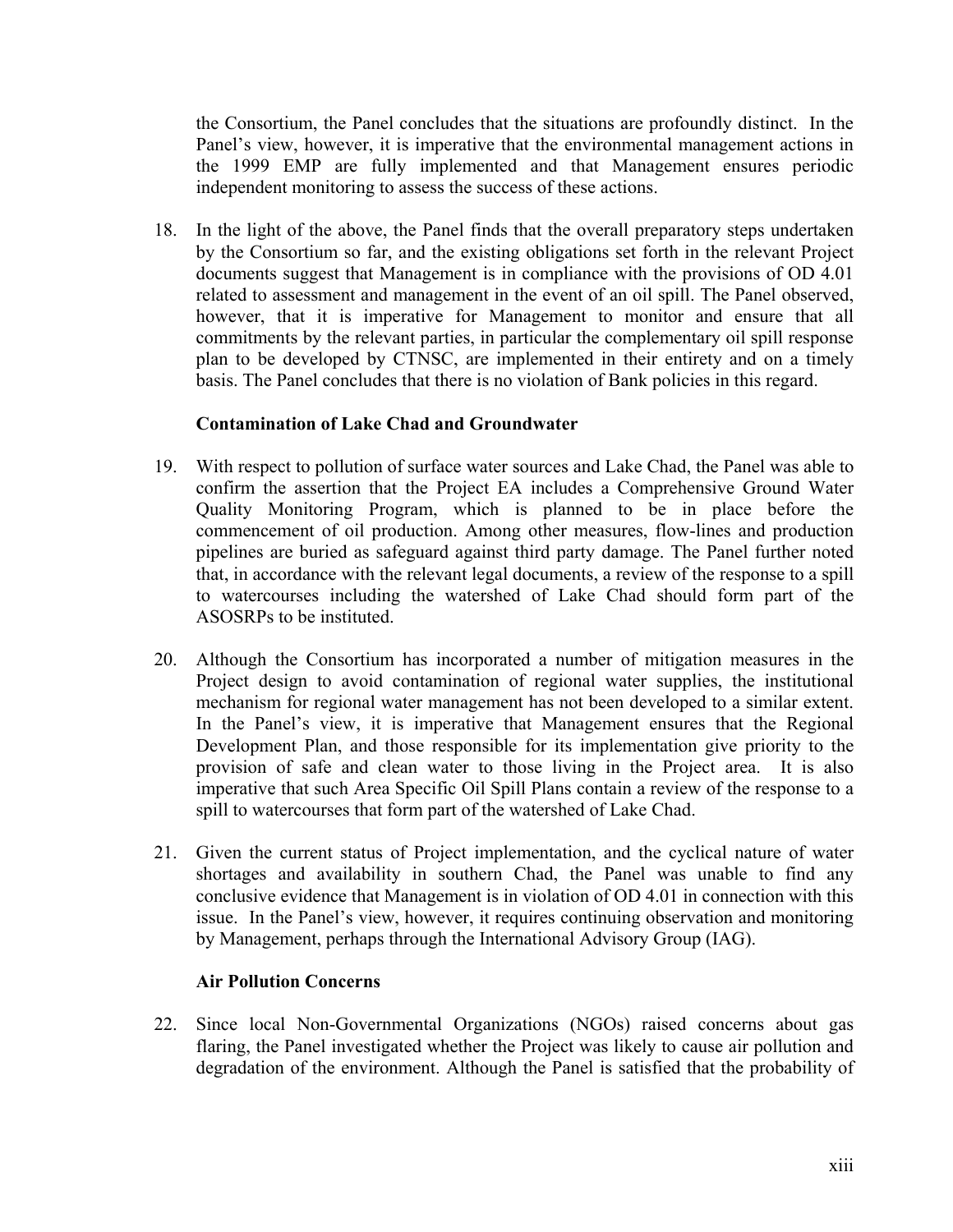future harm due to air pollution is low, it should be subject to periodic monitoring by Management.

#### **Natural Habitats**

23. The Requesters allege in general terms that OP/BP 4.04 on Natural Habitats had not been complied with. From its own field observations and from the relevant documentation, the Panel accepts the response of Management that the vegetation in the oilfield area and around the pipeline in Chad is almost exclusively wooded savannah, much of which has been heavily grazed or cultivated. Furthermore, what native habitat remains, largely in the form of gallery forest along watercourses, is not expected to be subject to significant conversion during pipeline construction. At the current stage of Project implementation, the Panel finds Management in compliance with the provisions of OP/BP 4.04, but as construction progresses, monitoring should continue to ensure the detection of any problems that may arise.

#### **Forestry**

24. The Requesters allege in general terms that Bank Policy on Forestry OP 4.36 has not been complied with. The Panel was able to confirm Management's observation, based on aerial and field surveys, that there is no primary moist tropical forest in Chad. The Panel is also satisfied that the Project design avoids or minimizes the clearing of riverbank gallery forest. Based on the foregoing and on its own observations, the Panel is satisfied that Management is in compliance with the provisions of OP 4.36.

## **Pest Management**

25. The Requesters allege that the Bank's Policy on Pest Management (OP 4.09) has not been complied with. The Panel accepts Management's response that the Project will not finance pesticides for public use and that land clearance for pipeline construction will not involve the use of herbicides. The Panel further notes that pesticide use will be limited to the protection of the Consortium's work force against vector-borne diseases for which the Bank's safeguard polices would not be appropriate. Based on the foregoing, the Panel finds that Management is in compliance with the relevant provisions of OP 4.09.

## **Consultation**

26. The Requesters allege that the obligation to take the views of affected groups and local NGOs fully into account in Project design and implementation, and particularly in the preparation of the EA was never fulfilled. Management maintains that consultation of the affected population was extensively undertaken. The Panel finds that, at least prior to 1997, the consultations were conducted in the presence of security forces, which is incompatible with Bank's policy requirements. As the Panel has said on previous occasions, full and informed consultation is impossible if those consulted perceive that they could be penalized for expressing their opposition to, or honest opinions about, a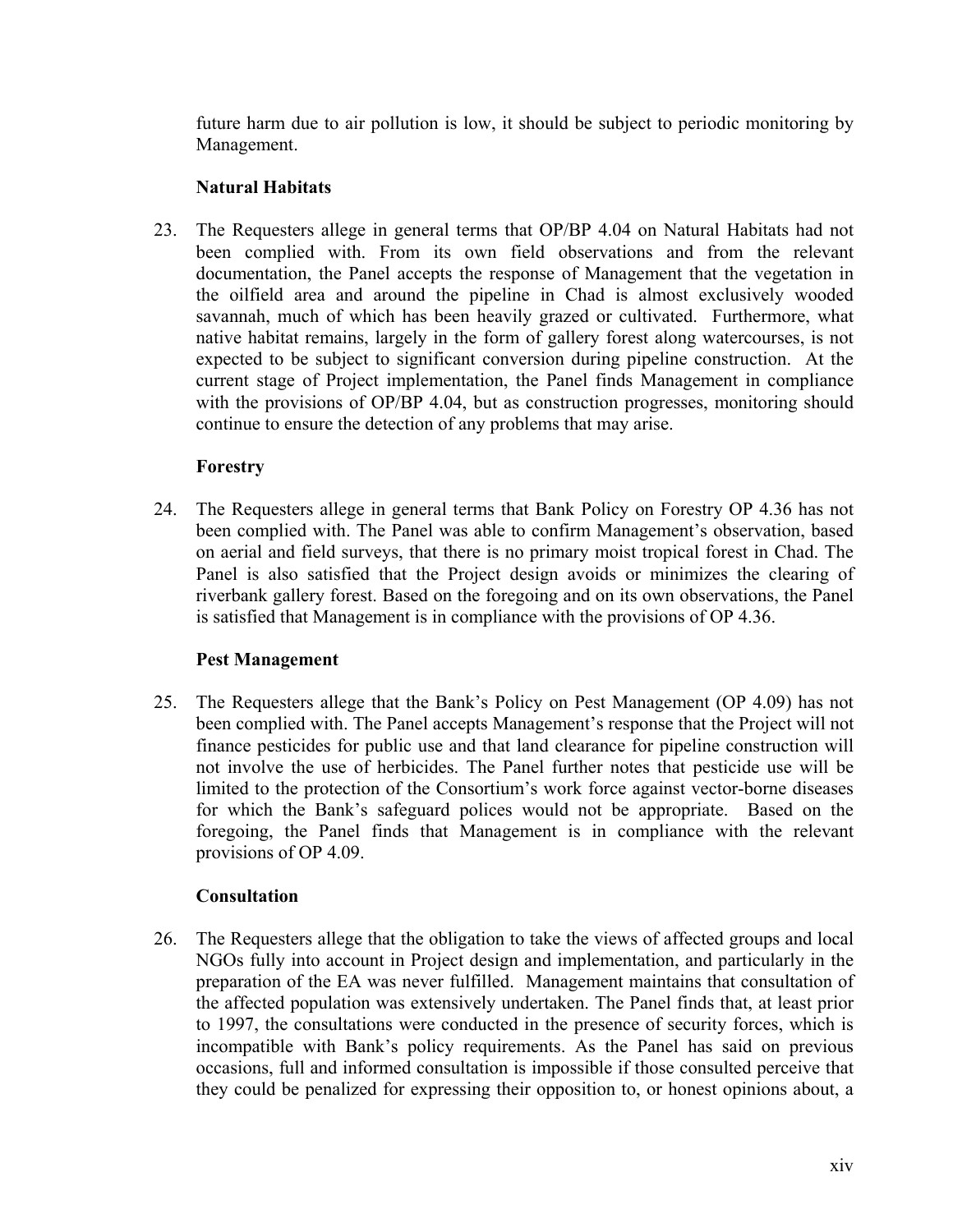Bank financed project. At the same time, the Panel recognizes that, since 1999, Management has made significant efforts to achieve compliance with paragraph 19 of OD 4.01, by encouraging frequent consultations with local communities and civil society in an environment more conducive to an open exchange. In these circumstances, the Panel would commend these efforts and urge that they continue.

#### **Disclosure of Information**

27. On disclosure of information, the Panel concludes that adequate and timely release of documents was the norm rather than the exception in the context of the Pipeline Project. In fact, key Project documents (in particular the multi-volume EMP) appear to have been made routinely available on a continuous basis to the local population through specific events and the existence of 'reading rooms.' The Panel finds, therefore, that Management has complied with BP 17.50 on Disclosure of Operational Information.

#### **SOCIAL COMPLIANCE**

#### **Involuntary Resettlement**

- 28. The Requesters allege that the Bank has not followed its own rules and procedures on Involuntary Resettlement, while Management maintains that it is in compliance with OD 4.30.
- 29. The Requesters raise questions about the possibility of 80,000 to 100,000 people being displaced in the production region. The Panel notes that Chad differs widely from other large projects funded by the World Bank in respect of involuntary resettlement. In Chad, only 50 households (much lower than the 150 households anticipated in the EMP) have had houses replaced and thus officially relocated to make way for oil well sites, pipeline route, or road widening and they have been successfully accommodated within existing village and lineage-based land resources.
- 30. Concerning compensation, the Requesters allege that failure to comply with Bank policies has led to expropriation without compensation. Management believes that the compensation design and implementation is in compliance with applicable Bank policies and procedures. In the Panel's view, Esso's policy of compensating the community rather than the individual for fallow land is a sensible one and consistent with Bank policies and procedures on involuntary resettlement. More generally, it appears that all actions in the Compensation and Resettlement Plan with regard to expropriation have so far been respected. The Panel was able to confirm that a 12-step land acquisition procedure has been followed, involving public consultation. Villagers have also accepted compensation in the form of cash payments or 'in-kind' payments in the form of bicycles, plows and water pumps.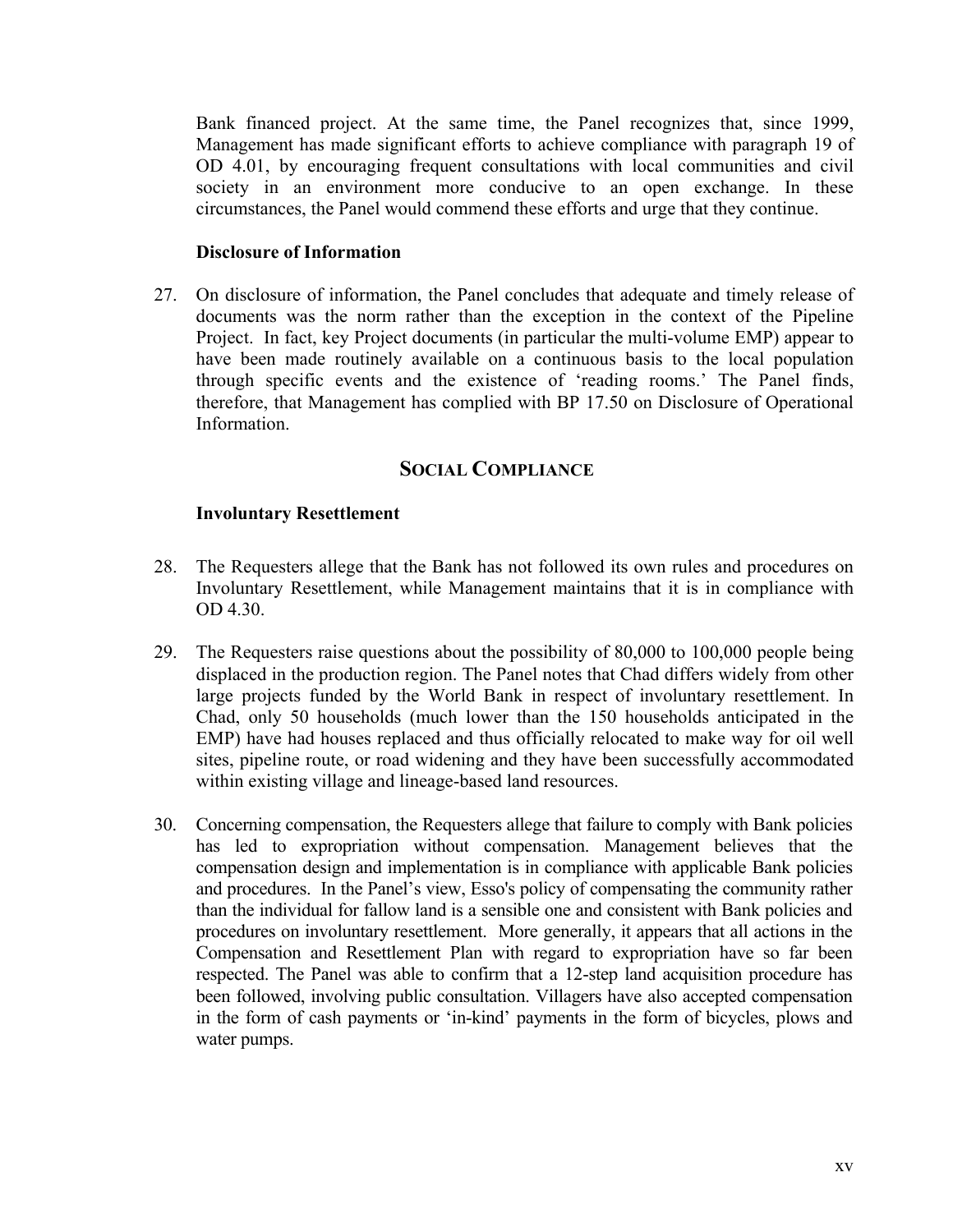31. After a careful review of the available evidence, the Panel is satisfied that Management is so far in compliance with the provisions of OD 4.30 concerning compensation. The Panel, however, views the monitoring of the overall resettlement process as critical to ensure continuing compliance with the requirements of this policy.

#### **Indigenous Peoples**

32. The Requesters allege that OD. 4.20 on Indigenous Peoples has not been complied with. The Panel finds that the people affected by the Pipeline Project do not constitute an 'indigenous people' because they form a majority of the population in southern Chad and share a larger identity with the region as a whole. On the basis of the above considerations, the Panel concludes that OD 4.20 is not applicable to the present case.

#### **Cultural Property**

33. The Requesters allege that OPN 11.03 on Management of Cultural Property was not followed. Management asserts that the Project EA paid particular attention to sacred sites, graves, and other elements of cultural property. The Panel finds that EMP procedures on cultural property have been adhered to, as it was able to witness several concrete examples in the field. A pre-construction survey was conducted by a Chadian archaeologist and a 'Handbook on Archaeological Sites' was developed for Project environment staff in the field. Accordingly, the Panel is satisfied that Management is in compliance with OPN 11.03 on Management of Cultural Property.

## **Governance and Human Rights**

- 34. The Requesters allege violations of Directives on proper governance and human rights. Management maintains that improving governance is one of the key objectives of the Bank's Assistance Strategy to Chad and instances of poor governance are of great concern to it. As for human rights, Management states that the Bank is concerned about violations of human rights in Chad as elsewhere while respecting the Bank's Articles of Agreement but that, in this case, it believes that the Project can achieve its developmental objectives.
- 35. It is not within the Panel's mandate to assess the status of governance and human rights in Chad in general or in isolation, and the Panel acknowledges that there are several institutions (including UN bodies) specifically in charge of this subject. However, the Panel felt obliged to examine whether the issues of proper governance or human rights violations in Chad were such as to impede the implementation of the Project in a manner compatible with the Bank's policies.
- 36. As far as "good" or "proper" governance is concerned, the Panel recognizes that this is an evolving process in Africa and elsewhere in the developing world and that several Bank-supported Projects, including the Capacity Building Project which is the subject of this investigation, have components designed to improve the country's governance record and performance.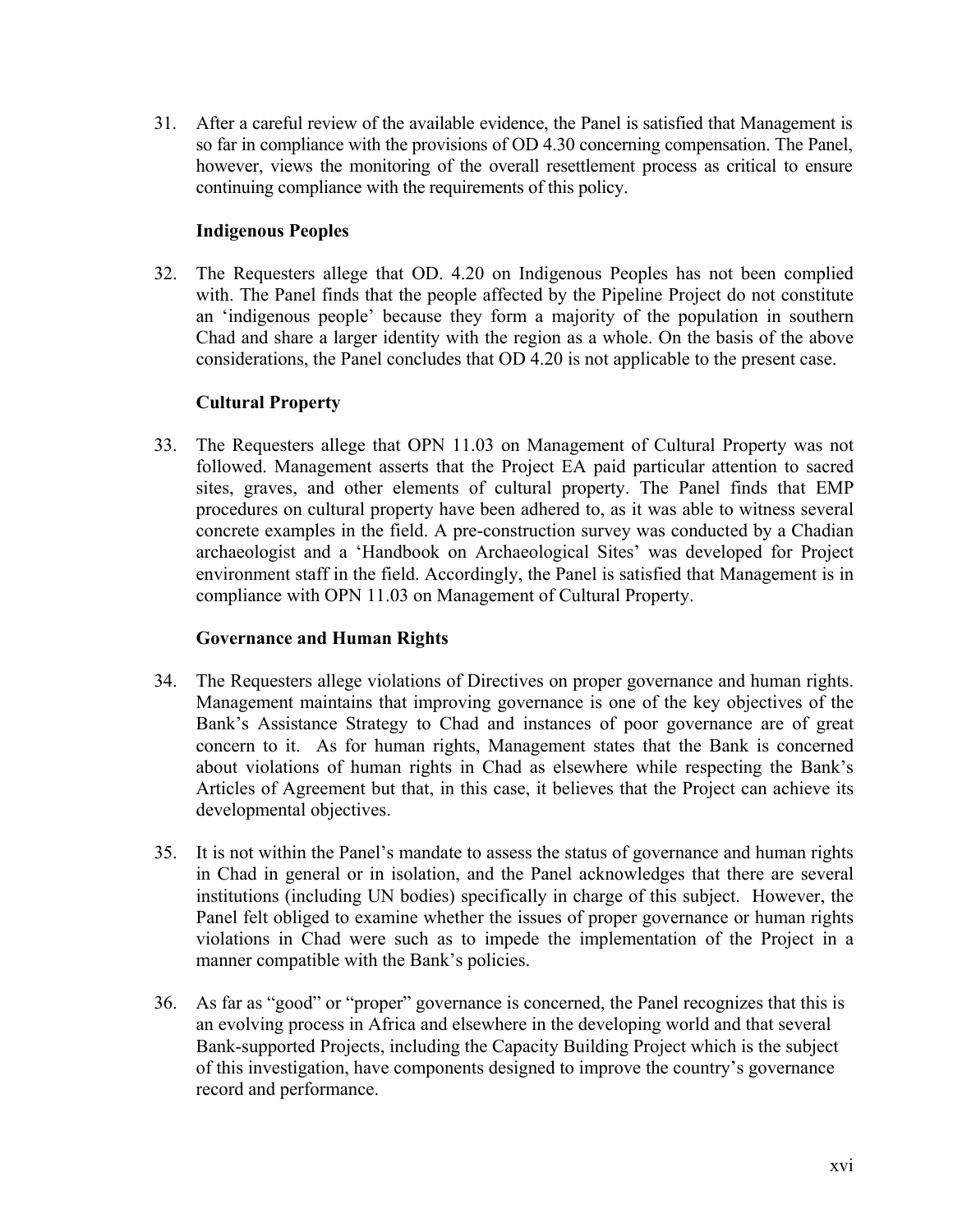37. As for human rights, the Panel has examined several reports addressing the situation in the country and the extensive exchange of correspondence between Bank Management and NGOs in Chad and abroad. The Panel takes note of the fact that on more than one occasion when political repression in Chad seemed severe, the Bank's President personally intervened to help free local opposition leaders, including the representative of the Requesters, Mr. Yorongar, who was reported as being subjected to torture. During its visit to Chad, the Panel did not seek out the other opposition leaders in N'Djaména who had been arrested. In the field, however, several local leaders and organizations mentioned to the Panel that, while at times feeling harassed by the authorities, they have expressed their opinions about the Project without incurring physical violence. The Panel observes that the situation is far from ideal. It raises questions about compliance with Bank policies, in particular with those that relate to informed and open consultation, and it warrants renewed monitoring by the Bank.

#### **ECONOMIC COMPLIANCE**

#### **Economic Evaluation**

- 38. The Requesters allege that OP 10.04 on Economic Evaluation of Investment Operations has not been complied with. In view of the general nature of this allegation the Panel examined the Bank's actions with regard to the salient provisions. Concerning alternatives, the Pipeline PAD states that design effort for the Project began in 1993 with the consideration of alternatives, and says that it was decided to proceed with the Project because estimates of costs and benefits indicated that the Project would provide net benefits to all parties. As for the 'no project' case, it argues that without the Project Chad would forgo the expected significant net benefits. However, the discussion in the PAD of alternatives for oil field development and oil transportation is limited to two key paragraphs. They contain no quantitative economic evidence to support the findings reported. In the Panel's view this is inconsistent with the emphasis in paragraph 3 of OP 10.04 which states *"Consideration of alternatives is one of the most important features of proper project analysis throughout the project cycle."* In this respect, therefore, the Panel finds Management not in compliance with OP 10.04.
- 39. The Panel was struck by the estimated financial returns to Chad over a 28-year period, having regard to the magnitude of the Project, and is concerned that it was unable to find any analysis to justify the allocation of revenues among Chad, Cameroon and the Consortium. While the Panel recognizes that Management sought to ensure that Chad had access to reputable legal and financial services in its negotiations with the Consortium, it remains concerned about the adequacy of the allocation of revenues to Chad.
- 40. The economic analysis for the base-case scenario reports switching values for four key variables (capital expenditures, operating costs, crude sales revenue (price) and crude sales revenue (quantity) in relation to the economics of the Project as a whole, but none is reported for the benefits to Chad. Although it can be reasonably argued that this is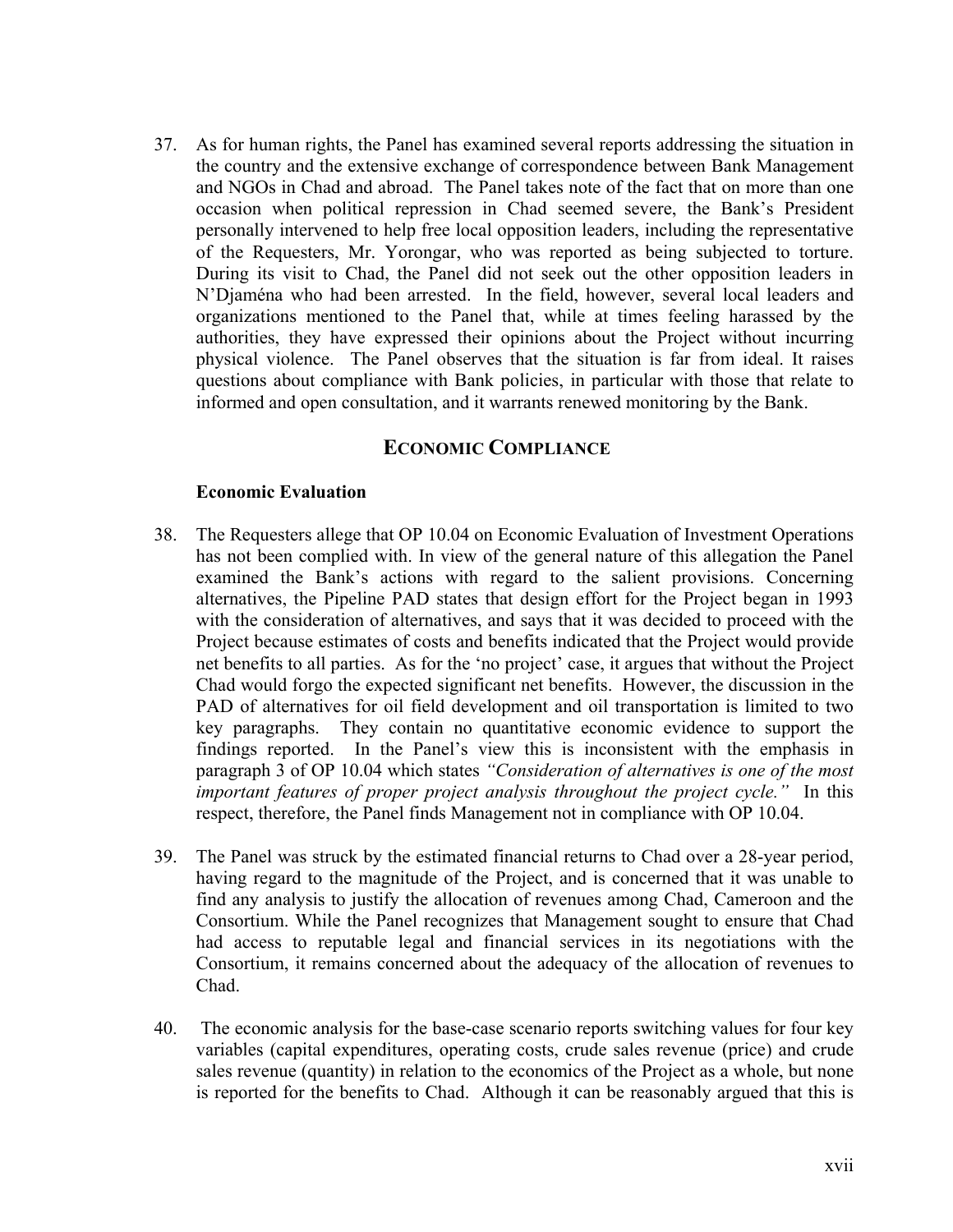not strictly a matter of compliance with OP 10.04 (since the switching values are reported for the whole Project), in the Panel's view it would have been appropriate and valuable to supply them. The Capacity Building Project makes provision for technical assistance to place Chad in a position where it can monitor and audit both the oil produced and the revenue generated by the Pipeline Project. In the Panel's view it is essential that this be made operational before oil production commences and revenues begin to flow.

- 41. The risk analysis reported in Annex 4 (and elsewhere in the PAD) is broadly in compliance with paragraph 6 of OP 10.04 in that it took, *"into account the possible range in the values of the basic variables,"* and assessed, *"the robustness of the project's outcome with respect to changes in these values."* It also considered the sensitivity of the Project's net present value to changes in certain key variables. Nevertheless, in the Panel's view, a fuller and more systematic examination and explanation of the results for Chad (as opposed to the results for the Project as a whole), including the apportionment of the oil revenues between Chad and the Consortium, would have been desirable.
- 42. The PAD notes that other economic benefits apart from the direct project revenues included in the economic analysis will be experienced by Chad, but the economic analysis focuses on the direct revenues to Chad. While accepting that some of the *'other economic benefits'* might not have been easy to value, in the Panel's view full compliance with OP 10.04 required a more detailed examination of these other benefits than was reported in the PAD.
- 43. The Economic and Financial Summary of the Petroleum Economy Project PAD does not attempt to explain why the project represented the least-cost way of attaining the stated objectives. This matters because the PAD does not include an explicit discussion on Economic Analysis, which would normally set out in some detail the satisfaction of the criteria and procedures covered by OP 10.04.
- 44. The discussion of *Sustainability and Risks* is very brief. This is significant because of the acknowledged complexity of the project's design and the recognition that to avoid the failure associated with development of oil or mineral resources in other Sub-Saharan African countries, Chad must put in place before 2004 the essential building blocks of its strategy for the management of the petroleum economy. In the Panel's view, therefore, a **more** thorough appraisal of sustainability and risks would have been required in order to ensure proper compliance with paragraphs 5 and 6 of OP 10.04.
- 45. OP 10.04 states that the main purpose of the analysis of risk is "*to identify the scope for improving project design, increase the project's expected value, and reduce the risk of failure.*" Given the identified weakness in implementation capacity in the Ministries of Environment and of Energy and Petroleum, and the importance of timely implementation of the rapid intervention measures, the Regional Development Plan and the pilot development fund (FACIL), the Panel finds that Management is not in compliance with OP 10.04 in respect of the analysis of sustainability and risk issues.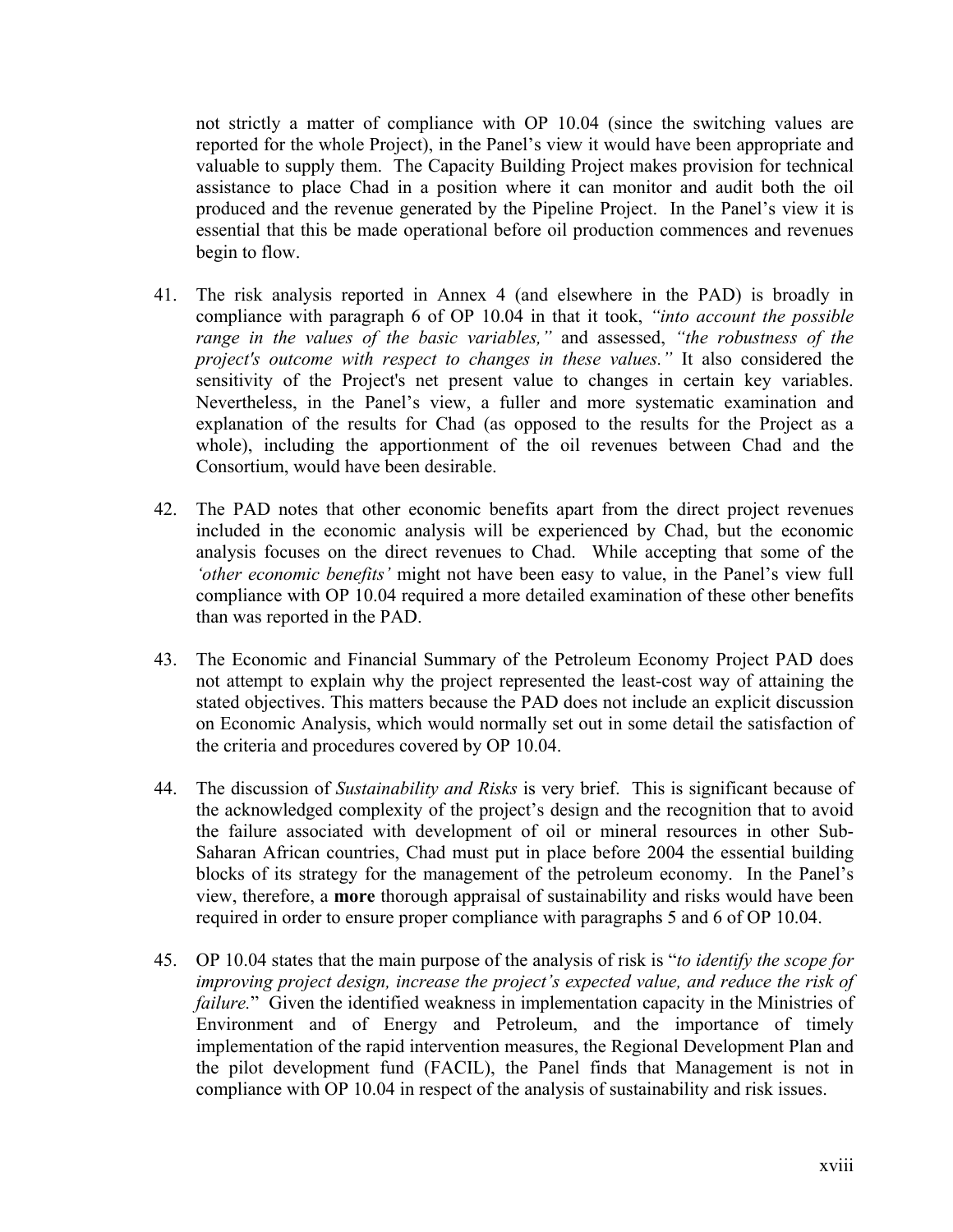46. The analysis in Annex 4 of the PAD shows that, consistent with the requirements of OP 10.04, and despite problems of quantification, some detailed attempts were made to take externalities into account, and in several cases to produce cost estimates. The Panel therefore finds Management in compliance with OP 10.04 in respect of its treatment of externalities.

#### **Poverty Reduction**

- 47. Although the Request does not explicitly mention OD 4.15 on Poverty Reduction, issues related to compliance with this policy are addressed in Management's Response. According to Management, the Bank's approach with regard to petroleum revenue management is to help Chad target the bulk of direct oil revenues from the Project to expenditures in priority sectors for poverty alleviation.
- 48. The Revenue Management Program has detailed rules for the handling and allocation of the oil revenues. The Pipeline PAD notes that 10% of royalties and dividends (which represent 85% of expected revenues over the first ten years of production) will be invested in long-term external investments, whose proceeds will be used to benefit poverty reduction programs in the future. The remaining 90% will pass through Special Petroleum Revenue Accounts. The Panel recognizes the importance of this but, in its view, it is vital that this be the subject of continuing monitoring, review and assessment by an independent body such as the IAG.
- 49. The Panel recognizes Management's intention to comply with the broad provisions of OD 4.15, and its awareness of the challenges to effectively reduce poverty in Chad. Nevertheless, the Panel has concerns on whether some components of OD 4.15 have been fully met and whether Management has succeeded to put in place sufficient measures to ensure the sustained delivery of poverty reduction outcomes, and hence future compliance with OD 4.15.
- 50. The Panel's investigation revealed serious concerns about the failure to develop and strengthen the institutional capabilities of the Government of Chad to a level where it could begin to monitor the Project effectively before the revenues start to flow. In this regard, it is vital that the operations of the dedicated special account be subject of continuing monitoring, review and assessment by an independent body such as the IAG.
- 51. During the Panel's visits to Chad, several local leaders expressed deep reservations on whether Chadians would be the ultimate beneficiaries of the Project. In more specific terms and in relation to the oil-producing region, the Request alleged that "*the laughably small quota assigned to the production zone bears little or no relation to the magnitude of the needs of this region and the size of its population.*" This refers to the 5% of royalties from oil revenues over the life of the field project for the producing region. While there are no Bank policies and procedures that directly guide the allocation of resource revenues to producing regions, and consequently no question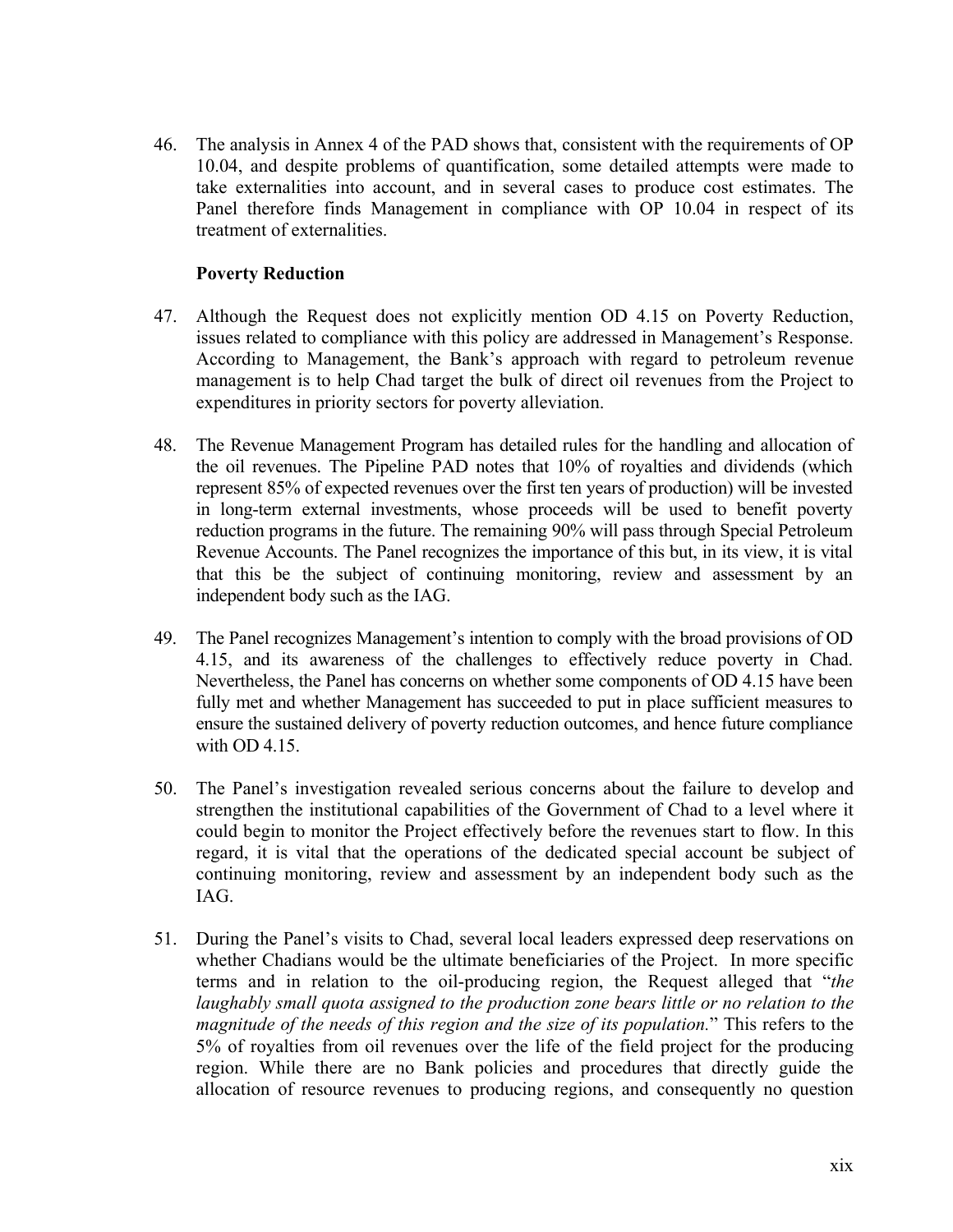here of non-compliance with OD 4.15, it would appear that no targeted studies were carried out to determine the appropriate share; nor is there any review of material that might underpin the choice of 5 per cent. In the Panel's view, this is a matter of great concern. It is also not clear that Management yet has the information that would enable it to estimate regional shares of planned priority sector expenditures. In the Panel's view, this kind of information is essential if the various stakeholders are to be in a position to debate and argue for appropriate shares in national income and wealth.

- 52. The Panel is concerned that activities such as project mitigation measures, establishment of FACIL, the completion of a Regional Development Plan, and the establishment of the Collège de Contrôle et de Surveillance des Ressources Pétrolières have been running significantly behind schedule while oil field and pipeline development are running ahead of schedule. In the Panel's view, these delays threaten to compromise the delivery of poverty reduction in the later stages of construction and the early stages of operation of the Pipeline Project. Obviously, Management must renew and invigorate its efforts to ensure that the structures created are fully operational before the expected earnings arrive.
- 53. It is neither obvious to the Panel that the Capacity Building Project nor the Petroleum Economy Project have made appropriate provisions to identify and address the abovementioned types of problems in the areas touched by the Pipeline Project's activities This is despite their potential to impinge on that Project's potential to attain the poverty reduction envisaged in OD 4.15. Furthermore, it is not obvious to the Panel that there is sufficient communication and coordination between the two projects to rule out the possibility of their becoming poverty-increasing problems which fall between two stools and fail to be identified and addressed. In the light of this, the Panel finds that the Project is not in compliance with these aspects of OD 4.15. The Panel, therefore, reiterates its call for Management to accelerate its efforts to improve the situation on the ground.
- 54. With regard to the Revenue Management Program, no explicit set of arrangements for dealing with large surpluses and fluctuations that would smoothen out the annual inflows has been agreed upon. Such an eventuality will need to be accommodated to ensure a gradual consistent rise in spending within the bounds of absorptive capacity. In the Panel's view, in order to avoid macroeconomic risks that could jeopardize poverty reduction, Management should have addressed this serious risk to its poverty reduction objectives in a more definite manner than the statement in the Revenue Management Program that "*Revenues (…) will be sterilized under arrangements acceptable to the Bank.*" In the light of this, the Panel finds that Management is not in compliance with the provisions of OD 4.15 concerning risk analysis and institutional design.

#### **PROJECT MONITORING AND SUPERVISION**

55. The Panel had expressed its concern about delays in establishing local capacity required to monitor effectively the Project in order not to compromise its long-term sustainability. At the same time, the Panel wishes to express its satisfaction that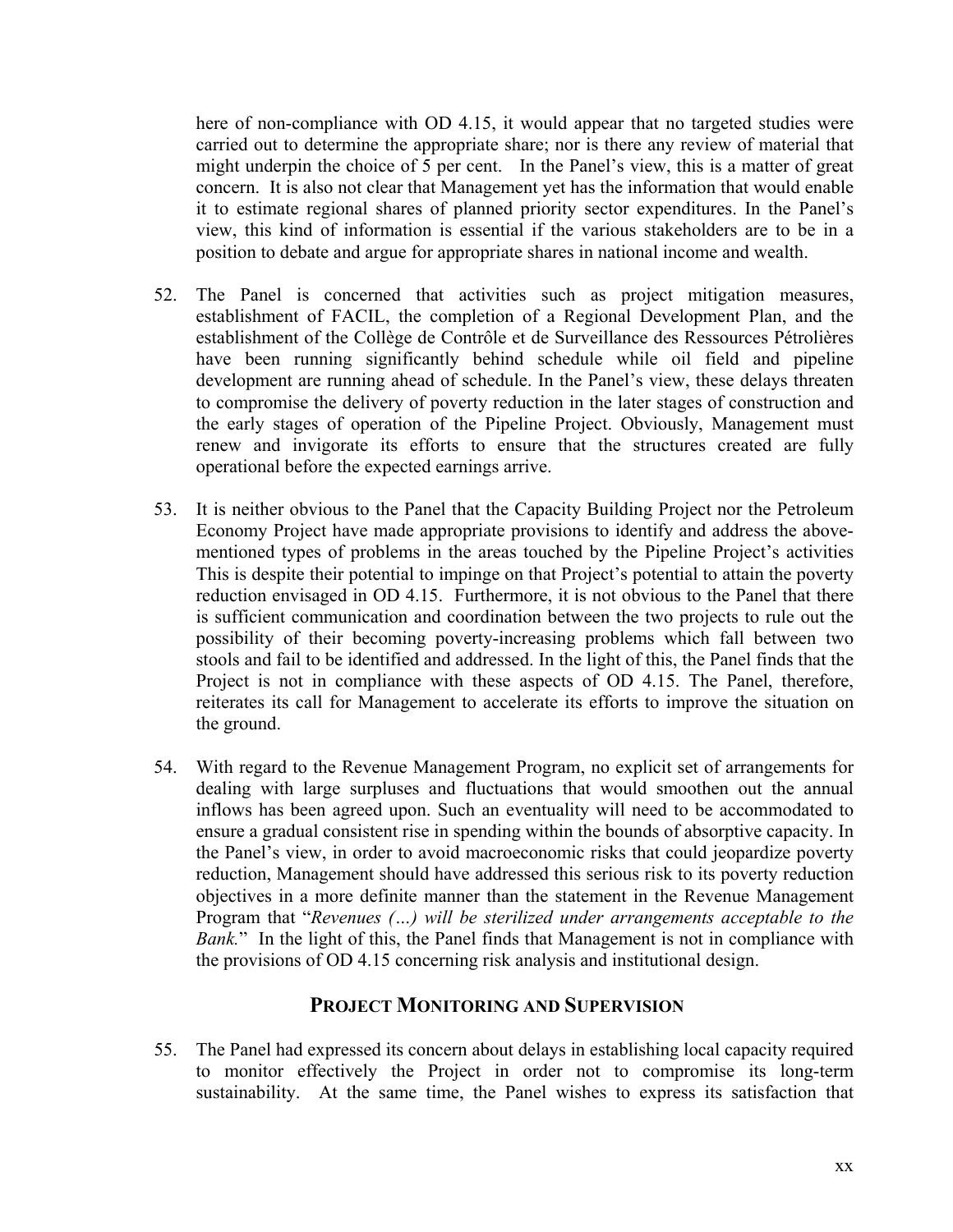Management has established a strong external Project monitoring capacity in the form of the IAG and the External Compliance Monitoring Group (ECMG). Under the circumstances surrounding the Project, they clearly have a very important role to play. The Panel would urge the Board to ensure that this function is sustained for as long as is necessary and certainly well beyond disbursement of the loans in question.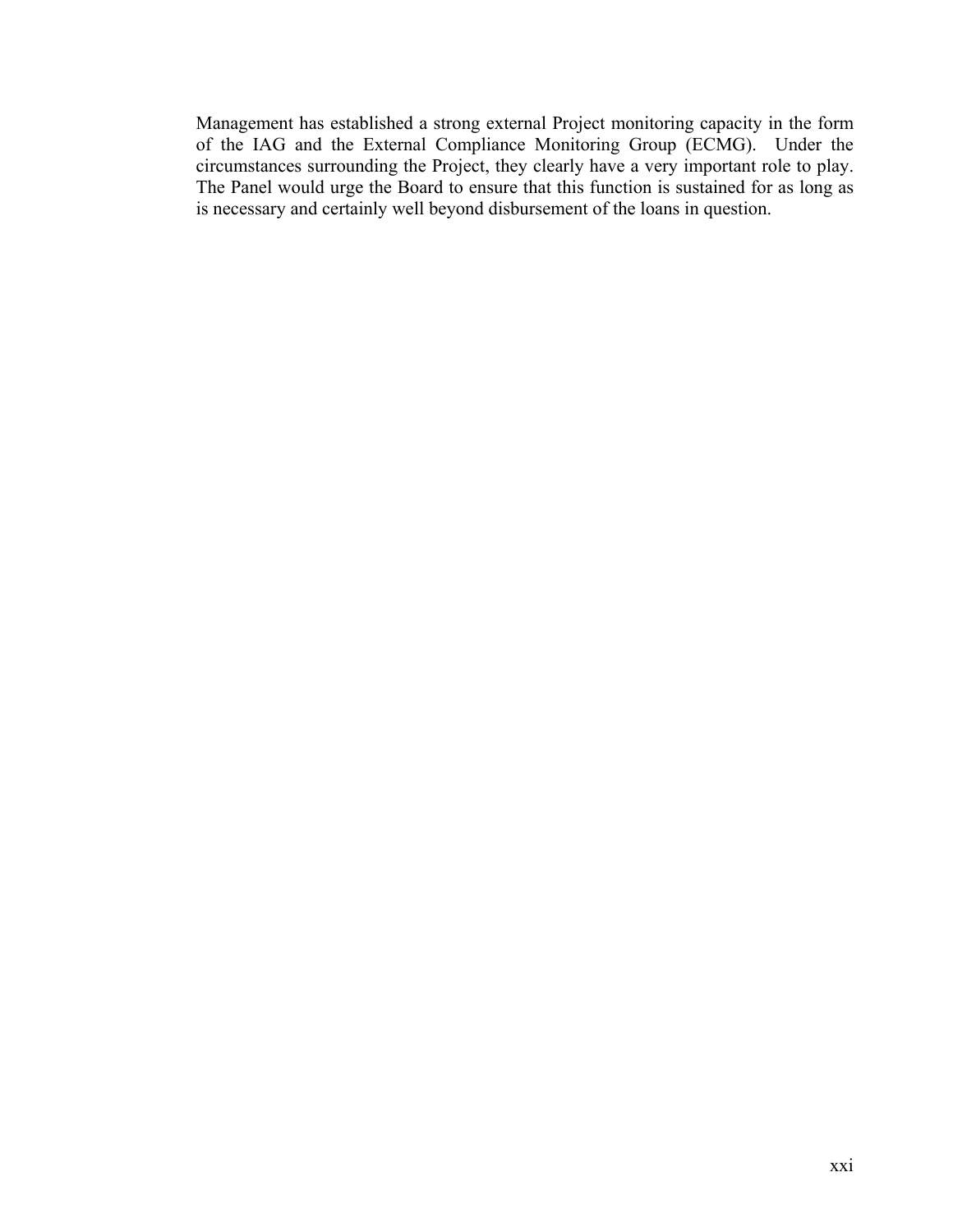**Part One** 

# **Introduction**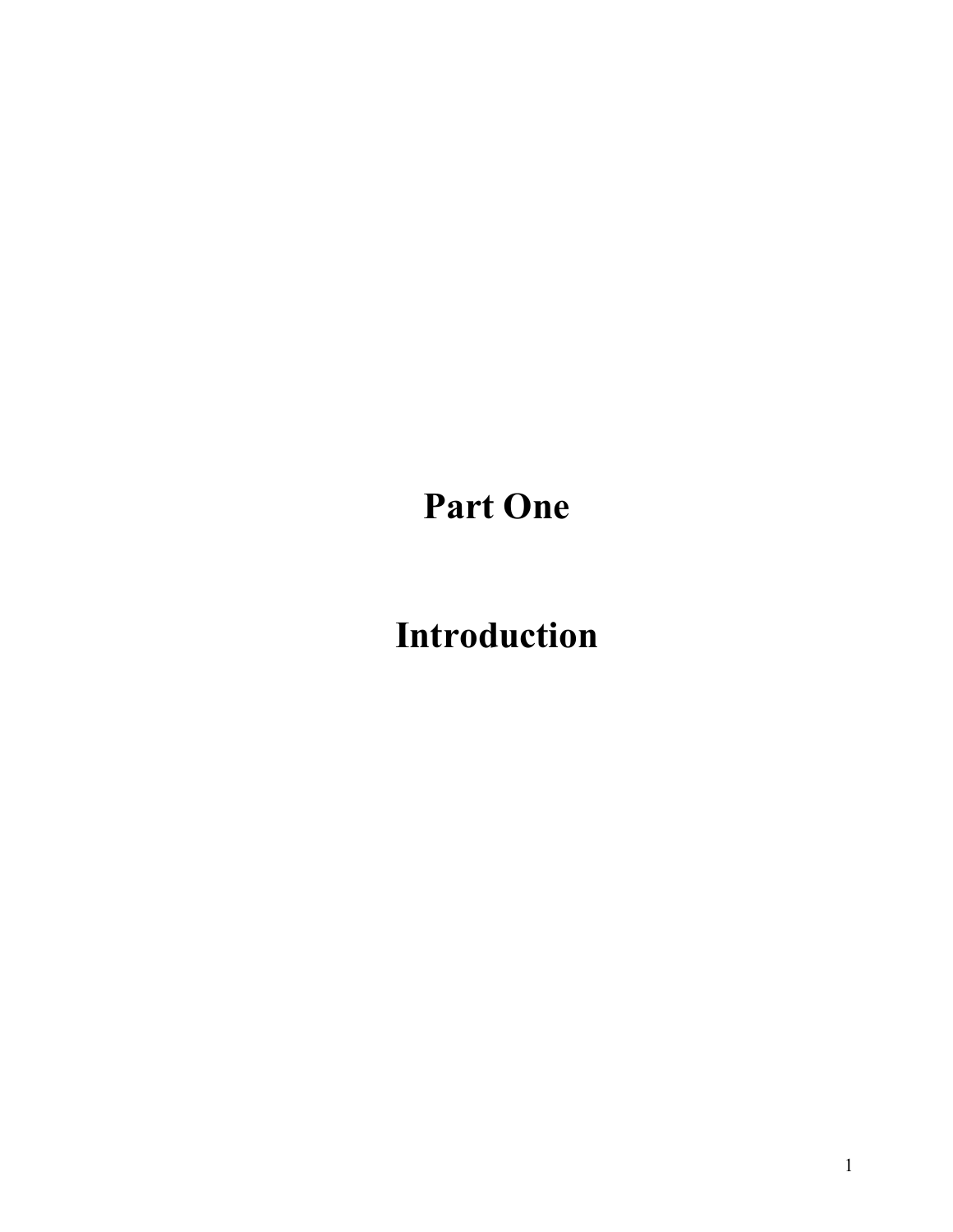# **Part One: Introduction**

# **1. PROJECTS EXAMINED IN THIS REPORT: CHAD CAMEROON PETROLEUM AND PIPELINE PROJECT (LOAN NO. 4558-CD); PETROLEUM SECTOR MANAGEMENT CAPACITY BUILDING PROJECT (CREDIT NO. 3373-CD); AND MANAGEMENT OF THE PETROLEUM ECONOMY (CREDIT NO. 3316-CD)**

1. The Chad-Cameroon Oil Pipeline Project is the largest energy infrastructure development on the African continent. Estimated at US\$3.7 billion, it is being funded largely by the private sector.<sup>4</sup> It involves the drilling of 300 oil wells in three oil fields in the Doba region of southern Chad (see general information on Chad in Box 1 below) and the construction of an export pipeline more than 1,100 km long through Cameroon to an offshore loading facility. With petroleum reserves estimated at 917 million barrels and with a production capacity estimated at 225 thousand barrels per day, the Project is expected to yield approximately US\$2 billion in revenues for Chad over a 28-year operating period.<sup>5</sup> The World Bank and the International Finance Corporation (IFC) are participating in the Project, lending US\$39.5 million and US\$100 million respectively. Participation by the World Bank has enabled the oil producing consortium (the 'Consortium') and the Government of Chad to agree to a 'Revenue Management Plan' and, as a result, the Bank expects that the oil revenue should be spent on poverty reduction programs including, among others, improvements in infrastructure, education and health, supervised by an independent oversight board made up of government and civil society representatives.

#### **Box 1**

#### **Chad: General Country Information6**

Population: 8.5 million Capital: N'Djaména<br>
Major languages: French, Arabic, Saran Major religions: Islan Life expectancy: 48 years (men), Infant mortality is 95/1000 live births 52 years (women) Total fertility rate 6.56 children Population growth rate 3.29% Literacy: male 62.1%, female 34.7% Main exports: Cotton, livestock, textiles Average annual income: US\$210

Major religions: Islam, Christianity, Animist

 Chad was part of France's former African colonial empire until 1960, after which the country suffered three decades of internal warfare and invasions by Libya before peace was restored in 1988. In 1990, General Idriss Deby took power from President Hissen Habré, suspended the constitution, and dissolved the legislature. The government eventually drafted a multiparty democratic constitution, and held Presidential and National Assembly elections in 1996 and 1997 respectively. However, there were serious allegations of irregularities and human rights abuses. In 1998 a new rebellion broke out in northern Chad, which continued to escalate throughout 2000. Presidential elections were again held in 2001. Again there were serious allegations of irregularities and human rights abuses.

<sup>&</sup>lt;sup>4</sup> Private sector participation (the 'Consortium') is divided as follows: ExxonMobile 40%, Petronas 25% and Chevron 35%.

<sup>&</sup>lt;sup>5</sup> In Part Four of this Report, the Panel examines, *inter alia*, the Project's economic rate of return for Chad.  $6 \text{ TMDD}$  Hymn Davelopment Benert, 2000.

UNDP, Human Development Report, 2000.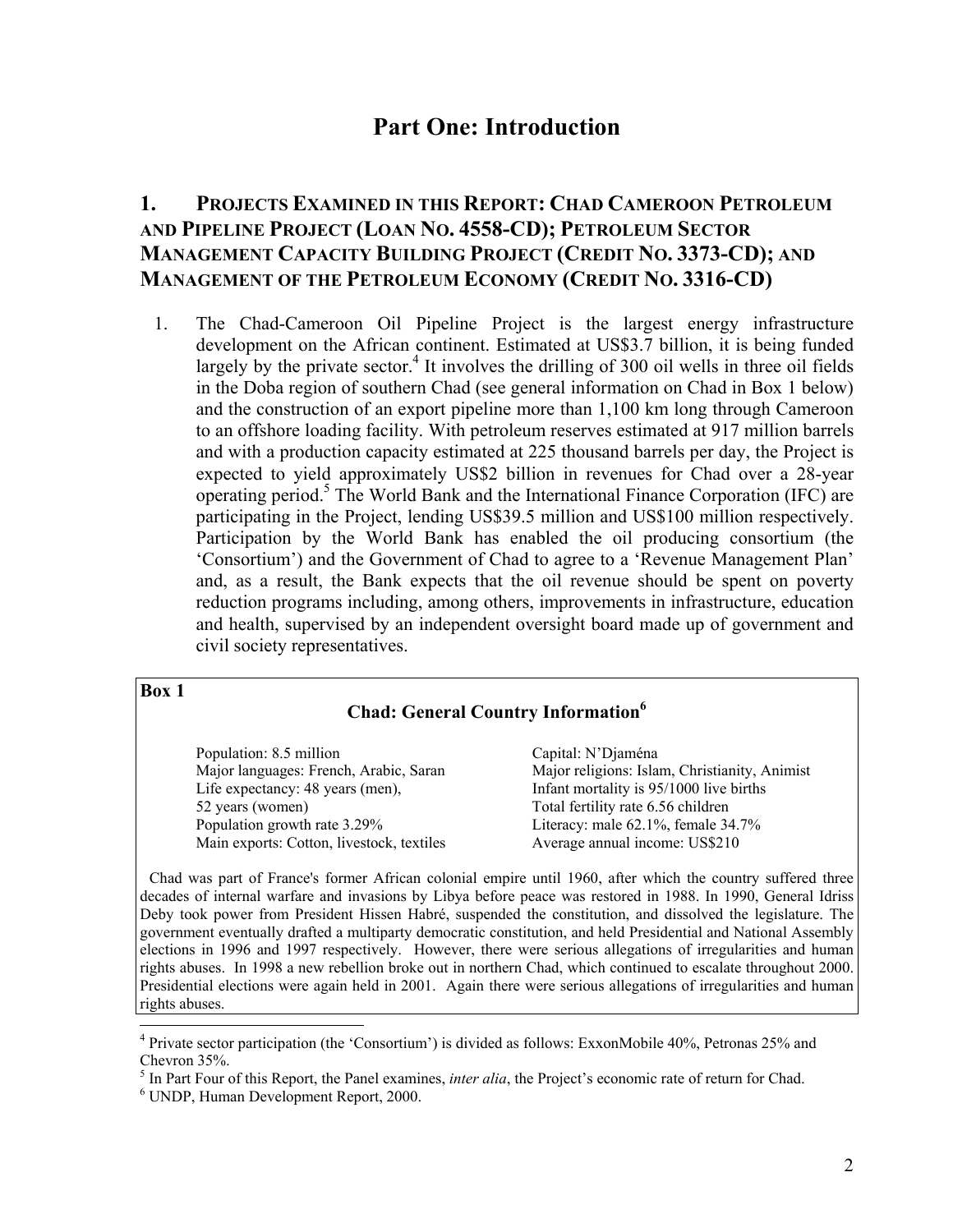Politically and socially, Chad is divided between a predominantly Muslim population in the north and Christians and other religious sects in the south. The ruling party of President Idriss Deby is made up predominantly of northerners, but the oil fields and pipeline lie in the south around Doba, Komé, and Moundou. Northern Chad is still covered extensively in landmines.

Over 80 percent of Chad's population lives on less than a dollar a day. Poverty is severe in every region, as shown by extremely high illiteracy rates and weak health indicators. The health situation is particularly precarious in rural areas, with one doctor for 41,000 inhabitants at the national level compared to 3,904 inhabitants in N'Djaména, the capital city. The prevalence of HIV/AIDS (Human Immunodeficiency Virus/Acquired Immune Deficiency Syndrome) is increasing and is about 5 percent among adults (older than 16 years), while it was 2.9 percent in 1994. The road network is extremely limited, both in absolute terms and with respect to the size of the country. Chad has only 500 km of paved roads, and most of its national road network comprises unpaved roads that are not accessible all year-round. This situation seriously affects the cost of agricultural products as well as food security.<sup>7</sup>

The World Bank's country assistance strategy for Chad includes: (i) a Health Sector Support Project, and a separate project dealing specifically with population and AIDS; (ii) a Civil Society Capacity Building Project which complements the Capacity Building Project linked to the Pipeline Project; (iii) a National Environmental Action Plan; and (iv) a Parliamentary Economic Capacity Building Project. In addition to these projects there is a structural adjustment credit and a debt relief component under the Highly Indebted Poor Countries (HIPC) initiative.

2. According to the Bank, the overall objective of the three Projects related to oil development in southern Chad is to increase government expenditures on poverty alleviation activities and to promote economic growth in Chad and Cameroon through private sector-led development of Chad's petroleum reserves and their export through Cameroon. The "Petroleum Development and Pipeline Project" (hereinafter referred to as the "Pipeline Project") aims to support Chad's sustainable development objectives. The "Petroleum Sector Management Capacity Building Project" (hereinafter referred to as the "Capacity Building Project") aims to build Chad's capacity to manage oil revenues and to use them efficiently for poverty reduction through priority sectors and regional distribution<sup>8</sup>, by strengthening "*the capacity of the Borrower to: (i) better manage the development of petroleum resources in an environmentally and socially sound manner; and (ii) increase the use of petroleum resources generated from the Chad Export Project.*<sup>"9</sup> Finally, the "Management of the Petroleum Economy Project" (hereinafter referred to as the "Petroleum Economy Project") aims to assist the Government of Chad "*in building capacity to implement its petroleum revenue*  management strategy to enable it to effectively absorb and allocate expected oil *revenue, and thus pursue the poverty-reduction objective of petroleum resources development.*" 10

1

<sup>7</sup> World Bank, Country Brief, August, 2001.

<sup>&</sup>lt;sup>8</sup> Section 1 article 7 of the Chadian Law on Petroleum Revenue Management Act No. 001/PR/99, adopted by the Chadian Government on December  $30<sup>th</sup> 1998$ , enumerates priority sectors as being public health and social affairs, education, infrastructure, rural development, and, environment and water resources.

<sup>9</sup> IDA Credit Number 3373-CD, Schedule 2 at p. 18.

<sup>10</sup> IDA Credit Number 3316-CD, Schedule 2 at p. 14.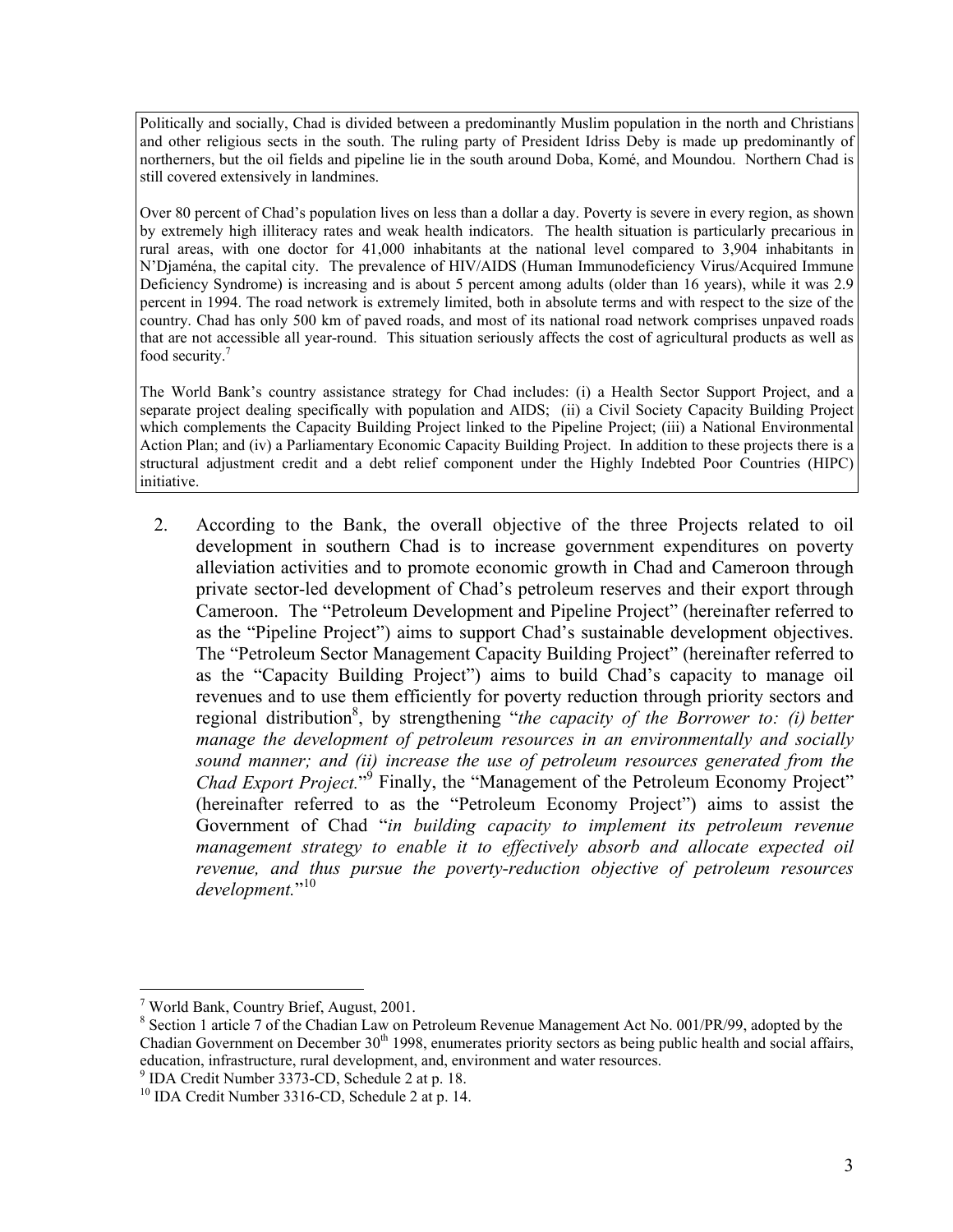

**Picture1**: Esso staff explaining to Panel team the extent of the feeder line network

3. Also according to the Bank, all three Projects are independent but complementary to each other. The three projects and their respective status may be summarized as follows:

| Project                    | <b>Chad Petroleum</b><br><b>Development and</b><br><b>Pipeline Project</b> | <b>Petroleum Sector</b><br>Management<br><b>Capacity Building</b><br>Project | <b>Management of the</b><br>Petroleum<br><b>Economy Project</b> |
|----------------------------|----------------------------------------------------------------------------|------------------------------------------------------------------------------|-----------------------------------------------------------------|
| <b>Financed by</b>         | <b>IBRD</b> Loan<br>US\$39.5 million<br>IFC A-Loan<br>US\$100 million      | <b>IDA</b> Credit<br>US\$23.7 million<br>equivalent                          | IDA Credit US\$17.5<br>million equivalent                       |
| <b>Sector</b>              | Energy                                                                     | Energy/Petroleum                                                             | <b>Public Financial</b><br>Management                           |
| <b>Board Approval Date</b> | June 6, 2000                                                               | June 6, 2000                                                                 | January 27, 2000                                                |
| <b>Effectiveness Date</b>  | August 10, 2001                                                            | March 23, 2001                                                               | September 21, 2000                                              |

## **2. REQUEST FOR INSPECTION SUBMITTED TO THE INSPECTION PANEL**

4. The Panel's investigation was initiated by a Request for Inspection submitted by Mr. Ngarlejy Yorongar, a Member of Parliament in Chad's National Assembly and active opposition leader. He was acting for himself and on behalf of more than  $100$  residents<sup>11</sup> (hereinafter collectively called 'Requesters') in the vicinity of three oil fields of the Pipeline Project area in the cantons of Miandoum, Komé, Béro, Mbikou, Bébédjia and

1

 $11$  During its field visit to the project areas in the end of August 2001, the Panel received a number of additional individual authorizations appointing Mr. Yorongar as their representative for the purposes of the Request. This brought the total number of Requesters to 296 during that specific visit.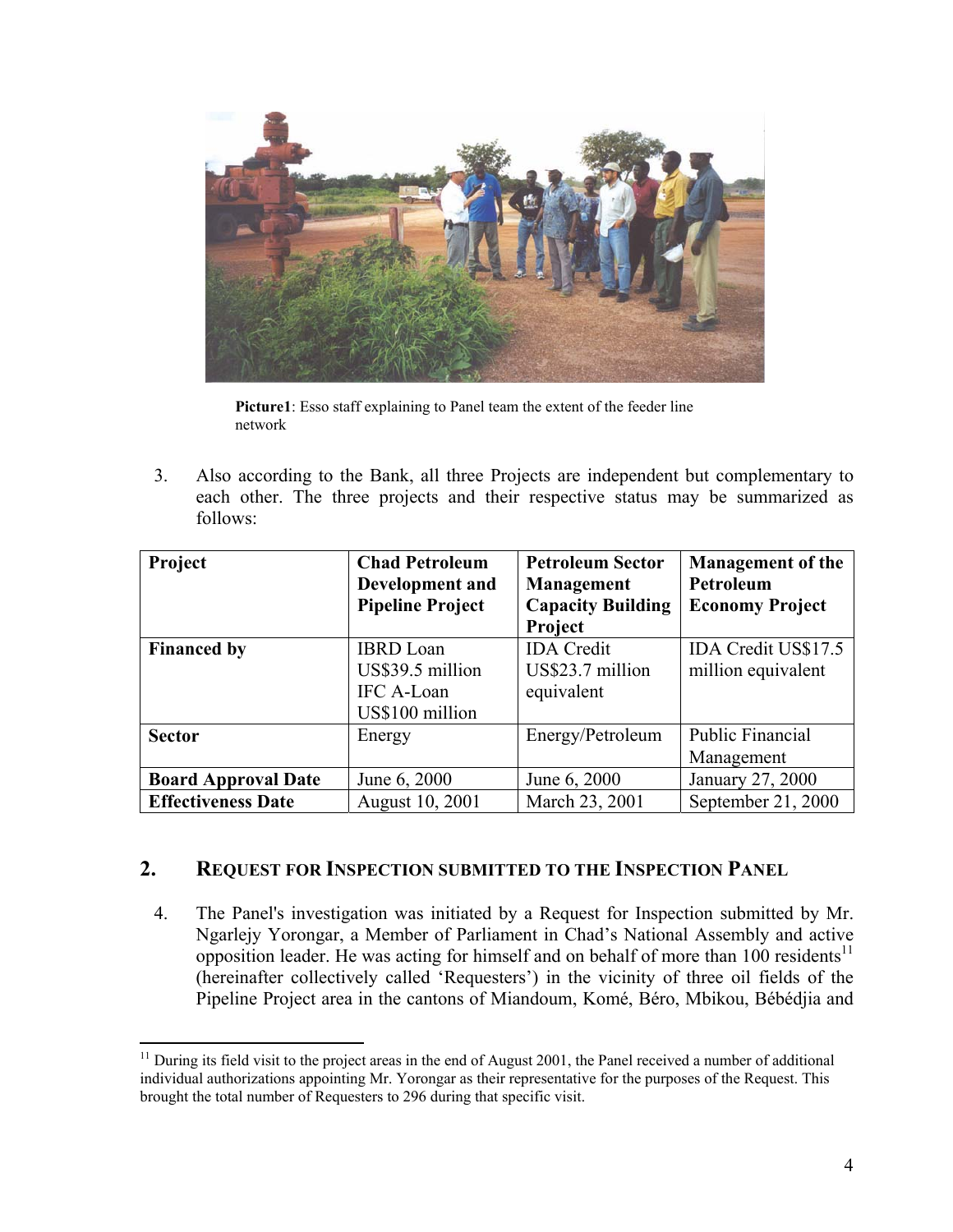Béboni, in the Bébédjia sub-prefecture of southern Chad. The Panel received the Request on March 22, 2001. The Requesters claimed that numerous attempts were made to bring the problems associated with the Project to the attention of Bank Management with no satisfactory results.

5. Mr. Yorongar alleged, while in Paris for medical treatment, that the Request was originally submitted to the Resident Mission of the Bank in N'Djaména, in December 2000. It was not, however, received by the Inspection Panel. During the interviews with the Panel, Management consistently denied having received the Request at that time. The Panel was unable to confirm or deny Mr. Yorongar's claim that the Request was delivered to the Resident Mission in December 2000.

# **2.1 THE REQUEST FOR INSPECTION**

- 6. According to the Request for Inspection ('the Request'), the Requesters claimed that their rights and interests had been, or were likely to be, directly harmed as a result of Management's actions or omissions in the preparation, appraisal, implementation and/or supervision of the Projects. In particular, the Requesters claimed that the development of petroleum activities, including the development of the oil fields in southern Chad and the construction of the oil pipeline between Chad and Cameroon, represented a threat to local communities, their cultural property, and the environment. The Requesters further claimed that people living in the Doba Basin were being harmed, or were likely to be harmed, because of the absence, or inadequacy, of compensation and environmental assessment. The Requesters added that proper consultation with, and disclosure of information to, the local communities had not taken place.
- 7. The allegations by the Requesters involved possible violations of the following Bank policies and procedures: Environmental Assessment (OD 4.01), Involuntary Resettlement (OD 4.30), Natural Habitats (OP/BP 4.04), Pest Management (OP 4.09), Poverty Reduction (OD 4.15), Indigenous Peoples (OD 4.20), Forestry (OP 4.36), Disclosure of Operational Information, (BP 17.50), Economic Evaluation of Investment Operations (OP 10.04), Project Monitoring and Evaluation (OD 10.70), Management of Cultural Property in Bank-Financed Projects (OPN 11.03), and Project Supervision (OD 13.05).
- 8. On April  $11<sup>th</sup>$  2001, the Inspection Panel registered the Request and sent a notice of registration to the President, the Executive Director representing Chad as well as the rest of the Executive Directors, and finally to the Requesters. The notice of registration was also placed on the Inspection Panel's web site.<sup>12</sup>

 $\overline{a}$ 

<sup>&</sup>lt;sup>12</sup> www.inspectionpanel.org. Also, for a chronology of the projects in question and Panel-related activities, please refer to Annex 3 of this Report.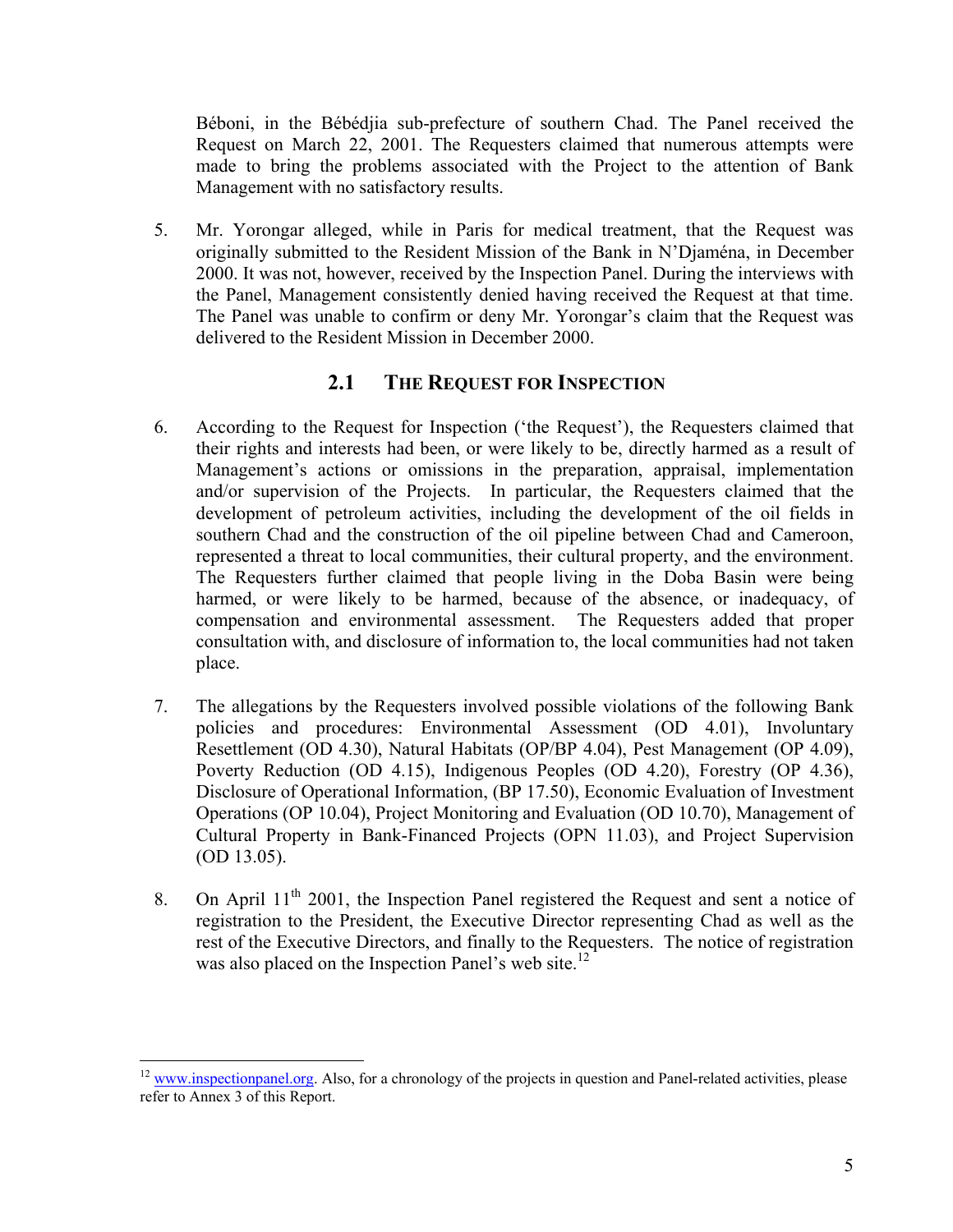# **2.2 THE MANAGEMENT RESPONSE**

- 9. On May  $10^{th}$  2001 the Panel received Management's Response ('the Response'). The Response included a summary and justification of the overall project framework and of the Bank Group's role in the design, implementation, and supervision of the Pipeline Project and the associated Petroleum Economy and Capacity Building Projects.
- 10. In its Response, Management maintained that the Bank had complied with its operational policies and procedures with regard to the environmental, social, cultural, and procedural matters raised in the Request. Management was also of the view that the Bank had taken the necessary measures to ensure that people in the Project area would not be directly and adversely affected as a result of the Project design and its implementation. Finally, Management did not believe that the Requesters would be adversely affected by the implementation of the Project in the future, noting that systems were in place that could ensure that their views and concerns were adequately identified and addressed.
- 11. Both the Request for Inspection and Management's Response are examined in detail in the investigation sections of this Report.

# **2.3 THE PANEL REPORT AND RECOMMENDATION**

- 12. For purposes of determining the eligibility of the Request and the Requesters, the Panel reviewed the Request for Inspection and Management Response and, in August 2001, visited N'Djaména and the relevant Project areas, including Komé Base, Doba, Bébédjia, Béro (I & II), Miandoum and Moundou. Before and after the visit to Chad, the Panel consulted with the Executive Director and Alternate Executive Director representing Chad and their staff.
- 13. During the eligibility phase field visit, Panel Members Edward S. Ayensu (lead inspector) and Maartje van Putten met with the Requesters and with representatives of a number of non-governmental organizations in Chad, as well as with local officials and individuals living in and around the relevant Project areas.<sup>13</sup> The Panel also met with Bank Management and staff at Headquarters and in N'Djaména and exchanged views with Chadian Government and Project officials in N'Djaména and in the relevant Project areas.

# **2.4 THE BOARD'S DECISION**

 $\overline{a}$ 

14. The Panel reviewed the technical eligibility criteria applicable to a Request for Inspection, and agreed that they had all been met with respect to the present Request. Accordingly, it recommended an investigation into the matters alleged in the Request to

<sup>&</sup>lt;sup>13</sup> Panel members were assisted by Assistant Executive Secretary, Mr. Alberto Ninio.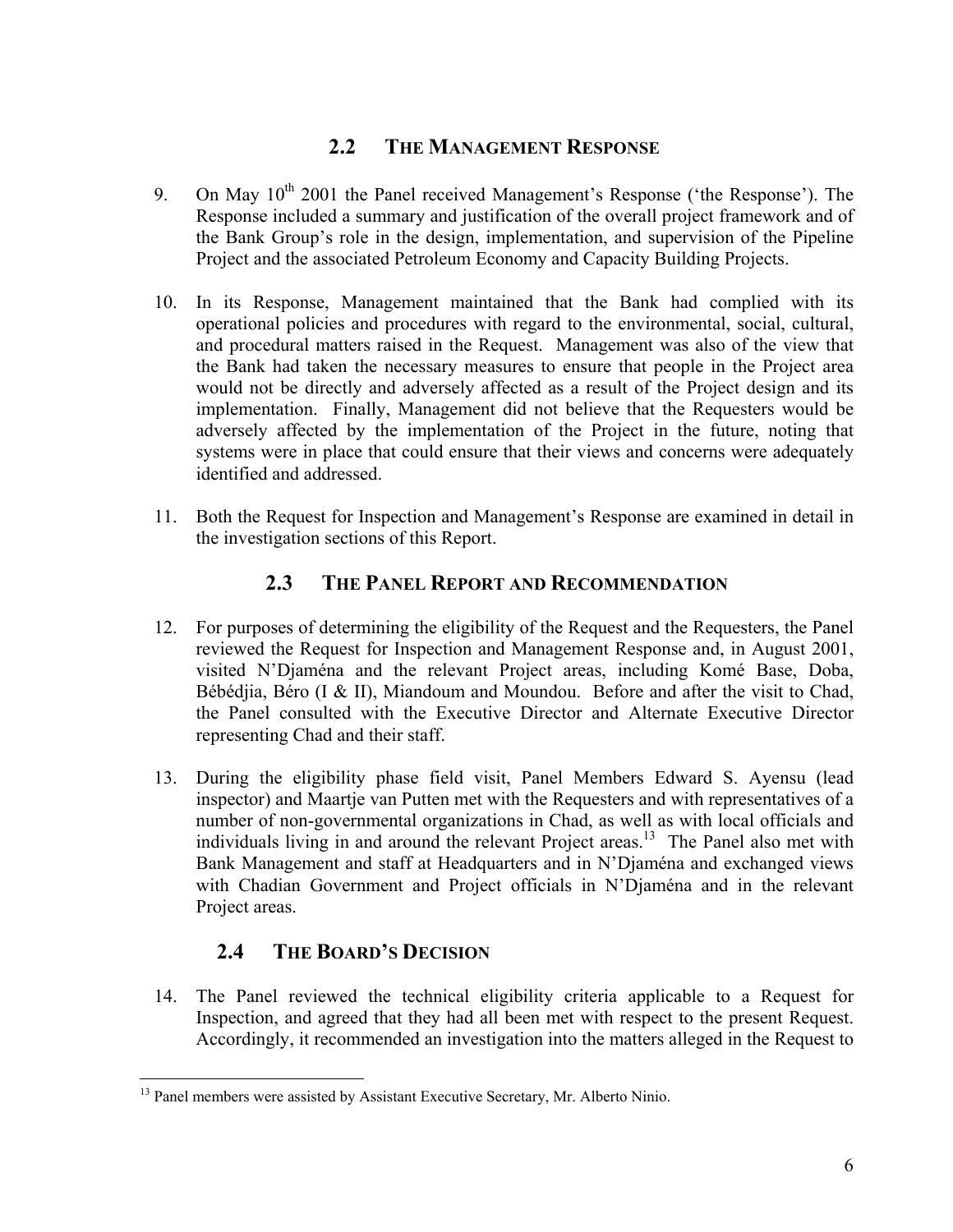the Board of Executive Directors. On October 1, 2001, the Board approved the Panel's  $recommendation<sup>14</sup>$  to conduct an investigation into the claims made by the Requesters in all three projects. The Request, Management Response, and the Panel's Report and Recommendation were made public shortly after the Board decided to authorize the inspection sought by the Requesters.

# **3. THE INVESTIGATION PROCESS**

- 15. The investigation phase was conducted by Edward S. Ayensu and was divided into two interlinked parts. The first part took place at the World Bank Headquarters in Washington, DC while the other took the form of in-country, fact-finding visits. Panel Member Jim MacNeill accompanied Lead Inspector Edward S. Ayensu in his investigation field visit to Chad
- 16. To facilitate its work, the Inspection Panel enlisted the services of three consultants who are experts in their respective fields: Professor Elliot M. Fratkin, anthropologist and social scientist, Dr. Peter J. G. Pearson, economist, and Mr. Miles Scott-Brown, environmental specialist. The Inspection Panel also hired the services of three other professionals, namely Ms. Alka Kothari, Mr. Serge Selwan, and Ms. Roopa Sukthankar, the last-named as the Panel's translator during its visits to Chad.

# **3.1 INVESTIGATION METHODOLOGY**

- 17. During the whole investigation process, the Panel maintained open communications with all parties involved, as required under its regulations, but all contacts with the media in Chad were carefully handled by the investigation's Lead Inspector who limited his remarks to questions of process.
- 18. For the investigation, the Inspection Panel studied all the documents relevant to the case, and analyzed the facts presented to it during the field visits. Accordingly, the Panel interviewed World Bank Group's staff, of both the International Bank for Reconstruction and Development (IBRD) and the IFC. It also received a team from ExxonMobil that clarified some relevant aspects of the Project. Although not subject to the Panel's investigation, the ExxonMobil team provided valuable information and insights on the Pipeline Project.
- 19. The Panel carried out three visits to Chad, and in particular to the Project area. While contacting the Requesters and consulting with local people, the Panel ensured that the parties understood that the Panel was not investigating the borrower's performance. Given the nature of the claims set forth in the Request for Inspection, a special visit was undertaken by Professor Fratkin to get acquainted with the local population, their living

 $\overline{a}$ <sup>14</sup> M2001-0064 and IDA/M2001-0063.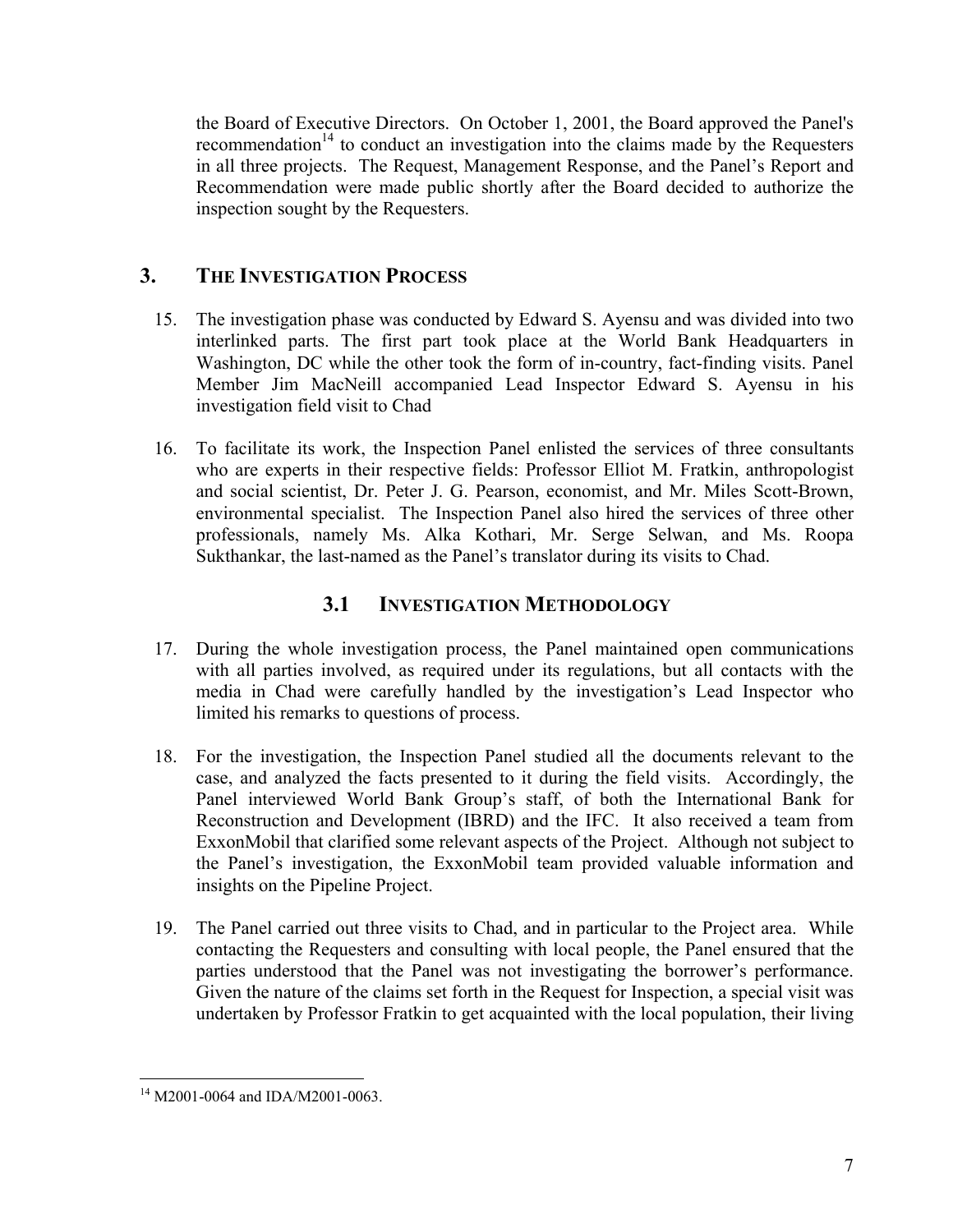environment and their particular concerns. The map attached to this Report shows the areas visited by the Panel during its three missions to Chad.

20. On its return to Washington, the Panel prepared a series of written questions intended to clarify certain points raised during the investigation process. Answers to all the issues were provided by staff of the Bank, ExxonMobil and Esso Chad, respectively.

## **3.2 INVESTIGATION TIME FRAME**

21. During the eligibility phase, the Panel recommended that its eligibility report to the Board be delayed for a period of 90 days because of the electoral and post-election process in Chad. After the elections, there was much controversy over whether they were free and fair, and the Requester, Mr. Yorongar, and other opposition candidates were arrested by the national authorities. There was further civil unrest in August following the presidential election. In the event, the Board approved the Panel's recommendation that it submit its eligibility report to the Board before September  $17<sup>th</sup>$ 2001. This recommendation was made after consultation with the Executive Director and Alternate Executive Director representing Chad, the Requesters, Bank Management and the United Nations Development Programme (UNDP) office in N'Djaména.

# **3.3 SCOPE OF THE INVESTIGATION**

- 22. The relevant directives and policies cover five different topics: environmental and social safeguards, economics, supervision, and information disclosure. The Panel has examined not only for compliance with the Bank's policies and procedures, but also whether harm was done as a result of Management action or omission.
- 23. The Panel's investigation focused only on Management's actions and omissions as they relate to the Projects. Since the Requesters are located in Chad, this investigation deals only with the Chad portion of the Pipeline Project. The Consortium, IFC and the borrower are outside the Panel's mandate. Also, the geographic scope of the investigation followed the areas referred to in the Request as being areas where Requesters lived or were referred to by them.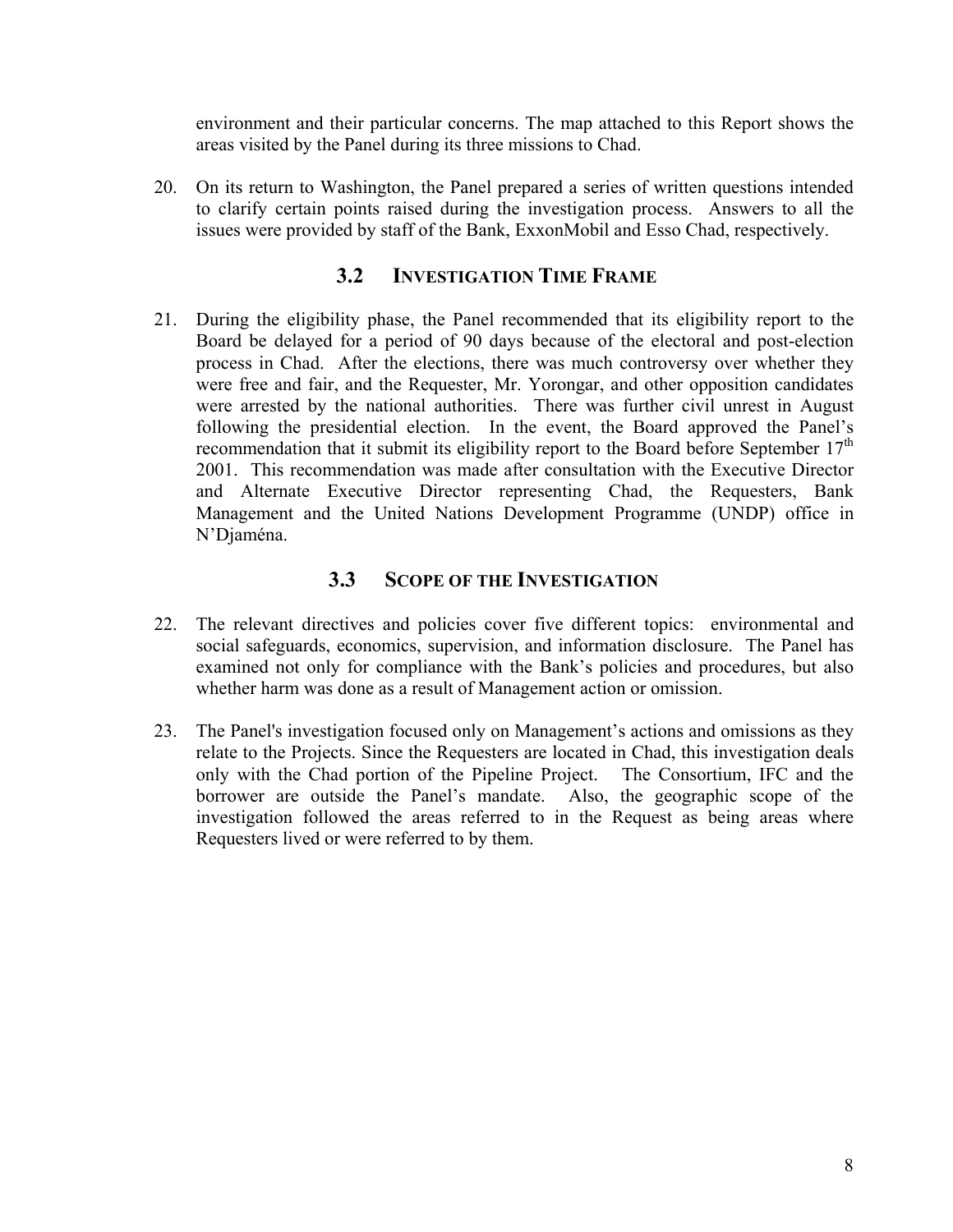# **Part Two**

# **Environmental Compliance**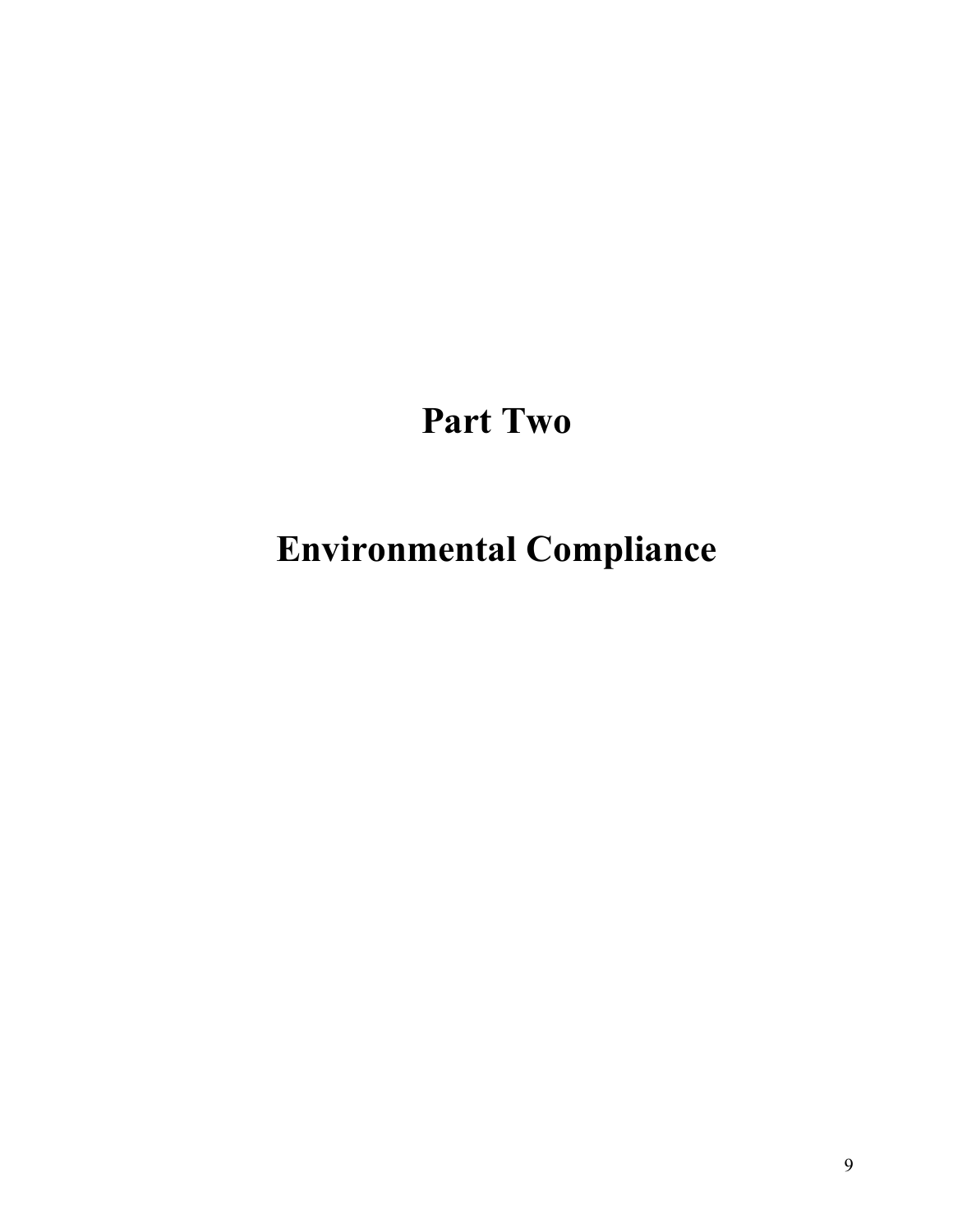# **Part Two: Environmental Compliance**

### **4. RELEVANT BANK POLICIES AND PROCEDURES**

24. In this part of the Report, the Panel presents the results of its investigation regarding alleged violations of the Bank's environmental policies. The following policies were examined: OD 4.01 on Environmental Assessment, OP/BP 4.04 on Natural Habitats, OP 4.36 on Forestry, and OP 4.09 on Pest Management. Although OP 4.01, the current Bank policy on environmental assessment, has been in effect since January 1999, the project environmental assessment and environmental management plan are reviewed with reference to OD 4.01, which was applicable at the time of document preparation.<sup>15</sup> This part of the Report also examines Management compliance with Bank policies and procedures on consultation and disclosure of information.

# **5. THE PROJECT IN SPACE AND TIME**

25. A clear understanding of the spatial and temporal parameters of a project is fundamental to its proper evaluation and assessment. It is important to consider the spatial extent of a project's social and environmental impacts and the time frame in which these impacts occur. The setting of temporal and spatial boundaries at the outset of the assessment process provides a context and sets limits for all further Environmental Assessment (EA) activities, such as baseline data collection and impact evaluation. OD 4.01 provides a clear direction on the need for consideration of a project's spatial and temporal context. It calls for "*a concise description of the geographic, ecological, social and temporal context, including any offsite investments that may be required by the project.*" 16 This requires, among other things *"an assessment of the dimensions of the study area (…) Current and proposed development activities within the project area (but not directly connected to the project) should also be taken into account.*" 17

# **5.1 THE SPATIAL CONTEXT**

26. One of the allegations by the Requesters draws attention to the need for a clear delimitation of the spatial extent of the Project. The Requesters write: "*In other words, its surface waters (consisting of flood waters and waters of its rivers), polluted*  by three million liters of oil a day for six months, will empty in the Logone, the Pendé, *the Nya, the Chari, the Mandoul, the Tandjilé, and the Mayo-Kebbi. These rivers now polluted in their turn, will continue flowing into Chad. As a result, not only Chad, but* 

 $\overline{a}$ 

<sup>&</sup>lt;sup>15</sup> OP/BP 4.01 on Environmental Assessment only applies to those projects, which had their Project Information Document – PID, issued after March 1, 1999. The PID for the Pipeline Project was issued in April 1995.<br><sup>16</sup> OD 4.01, Annex B, Outline of a Project-Specific EA Report, at § 2 (c).<br><sup>17</sup> Id., at § 2 (d).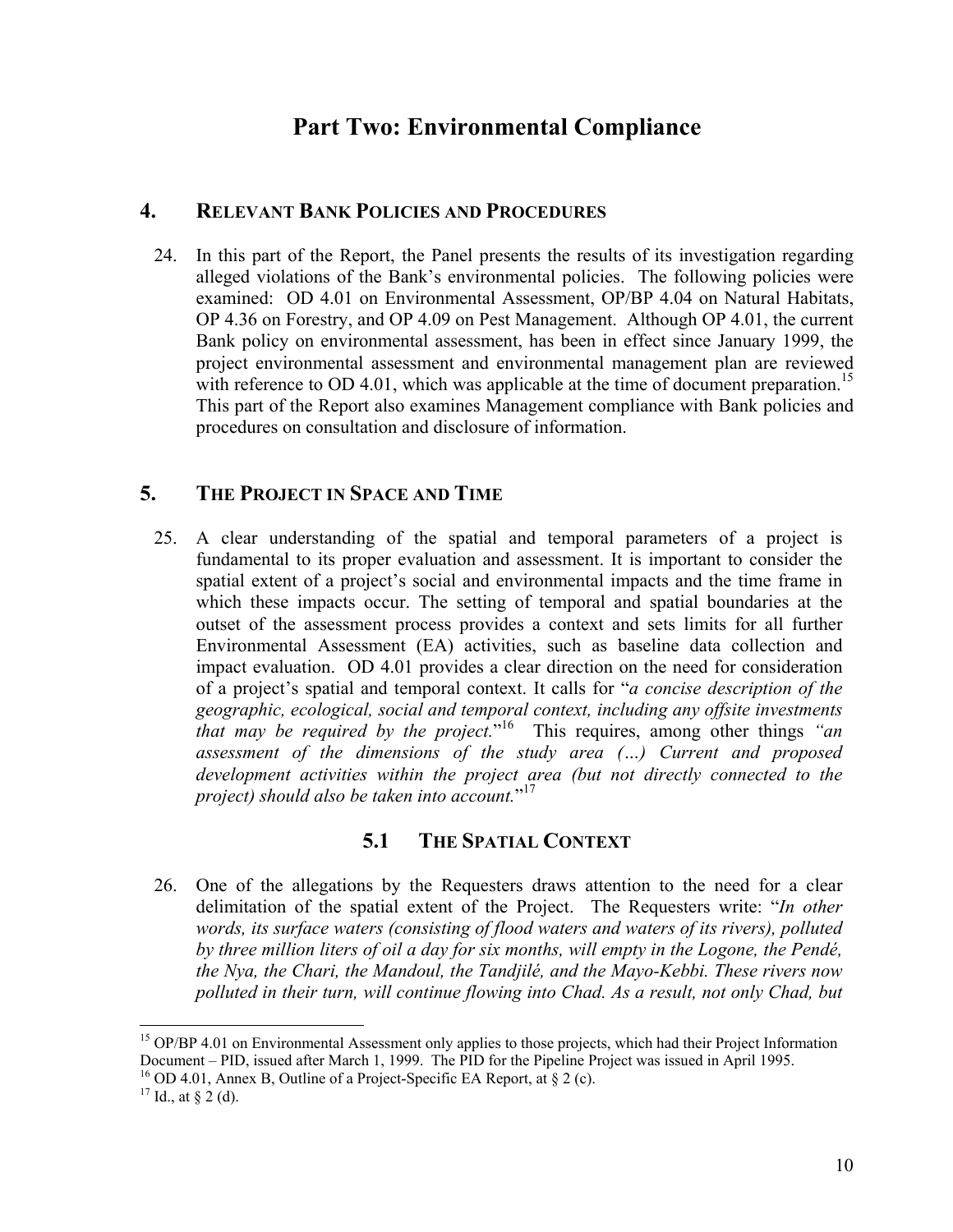*also its neighboring States – Nigeria, Cameroon, Niger etc. – will be contaminated.*" 18 While the Panel believes that the probability of a major catastrophic spill as described in the Requester's submission is low, it is a concern that could have been addressed in the initial formulation of the spatial context of the EA.

- 27. The 1997 Environmental Assessment document provides a map of the study area in Chad, which indicates the oilfield development area, a surrounding larger rectangular area and an apparent 30km pipeline corridor to the Cameroon border. The report also makes reference to a much larger oil exploration concession area including Lake Chad, Bongor, Doba, Doseo and Salamat Basins. **However, there is neither discussion on how the boundary of the study area was defined, nor any mention of the potential area that could be affected by project development. Although a study area is presented in the form of a map, there is neither a discussion as to how and why the study area around the oilfield development area was defined, nor any discussion as to why the other oilfield concession areas were excluded in the definition of the spatial boundaries of the Project**.
- 28. The Panel also notes, in this connection, that the Sédigui/SEERAT project<sup>19</sup> which includes a small oilfield and refinery in west central Chad, the Consortium's activities of seismic exploration in the Sarh area, additional exploratory drilling of the Consortium in the oilfield area, and activities in other concession areas by the Consortium and other companies are not included in the original EA.
- 29. **The Consortium and Bank Management did not explicitly consider the spatial dimensions of the Project as required by OD 4.01 with the result that they tend to restrict it to the immediate area of the three oilfields and the pipeline right-ofway to Cameroon, as will become evident in subsequent sections of this report. In the light of this, the Panel finds Management not in compliance with OD 4.01 in this respect**.

# **5.2 THE TEMPORAL CONTEXT**

30. The 1997 EA document states that the life of the Chad Export Project is 30 years with an anticipated construction period of 2 years. Project impacts are described as either being construction related (duration of 2 years or less) or operations related (over the 30 year life of the Project). The Panel is satisfied that the EA covers the life of the Project and that the temporal context has been clearly defined (Figure 2 provides some key notes relevant to the Environmental Assessment timeline).

<sup>&</sup>lt;sup>18</sup> Request for Inspection, March 22<sup>nd</sup> 2001 (hereinafter "Request for Inspection"), at § 4 ¶ 3.

<sup>&</sup>lt;sup>19</sup> The Sédigui/SEERAT Project, which includes a refinery, is expected to supply enough energy for an expanded and modernized power generating station for the capital city of N'Djaména. According to Esso, a separate Environmental Assessment and Environmental Management Plan are being finalized for the small oilfield development at Sédigui, in West Central Chad.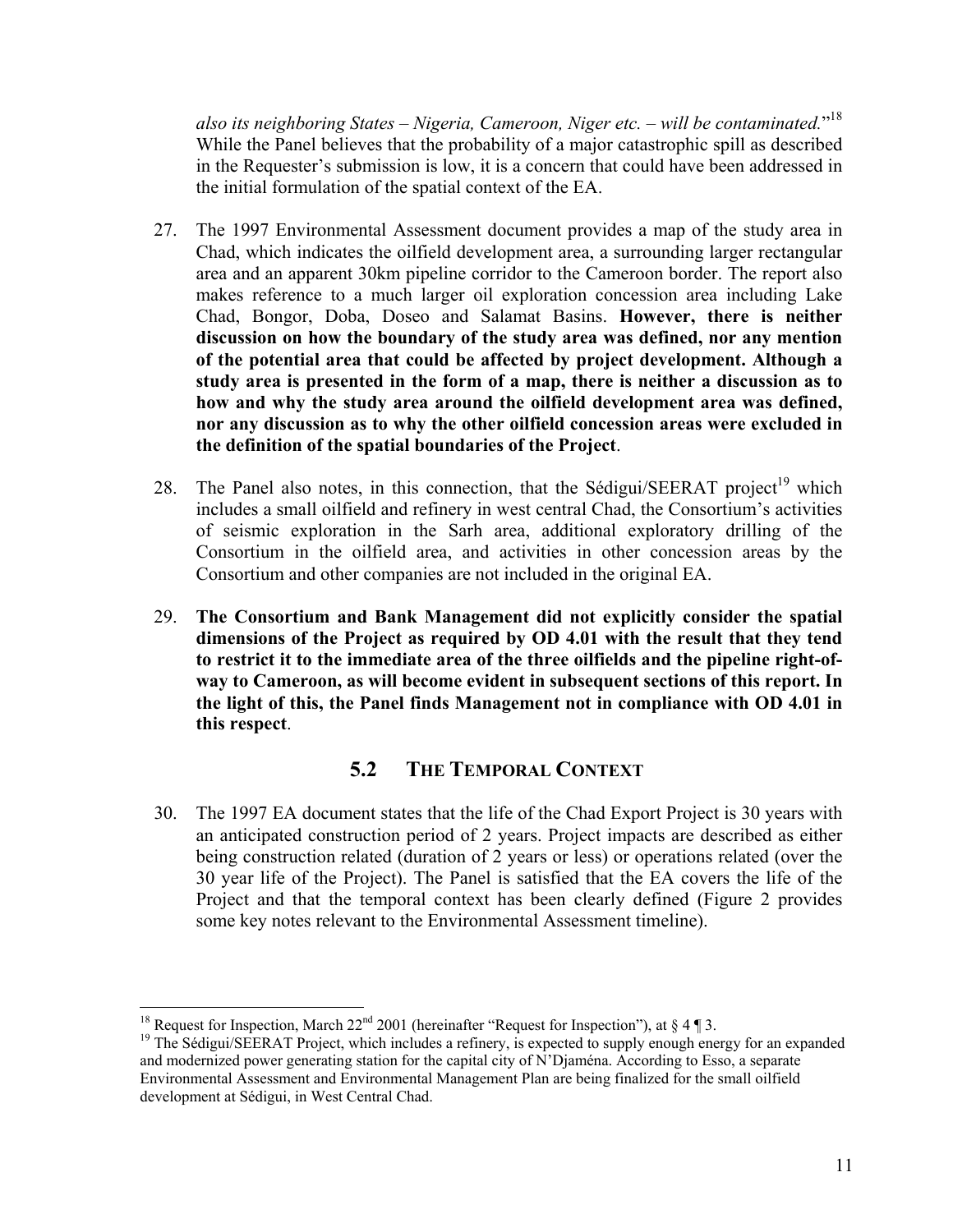#### **5.3 REGIONAL ENVIRONMENTAL ASSESSMENT**

- 31. Delineation of the spatial dimensions of the Project is closely linked to the issue of Regional Assessment. Furthermore, several of the allegations by the Requesters have broad regional implications. The question thus arises whether a Regional Environmental Assessment complementary to the Project-specific assessment was required in terms of the Bank's own operating policies and procedures.
- 32. According to OD 4.01, "*Regional EAs may be used where a number of similar but significant development activities with potentially cumulative impacts are planned for a reasonably localized area… Regional EAs are particularly useful when they precede the first in a series of projects or development interventions in an undeveloped region, where a region is slated for major developments, where cumulative impacts are anticipated, or in regional planning or agroecological zoning.*" 20 OD 4.01 makes it clear that a Regional Assessment does not necessarily preclude the need for project specific assessments: "*Though in some cases regional or sectoral EAs cover some of the requirements of project-specific EAs, the latter are still needed for major investments.*" 21
- 33. **Following its detailed examination of the multi-volume Environmental Management Plan (EMP) prepared for the Pipeline Project (and the earlier 1997 Environmental Assessment) the Panel finds that potential regional impacts resulting from cumulative actions were not adequately dealt with.** Evidence collected by the Panel both at headquarters and during field visits indicates that oil and other economic development activities are already taking place outside of the scope addressed in the approved EMP. As for oil development outside of the currently agreed project area, Bank staff repeatedly pointed out a contractual clause in the legal documents for the operation which reads: "*(…) any oil developed outside the Doba basin oil fields which is proposed to be transported through any part of the Transportation System in Chad is developed in accordance with the principles set forth in the EMP with respect to environmental analysis and protection, consultation, information disclosure, resettlement and compensation and with the equivalent legal and administrative approval processes and information disclosure as applied with respect to the oil developed in the Doba basin oil fields.*"<sup>22</sup>
- 34. In interviews with the Panel and following a written response to specific questions by the Panel, Bank staff acknowledged that a Regional Environmental Assessment per se was not prepared. They nonetheless, felt confident that through the implementation of 'emergency measures' under the Capacity Building Project or through the

 $\overline{a}$ 

<sup>&</sup>lt;sup>20</sup> OD 4.01 Types of Environmental Analysis, *Regional and Sectoral EAs*, at § 5.<br><sup>21</sup> Id. at § 7.

 $^{22}$  Similar provisions appear in the Loan Agreement between the Government of Chad and the Bank and in the corresponding Project Agreements between the Bank and the members of the Consortium.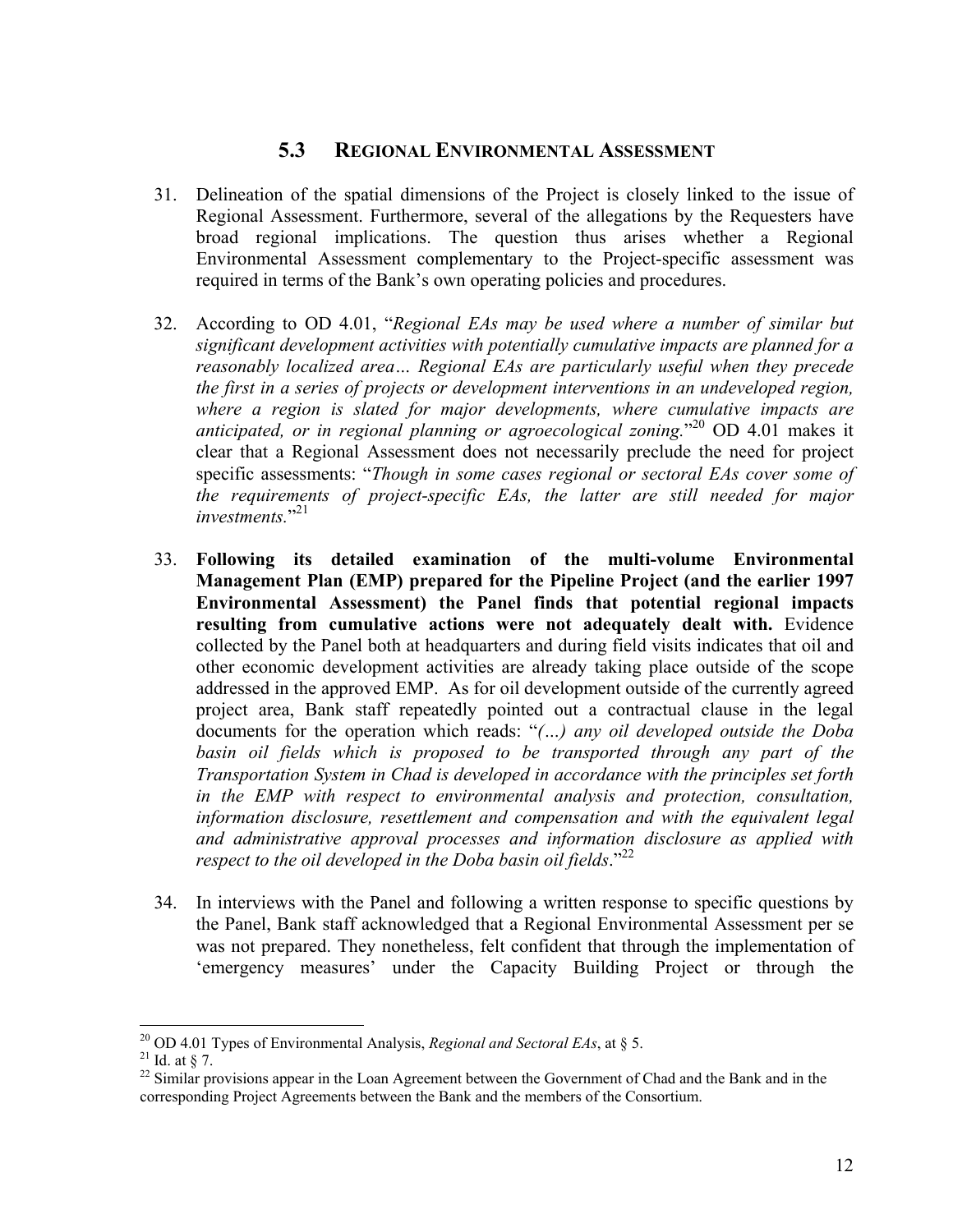implementation of the Regional Development  $Plan<sup>23</sup>$  those impacts not directly or immediately associated with the construction of the oil pipeline could be safely avoided or mitigated. Bank staff stated, "*we have not done, as you say a regional EA and how that will work out, but we have looked into induced impacts, especially on social infrastructure, and we know that there are a lot of trucks coming in over these roads,*  and we will be looking at safety issues, health issues – you will find that in the *documentation*."

- 35. In their response to the Panel as to whether preparation of a Regional Assessment was initially considered, Bank staff stated: "*the present EMP, although not called a regional EMP, addresses regional issues, other than the transport of oil from other field in southern Chad (…) These regional issues are being and will be addressed by the project.*" 24 The Panel did not find evidence for this view.
- 36. In their comments on the Draft 1997 EA, Bank staff stated, "*the EA for Chad should include a cumulative effects assessment of planned oil development in Chad including the development of the Sédigui oilfield for domestic consumption and the construction of a pipeline and refinery in N'Djaména. For both the Chad and Cameroon EAs, an assessment of the cumulative effects of all project components (pipeline routes, infrastructure upgrades etc.) on existing condition must be provided*." In reviewing the documentation contained in the EMP, however, the Panel cannot find any indication that any cumulative effects assessment was completed. This is surprising since the evidence clearly indicates that the Consortium recognized the need for cumulative effects analysis in the review of the Draft 1997 EA. Moreover, as just noted, Bank staff also drew attention to the need to assess the cumulative effects of other energy and industrial developments.
- 37. **The Panel finds this a serious omission, particularly when one of the objectives of the Petroleum Sector Capacity Management Project is to assist the Government of Chad to manage the development of its petroleum resources in an environmentally and socially sound manner, "***including the need for cumulative/regional/sectoral environmental assessments.***"25 The Panel finds that in failing to require a cumulative effects assessment, Management is not in compliance with OD 4.01.**
- 38. **In the Panel's view, after careful consideration of the evidence, the Pipeline Project requires a Regional Environmental Assessment. The scale of the now proposed development will impact on the lives of all the people living in the Region as a whole. Moreover, being the first major industrial development Project in a largely undeveloped region, and given the ongoing seismic and drilling exploration activities, it is very likely that the Project will lead to other energy development projects in the future. Additionally, one of the major objectives of**

 $\overline{a}$ 

 $2<sup>23</sup>$  See Panel observations on the Regional Development Plan in sub-section 5.4 below.

<sup>&</sup>lt;sup>24</sup> Management Response to the Inspection Panel Request for Additional Questions/Clarification (hereinafter "Additional Response"), March 28th 2002. 25 Petroleum Sector Management Capacity Building Project PAD (Credit No. 3373-CD), Report No. 19342 CD

<sup>(</sup>hereinafter "Capacity Building PAD"), at p. 42 at § 45.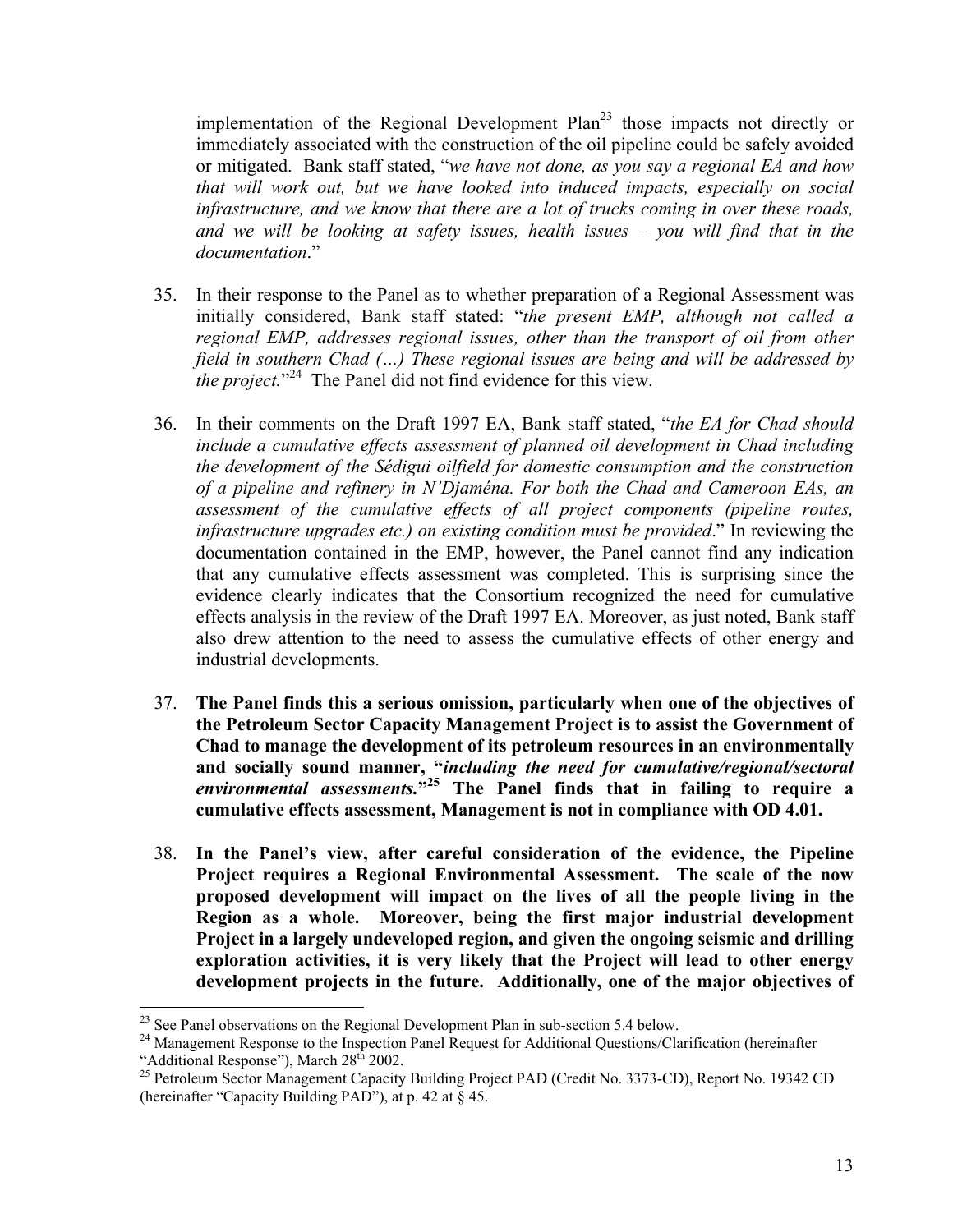**the Petroleum Sector Management Capacity Building Project is to assist the Government of Chad in developing the energy sector in a sustainable manner. This includes the assessment of regional, cumulative and sectoral impacts.** 

39. **In failing to require the preparation of a Regional Environmental Assessment, which would adequately assess the nature and extent of broader environmental and social concerns resulting from the Project, the Panel finds that Management is not in compliance with paragraph 5 of OD 4.01.**

### **5.4 THE REGIONAL DEVELOPMENT PLAN**

- 40. As mentioned above, adequate assessment of Project impacts on a regional basis required the preparation of a Regional Environmental Assessment. Even in the absence of preparing such an Assessment, Management indicated the need for developing a regional response to project impacts. Such a response, at least in concept, was intended to ensure not only the implementation of urgent measures to mitigate indirect social and environmental impacts, but also to assist the economic development of the region. Recognizing their dissatisfaction with the proportion of expected Project benefits that would go to their region, the Requesters allege that "*a laughably small quota assigned to the production zone* [5%] *bears little or no relation to the magnitude of the needs of this region and the size of the population.*" 26
- 41. Management, in its Response, observes that "*the wider issue of benefits for the population of the oil production* [region] *is addressed by the Project. A Regional Development Plan* [Project EA, Chad Portion, Volume 4] *addresses issues related to in-migration, health and public hygiene and sanitation services, energy, water supply and food and housing in the oil field development*." 27 In addition, Management argues that FACIL (Fonds d'Actions Concertées Initiative Locale, a local initiatives social fund) is to be put "(...) in place under the Capacity Building Project to support local *groups with development projects.*" 28 The Response also makes reference to the program for disbursement of royalties from oil revenues under the Petroleum Management Law.
- 42. **In the Panel's view, although a preliminary discussion of a Regional Development Plan exists in the EA, it has not been sufficiently developed to meet upcoming needs in the short time that remains before oil revenues begin to accrue.** Furthermore, some of the key implementing agencies for the Project are not yet properly in place.<sup>29</sup> Neither the  $CTNSC<sup>30</sup>$  (National Technical Committee for

<sup>&</sup>lt;sup>26</sup> Request for Inspection, *supra* note 18, at  $\frac{8}{4}$  12.

<sup>&</sup>lt;sup>27</sup> Management Response, May 10th 2001 (hereinafter "Management Response"), at § 91.

<sup>28</sup> Ibid.

 $^{29}$  See discussion on The Petroleum Economy Project and Capacity Building Project in sub-section 21.2 below.

<sup>&</sup>lt;sup>30</sup> CTNSC – '*Comité Technique National de Suivi et de Contrôle'* – is the National Technical Committee for Monitoring and Evaluation of the Pipeline Project. It is the Government entity created to monitor the Pipeline Project in particular the social and environmental components.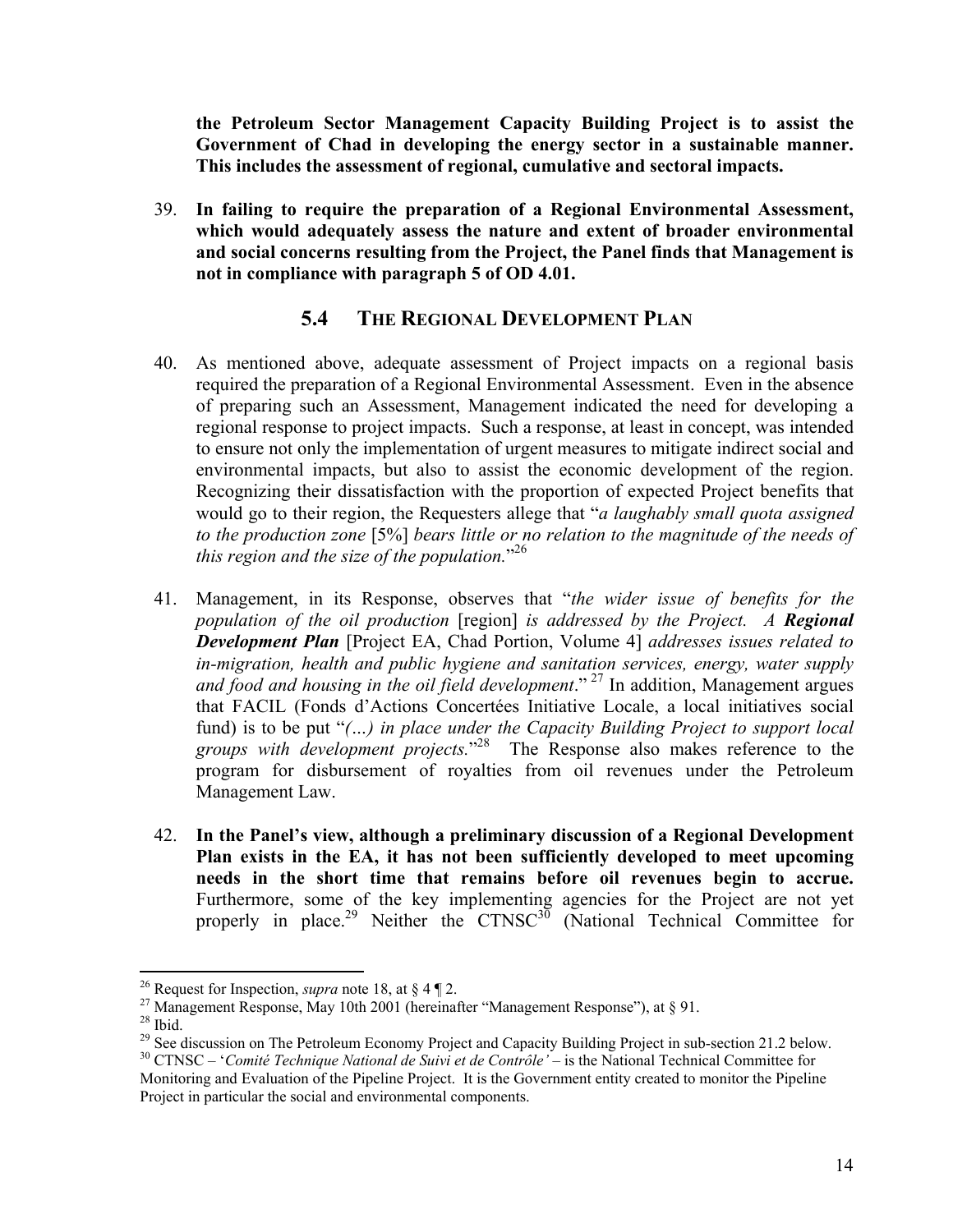Monitoring and Evaluation of the Pipeline Project) nor the 'Collège du Pétrole'<sup>31</sup> has an operating budget, central office or regional personnel. FACIL is not yet in place although it has been discussed since 1998 (for further explanation on the role of the CTNSC please refer to paragraph 76). Thus the development of the oil production capacity is moving faster than the development of the social capacity needed to manage it. This 'two speed' pace of advance, with the infrastructure component well in advance of the social component, was also commented on by the International Advisory Group (IAG) during their initial visit in July to August  $2001<sup>32</sup>$  This situation illustrates the relevance of attaching as much importance to Project implementation as to assessment, and formulation. Unfortunately, as discussed below in this report, this situation raises serious questions about the ability of the Project to realize several of its more crucial social objectives.

- 43. As for the Regional Development Plan itself, it would have to take into account, among other things, the cumulative effects already discussed. It would also have to enlist fully the participation of various segments of society. This latter issue was stressed by a local NGO, the umbrella CPPL (Commission Permanente du Pétrole Local), during an interview with the Panel: "*Does the Regional Development Plan exist? We ask for it, and it does not exist. There are four levels* [of government organization]*: villages, cantons, sub-prefectures, and departments. The plan was to start from the lowest to the highest. The plan was elaborated in N'Djaména by the government, but we don't accept it because it doesn't come from below… As long as there is no development plan, the Project will only be commercial, with no* [broader development] *benefits for us*."
- 44. **The Panel notes that, although a Regional Development Plan is currently in preparation by the Government of Chad and the framework for such a document appears in the Project EMP documentation, the lack of capacity within the Government to prepare this document in step with the rapid pace of Project development is now clearly evident. This needs to be put in place without delay. Some of the impacts arising from development of the Project such as inflation and immigration to the work site are continuing, and the measures needed to mitigate these problems are not available.**
- 45. **In the light of the foregoing, the Panel recalls its finding that Management failed to comply with paragraph 5 of OD 4.01 with regard to the preparation of a Regional Environmental Assessment as this would have provided the needed initial framework for the preparation of a Regional Development Plan.**

 $\overline{a}$ 

<sup>&</sup>lt;sup>31</sup> 'Collège du Pétrole' is the Petroleum Revenue Oversight and Control Committee in charge of authorizing and controlling the disbursement of funds from the special accounts referred to in the Finance Law and related to oil revenues. It is composed of one Supreme Court member, one member of the National Parliament, one Senator, the National Director of BEACD, the Director of Treasury, and four representatives from NGOs.

<sup>&</sup>lt;sup>32</sup> Independent Advisory Group, Report of Mission to Cameroon and Chad (hereinafter "the IAG Report"), October  $4<sup>th</sup>$  2001, at p.6.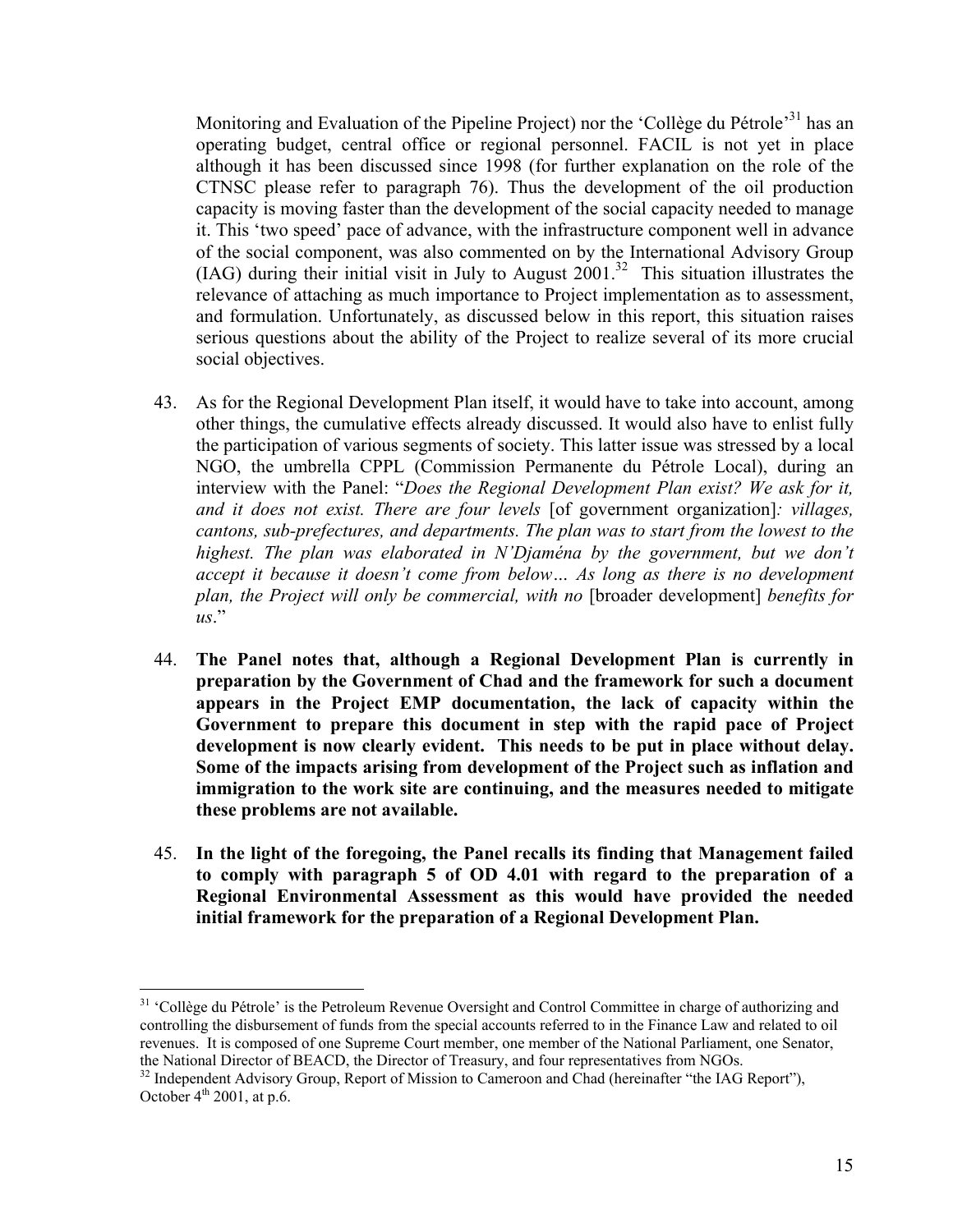#### **5.5 THE ENVIRONMENTAL ASSESSMENT PROCESS**

- 46. According to Management, "[t]*he Pipeline Project was classified as a Category A project. Consequently, in accordance with the provisions of this OD, and in collaboration with the Government of Chad, the Consortium has prepared an environmental assessment and environmental management plans for the Project. In 1997, a Draft Environmental Assessment (the 1997 Draft EA) was prepared and made publicly available in the InfoShop in October 1997. In May 1999, an EMP was finalized and made publicly available in June 1999. Together the 1997 Draft EA and the EMP constitute the Project EA. The accompanying Capacity Building Project was classified as a Category B project and the Petroleum Economy Project as a Category C project*." **The Panel finds that Management is in compliance with OD 4.01 with respect to project classification.**
- 47. Figure 2 below provides some key dates relevant to the environmental assessment process: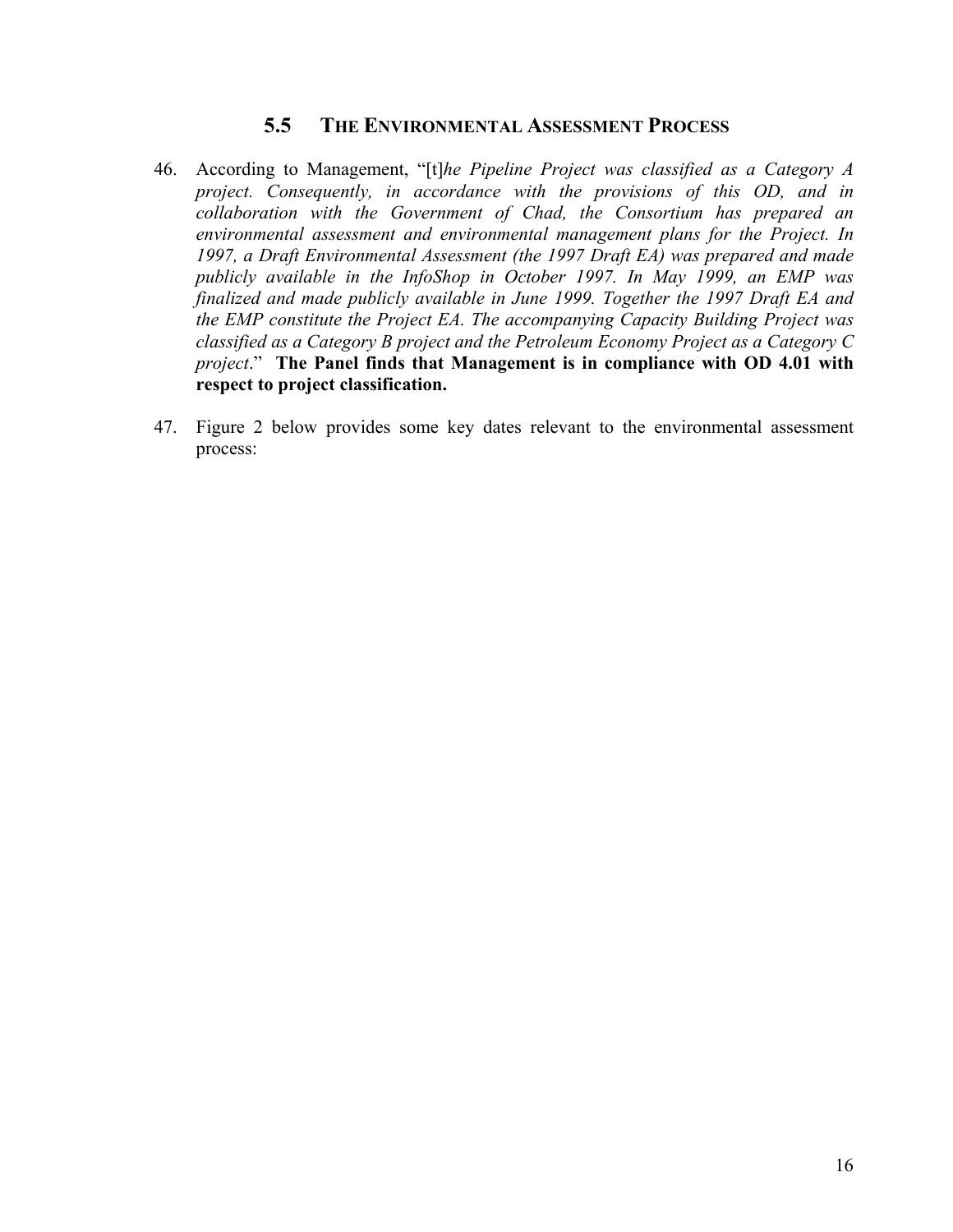

## **5.5.1 The Independent Expert EA Panel**

48. During its investigation, the Panel noted that, as provided for in paragraph 13 of OD 4.01, independent experts on environmental assessment were retained by the Government of Chad (GOC), presumably to advise it on EA preparation. As an internal 'Back to Office Report, dated December 21<sup>st</sup> 1995 states, "*all of the government officials visited endorsed the Expert Panel suggestion and urged the Bank to proceed with the ground work toward establishing the panel in a timely fashion.*" 33 Normally, as envisioned in the OD, an independent expert panel helps to enrich the EA process by providing critical, specialized advice, particularly in countries with insufficient environmental capacity.

<sup>1</sup> <sup>33</sup> Project Files, December 21, 1995.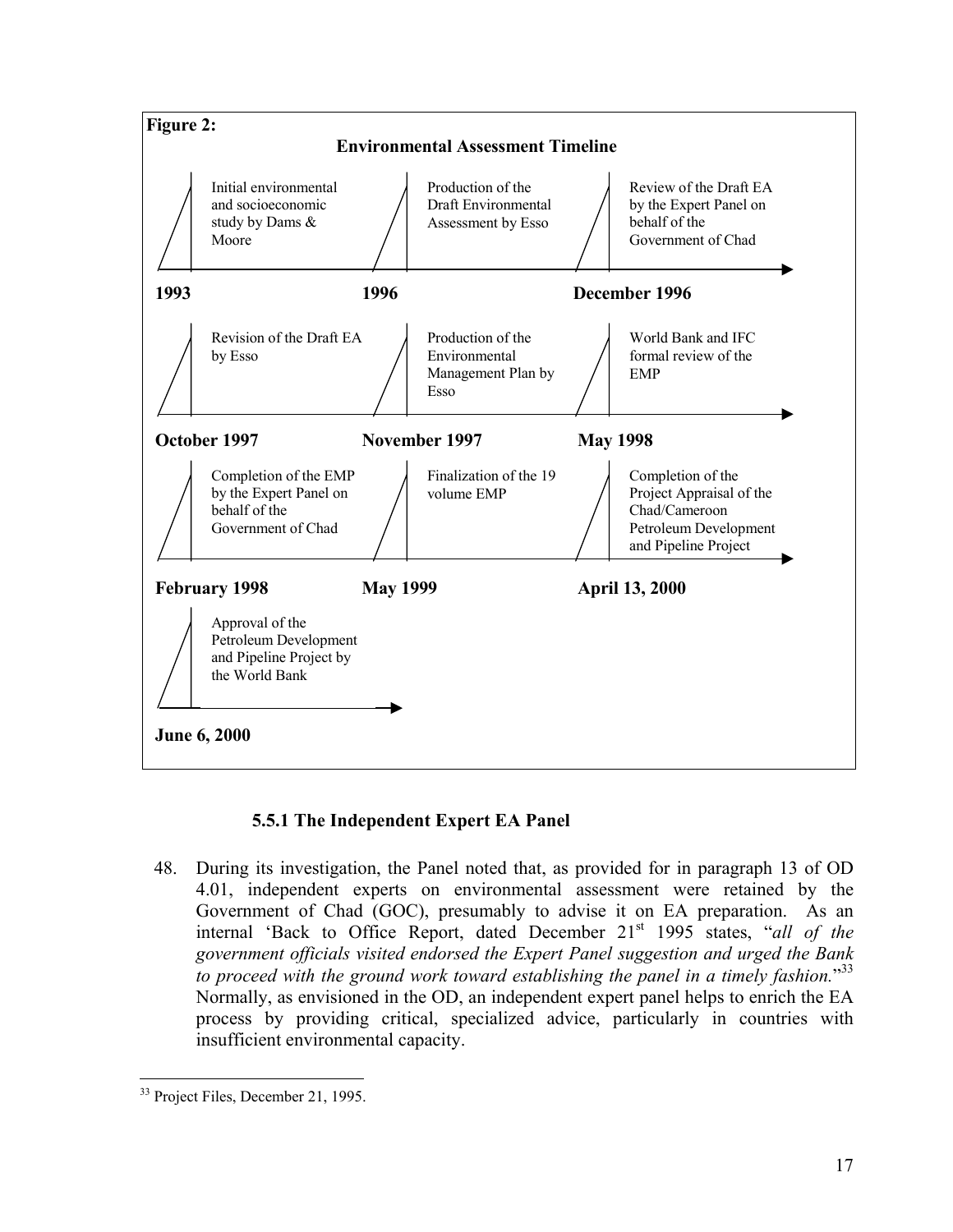- 49. The Panel reviewed the terms of reference for the Expert Advisory Panel, which were drafted in 1996. The Expert Advisory Panel was to serve as independent advisors to the Government of Chad on environmental aspects of the development and operation of the pipeline project and associated petroleum development. It was charged with a onetime review of the Project Environmental Assessment (Chad portion) in December 1996 and the Project Environmental Management Plan (Chad Portion) in February 1998, as well as similar duties in Cameroon. Furthermore, the Terms of Reference state that the contract could be renewed for three years by the GOC. With regard to the duties of the Expert Advisory Panel, the terms of reference state that "*as independent advisors, the Panel will report and be responsible to the GOC. The Panels formal advice will be in the form of written Panel reports submitted to the GOC prior to the end of* [each] *visit* [and at other times when appropriate]*. The Panel Reports will include the Panel recommendations. While the reports are addressed to the GOC, the recommendations may be of direct application or concern to the World Bank Group and the private promoters conducting the construction or operation. Consequently the reports will be made available to them by the GOC, and in view of the nature and magnitude of the Project, it would be desirable that the Panel's reports and recommendations be made more widely available (…). The Panel is to be concerned both with immediate and direct effects, and with secondary, cumulative and longer term effects within the Project areas and elsewhere as the Panel deems appropriate.*" 34
- 50. To its surprise, the Inspection Panel was unable to find any relevant records reflecting the work or the conclusions reached by the Expert Advisory Panel. In its Response, Management is silent on the work performed by the Expert Advisory Panel, even as it attempts to provide a picture of the EA process.<sup>35</sup> Also in response to additional written questions presented by the Panel, Management states that: "*The Bank Group assisted the Governments of Chad and Cameroon in setting up the Expert Advisory Panel. The actual contracts were between the Panel and the two Governments. Although several meetings were held by the Bank Group with the Advisory Panel, there does not appear to be any record of correspondence or review regarding comments of the Expert Advisory Panel on the EA or EMP. We also do not have any record of any formal response provided by the Bank Management to the Chadian Government or to the Expert Panel*."
- 51. OD 4.01 makes specific reference to the importance of engaging an independent advisory panel of international experts. It is to advise on the terms of reference for the EA, the key issues to be addressed, and methods of preparation, the recommendations and findings, and their implementation as well as measures to strengthen the institutional capacity of the implementing agency, in this case the GOC. The need for an Expert Advisory Panel is particularly acute "*for major, high risk or contentious*

<sup>&</sup>lt;sup>34</sup> The Expert Advisory Panel, Review of the Draft Environmental Assessment prepared by Esso Exploration and Production Chad Inc. for the Government of Chad, December 1996, at p.68. 35 Management Response, *supra* note 27, at §§ 24-31. See also Annex B, which provides the list of relevant EA

documents.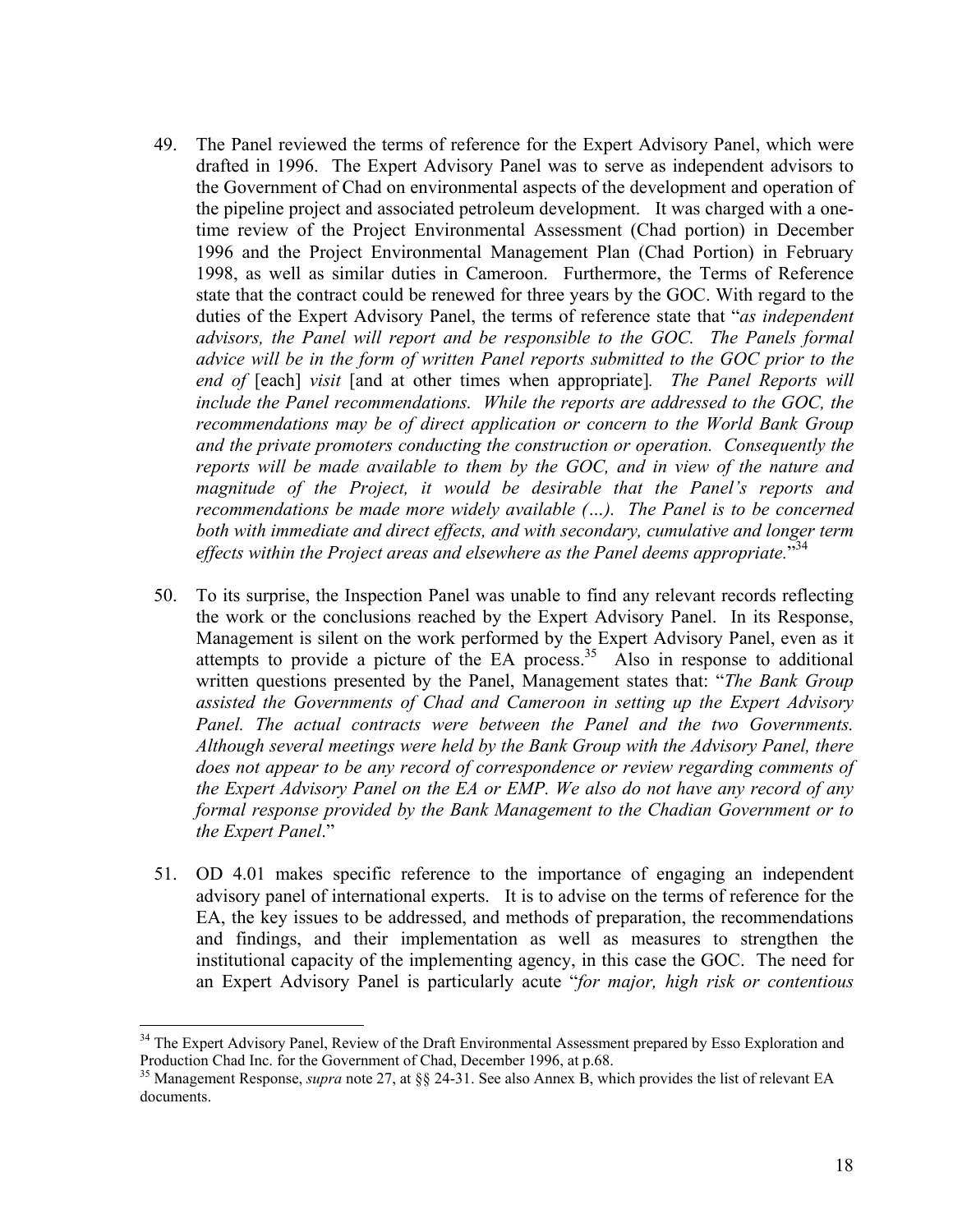*projects with serious, multidimensional concerns.*" 36 The need is clearly evident in the case of the Pipeline Project.

- 52. **The Panel finds Management's stance on this matter disturbing. The contention that the contracts were solely between the governments and the consultants is not consistent with the Bank's obligation to have significant involvement in project preparation. The Panel also doubts that the Government of Chad, if asked, would deny Bank access to the work of the Expert Advisory Panel. Finally, the Panel cannot understand why or how Management failed to follow-up on and monitor the work of such an important part of the EA process either directly with the consultants or with the relevant governmental authorities**.
- 53. **Based on the foregoing, the Panel finds that Management is not in compliance with paragraph 13 of OD 4.01 for failing to involve the independent Expert Advisory Panel during the formulation of the Project's Environmental Assessment. Finally, the Panel notes that the CTNSC is currently recruiting a 'new' International Advisory Panel. Mechanisms should be put in place to ensure that comments of that Panel are fully incorporated into the Project review process**.

#### **5.5.2 An 'Adaptive Design Process'**

- 54. The Panel notes that following a review in May 1998, a decision was taken not to redo the environmental assessment but rather to update it and to rewrite the original Environmental Management Plan.<sup>37</sup> This led to the production of the 19-volume EMP that is the basis of the project environmental documentation at the present time.
- 55. The Project's environmental documentation refers to an "*adaptive design process*" as a key part of their approach to environmental assessment. "*The project's adaptive environmental design process centers around an information feedback mechanism that provides project planners with an ongoing flow of up-to-date information throughout the design process. As a result of this feedback mechanism, the project design has grown and adapted many times over (…) ultimately bringing the design to its present stage. This adaptive design process is still in progress.*" 38 Bank staff has also expressed this viewpoint as follows: "*The EA is a living document and we include in this document a change management process. That means there are things which are important which come up, things which we did not expect, or things which are brought up by local people, and with things which are really essential to change, there is an opportunity to change. It is not a static process*."

 $36$  OD 4.01 Institutional Aspects, *Environmental Advisory Panels* at § 13.

<sup>&</sup>lt;sup>37</sup> Project Files, May 26<sup>th</sup> 1998.<br><sup>38</sup> Environmental Management Plan for the Chad Export Project, May 1999 (hereinafter "EMP"), Executive Summary and Update at p. 4-3.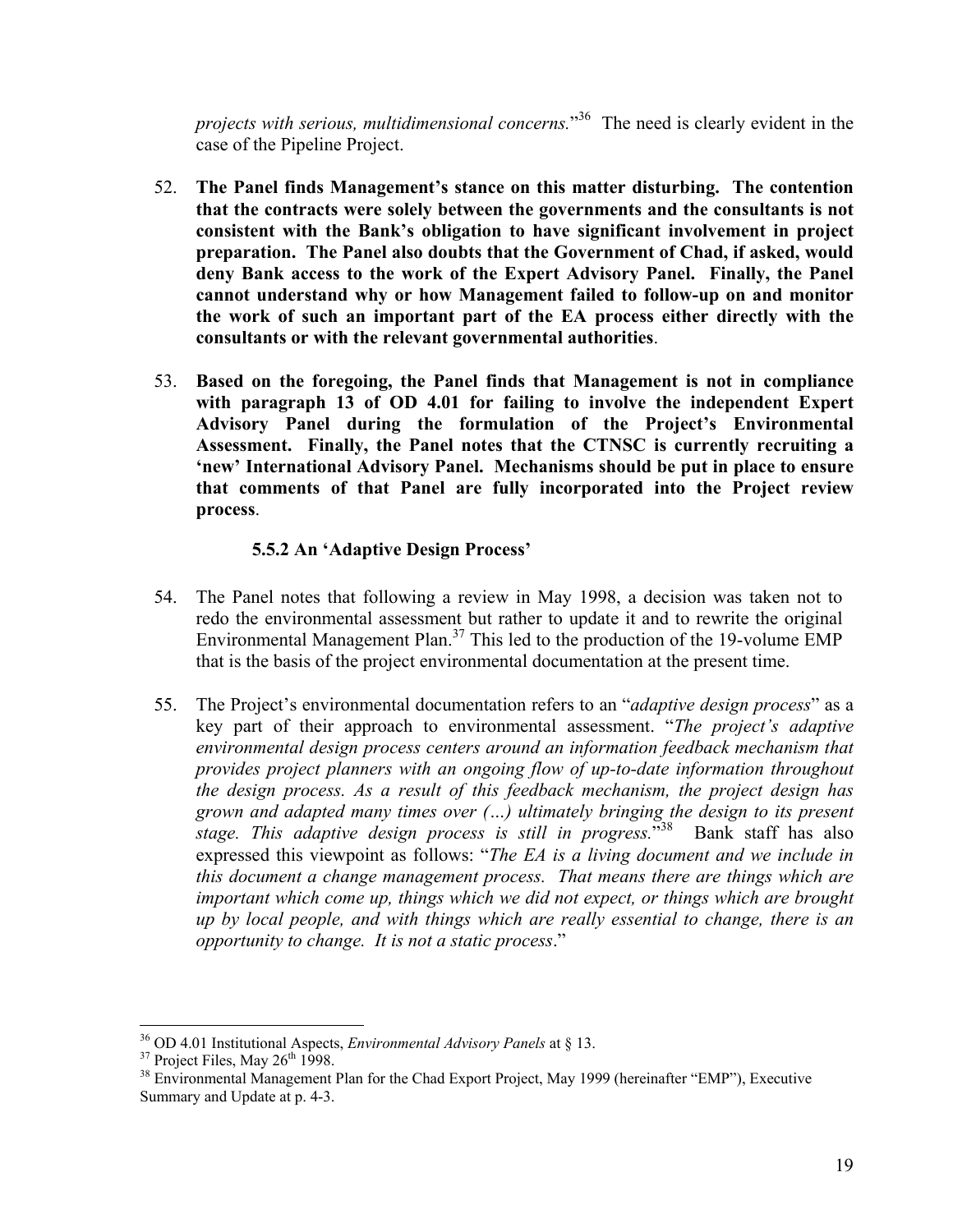56. **The "***change management process***" involved in adaptive design is more appropriate to things not previously anticipated (though not exclusively). Although the use of such process for this case is understandable, it cannot be an excuse for failing to undertake an assessment of those impacts, which can be clearly anticipated and must be mitigated. On the basis of the foregoing, the Panel confirms its view that a cumulative impacts assessment should have been undertaken in the context of the Pipeline Project**.

## **6. BASELINE DATA**

- 57. The above considerations also apply to *relevant* baseline data. Paragraph 4 of OD 4.01 requires that "*Project-specific EAs should normally cover existing environmental baseline conditions*;"39 and paragraph 2 of OD 4.01 Annex C states, among other requirements, that a mitigation or management plan should include an "*identification and summary of all the significant adverse environmental impacts that are anticipated;*  [and a] *description and technical details for each mitigation measure, including the type of impact to which it relates and the conditions under which it is required (e.g., continuously or in the event of contingencies), together with designs, equipment descriptions, and operating procedures, as appropriate*."40
- 58. Both Bank staff and the Dutch Commission on Environmental Impact Assessment have drawn attention to deficiencies in the amount of baseline data that was collected for the purposes of the initial environmental impact assessment document. In their May 1998 review, Bank staff observed*,* "*A final concern (…) is the lack of baseline data against which project impacts may be measured (…) The Environmental Management Plan should therefore include provisions to address this issue by a campaign of baseline data collection, related to the measurement of project impacts, as soon as (and*  preferably before) the project gets underway."<sup>41</sup> More recently, some concerns about this have been expressed by the IAG in their July-August 2001 mission report.<sup>42</sup>
- 59. The 1999 Environmental Management Plan does present the results of additional studies collected for vegetation, fish, birds, and mammals for Chad and Cameroon. Also Environmental Baseline Assessments are currently being conducted for each area under development, such as camp locations, well pads, etc. Further to these additional baseline data studies, the Consortium has completed 26 alignment sheets for the pipeline corridor and 12 alignment sheets for the Doba project area. "*In addition to allowing for a site-specific depiction of important biological resource information, these Environmental Alignment sheets also function as a tool for highlighting the locations along the TOTCO (Tchad Oil Transportation Company) Transportation System and in the oil field development area where site-specific environmental*

 $39$  OD 4.01 Types of Environmental Analysis, *Project-Specific EAs* at § 4.

<sup>&</sup>lt;sup>40</sup> OD 4.01 Annex C Environmental Mitigation or Environmental Management Plan at § 2 (a) and (b).<br><sup>41</sup> Project Files, May 26<sup>th</sup> 1998.21

<sup>&</sup>lt;sup>42</sup> The IAG Report, *supra* note 32, October 4<sup>th</sup> 2001, at pp.14-15.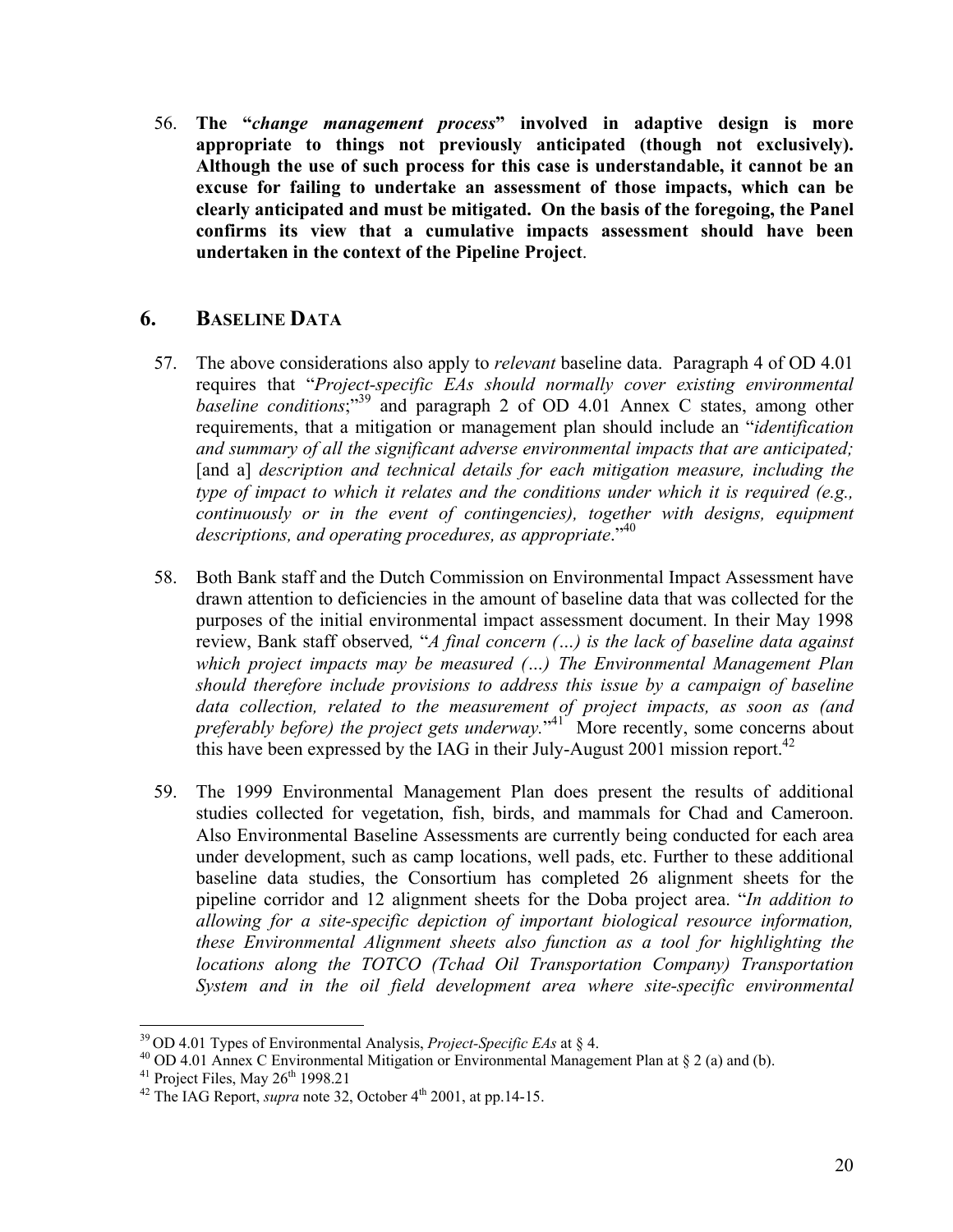*management requirements are to be implemented prior to/during, and/or after construction of the pipeline and the oilfield area facilities.*" 43

- 60. **While noting the extent of the above activities to collect more Project baseline data, the Panel is unclear as to how the process of data collection relates to the overall assessment of Project impacts as presented in the Environmental Assessment. The linkages between collection of baseline data, the assessment and evaluation of Project impacts, and their relation to specific environmental management actions, are not clearly established in the EMP.** OD 4.01 states that each mitigative measure should be related to a specific impact.<sup>44</sup> There is no specific mention in the 1999 EMP of any data gaps and the program required to address the lack of data required for informed decision-making. Thus while the Consortium appears to be committed to an additional baseline data collection program in Chad of largely ecological information, no indication is presented as to why the data being collected is related to the needs of the environmental impact assessment and the environmental management plan. **In the Panel's view, there is a lack of linkage among baseline data collection, assessment of Project impacts, and the application of specific mitigation and Management actions.**
- 61. With regard to socio-economic baseline data the Panel notes that the environmental assessment is written almost entirely from the perspective and needs of Project activities that deal with physical construction of the fields, pipeline, and service roads. Broader regional assessments of socio-economic conditions are largely ignored.
- 62. **The Panel finds, however, that the baseline studies for communities and individuals directly impacted by the Project were adequately designed and administered.** In 1995, 661 surveys and interviews were conducted with individual adults in 74 locations (total population 146,672) in the oil-field area of Chad. This survey identified ethnic and geographic affiliations, family size, sources of livelihood, and income. Two further in-depth surveys were conducted among smaller samples, one among rural villages and the second among merchants and townspeople in Doba, Mbikou, Moundou, and Bébédjia, constituting an adequate sample size for the oil field area.
- 63. **The Panel finds that the socio-economic baseline survey for the larger region of the pipeline is adequate, but with certain qualifications.** The Environmental Assessment Appendix B (Human Environment) does provide a detailed census and review of health problems of the region in southern Chad affected by the Project, based on information presented in the first (1995) of two Population and AIDS Projects in Chad undertaken by the World Bank. It does not, however, provide baseline data with which to compare pre-and-post-oil revenue changes including inflation, employment, or projections of the increase in health risks such as HIV/AIDS (Human Immunodeficiency Virus/Acquired Immune Deficiency Syndrome) and sexually

<sup>&</sup>lt;sup>43</sup> EMP, *supra* note 38, Volume 6, Environnemental Alignements List, at p. 1.<br><sup>44</sup> OD 4.01 Annex C Environmental Mitigation or Environmental Management Plan at § 2 (b) and § 5.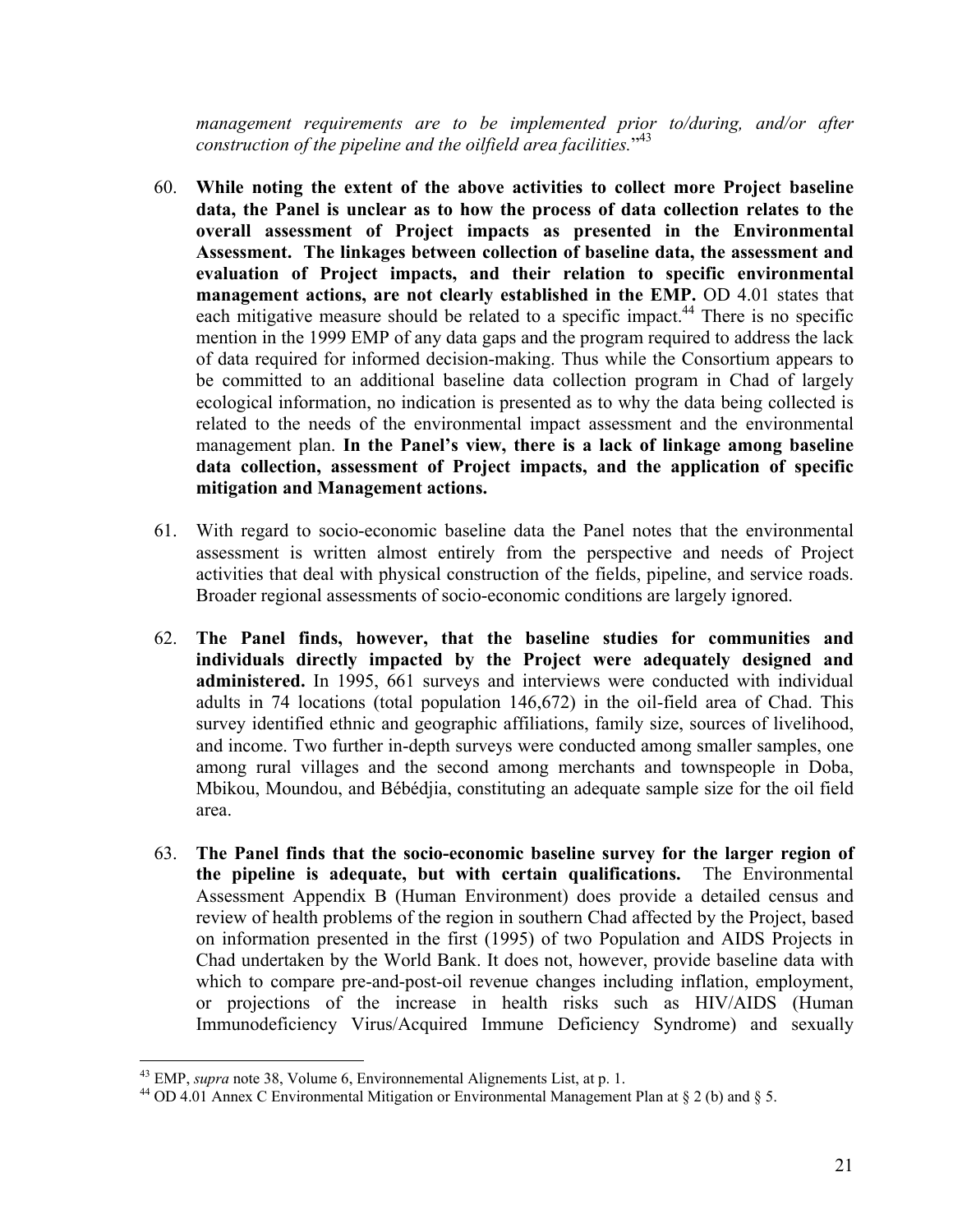transmitted diseases (STDs) resulting from the Oil Pipeline Project. Despite this detailed presentation of baseline information, the EA does not clearly identify mitigation measures to deal with the increase in social, economic, and health problems resulting from, or influenced by, the Oil Pipeline Project. Integration of these findings would greatly enhance the EMP and contribute to the Regional Development Plan. (Box 2 below and Annex 1 of this Report discuss in further detail the health issues associated with the Project)

#### **Box 2**

#### **Health Impacts Associated with the Project**

There are a variety of health impacts associated with the Project, both directly in the oil fields and along the pipeline route, and in the larger region of southwestern Chad. The EMP mentions possible health impacts and mitigation including sexually transmitted diseases, HIV/AIDS, and accidents resulting from construction activities. However, the EMP does not consider the health impacts to the larger region in a comprehensive way. The Project is having a larger effect on the inhabitants of the region than on those employed directly by the Project, which is the main focus of the EMP. In addition to failing to incorporate a regional health plan in the EMP or Regional Development Plan, the Bank has also ignored the public health issue of developing clean water and sanitation outside of the construction area. Finally, although the Request for Inspection does not specifically raise the issues of HIV/AIDS, this topic was considered to some degree in the Environmental Management Plan and mentioned as a concern by several local groups. An increase in HIV/AIDS is a grave threat posed by the construction of the oil wells and pipeline. Considering the seriousness of the secondary effects of the Project, the Panel decided to further investigate these issues. The Panel examined related health projects, including the Second Population and AIDS project in Chad, and collected various data to gain a better picture of the changing health situation in Chad. These topics are discussed at length in Annex 1 of this Investigation Report.

- 64. The Panel is aware, however, that it is possible to overstress the relevance of baseline information as compared with implementation issues in the context of the increasing trend towards a more 'hands-on' management approach that constitutes the new strategy of the 1999 Environmental Management Plan. In interviews with the Panel, a Bank staff member makes the following significant comment on the issue: "*Sometimes we spend so much time developing studies to demonstrate compliance with the safeguard policies and less time to develop a strategy for implementing the plans that are needed to ensure compliance. This is not to say that you don't do the baseline studies; you need them to develop the plans – but the focus should be how are you going to implement those plans, what are the constraints in terms of dealing with large Consortia, lack of government capacity, the fact that you have major subcontractors involved, and focus on getting all that stuff done up front as opposed to learning on the job. The way we work and most of the world works is that you do the EA, and then you have a plan, and everybody is not quite sure which plan people are doing. So the point I'm making is that if we could be more focused on implementation… on what needs to be done in order to implement this to ensure compliance with the Safeguard Policies. That would probably mean our investment agreements would have a different tone and tenor.*"
- 65. **The Panel notes the significant effort which the Consortium has made to collect baseline information about the Project and its effects. Not only has there been additional baseline data collected in response to previous reviews of the 1997 EA,**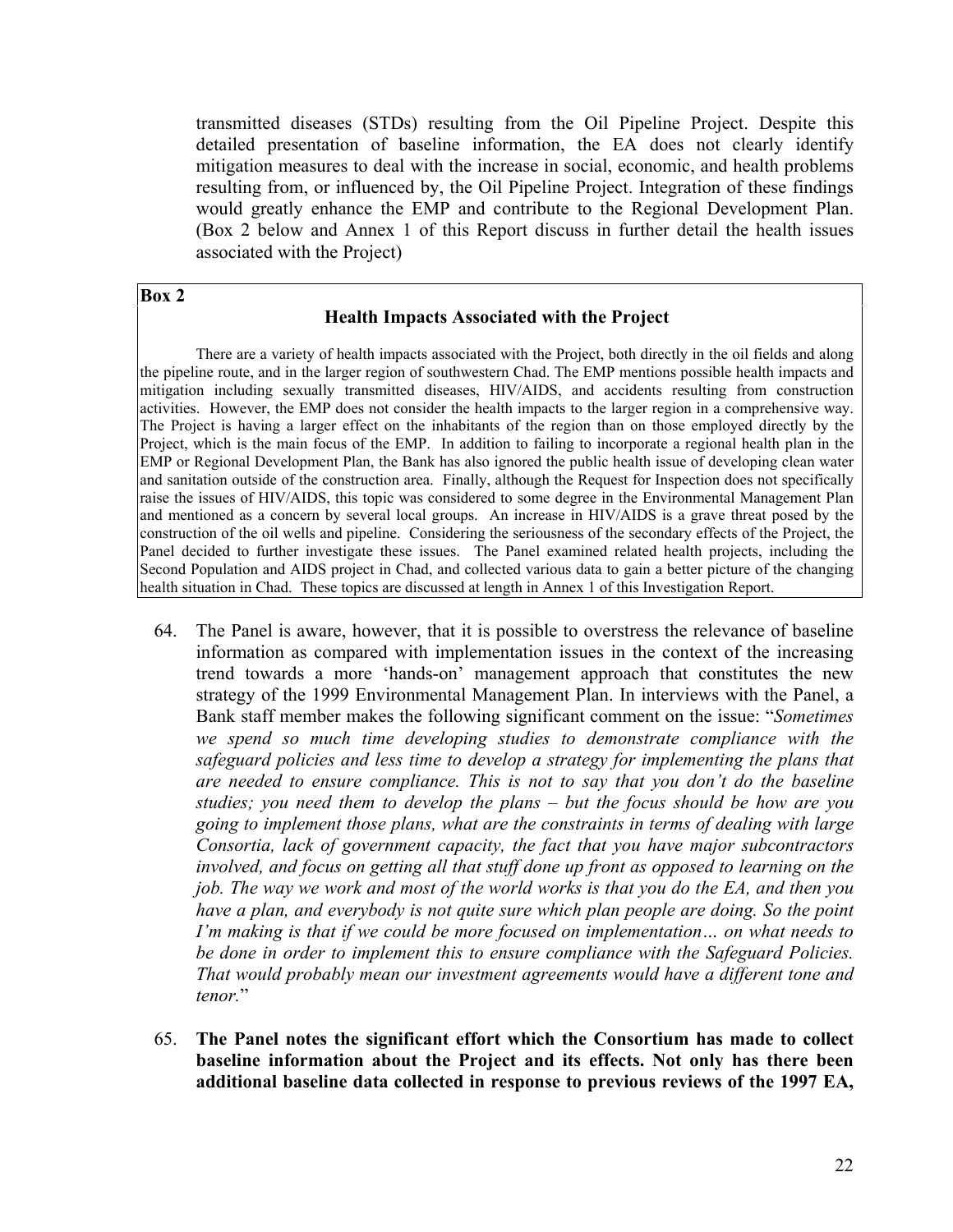**but significant site-specific information in the form of environmental baseline assessments has also been collected in areas scheduled for Project development**.

66. **The Panel finds, however, that this data has not been properly utilized to support the EA process. The linkages among the data collection program, data gaps, certainty of impact assessment and the development of specific environmental management actions are not clearly established in the available Project documentation. The 1999 EMP makes no direct reference to these linkages, including linking the above-mentioned elements to specific impacts stated in the 1997 EA. Moreover, there is no mention of data gaps in the 1999 EMP. Consequently it is not known how each specific management action is formulated to respond to specific impacts or how these impact predictions and their corresponding management actions are based on adequate and relevant data. This would form the basis of a future audit in which the success or failure of mitigation actions can be addressed. The Panel, therefore, finds that Management is not in compliance with Paragraph 2 of Annex C of OD 4.01**.

## **7. CONSIDERATION OF ALTERNATIVES IN THE EMP**

- 67. There remains for consideration the question of whether alternatives to the Chad-Cameroon Project were fully considered in the Environmental Management Plan. With regard to the No Project Alternative, the document states that it "*fails to meet the environmental, socioeconomic and development objectives of the Republics of Chad and Cameroon, and without the Project other means to improve socioeconomic and*  environmental conditions would be needed."<sup>45</sup> In almost all the interviews conducted with Bank staff, the Panel heard the same comment – that this Project was the only hope for the future economic and social development of Chad.
- 68. OD 4.01 states that analysis of alternatives should include "*a systematic comparison of the proposed investment design, site, technology and operational alternatives in terms of their potential environment impacts, capital and recurrent costs.*" In 1998, Management commented on the review of alternatives as follows: "*the environmental assessment describes alternatives to oil development scenarios, alternatives to pipeline transport of produced crude oil, road and rail route alternatives, and alternative pipeline and facility siting with a somewhat detailed description of the process of corridor selection. The discussion talks about the methods applied but does not actually reveal the results of the analysis to say which option was selected. Only brief mention is given to the no-project alternative.*" 46
- 69. The Consortium responded to this comment by producing volume 2, *Alternative Analysis*, in the supporting Documents of the 1999 EMP. **With the exception of the economic evaluation, the Panel considers this analysis to be extensive, well**

 $\overline{a}$ <sup>45</sup> EMP, *supra* note 38, Volume 2, Alternative Analysis, at p. 2-1.<br><sup>46</sup> Project Files, May  $26<sup>th</sup>$  1998.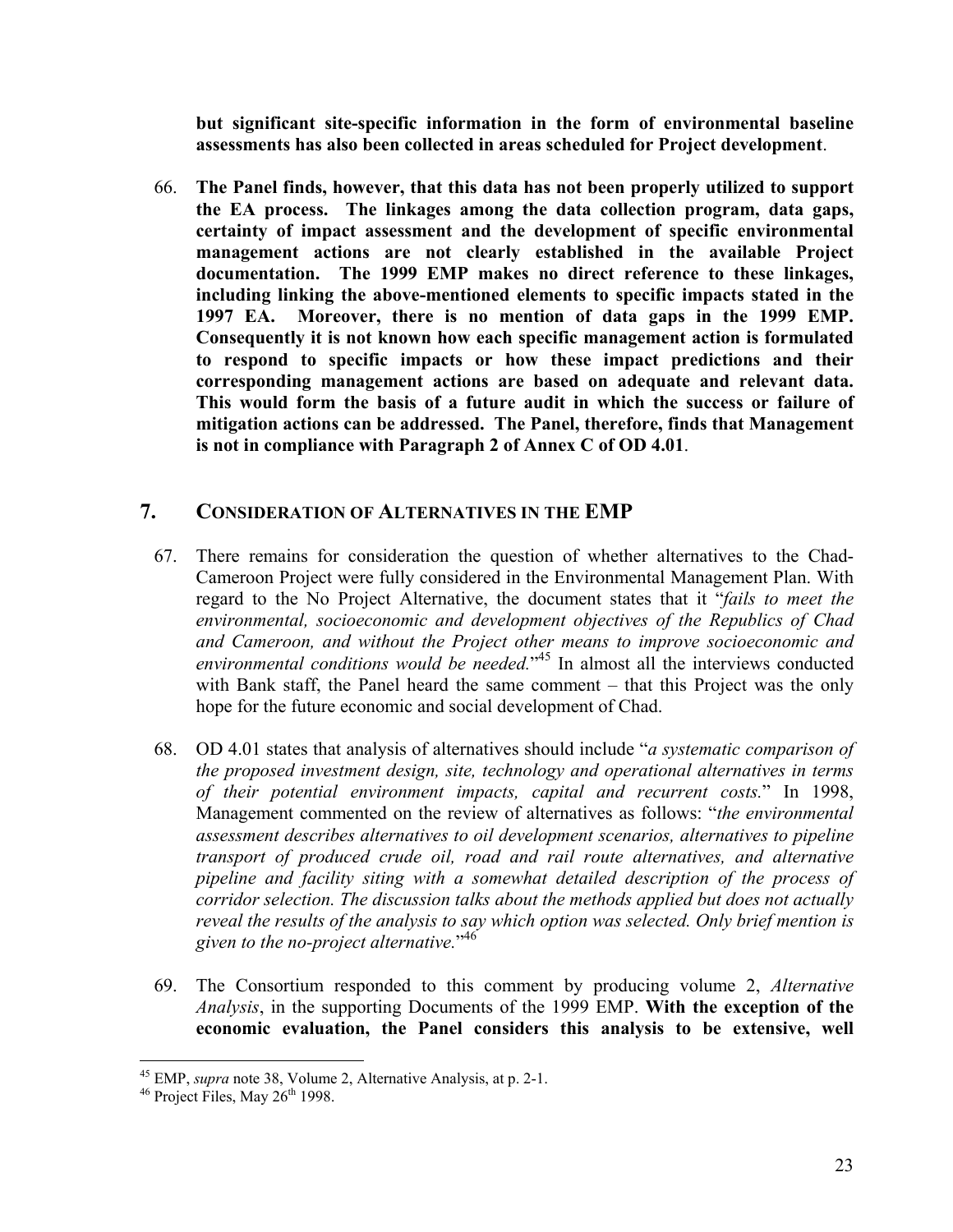**prepared, and in support of the final decision for process and route selection**. OD 4.01, however, requires that for each of the alternatives, the environmental costs and benefits should be quantified to the extent possible, and that economic values should be attached where feasible. **The Panel finds little evidence that this economic analysis was undertaken in the evaluation of Project Alternatives.** 

70. **While noting its satisfaction with the justification provided for the selected Project alternative, the Panel concludes that Management is not in compliance with paragraph 2 (f) of Annex B of OD 4.01 concerning the cost-benefit analysis of Project alternatives**. 47

## **8. INSTITUTIONAL CAPACITY**

- 71. The Requesters and several local and foreign NGOs expressed concern with Chad's capacity to detect and manage impacts resulting from the construction and operation of the Pipeline Project. Also, several NGOs seemed to have called the attention of the Bank to the problem of inadequate environmental capacity in Chad.<sup>48</sup> Therefore during the investigation, the Panel examined the Bank's adherence to the requirements of OD 4.01 concerning institutional capacity.
- 72. OD 4.01 states that the "*EA process plays an important role in building environmental management capability in the country.*" 49 OD 4.01 adds, "*the ultimate success of EA depends upon the capability and understanding of environmental matters of the*  government agencies concerned.<sup>"50</sup> According to the policy, projects such as the Pipeline Project "*with potentially major impacts normally require the strengthening of several environmental functions (e.g., environmental monitoring, inspection, management of mitigatory measures, EA scientific and technical review, and cross-sectoral coordination).*" 51
- 73. OD 4.01 further stipulates that "*early focus on institutional involvement in the EA process (a) helps ensure that the executing agency's and central policy entity's knowledge and perspectives are taken into account, (b) provides on-the job training for*  staff, and (c) provides continuity for implementing the EA's recommendations."<sup>52</sup> In

 $47$  See Panel's additional observations on Project Alternatives in sub-section 21.1.1 of the Economic Evaluation, at §§ 227- 230 below.

 $^{48}$  For evidence of such concern, please refer to: (a) 'Liability for Environmental Damage and the World Bank's Chad-Cameroon Oil and Pipeline Project', NC-IUCN Symposium, The Hague, February 25th 2000. Chapter 4 'The Chad-Cameroon Oil and Pipeline Project Plans for Environmental Monitoring: Multilayered Conflicts of Interest?' By Korinna Horta. (b)The Report from the 'Netherlands Commission for Environmental Impacts Assessment, Development Cooperation Department' available at: http://www.eia.nl/site-os/mer-os.htm. <sup>49</sup> OD 4.01, Purpose and Nature of EA at § 2.

 $50$  Id., Institutional Aspects, Strengthening Environmental Capabilities at § 12.

 $51$  Ibid.

 $52$  Ibid.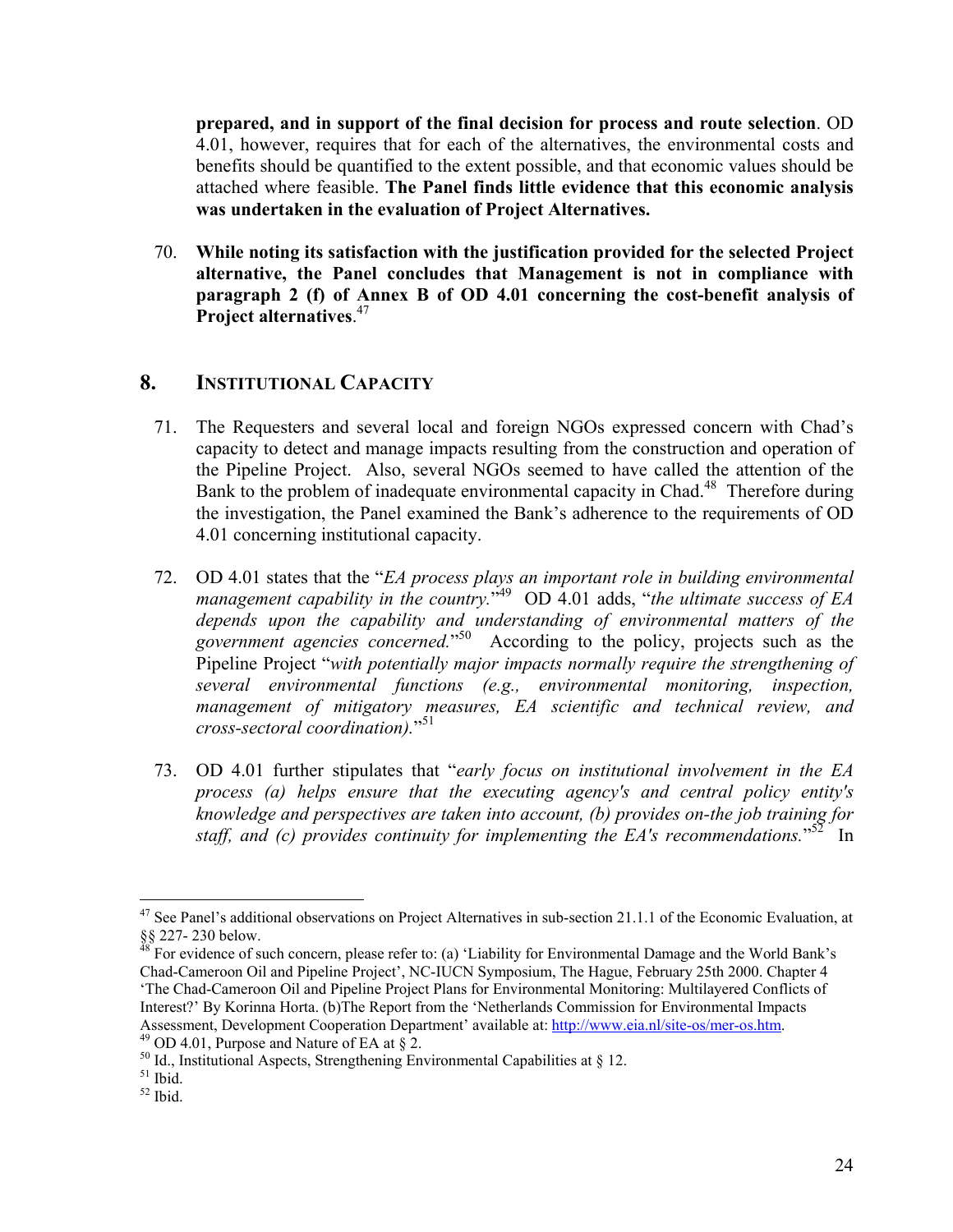addition, OD 4.01 encourages the use of local expertise and the training of local staff and consultants "*to help develop EA capability in the country.*" 53

- 74. The evidence indicates that Management was fully aware of the fact that Chad's institutional capacity for dealing with the impacts of the Pipeline Project was weak and inadequate. In interviews with the Panel, Bank staff time and again acknowledged (even with some distress) these institutional limitations in Chad and the need to act on them. As a seasoned member of the Bank staff observed, "*one thing that everybody's got to accept is that Chad has very few people, frankly, who can handle a project like this, and they have huge demands*."
- 75. The Bank supported "Petroleum Sector Management Capacity-Building Project", was approved on June  $6<sup>th</sup>$  2000, as was the Pipeline Project.<sup>54</sup> It aims to assist the Government of Chad in achieving three major objectives: (a) developing and strengthening its institutional capabilities to manage the petroleum sector in an environmentally and socially sound manner; (b) minimizing and mitigating the potential negative environmental and social impacts within the oilfield and pipeline project area; and, (c) establishing an effective framework for further private investment in the petroleum sector.<sup>55</sup>
- 76. Requesters and NGOs alike have questioned the ability of the Capacity Building Project to produce timely results, arguing that adequate institutional capacity should have been put in place before the construction of the pipeline. In interviews with the Panel, Bank staff recalled that for several years there was no certainty whether the Pipeline Project would materialize or not and that, in general, governments are reluctant to borrow funds to reinforce their institutional capacity "in a vacuum." Bank staff observed that "*there is no way that we would have ever gotten the Government of Chad (or the Government of Cameroon) to agree to a project to sit for several years to develop a capacity for a project which might happen or might not*." Determining when a country can be expected to be ready to cope with a Project's impacts represents a challenging dilemma. On the one hand, institutions in developing countries have technical and operational limitations, and Chad is no exception. On the other hand, the Bank has the obligation to ensure that systems are in place to avoid or mitigate adverse impacts. The Pipeline Project clearly exemplifies this dilemma.
- 77. The largest component of the Capacity Building Project involves the development of the capacity of the CTNSC. This agency has been established by the Government of Chad to represent it in monitoring and controlling the environmental and social impacts of the Chad-Cameroon Project. The Panel met with the CTNSC and the '*Direction du Pétrole*' (DP) during a site visit between January 13<sup>th</sup> and January 20<sup>th</sup> 2002. It observed that (a) the CTNSC had recently moved into a new building and purchased

<sup>1</sup> 53 Ibid.

 $54$  See § 2 of this Report for short description on the Capacity Building Project. For more information please refer to the Capacity Building PAD, *supra* note 25.

<sup>&</sup>lt;sup>55</sup> Capacity Building PAD, *supra* note 25, at p. 2.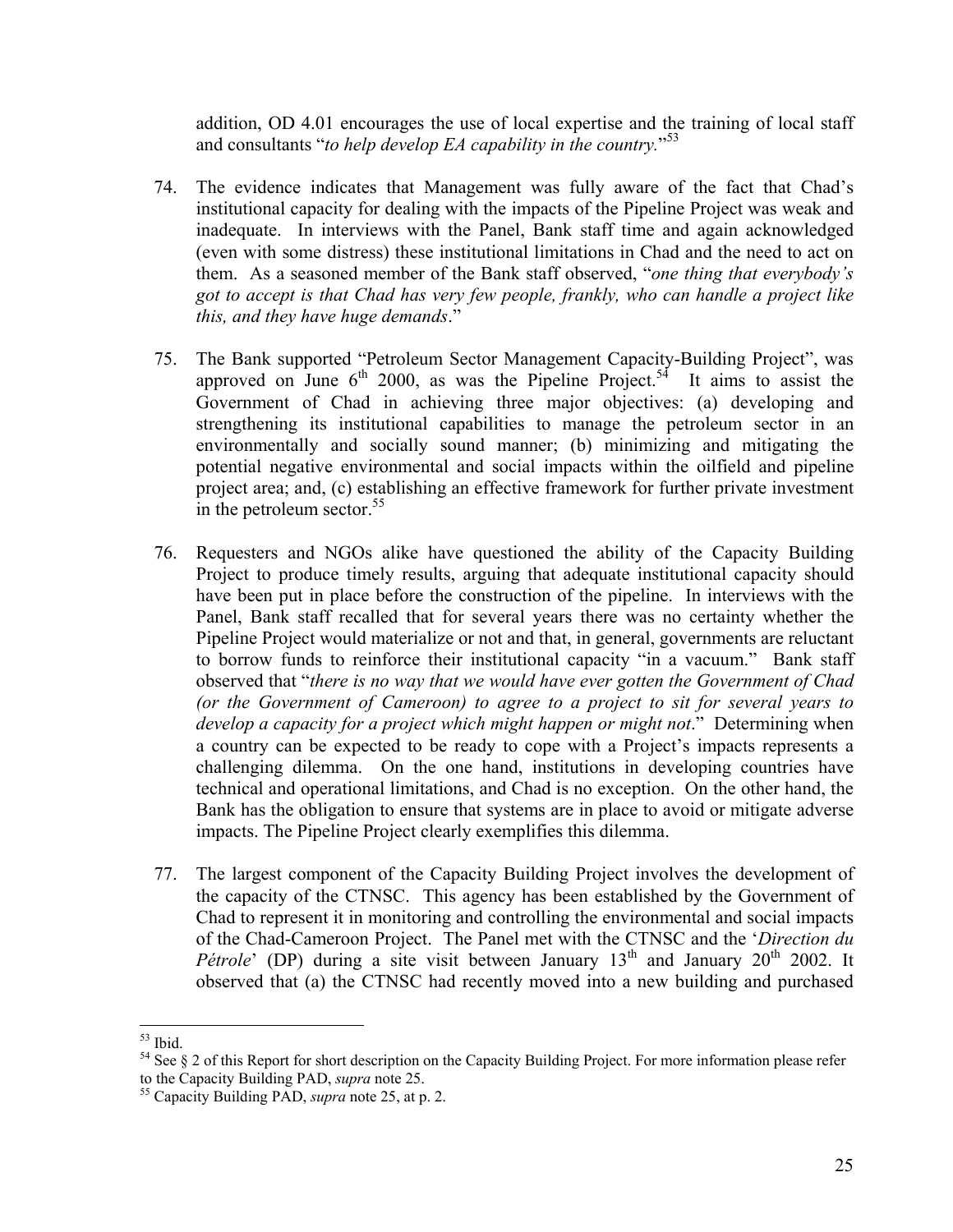Project vehicles; (b) the CTNSC had three employees and a director, and (c) one expatriate professional had just been recruited.

- 78. **It was clear to the Panel that the CTNSC, which up to January 2002 had only one field staff and one executive staff, is not yet in a position to execute its mandate.** To date, it has recruited only one expatriate specialist and although the individual has environmental credentials, he has limited oilfield experience. The available evidence suggests that CTNSC will not be a credible independent monitoring force by the time this project is operational in Chad.
- 79. Confronted with CTNSC's lack of readiness 18 months after Board approval of the Project, Bank staff acknowledged that there had been a delay in getting the CTNSC ready to monitor the Pipeline Project, but they argued that *"any capacity development project takes time, and we cannot expect in 3 years to see the government officials at the level where they should be in order to monitor efficiently what the Consortium is doing.*" They repeatedly observed that measures were being taken to improve the local monitoring framework for the Project. The Panel further notes that the Project Appraisal Document for the Pipeline Project acknowledged that there were risks associated with the development of the 'environmental management capacity', and suggested that, as a risk minimization measure, parallel capacity building operations be planned for Chad and Cameroon as well as private sponsor assumption of significant responsibilities.<sup>56</sup>
- 80. As noted in paragraph 75, a key objective of the Capacity Building Project, and a major rationale for the Bank's involvement in the Project, was to develop and strengthen the institutional capabilities of the Government to a level where it could manage the petroleum sector in environmentally and socially sound manner: This included increasing the Government's capacity to the point where it could begin to monitor the project effectively before the revenues start to flow. This objective has not been achieved and raises questions about the Project's ability to realize several of its social objectives. However, the point made by Bank staff, as quoted above, suggesting that institutional capacity could not be built "in a vacuum" is not entirely irrelevant. The PAD did acknowledge risks in the development of "environmental management capacity."
- 81. **The Panel recognizes the lack of human and institutional capacity at the national level to manage and monitor projects of this magnitude and complexity and recognizes Management's significantly increased efforts to improve the situation on the ground.57 In the light of the above, however, the Panel finds that Management is not in compliance with the institutional/capacity requirements of OD 4.01, particularly in respect to CTNSC**.

<sup>&</sup>lt;sup>56</sup> Petroleum Development and Pipeline Project PAD (Credit No. 4558-CD), Report No. 19343 AFR (hereinafter "Pipeline PAD"), at p. 36.

 $57$  In its January visit to Chad, the Panel indeed noticed that Bank presence in the field is now considerably more robust with the additional of several professional staff, including a new Resident Representative, a senior petroleum engineer, a NGO liaison officer and a senior human development (health and education sectors) officer.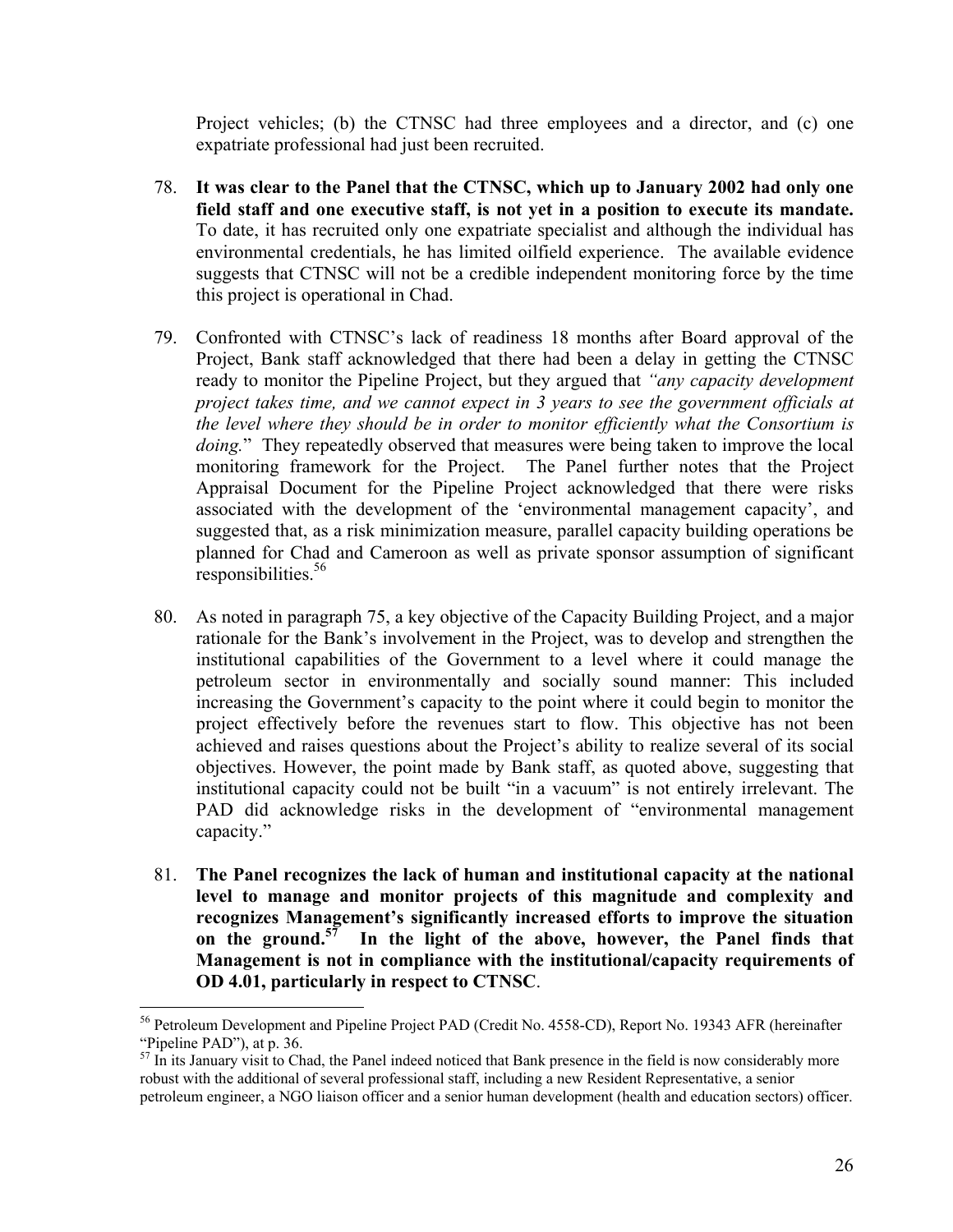## **9. OVERALL ASSESSMENT OF GENERAL COMPLIANCE**

- 82. **The Panel notes the substantial effort the Consortium and two host Governments have shown in the preparation of the 19-volume Environmental Management Plan. Despite the shortcomings to which we have drawn attention, the Chad Project, in terms of other similar oil and gas projects, is noteworthy for implementing a practical, 'hands-on' approach to environmental management. The EMP reflects an exceptional effort to address the challenges associated with environmental management of a complex project in a challenging physical and political environment**.
- 83. **The Panel, however, restates some of the actions indicated by its general findings:** 
	- **The Project's spatial dimensions have to be explicitly defined to embrace all areas that will experience significant impacts from the Project.**
	- **Issues relating to Regional Assessment, embodying assessment of cumulative impacts, which were not undertaken should be integrated with the Environmental Management Plan.**
	- **It is imperative that action on the Regional Development Plan be expedited and that the needed institutional capacity be put in place or developed without delay.**
	- **Each mitigation measure identified in the EMP should be related to a specific impact, which is evaluated based on relevant and adequate data.**
	- **It is vital that the capacity for formulation of environment management plans, which meet the Bank's operational policies and procedures, be matched by institutional capacity for implementation**.

## **10. SPECIFIC ENVIRONMENTAL CONCERNS**

84. In addition to concerns related to specific provisions of Bank policies, the Requestors raised additional concerns relating to specific environmental and social harm that could arise from the Project. These are addressed in the following section, as are concerns relating to Bank environmental policies other than OD 4.01.

## **10.1 CONCERNS ABOUT OIL SPILLS**

85. The Requesters allege that a significant oil spill would have possible far-reaching consequences in terms of pollution. They state, *"In the Sub-Prefecture of Bébédjia and its environs alone, for example, the Consortium has drilled 300 wells. If you multiply these 300 wells by 10 feeder lines for each one, one will have 3,000 feeder lines in this district (…). If we multiply the 300 pipelines leading from the 300 wells by 10,000 liters per day, we get three million liters seepage of crude oil every day in this production*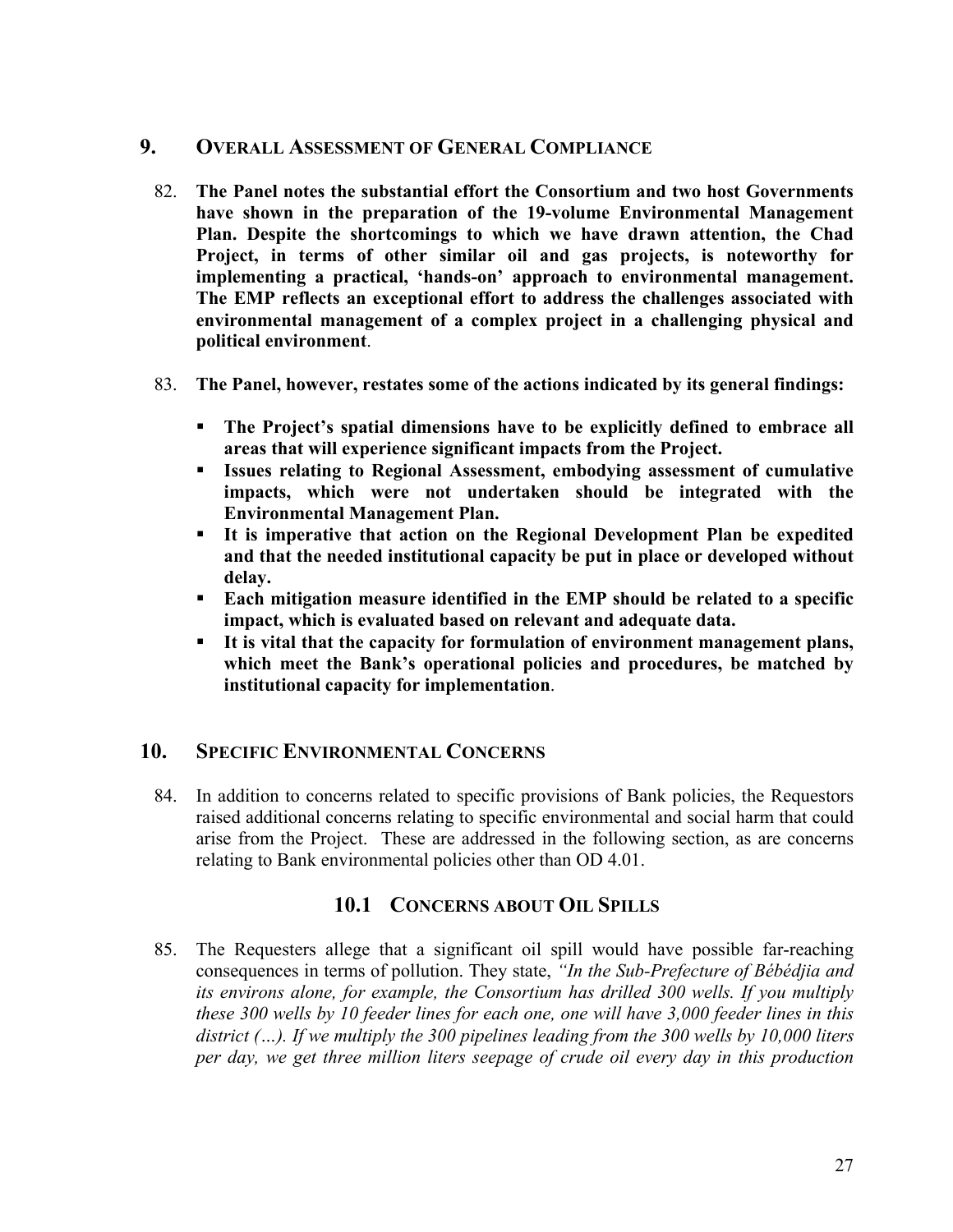*region. In other words, its surface waters (consisting of flood waters and the waters of its rivers)* [will be] *polluted by three million liters of oil a day for six months (…).*" 58

- 86. OD 4.01 states that *"EAs identify ways of improving projects environmentally, by preventing, minimizing, mitigating, or compensating for adverse impacts."* Thus the environmental assessment includes *"the set of measures to be taken during implementation and operation to eliminate, offset, or reduce adverse environmental impacts to acceptable levels …*[and] *the actions needed to implement them*." With regard to oil spill risk, the actions needed to eliminate or reduce such risk must be specified.
- 87. In its Response, Management has explained that each producing well will be connected through a single, buried, fiberglass feeder line (not ten feeder lines per well as stated in the Request). Both the Export System and the Field System<sup>59</sup> would be operated from the perspective that prevention is the best possible "response" to an oil spill. Hazardous operations assessment and risk assessments had been performed during the design phase and it was the intention to assess further risks at a minimum of every five years in accordance with industrial practice.<sup>60</sup> Management further observes that the oil field facilities (and other relevant facilities) had been designed to conform to international standards, including corrosion prevention and leak detection, and guidelines developed by the American Society for Testing and Materials (ASTM). In the event of an oil spill in the Field System, an Area Specific Oil Spill Response Plan (ASOSRP) will guide the emergency effort. This response plan for the Field System, which will conform to international standards and guidelines, as well as the Project's Integrity Management System's standards and guidelines, includes immediate shut off protection and containment and clean-up provisions in the event of a spill.
- 88. Management also states that it had given thought to the possible pollution of Lake Chad mentioned by the Requesters. In addition to taking preventive measures, the Chad Government had sought no-objection to the Project from Niger, the Central Africa Republic, and Nigeria. $61$
- 89. The Panel notes that the Consortium has prepared two documents to date relating to oil spill planning and response. The first is presented in Volume 4 of the EMP supporting documents. The second is the General Oil Spill Response Plan presented in the EMP. Both documents have been appraised as being adequate by outside reviewers. The Panel is aware that normally a comprehensive Oil Spill Response Plan (OSRP) is not ready for major pipelines until 3 to 6 months prior to the commencement of pipeline operations. The two documents prepared to date serve as initial planning documents and should not be viewed as forming a comprehensive oil spill response plan. In

<sup>&</sup>lt;sup>58</sup> Request for Inspection, *supra* note 18, at  $\S 4 \P 3$ .<br><sup>59</sup> The 'Field System' is where the oil production activities are located and the 'Export System' is the pipeline structure *per se* (see Management Response, *supra* note 27, at § 56).<br><sup>60</sup> Management Response, *supra* note 27, at § 69.<br><sup>61</sup> See reference to the development on the issue in Contamination of Regional Water Bodies and

section 10.2.1 at § 97 of this Report.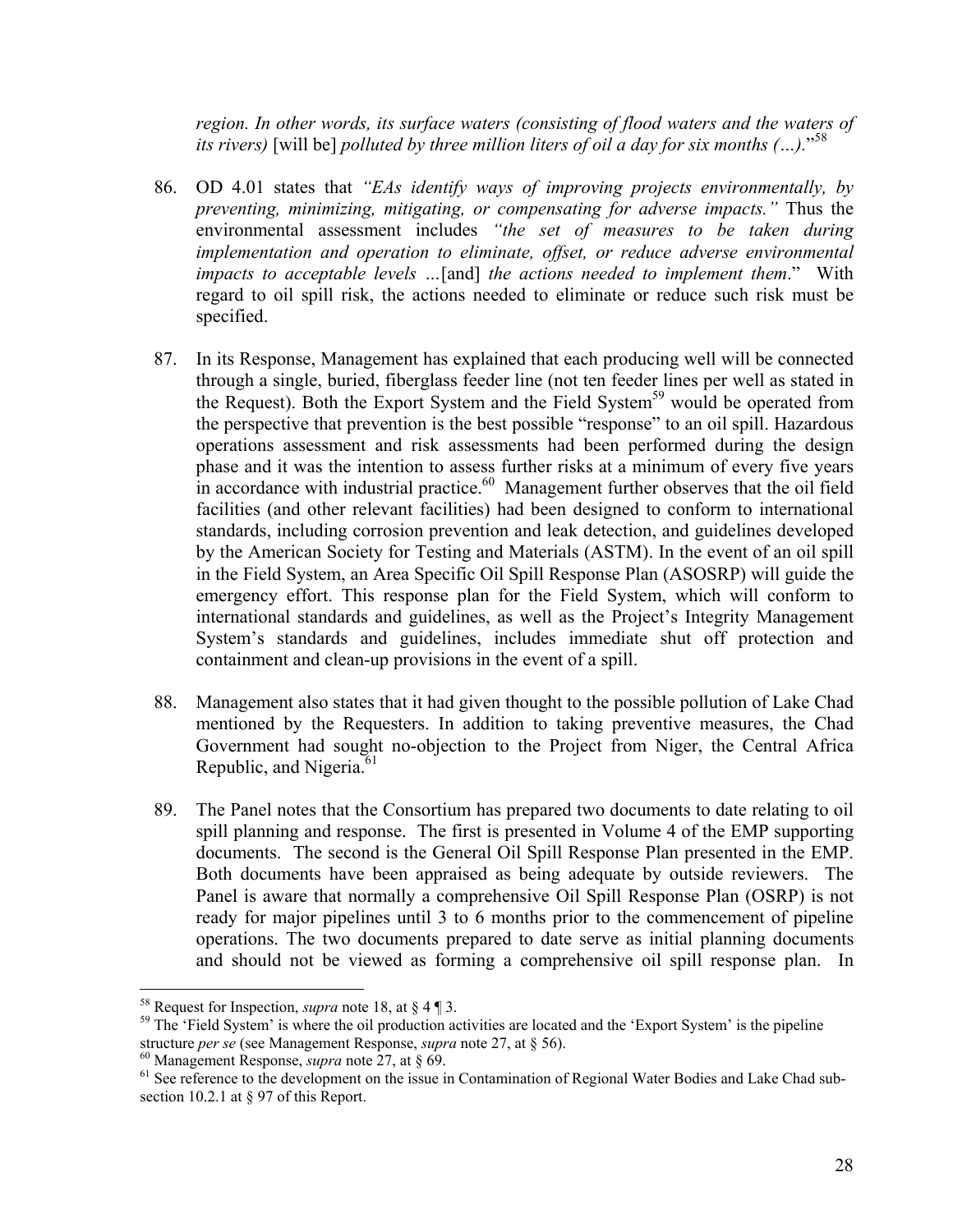discussions with the Panel, the Consortium appeared committed to produce the Area Specific Oil Spill Response Plans three months before the first oil is transported in the pipeline system. **It is noted that the plans will be subject to audit and approved by outside experts. The Consortium indicated to the Panel that the plan must be approved and put in place (including all equipment, training and human resource requirements and assessment of environmental risks) before the flow of the first oil in the pipeline will be allowed.**

- 90. The Panel notes that in addition to the efforts of the Consortium to provide projectspecific oil spill response plans, there is a component of the Capacity Building Project which requires that the Government of Chad develop a complementary oil spill response plan during its first year of operation. It would be designed (i) within the Doba Petroleum Project context to complement the Consortium's effort in preventing and mitigating the environmental impacts of oil spills, if and when they occur; and (ii) at the national level to prevent and mitigate oil spills from any future project.<sup>62</sup> The responsible party for the production of this complementary OSRP is the CTNSC. The Panel is concerned about the current capacity of the CTNSC to implement this plan by middle of 2003. Given the state of CTNSC's capacity as discussed above, it is clearly unrealistic to expect it to "*develop a complementary oil spill response plan*" and be in a position to implement it by the expected first year of pipeline operation.
- 91. **The NGOs concern about the risks and the capacity to respond in a timely and effective manner to a major oil spill seem legitimate. In the Panel's view Management must require that the Area Specific Oil Spill Response Plans reflect adequate consultation with affected stakeholders and civil society within the geographical area covered by each plan**.
- 92. **In the light of the above, the Panel finds that the overall preparatory steps undertaken by the Consortium so far, and the existing obligations set forth in the**  relevant Project documents<sup>63</sup> suggest that Management is in compliance with the **provisions of OD 4.01 related to assessment and management in the event of an oil spill. The Panel would observe, however, that it is imperative for Management to monitor and ensure that all commitments by the relevant parties, in particular the complementary oil spill response plan to be developed by CTNSC, are implemented in their entirety and on a timely basis**.

## **10.2 CONCERNS RELATING TO WATER CONTAMINATION**

93. Three major water contamination issues were raised by Requestors: (a) contamination of surface water supplies and eventual contamination of Lake Chad from a major oil spill; (b) contamination and blockage of local water supplies from contractors; and, (c) contamination of surface and groundwater from drilling operations. These concerns, which relate to OD 4.01, are addressed below in sequence.

<sup>&</sup>lt;sup>62</sup> Capacity Building PAD, *supra* note 25, at p. 32.<br><sup>63</sup> See reference to relevant legal obligation in § 99 of this Report.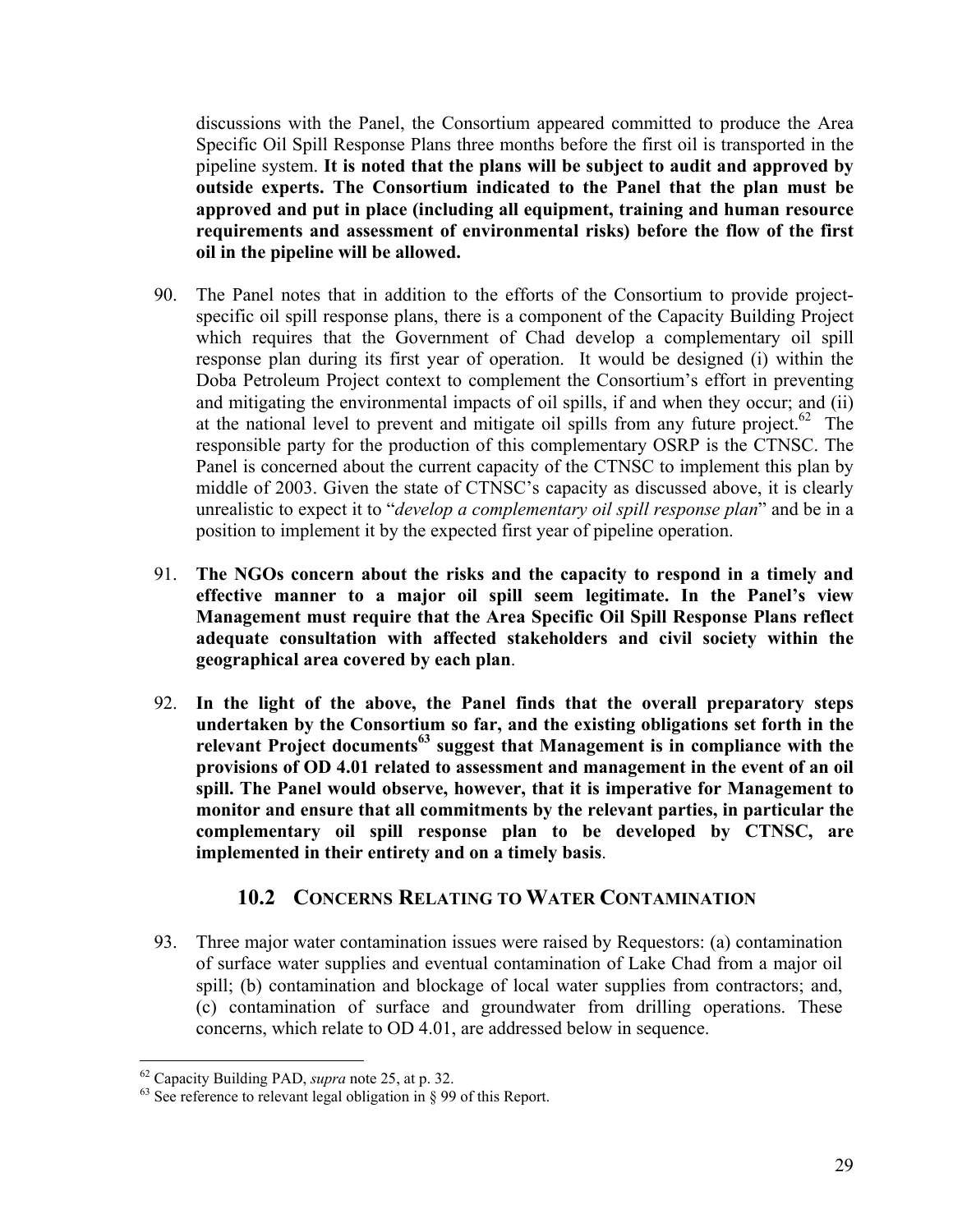

**Picture 2:** Panel environmental consultant discusses water issues with Esso Chad officials

**Picture 3:** Potable water used by the Project

#### **10.2.1 Contamination of Regional Water Bodies and Lake Chad**

- 94. The Requesters allege that along the Chad Cameroon pipeline "*the capacity for detecting seepage with even the most sophisticated systems will still not prevent the*  escape of 10,000 liters of petroleum per *day, undetected.*<sup>564</sup> The requesters also raise concerns about the surface and ground waters in the region being polluted "*by three*  million liters of oil a day for six months.<sup>565</sup> Specifically, the Requesters allege that "[t]*he slightest pollution of surface water sources will inevitably lead to pollution of water tables, rivers, marshes and watercourses down to Lake Chad. The same is true of the Sédigui, Bongor, Kyabé and Salamat oil deposits.*" 66
- 95. In its Response, Management explains that "*the Project EA includes a Comprehensive Ground Water Quality Monitoring Program, which will be in place before oil production starts.*" 67 Management also states that "*alternative routings for the proposed pipeline and alternative locations for the marine terminal, with a view to minimizing the potential impacts of the Project from oil leaks and spills*" 68 were examined in the 1997 Draft EA, as well as "*alternative development configurations for the Field System.*" 69
- 96. Management further explains that, according to the 1997 Draft EA, "*The specific locations for each of the major field components were selected and configured in a cost-effective manner that optimizes technical efficiencies while considering potential*

<sup>&</sup>lt;sup>64</sup> Request for Inspection, *supra* note 18, at  $\S$  4  $\P$  3.<br><sup>65</sup> Ibid

 $66$  Ibid.

<sup>&</sup>lt;sup>67</sup> Management Response, *supra* note 27, at § 62. <sup>68</sup> Id., at § 60.

 $69$  Ibid.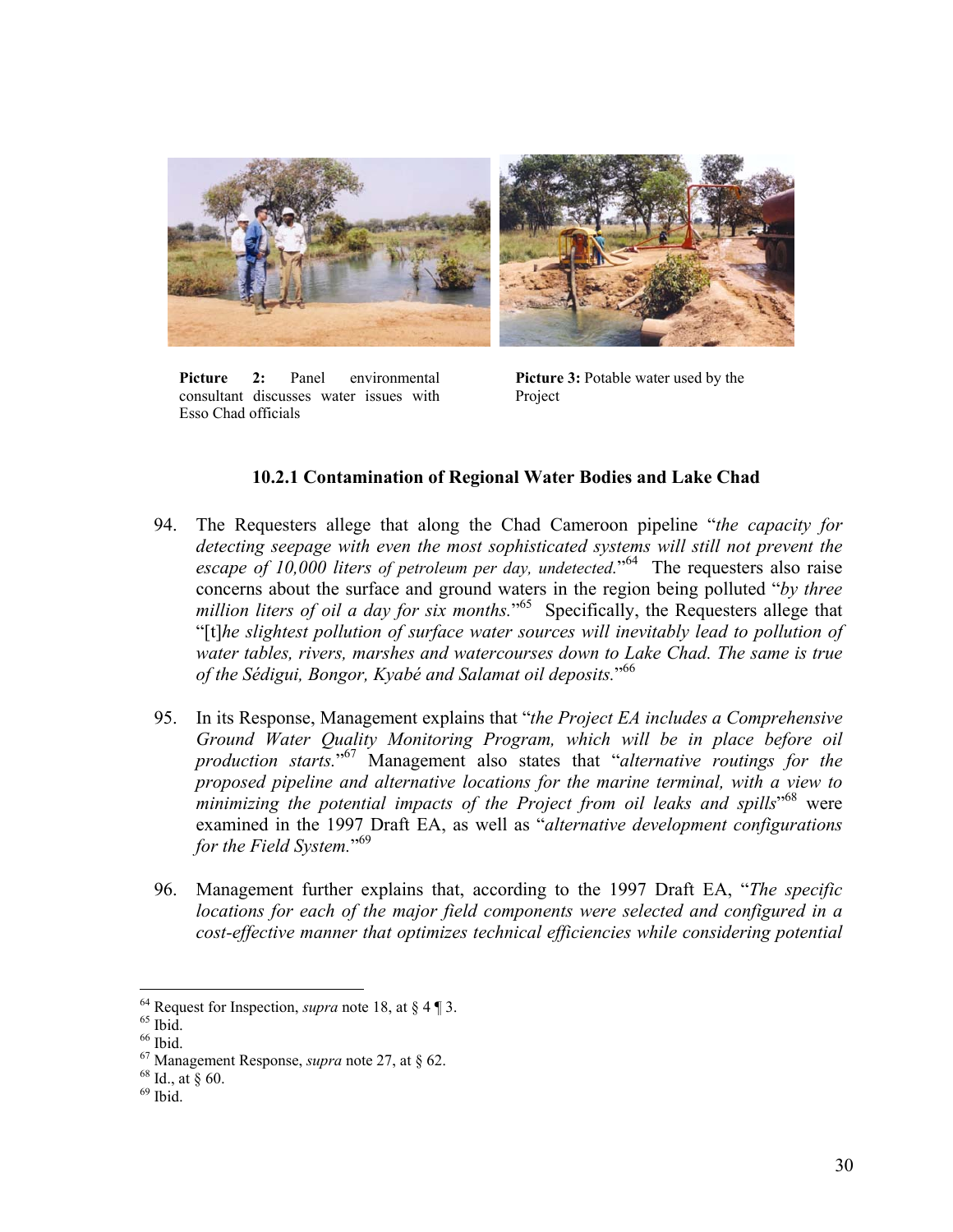*impacts to the local human, biological, and physical environments.*" In this connection, "*field facilities have been sited to avoid, to the extent possible, existing living space and areas of dense population, water resources including existing wetlands and drainages in the field areas, known transhumant movement corridors, areas of vegetation with high conservation value (including gallery forest), and, active agricultural areas.*" 71 Management adds that "*mitigation includes, among other measures, the burial of flowlines and production pipelines to safeguard against third party damage and the use of fiberglass flowlines in the Field System for lines*  less than or equal to 203 millimeters (8 inches) in diameter to avoid corrosion."<sup>72</sup> Management accordingly maintains that the Project EA is satisfactory and complies with OD 4.01.

- 97. With regard to the Requesters' concerns about polluting Lake Chad, Management explains that "*the Project is designed (…) so as not to cause appreciable harm to*  Lake Chad."<sup>73</sup> It further explains that "*in January 1998, with the consent of the Government of Chad, the Bank notified the Central African Republic (CAR), Niger and Nigeria (…). CAR and Niger endorsed the Project proceeding. As Nigeria did not respond to repeated requests within the six-month period allocated for non-objection, Bank staff, in conformity with the provisions of BP 7.50, sought approval from Management to proceed with the Project. Chad had also informed the Commission for the Lake Chad Basin.*" 74 The commission is headquartered in N'Djaména , and all the Lake Chad riparian states are members.<sup>75</sup>
- 98. Management also addresses the allegation of potential pollution in the Sédigui, Bongor, Kyabé and Salamat oil deposits by a disclaimer of any responsibility: "*these deposits lie outside of the scope of any activities financed by the Bank in the context of the Pipeline Project and that the Bank can therefore not be held accountable for the application of its policies in the context of any activities related to these fields.*" 76 Nevertheless, Management observes that in the provisions of the Bank's Chad Loan Agreement, the Government of Chad has given an undertaking that any oil developed outside the Doba basin oil fields, transported through any part of the Transportation System in Chad "*will be developed in accordance with the principles set forth in the*  EMP as applied (...) with respect to the oil developed in the Doba basin oil fields."<sup>77</sup>
- 99. **The Area Specific Oil Spill Plans prepared for each geographical area, in consultation with affected stakeholders and civil society are to be reviewed within 90 days of pipeline operation. Although the Consortium has incorporated a number of mitigation measures in the Project design to avoid contamination of**

<sup>&</sup>lt;sup>70</sup> Id., at § 65.

 $71$  Ibid.

 $72$  Id., at § 66.

 $^{73}$  Id., at § 72.

<sup>74</sup> Ibid.

<sup>&</sup>lt;sup>75</sup> See reference to Concerns about Oil Spills in sub-section 10.1 at § 92 of this Report.<br><sup>76</sup> Management Response, *supra* note 27, at § 134.<br><sup>77</sup> Id., at § 135.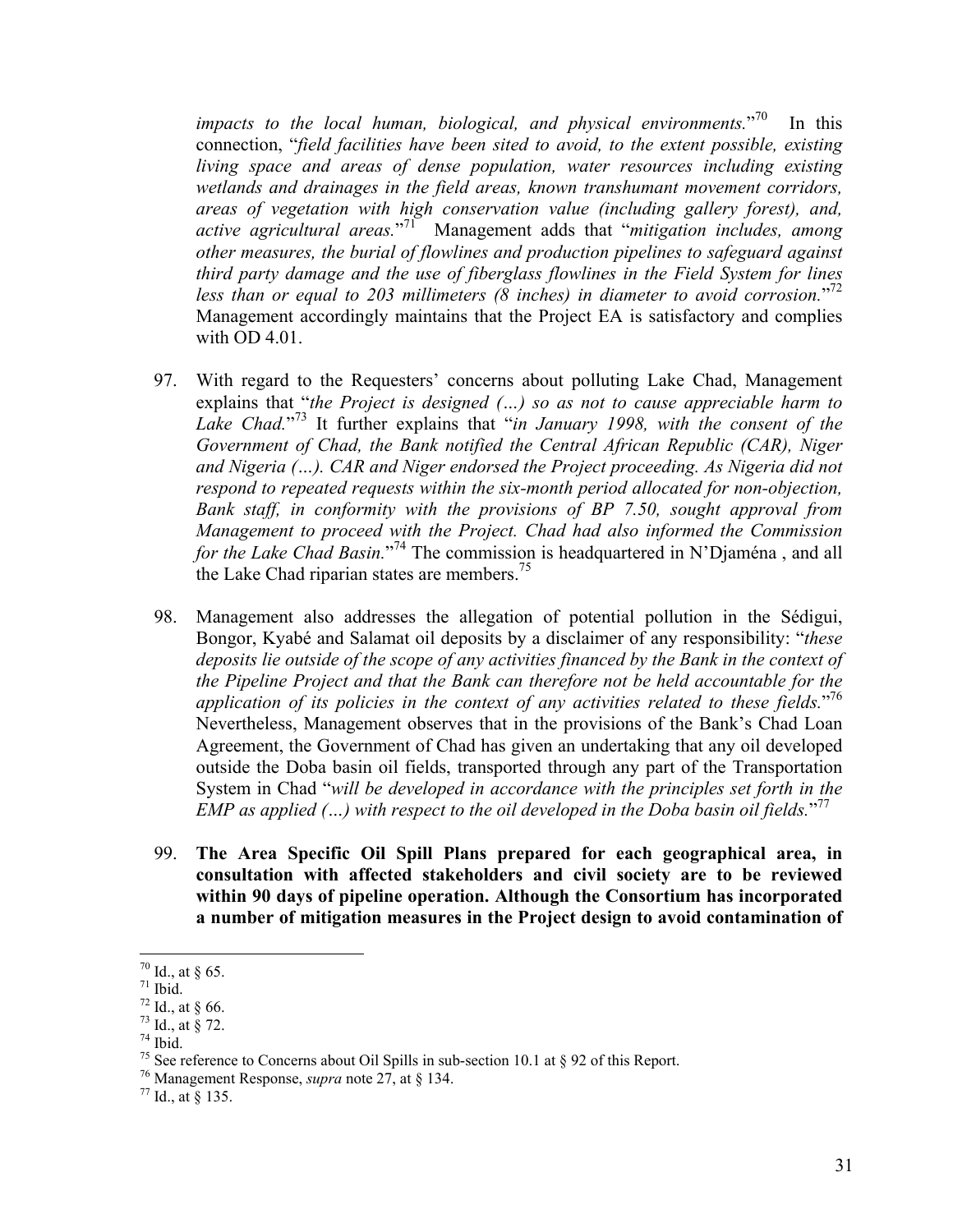**regional water supplies, the institutional mechanism for regional water management has not been developed to a similar extent. In the Panel's view, it is imperative that Management ensures that the Regional Development Plan, and those responsible for its implementation, give priority to the provision of safe and clean water to those living in the Project area. It is also imperative that such Area Specific Oil Spill Plans contain a review of the response to a spill to watercourses that form part of the watershed of Lake Chad.78**

#### **10.2.2 Contamination of local potable water supplies**

- 100. The Panel received a complaint from the Community of Bam that access to their surface water supply had been affected by construction of the David Terrassement camp. During a site visit, the Panel noted that access to what appeared to be a secondary water supply was blocked and this necessitated a detour of about 10 to 15 minutes. The Panel also visited a main water source, the outlet of which was contaminated with sediment resulting from runoff from road construction.
- 101. Additionally, according to local leaders, part of the community compensation called for the company David Terrassement (a sub-contractor in the Project) to provide an additional water tank that would be filled on a routine basis. According to the community, this tank was provided in December and never filled since.



**Picture 4**: Available water during the dry season at Bam

1

**Picture 5:** Women walk miles to fetch water

102. The issue of access to safe and clean water supplies, such as the problem found at Bam, will continue to occur throughout the life of the Project until secure water supplies become available. It requires urgent and continuing attention. This problem is particularly exacerbated in the dry season when less permanent water sources dry up. Additionally, it is aggravated by the construction of camps and other facilities, adjacent to communities where water wells are drilled to provide safe water to workers. **In the Panel's view, it is imperative that Management ensures that a priority of the Regional Development Plan, and those responsible for its implementation, be able to provide safe and clean water to those living in the Project area.**

<sup>&</sup>lt;sup>78</sup> Project Agreement between Esso Chad and the World Bank dated March  $29<sup>th</sup> 2001$ , Section 2.09 (c), Loan N. 4558-CD and 7020-CM.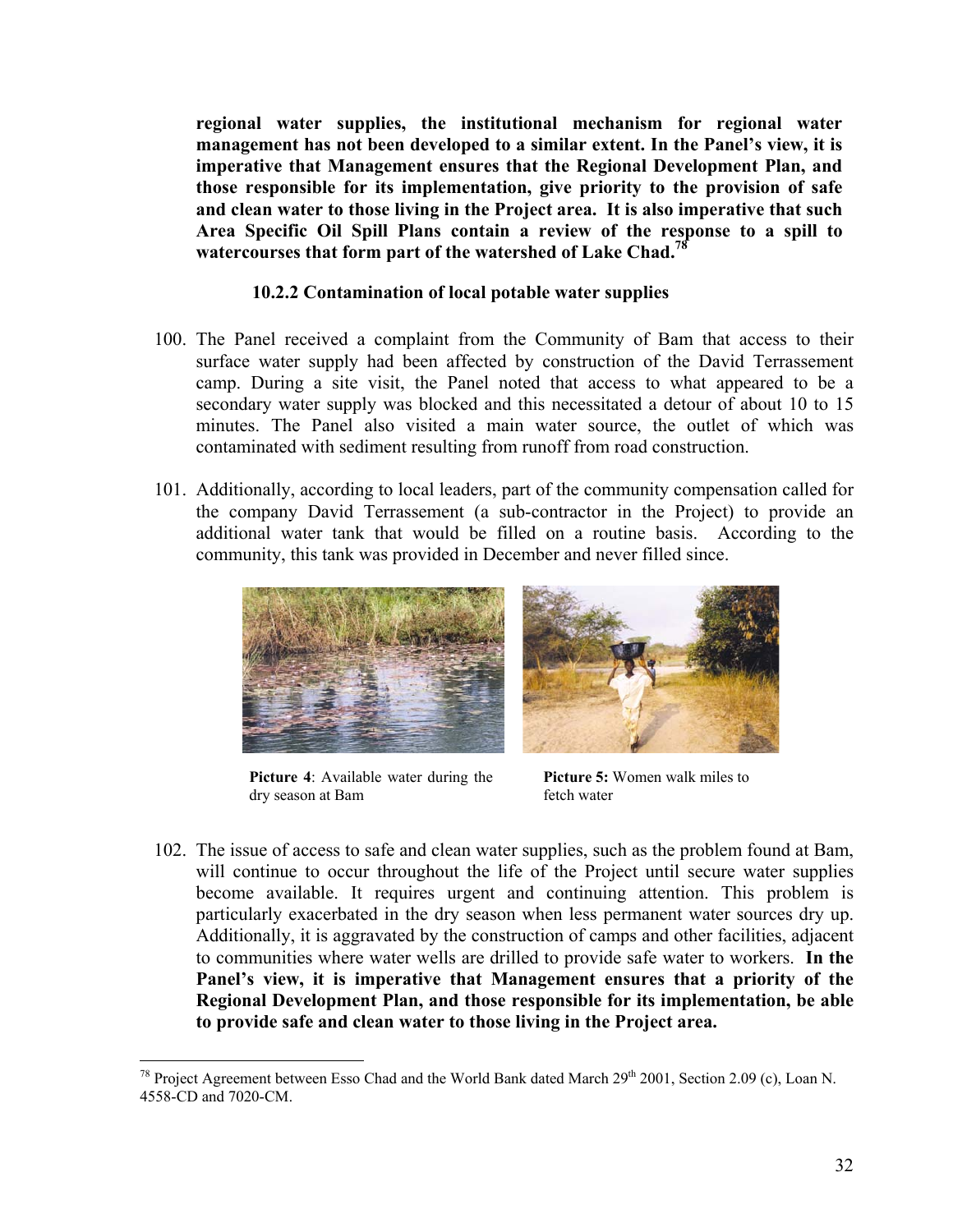#### **10.2.3 Contamination of surface and groundwater from drilling operations**

- 103. Concerns were raised by the Requesters regarding possible groundwater contamination by toxic materials supposedly contained in drilling pits. The Panel visited the Nya drilling location in January 2002, which had recently been abandoned. At the time of the visit , the drilling pits still contained waste drilling fluids and muds. The pits were lined with impermeable liners, and the Consortium's EMP for drilling operations indicates that only non-toxic biodegradable fresh water-based drilling muds and fluids would be used. The Consortium has promised to test the ponds with regard to their toxicity and to develop a site-decommissioning plan for the safe disposal of liquids and the reclamation of the drilling pits. Tests of the drilling muds presented to the Panel indicated no toxicity with heavy metals and low levels of hydrocarbons (less than 500 mg/kg).
- 104. **Given the current status of Project implementation, and the cyclical nature of water shortages and availability in southern Chad, the Panel was unable to find any conclusive evidence that Management is in violation of OD 4.01 in connection with this issue. In the Panel's view, however, it requires continuing observation and monitoring by Management, perhaps through the IAG**.

## **10.3 AIR POLLUTION CONCERNS**

- 105. With reference to air pollution in the context of the EMP, the Requesters alleged that Management's failure to meet the terms of its policies and procedures have and will result in direct and adverse impacts on them. "*We consider that our rights and interest have been, or are likely to be, directly harmed as a result of the Bank's action. This causes, or is likely to cause, the following types of damage, among others: pollution and degradation of the environment (…).*" 79
- 106. During the Panel's visits to Chad, concerns were raised by local NGOs in respect to gas flaring and also the construction of a gas plant.
- 107. In response to these concerns, the Consortium has indicated that during operations, all of the natural gas produced, which is expected to be small, will be consumed by the Central Treating Facility's power plant to generate electricity. According to the Consortium (a) gas flaring will only occur during emergency or a malfunction in the system; (b) a small gas fueled pilot flame will exist on the top of the emergency flare stack at the Central Treating Facility; (c) during the drilling phase, all produced fluids from well testing and cleanup will be re-injected into the producing formation, with the exception of one or two locations, where they will be flared in an Evergreen burner; and, (d) immediately prior to flaring well testing fluids at the small number of sites where flaring is required, local communities will also be informed via a focused consultation effort.<sup>80</sup> **Although the Panel is satisfied that the probability of future**

<sup>&</sup>lt;sup>79</sup> Request for Inspection, *supra* note 18, at § 5.<br><sup>80</sup> Response to the Inspection Panel's written questions to ExxonMobil Development, March 15<sup>th</sup> 2002.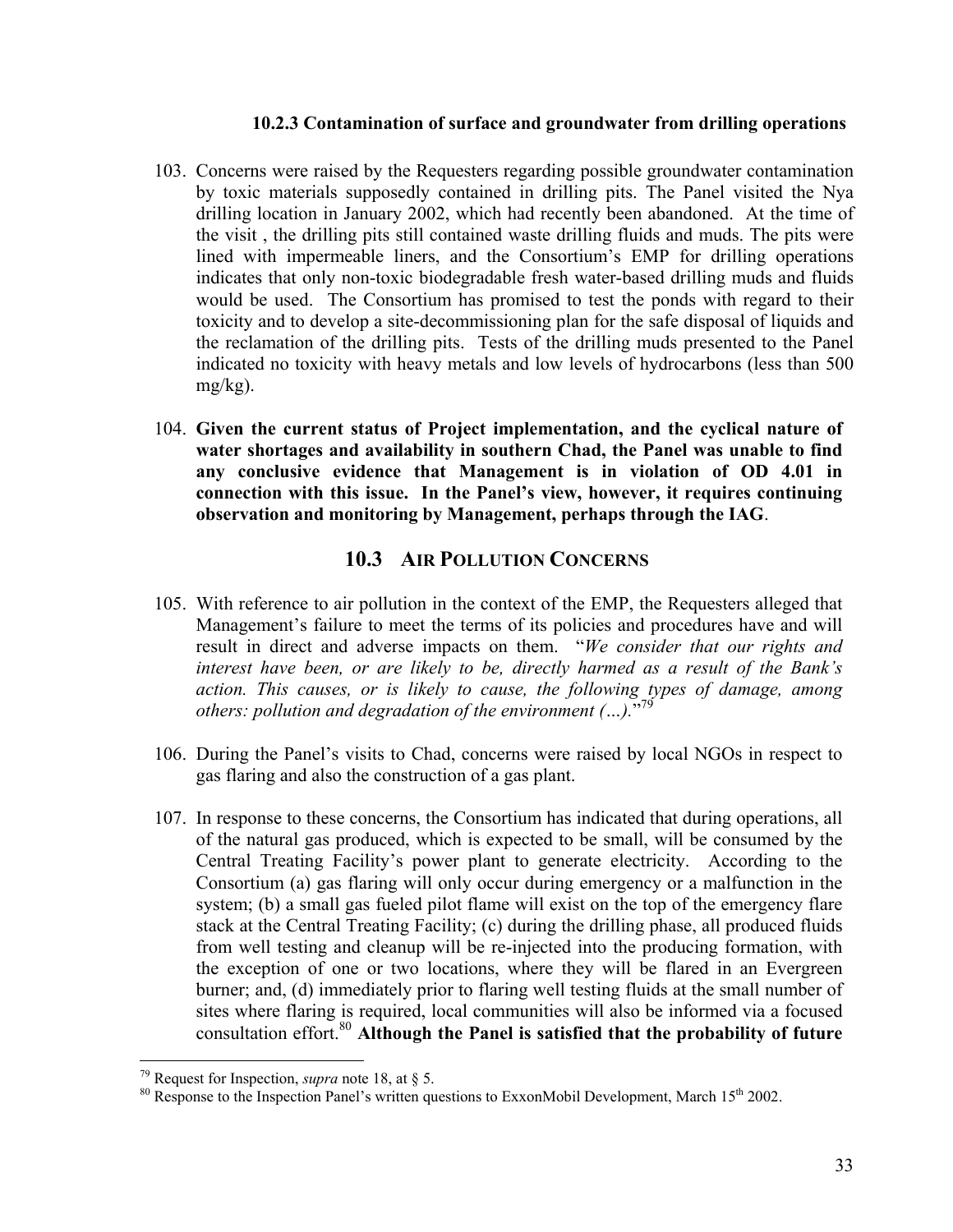#### **harm due to air pollution is low, it should be the object of periodic monitoring by Management.**

108. During the Panel's field visits, Requesters repeatedly expressed concern about excessive dust produced by road traffic from the Project. They were also concerned about the amount of water withdrawn from rivers to be used for dust control on roads. During the site visit, a dust buildup on vegetation was noted in a 10-meter or so strip on either side of roads. This phenomenon is apparently restricted to the dry season and likely probably has a limited effect on the long-term health of vegetation and crops. The Panel notes, however, that the Consortium is trying to reduce the dust problem through the watering of roads in the Oilfield Development Area. The source of water is a pumping station located on the Nya River. The Consortium provided the Panel with data indicating that the highest daily withdrawal of water from November 2001 to February 2002 corresponds to a removal of 2-4% of lowest water flow.



**Picture 6***:* Mitigating dust impacts generated by newly constructed roads for the Project

**Picture 7:** The rainy season makes the roads impassable

## **11. NATURAL HABITATS**

- 109. The Requesters, in general terms, allege that the Bank's policy on Natural Habitats (OP/BP 4.04) has not been complied with. $81$
- 110. According to OP 4.04, the Bank promotes and supports natural habitat conservation and improved land use. The Bank therefore "*supports the protection, maintenance, and rehabilitation of natural habitats and their functions in its economic and sector work, project financing, and policy dialogue. The Bank supports, and expects borrowers to apply, a precautionary approach to natural resource management to*  ensure opportunities for environmentally sustainable development.<sup>782</sup> OP 4.04 further states that the Bank does not support projects that "*involve the significant conversion or degradation of critical natural habitats.*" 83 OP 4.04 however stipulates

<sup>&</sup>lt;sup>81</sup> Request for Inspection, *supra* note 18, at  $\S 4 \P 13$ .<br><sup>82</sup> OP 4.04, at  $\S 1$ .

 $83$  Id., at § 4.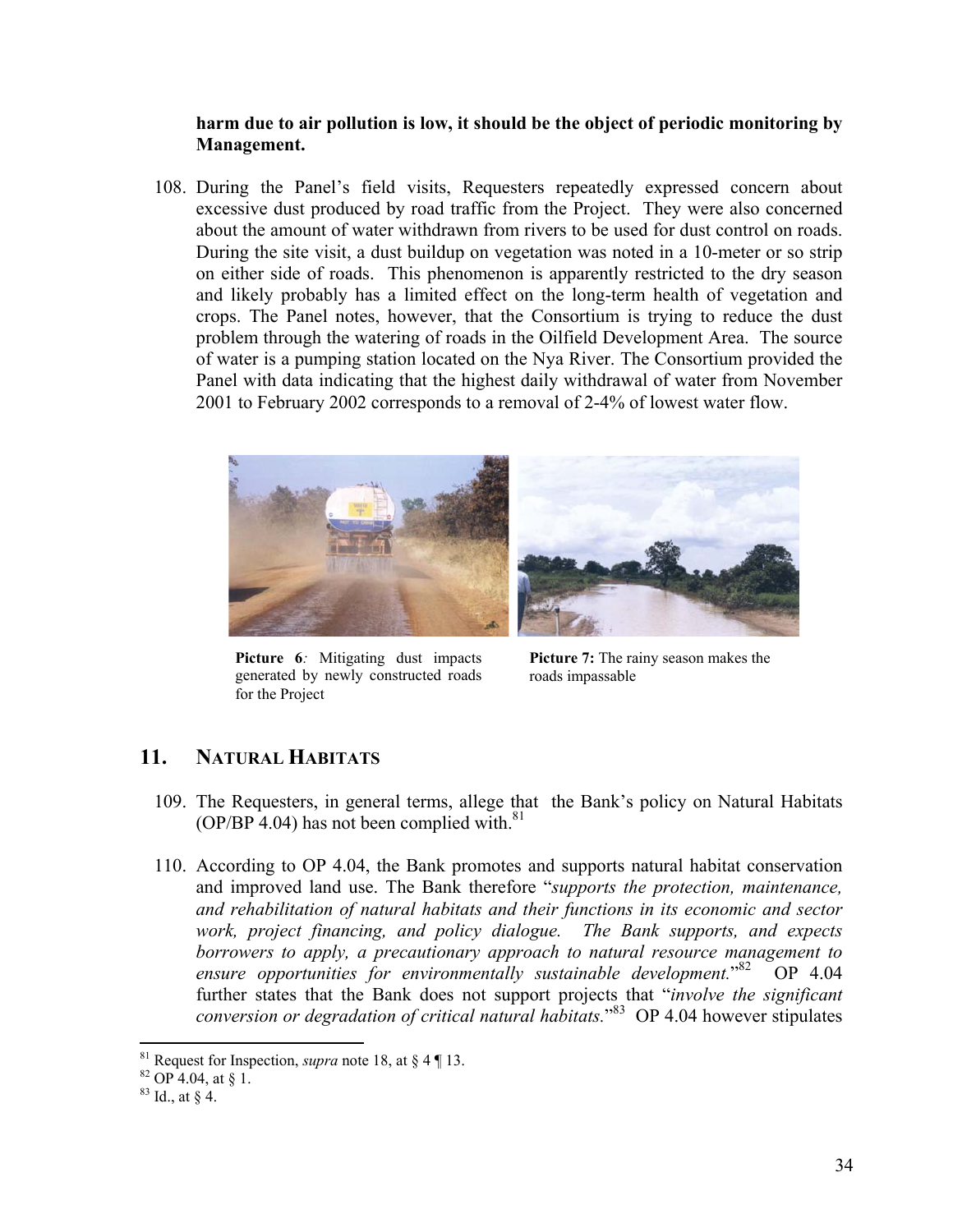that the Bank supports projects involving the significant conversion of natural habitats if "*there are no feasible alternatives for the project and its siting, and comprehensive analysis demonstrates that overall benefits from the project substantially outweigh the environmental costs.*" 84 It further states that if "*a project would significantly convert or degrade natural habitats, the project includes mitigation measures acceptable to the Bank.*" 85

- 111. Management maintains that the provisions of OP 4.04 pertaining to 'Natural Habitats' are addressed by the Project EA. According to Management, 'Natural Habitats' are defined as "*land and water areas where (i) the ecosystems' biological communities are formed largely by native plant and animal species, and (ii) human activity has not*  essentially modified the area's primary ecological functions.<sup>386</sup> Therefore, this policy does not apply to farmland or grazing land. In this connection, Management considers "*vegetation in the Field System and the Chad portion of the Export System*  [to be] almost exclusively wooded savannah. Most of this has been grazed heavily or *cultivated for cotton, sorghum, etc. Therefore it does not meet the criteria for a 'natural habitat'.*" 87
- 112. Management however identifies a natural habitat in the existing gallery forest. According to Management "*gallery forest strips are usually narrow, (…) and constitute a natural habitat. Gallery forest exists along the Nya and Loulé rivers within the Field System and along the Export System in Chad at the Lim and M'béré Rivers, but they are under heavy pressure from farming activity.*" 88 Moreover, "*Preliminary Project design minimized impacts to natural habitats and (…) avoid or minimize the clearing of gallery forest. (…)* [T]*he maximum potential loss of 0.3 hectares represents 0.06 percent of the closed gallery forest area of Chad. Also large trees would not be removed, further preserving the integrity of the gallery forest.*" 89
- 113. During the site visit, the Panel noticed that most land in the Project area was subject to some form of agricultural activity and that very little, if any, '*natural habitat',* as noted in the above definition of the OP/BP, is present. The Panel accepts the response of Management and the observation by Bank staff that vegetation in the Field System and the Chad portion of the pipeline is almost exclusively wooded savannah, much of which has been heavily grazed or cultivated. From the available evidence what native habitat remains - largely in the form of gallery forest along watercourses - may not be subject to significant conversion during the pipeline construction process. However, continued monitoring will be essential as construction progresses.

#### 114. **At the current stage of Project implementation, the Panel finds Management in compliance with the provisions of OP/BP 4.04.**

 $84$  Id., at § 5.

<sup>85</sup> Ibid.

<sup>&</sup>lt;sup>86</sup> Management Response, *supra* note 27, at § 78.<br><sup>87</sup> Id., at § 79.

<sup>88</sup> Ibid.

 $89$  Id., at  $880$ .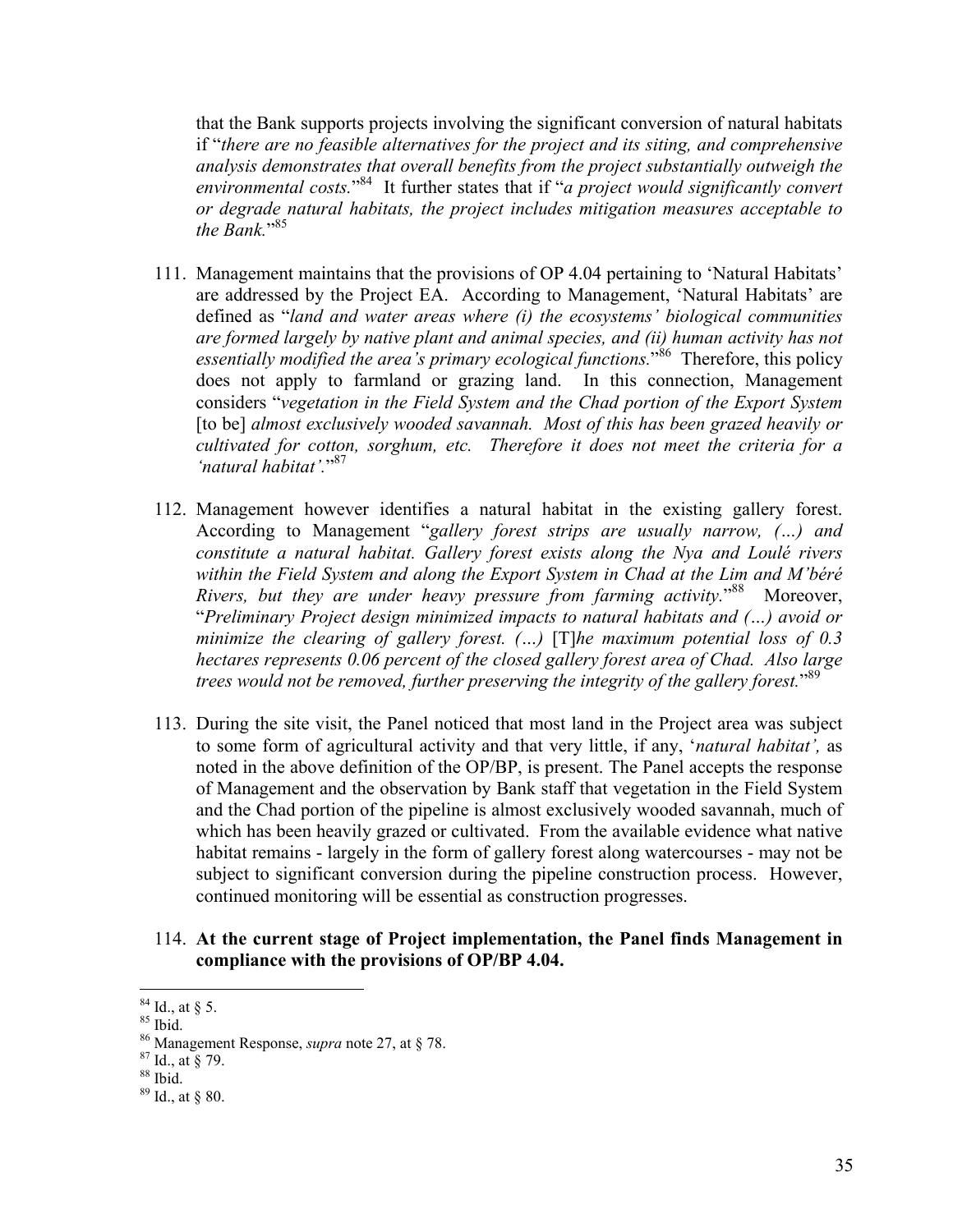

**Picture 8:** A view of the vegetation during the rainy season

#### **12. FORESTRY**

- 115. The Requesters, in general terms, claim that the Bank Policy on Forestry, OP 4.36 dated September 1993, has not been complied with.  $90$
- 116. OP 4.36 stipulates that Bank involvement in the forestry sector aims to "*reduce deforestation*, [and] *enhance the environmental contribution of forested areas (…).*" 91 In pursuit of these objectives, the Bank "*does not finance commercial logging operations or the purchase of logging equipment for use in primary tropical moist forest.*" 92 Moreover, the Bank "*requires borrowers to identify and consult the interest groups involved in a particular forest area.*" 93 It also requires the borrower to "*adopt a comprehensive and environmentally sound forestry conservation and development plan that clearly defines the roles and rights of the government, the private sector, and local people (including forest dwellers).*" 94
- 117. In its Response, Management observes that forestry issues were thoroughly examined and assessed during Project preparation through "*technical work and repeated field visits by specialized Bank Group staff, who also surveyed the greater part of the length of the pipeline route and oil field area by low-level overflights in fixed wing aircraft, by vehicle and on foot.*" 95 Field surveys conducted as part of the EA process

<sup>&</sup>lt;sup>90</sup> Request for Inspection, *supra* note 18, at  $\S 4 \P 13$ .<br><sup>91</sup> OP 4.36, at  $\S 1$ .

 $92$  Id., at § 1 (a).

 $93$  Id., at § 1 (c).

 $94$  Id., at § 1 (d) (ii).

<sup>95</sup> Management Response, *supra* note 27, at § 77.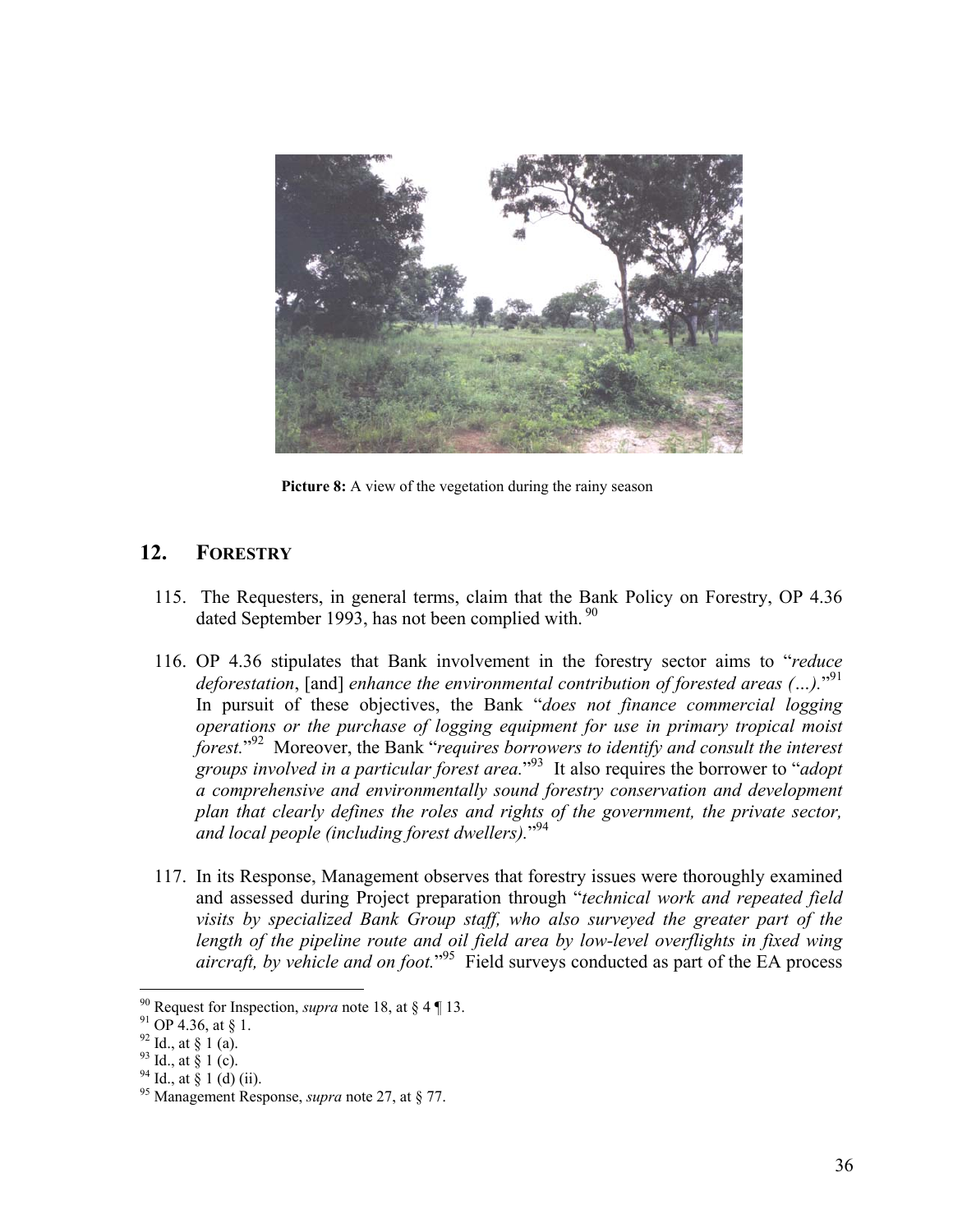indicated that "*there is no primary moist tropical forest in Chad.*"<sup>96</sup> Riverbank gallery forest exists in Chad along the Nya and Loulé rivers within the Field System and along the Export System in Chad at the Lim and M'béré Rivers. In this regard, Management observes that the preliminary Project design seeks to "*avoid or minimize the clearing of gallery forest.*" 97 Management added that "*the maximum potential loss of 0.3 hectares represents 0.06 percent of the closed gallery forest area of Chad. Also*  large trees would not be removed, further preserving the integrity of the gallery *forest.*" 98

#### 118. **Based on the foregoing and on its own observations, the Panel is satisfied that Management is in compliance with the provisions of OP 4.36**.

## **13. PEST MANAGEMENT**

- 119. The Requesters allege that the Operational Policy on 'Pest Management', OP 4.09, dated December 1998, has "not been complied with."<sup>99</sup>
- 120. OP 4.09 stipulates that "*In assisting borrowers to manage pests that affect either agriculture or public health, the Bank supports a strategy that promotes the use of biological or environmental control methods and reduces reliance on synthetic chemical pesticides. In Bank-financed projects, the borrower addresses pest*  management issues in the context of the project's environmental assessment."<sup>100</sup> OP 4.09 further refers to the World Health Organization's Recommended Classification of Pesticides by Hazard and Guidelines to Classification (Geneva: WHO 1994-95) for the classification of pesticides and their specific formulations. Pesticides must have "*minimal effect on non-target species and the natural environment. The methods, timing, and frequency of pesticide application are aimed to minimize damage to natural enemies. Pesticides used in public health programs must be demonstrated to be safe for inhabitants and domestic animals in the treated areas, as well as for personnel applying them.*" 101 Pesticides' use must also "*take into account the need to prevent the development of resistance in pests.*" 102
- 121. In its Response, Management states that the Project "*does not intend to finance pesticides for public use,*" 103 and it further observes that "*land clearance for construction of the pipeline will not involve use of herbicides, and that herbicides will not be required for pipeline maintenance.*" 104 According to Management, the

<sup>&</sup>lt;sup>96</sup> Ibid.

 $^{97}$  Id., at § 80.

<sup>&</sup>lt;sup>98</sup> Ibid. <sup>99</sup> Request for Inspection, *supra* note 18, at § 4  $\P$  13.

<sup>&</sup>lt;sup>100</sup> OP 4.09, at § 1.<br><sup>101</sup> Id., Criteria for Pesticide Selection and Use at § 6 (c).<br><sup>102</sup> Id., at § 6 (d).<br><sup>103</sup> Management Response, *supra* note 27, at § 82.<br><sup>104</sup> Ibid.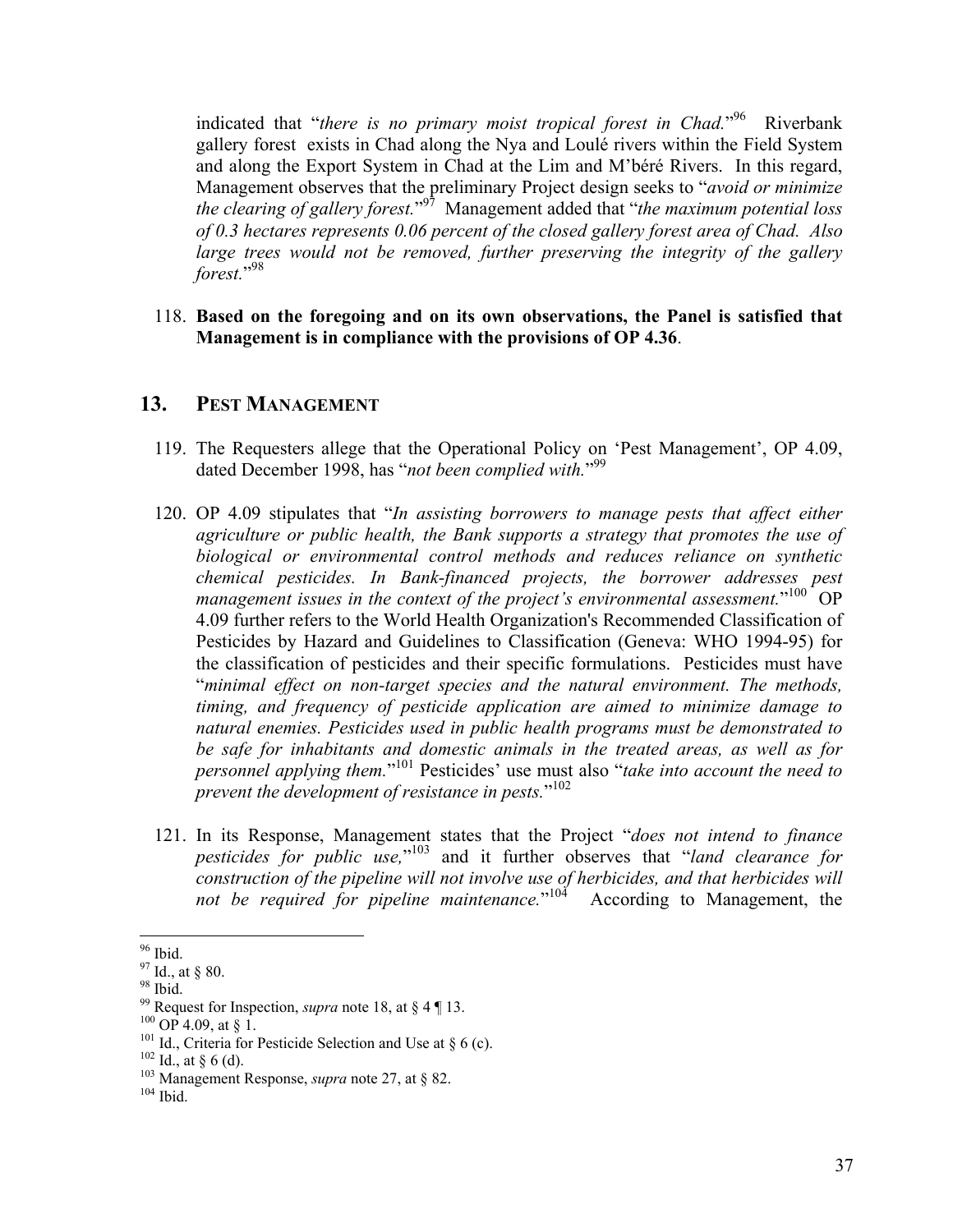Consortium's Corporate Health Plan anticipates use of insecticides to protect employees from contracting diseases.<sup>105</sup> The temporary use of pesticides will be mainly "*for treatment of clothing, indoor application, and limited outdoor treatment in and around the premises of work camps for staff working on the construction of the pipeline.*" 106 Management states that the two pesticides proposed are Permethrin ("*commonly used for impregnation of bednets under WHO guided malaria control programs in Africa*<sup>(107</sup>), and Deltamethrin, and that the health plan also includes "*simple environmental measures to reduce mosquito pressure, for instance by filling puddles in tire tracks to reduce breeding possibilities.*" 108 However, Management considers that since "*pesticide use is of limited scope and only concerns personal protection of the work force against vector-borne diseases for the duration that the workforce is in the field, it is felt that it would not be appropriate to apply the Bank's*  safeguard policy to the Consortium's health plan for workers."<sup>109</sup> Nevertheless, according to Management, the Bank will monitor the use of pesticides as part of regular Project supervision.

122. The Panel notes that, as indicated in Management Response,<sup>110</sup> pesticides will be used for the control of vector borne diseases by spraying indoor areas and allowing limited use in camp areas. Only United States Environmental Protection Agency (USEPA) approved pesticides will be used. The Panel supports the view of Bank Management staff that limited pesticide use for the purpose of worker protection does not warrant application of this safeguard policy and, furthermore, that Bank personnel will monitor use of pesticide as part of ongoing Project supervision. **Based on the foregoing, the Panel finds that Management is in compliance with the relevant provisions of OP 4.09**.

## **14. A NOTE ON THE "OGONILAND" COMPARISON**

123. The Panel notes that many of the environmental concerns of the Requesters related to their knowledge of Shell Oil's projects in Ogoniland, Nigeria. It should be noted, however, that the Chad Export project utilizes a much more advanced technology for petroleum extraction such as buried pipelines, lined pits and ponds, use of non-toxic drilling muds, and the latest oil spill detectors. These same technologies are often used by the oil and gas industry as part of their clean production strategies and commitment to environmental protection. No large-scale gas flaring activities such as occurs in the oilfields of Ogoniland are expected in the Doba oilfield development area.

 $105$  Ibid.

<sup>106</sup> Ibid.<br>
107 Id., at § 83.<br>
109 Id., at § 84.<br>
110 Id., at § 82.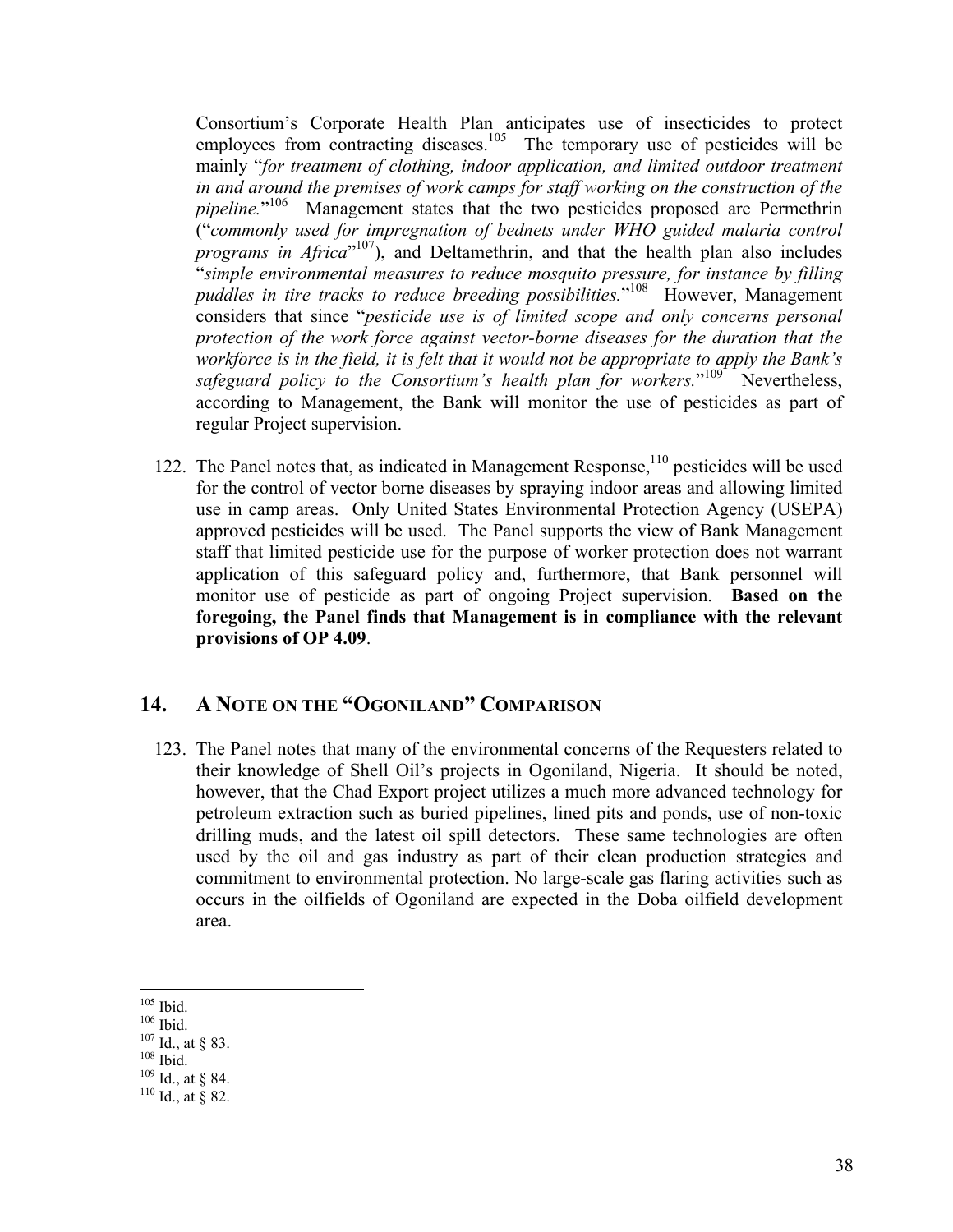124. The Panel can fully understand the concerns of the Requesters and their apprehension about a repeat of the environmental situation in Ogoniland. Based on its field observations, however, discussion with Bank staff, and the monitoring results provided by the Consortium, **the Panel concludes that the two situations are profoundly distinct. In the Panel's view, however, it is imperative that the environmental management actions in the 1999 EMP are fully implemented and that Management ensures periodic independent monitoring to assess the success of these actions.** 

### **15. CONSULTATION AND DISCLOSURE OF INFORMATION**

## **15.1 CONSULTATION**

- 125. The Requesters allege that the obligation of taking the local population's views into account in preparing and implementing the EA was never fulfilled.<sup>111</sup> This allegation relates specifically to paragraph 19 of OD 4.01, which states that "*the Bank expects the*  borrower to take the views of affected groups and local NGOs fully into account in *Project design and implementation, and particularly in the preparation of EAs. This process is important in order to understand both the nature and extent of any social or environmental impact and the acceptability of proposed mitigatory measures, particularly to affected groups. Consultations are a valuable way to improve decisionmaking, obtain feedback on the EA process and draft report, and to increase community cooperation in implementing the recommendations of the EA.*" 112
- 126. In its Response, Management maintains that consultation of the affected population was extensively undertaken. Consultation occurred at several levels, including Project sensitization activities, as part of market surveys to update government valuation data sheets, as part of seismic surveys and exploration drilling, and finally through the establishment of entitlements and values for compensation and resettlement at the individual and the group level. Furthermore, Management argues, the consultation process had led to concrete modifications, such as re-evaluation of mango trees in1999. A log of public meetings and consultations is provided in Volume 3, Supporting Documents of the 1999 EMP.
- 127. Management provides an extensive history of consultation efforts to both affected communities and representatives of civil society in the oil field regions. According to Management, and verified by the Panel, this occurred in three phases:

Phase I: (1993-1997) (a period of instability where agents of Esso were accompanied by armed security forces). During this phase initial consultations

<sup>&</sup>lt;sup>111</sup> Request for Inspection, *supra* note 18, at  $\S 4 \P 8$ .

<sup>&</sup>lt;sup>112</sup> OD 4.01, EA Procedures, *Involvement of Affected Groups and Nongovernmental Organizations* at § 19.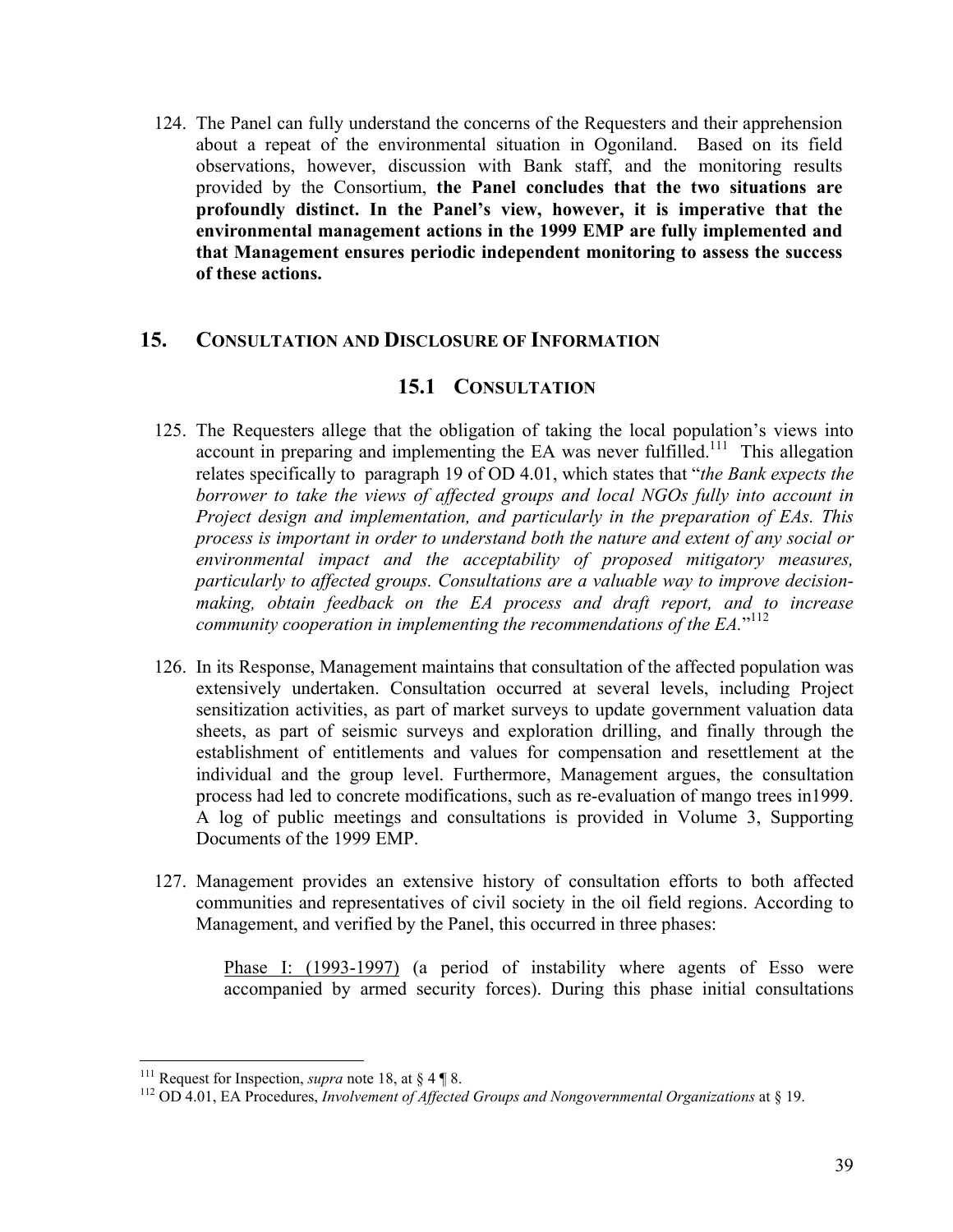between Esso and local villages, involving public information meetings as well as consultations with local NGO groups were undertaken.<sup>113</sup>

Phase II (1997-1999) Consolidation Phase: The Draft EA was released in October. Public information and consultation was launched during the summer of 1997. The period witnessed greater involvement of national and international NGOs characterized by seminars organized by civil society, which contributed 60 revisions of the Draft EA, including the design of the pipeline routing, compensation policy, and ground rules for civil society engagement.<sup>114</sup>

Phase III: (1999) included the launching of a new round of consultations. The full Project EA (including the 1999 EMP) was released in June 1999 in 13-volume sets and displayed (i) in twenty-one locations in the Project impact area and other parts of Chad, (ii) on the Consortium's website and (iii) at the Bank's InfoShop, and the public was invited to submit its comments to the Consortium and the Bank. By the time the Project was appraised by the Bank in June 1999, the consultation process was assessed by Management as meeting Bank requirements. <sup>115</sup>

- 128. The Panel interviewed a large number of individuals and organizations both in Washington D.C. and Chad, including World Bank Group staff, ExxonMobil, Esso Chad, representatives of various NGOs in Chad, and CPPL in Moundou, individuals from among the Requesters as well as non-requesters, including farmers, school teachers, medical doctors, and government representatives in Chad. The Panel's questions were based on the data included in the consultations, both between the Project officials and local villages and between the Project officials and local NGOs. The Panel also examined the climate in which the consultations were undertaken. Furthermore the Panel examined written documents pertinent to the consultations, including the Project's EMP, internal communications to the Project Management, and communications from civil society representatives, including NGOs.
- 129. The Panel found that the NGOs under CPPL, who are highly organized, motivated and articulate, were highly critical of the consultation process. They described Esso Chad's public consultations as '*one-way*' processes where local villages were told what was going to happen, and where free exchange of views was hampered by the presence of armed security forces, or by government representatives who would retaliate by arresting or intimidating people who spoke out against the Project. They also alleged repeated difficulties meeting with Esso Chad, where requests for meetings "*must go from Komé Base to N'Djaména to Houston and back.*" 116
- 130. CPPL released a communication on January 24-25, 2002 reiterating its objections and raising concerns over several other issues. The Panel was unable to establish that these

<sup>&</sup>lt;sup>113</sup> Management Response, *supra* note 27, at §§ 24-25.<br><sup>114</sup> Id., at § 46.<br><sup>115</sup> Id., at § 51-53.<br><sup>116</sup> Panel interviews with NGOs in the field.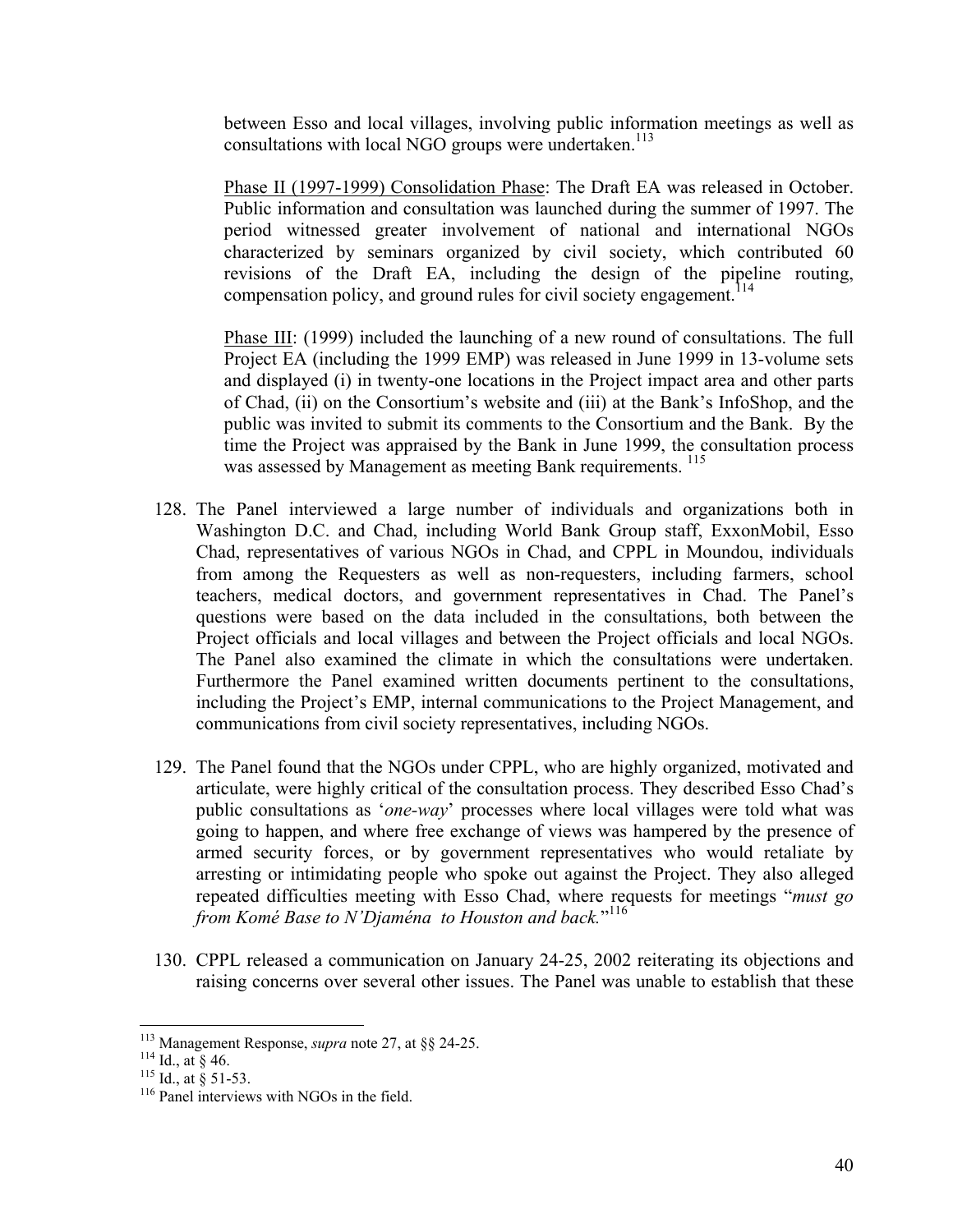views were communicated to the Esso Chad Management. The Panel did find evidence that meetings between Esso Chad and CPPL as well as with other representatives of civil society and local villages were frequent and comprehensive, and involved communication between the parties. Management has reported, since 1999, consultations through various meetings and discussions held by the Consortium, the Bank, and the Government, in particular through regular field visits of its National Technical Committee for Monitoring and Evaluation of the Pipeline Project. Village information campaigns, participatory seminars, consultative meetings were held in 1999 and 2000. They have records of 88 meetings of Esso Chad and various NGOs, bilateral agencies, Government of Chad representatives, and local villagers during the year 2000.



**Picture 9:** Panel members listening to claims by a local network of NGOs, CPPL

Picture 10: Panel team consulting with the local people on the potential effect of the Project on their villages

- 131. There is evidence that as an important consequence of the consultation process there has been rapid growth of civil society organizations, particularly indigenous NGOs. Thus by 1999, the number of NGOs had grown from a couple or so (1993-1997) to several dozen - in large part, in response to the developments accompanying the Pipeline Project. They include farmers' associations, women's groups, entrepreneurs, and environmental and human rights groups.
- 132. CPPL does accept that there were consultations, but draws attention to the atmosphere in which they occurred and the background of the people consulted: "*There was consultation, we don't contest that, but what are people being informed? There have always been wars and rebellions in this area. The atmosphere was not helpful for peasants to talk. Furthermore, peasants are illiterate and don't speak French. First they were afraid to express themselves, and second, they were unable to speak. Between 1969 (when the oil Project was first considered) and 2000, anyone who tried to look at negative aspects (of the Project) were* [labeled] *enemies of the State.*"
- 133. In interviews with the Panel, some Bank staff showed frustration with the perception from some local leaders that consultation was not effective "[w]*ell, our view is that there is never enough in terms of communication of information. You can go 10,000 times to southern Chad and ask again the question 'Do you know what the Project is about, and do you know what is the impact?' and the answer will be 'No'*." Others had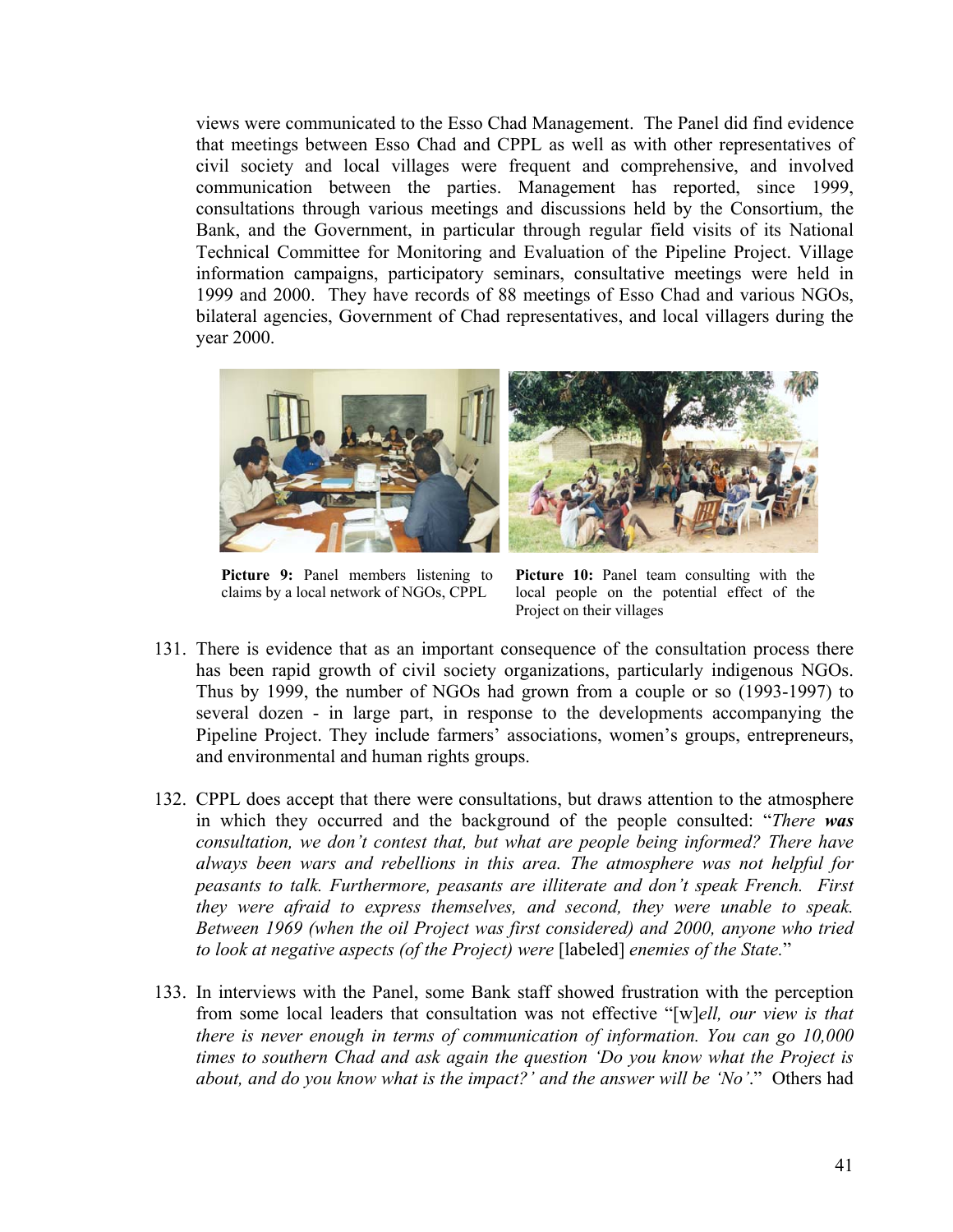a more candid view on the Project's shortcomings on consultation: "*One is in continuous communication with people. I think there was communication but not sufficient. Maybe there is never sufficient communication, (…) I think if people say that there was not sufficient communication, probably they'd be right. It increased later on*."

- 134. An internal Bank memorandum dated December 29, 1999 admits that "*earlier consultations took place in the presence of gendarmes due to security concerns and political context at the time (1995-1997)*," but it goes on to observe: "*impacted communities acknowledge that Project impacts, establishment and valuation entitlements, job opportunities and other Project related activities were abundantly discussed*." It is significant to note that no one the Panel spoke to in the villages could point to the presence of armed security forces during meetings or compensation visits *after 1999*, but did agree that local government officials including *Chefs du village* and *Chefs du Canton* were present.
- 135. **In the light of the above, it is evident that, at least prior to 1997, the consultations were conducted in the presence of security forces, which is incompatible with Bank's policy requirements. As the Panel has said on previous occasions, full and informed consultation is impossible if those consulted perceive that they could be penalized for expressing their opposition to, or honest opinions about, a Bank financed project**.
- 136. **At the same time, the Panel recognizes that, since 1999, Management has made significant efforts to achieve compliance with paragraph 19 of OD 4.01, encouraging frequent consultations with local communities and civil society in an environment more conducive to an open exchange. In these circumstances, the Panel would commend these efforts and urge that they continue**.

#### **15.2 DISCLOSURE OF INFORMATION**

- 137. The Requesters also alleged Bank violation of BP 17.50 on Disclosure of Operational Information, stating that: "*OP 17.50 on disclosure of operational information has generated no more than a haphazard, uni-directional release of information, for the sole purpose of deceiving both the World Bank and international public opinion*."117 This Bank Procedure carefully specifies when and what type of operational documents is to be made publicly available.<sup> $118$ </sup>
- 138. In its Response, Management denied any violation of BP17.50. Management stated that "*as they became available in late 1997 and in May 1999, relevant Environmental Assessment documents and Environmental Management Plans were displayed in twenty-one locations in different parts of Chad, in particular in the Project area.*"

<sup>&</sup>lt;sup>117</sup> Request for Inspection, *supra* note 18, at  $\S 4 \P 5$ . In  $\S 3 \P 2$ , the Requesters reiterate their rights and interest *"to access to project-related information."*

<sup>&</sup>lt;sup>118</sup> See BP 17.50 on Disclosure of Operational Information dated September 1993.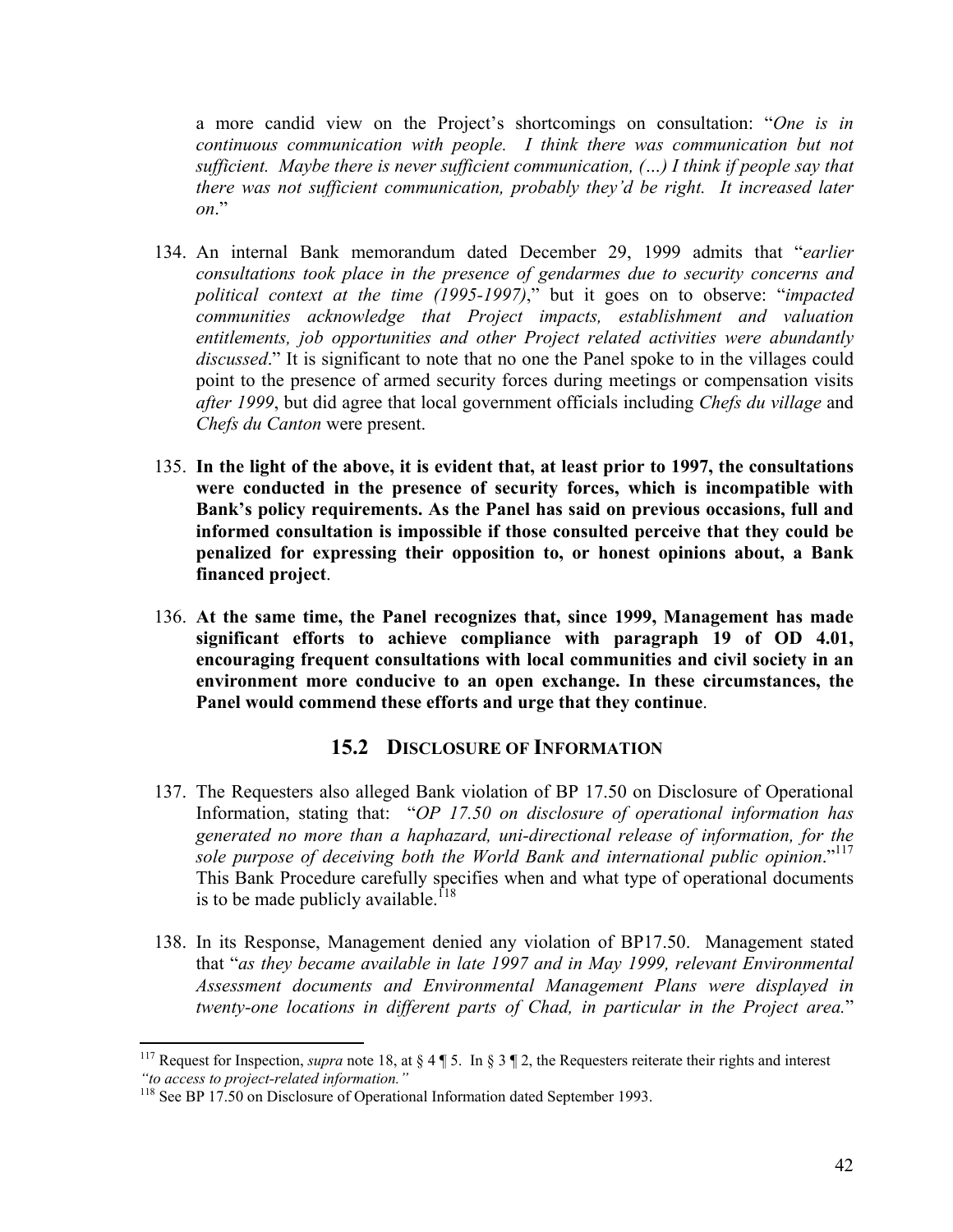While not all Project documents were made available in local languages, Management observes that "*the chief social scientist for Esso Chad and her team are fluent in the predominant local language, which was used in village information campaigns and consultations concerning this documentation. Graphic materials appropriate for nonreaders and people with low literacy were also used. CD-ROMs and sets of*  documentation were distributed to groups and NGOs for dissemination."<sup>119</sup> For purposes of internal compliance, Management states that project documentation was properly disclosed via websites (both of the Consortium and the Bank) with ample opportunity provided for the public to submit comments to the Consortium and the  $Bank$ <sup>120</sup>

- 139. The Panel conducted a careful and detailed investigation into Management's actions concerning the requirements under the disclosure of information BP. Although there were disagreements by local NGOs concerning the content of the information made available to them, the Panel examined the question of adequacy and timeliness of the documentation that was made public and found them to be appropriate.
- 140. **The Panel concludes that adequate and timely release of documents was the norm rather than the exception in the context of the Pipeline Project. In fact, key Project documents (in particular the multi-volume EMP) appear to have been made routinely available on a continuous basis to the local population through specific events and the existence of 'reading rooms'**.
- 141. **The Panel finds, therefore, that Management has complied with BP 17.50 on Disclosure of Operational Information.**

<sup>&</sup>lt;sup>119</sup> Management Response, *supra* note 27, at § 114.<br><sup>120</sup> Id., at § 115.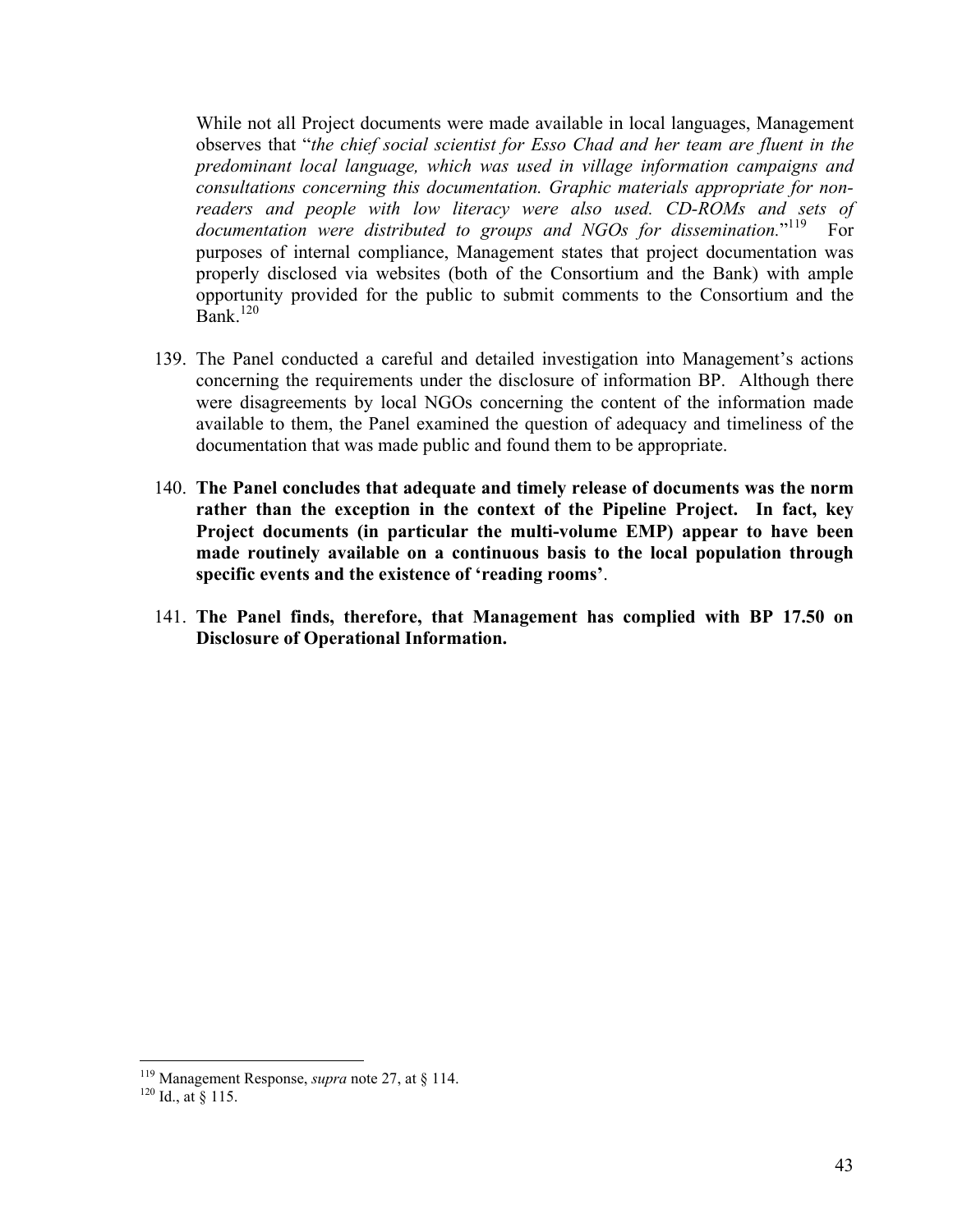## **Part Three**

# **Social Compliance**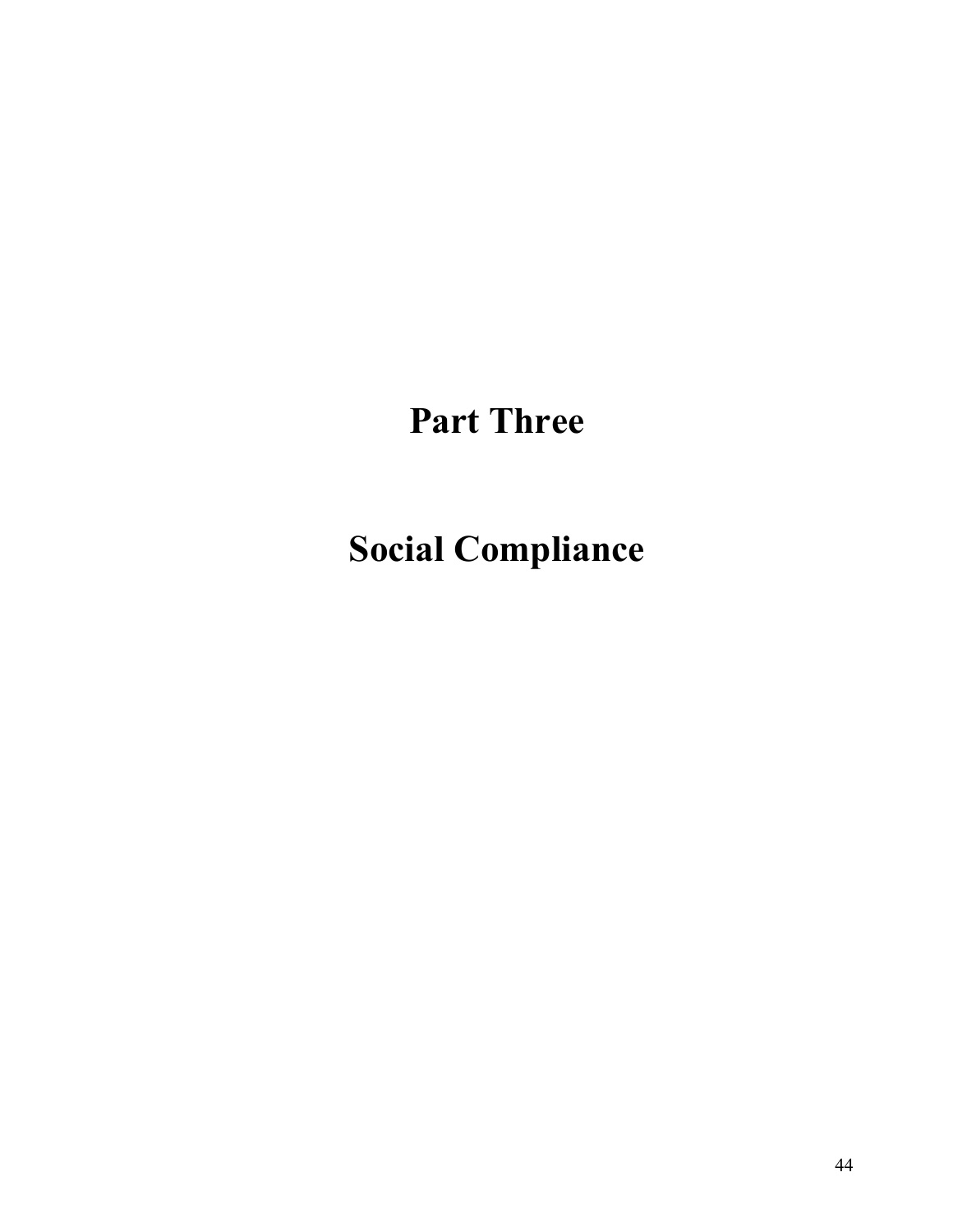## **Part Three: Social Compliance**

## **16. RELEVANT BANK POLICIES AND PROCEDURES**

142. The Panel examined several of the allegations set forth in the Request under the following "social policies" of the Bank: OD 4.30 on Involuntary Resettlement, OD 4.20 on Indigenous Peoples and OPN 11.03 on Management of Cultural Property in Bankfinanced Projects. Given the Requesters' claim on the relationship between the human rights situation in Chad and the Pipeline Project, the Panel also examined this issue in the overall context of the Bank's policy framework.

## **17. INVOLUNTARY RESETTLEMENT: GENERAL**

- 143. The Requesters allege that the Bank "*has not followed its own rules and procedures,*" 121 on Involuntary Resettlement (OD 4.30) and further allege that the Bank contributed to violations of these policies and procedures through actions by the Consortium and the Government.
- 144. OD 4.30 states that any operation involving "*land acquisition or is screened as a Category A or B project for environmental assessment purposes should be reviewed for potential resettlement requirements early in the project cycle.*" 122 OD 4.30 further states that involuntary resettlement "*may cause severe long-term hardship, impoverishment, and environmental damage unless appropriate measures are carefully planned and carried out.*" 123
- 145. Management maintains that it is in compliance with OD 4.30. In its Response, Management correctly states that the central tenet of this policy is that involuntary resettlement should be conceived and executed as a development program, with resettlers provided sufficient investment resources and opportunities to share in Project benefits. It adds that displaced persons should be: (i) compensated for their losses at full replacement cost prior to the actual move; (ii) assisted with the move and supported during the transition period in the resettlement site; and (iii) assisted in their efforts to improve their former living standards, income earning capacity, and production levels, or at least to restore them  $^{124}$
- 146. The Panel notes that the issue of involuntary resettlement is a peculiar one in the case of the Chad Pipeline Project. The Chad situation differs widely from situations of involuntary resettlement associated with other large infrastructure projects funded by

<sup>&</sup>lt;sup>121</sup> Request for Inspection, *supra* note 18, at § 4 ¶ 1.<br><sup>122</sup> OD 4.30, Introduction at § 1.<br><sup>123</sup> Id., at § 2.<br><sup>124</sup> Management Response, *supra* note 27, at § 86.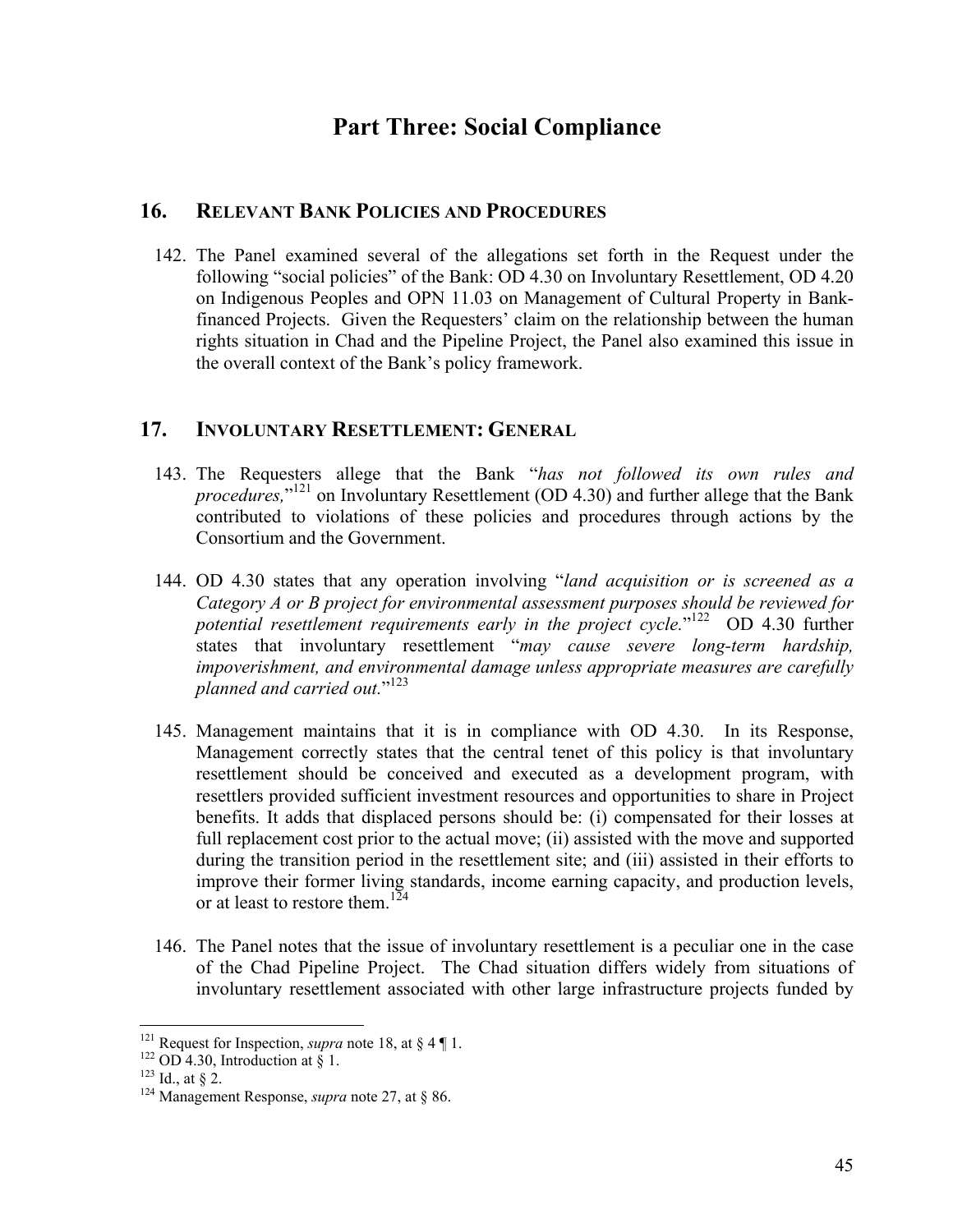the World Bank, such as the construction of dams and roads. In Chad, the number of people who have had their houses relocated to make way for oil well sites, pipeline route, or road widening is very small. The Panel notes that there is increasing population growth and pressure for agricultural land on the Pipeline region.<sup>125</sup> However the small number of people displaced by the Project so far, have been successfully accommodated within existing village and lineage-based land resources.

- 147. In southern Chad, farmers live in small villages of individual houses with populations of 50 - 300 people. Agricultural fields are located outside the village, some at distances of several kilometers from the village. Often temporary structures are built on cultivated fields where the farmer can spend a few days and store implements. These structures are not principal dwelling units. Oil well sites and the pipeline route have not been surveyed within the boundaries of residential villages, although some villages have seen pipeline and road widening activities in surrounding fields. The total number of people who have had houses replaced and thus officially relocated is below 50 households and much lower than the 150 households anticipated in the EMP.<sup>126</sup>
- 148. The Panel found that all villagers who lost land or field houses to the pipeline construction have willingly accepted compensation (in the form of cash payments or 'in kind' payments in the form of bicycles, plows, and water pumps). In the subsequent sections of this Part of the Report, however, the Panel discusses the applicable requirements of OD 4.30 as they stem from the particular concerns reflected in the Request for Inspection.



**Picture 11:** The new housing with improved facilities

**Picture 12:** The old housing in the Project affected areas

<sup>&</sup>lt;sup>125</sup> Environmental Assessment, February 23<sup>rd</sup> 1997, Chad Portion (hereinafter "EA"), Appendices at p. 1-3.<br><sup>126</sup> EMP, *supra* note 38, at p. 7-20.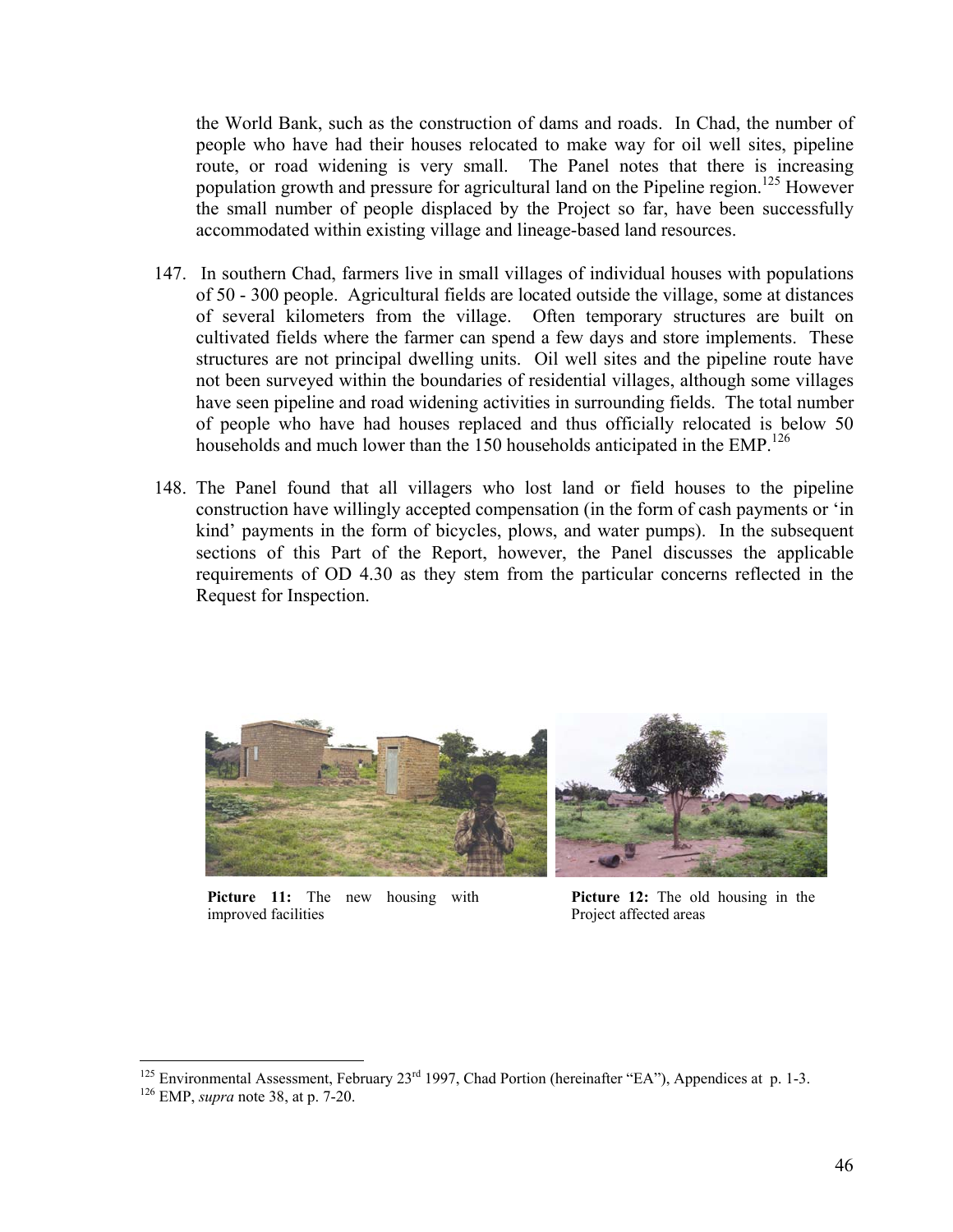#### **17.1 EXPROPRIATION**

- 149. The Requesters allege that "*legislation governing expropriation and uprooting* [of communities]"127 has not been complied with, and this "*failure to comply (…) have led to expropriation without compensation.*" 128
- 150. According to OD 4.30, resettlement plans should review "*the main land tenure and transfer systems, including common property and non-title-based usufruct systems governed by locally recognized land allocation mechanisms, the objective* [being] *to treat customary and formal rights as equally as possible in devising compensation rules*  and procedures."<sup>129</sup>
- 151. Management "*believes that the necessary actions have been taken in the Compensation*  and Resettlement Plan<sup>"130</sup> to ensure that Chadian law with regard to expropriation was respected, that the compensation design and implementation is in compliance with applicable Bank policies and procedures. It also believes that any future compensation will "*take place in a manner commensurate with the standards set in OD 4.30 for compensation*."<sup>131</sup>
- 152. Concerning Chadian legislation, Management explains that it was the policy of Esso Chad and TOTCO to "*adhere to Chadian law in all matters, including land*  acquisition,"<sup>132</sup> and that Bank Group field missions have verified that Esso Chad and TOTCO "*have followed these national legal provisions and no issues related to breaches of Chadian legislation have been raised.*" 133 According to Management, there is no titled land, all land being administered under a customary law regime which "*creates only user rights*"<sup>134</sup> that are fully recognized in the context of the Project EA. Management asserts that "*Esso Chad and TOTCO have followed required expropriation procedures under Chadian Law,*" 135 and in accordance with Chadian Law, compensation is paid prior to expropriation.
- 153. In its Response, Management indicates that the timing of resettlement and land compensation "*will be synchronized with the oil field development plan, in full compliance with the provisions of the Compensation and Resettlement Plan*" 136 and will accommodate the farming cycle and economic strategies of affected households.

<sup>&</sup>lt;sup>127</sup> Request for Inspection, *supra* note 18, at  $\S 4 \P 2$ .

<sup>&</sup>lt;sup>128</sup> Id., at § 4 ¶ 5.<br><sup>129</sup> OD 4.30, Resettlement Planning, *Land Tenure, Acquisition, and Transfer*, at § 17.<br><sup>130</sup> Management Response, *supra* note 27, at § 136.<br><sup>131</sup> Id., at § 87.<br><sup>132</sup> Id., at § 87.<br><sup>132</sup> Id., at §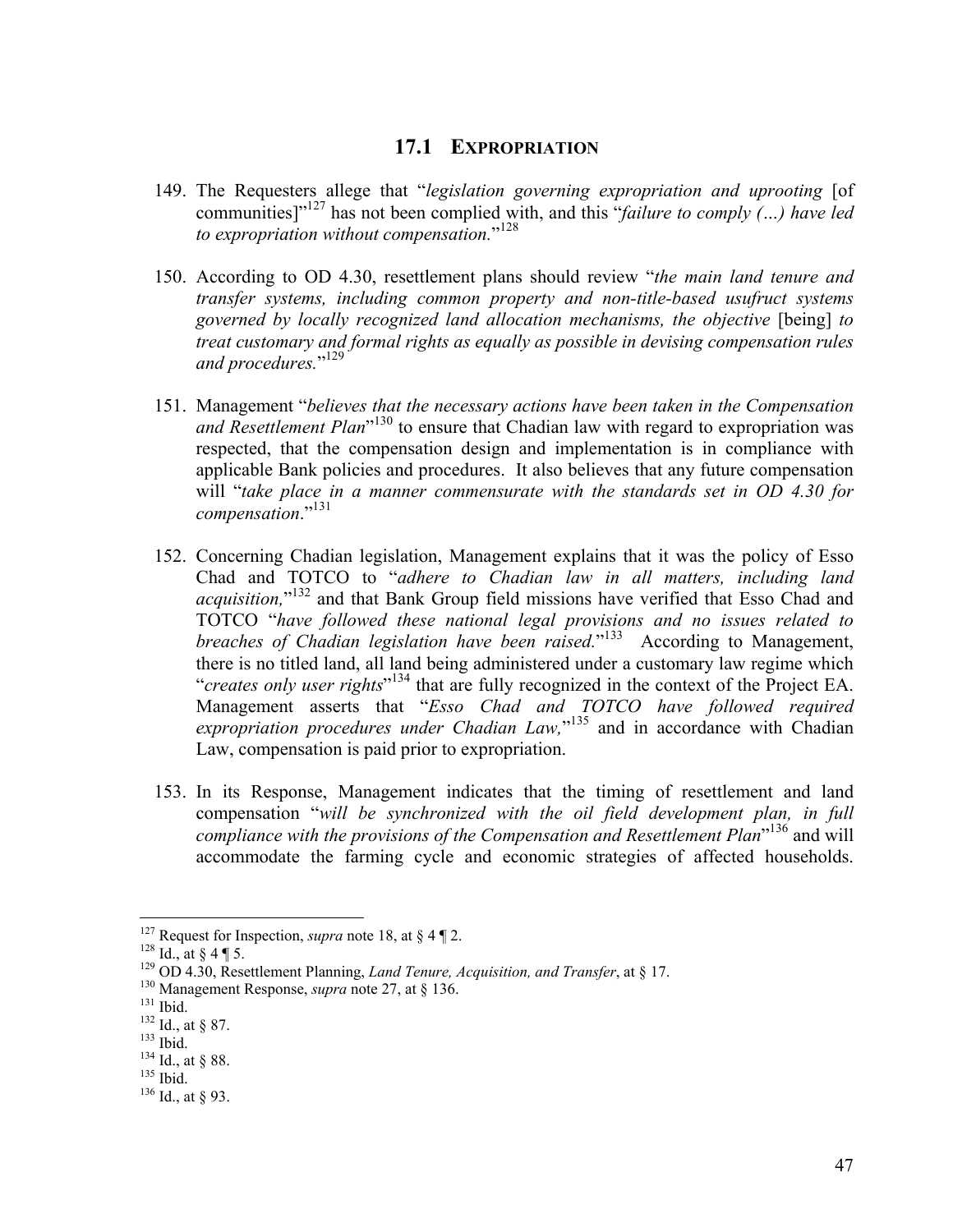Management explains that the compensation scheme is divided into individual entitlements and group compensation for loss of communal assets.

- 154. Management further observes that compensation for land acquisition for the Export System in Chad has been completed: "*618 land acquisitions, belonging to 588 project affected persons, have been compensated. These acquisitions account for a surface area of 828 hectares of land. Of the 828 hectares, 561 hectares (68 percent) was assessed to be unoccupied territory* [bush-land] *and will be the subject of group compensation. The group compensation concerns sixty-six villages affected by the Project.*"<sup>137</sup> The choices made by compensated individuals (cash or in-kind) were documented and receipts were signed for all compensation paid.
- 155. In interviews with the Panel one member of the Bank staff added, "*The intent* [of community compensation for fallow land] *was to maintain a social structure that would not increase inequalities in society, so we tended to emphasize that you want to maintain social harmony in an area rather than come and create fissures in society, saying that this would be this case and that would be the other case (…).*"
- 156. According to the literature and the Panel's observations, fallow land is formerly cultivated land that is allowed to rest and recover for a period of 1-30 years. The issue of land ownership is a complex and often contradictory one in Sahelian West Africa. Until quite recently, population densities were low and the amount of available land was high. Most of the farming populations who occupy the grasslands and forests of the Sahelian grasslands practice 'gradual shifting agriculture', where, due to declining fertility of the soil, land is cultivated for a short period of time, and new areas, on the margins of cultivated fields, are turned, planted, and cultivated in turn. The original field is allowed to rest (lie fallow) until sufficient vegetation has grown which can be slashed and burned, introducing new nutrients into the soil.<sup>138</sup> Under customary law in southern Chad, individuals are entitled to use local land in consultation with local chiefs, particularly lineage leaders (who are in each case the eldest in a family lineage and usually represent and speak for the whole family). National land law, however, recognizes private ownership of land only where land has been titled. Land that is vacant or unused is deemed the property of the Republic of Chad under eminent domain.
- 157. Esso Chad's policy of compensation for fallow land is to compensate a village as a whole for land taken by the Project, unless an individual is currently cultivating the land or has cultivated it in the preceding year. These village compensations, which have not yet occurred, will be made as 'in-kind' payments in the form of a new school, clinic, marketplace, or water pump, as opposed to cash or in-kind payments to individuals. Management supported such an approach. In interviews with the Panel, a member of the Bank staff stated that "*the technical problem, from a practical on the*

 $137$  Id., at § 98.

<sup>&</sup>lt;sup>138</sup> R.E. Downs and S.P. Reyna 1988 Land and Society in Contemporary Africa, University Press of New England.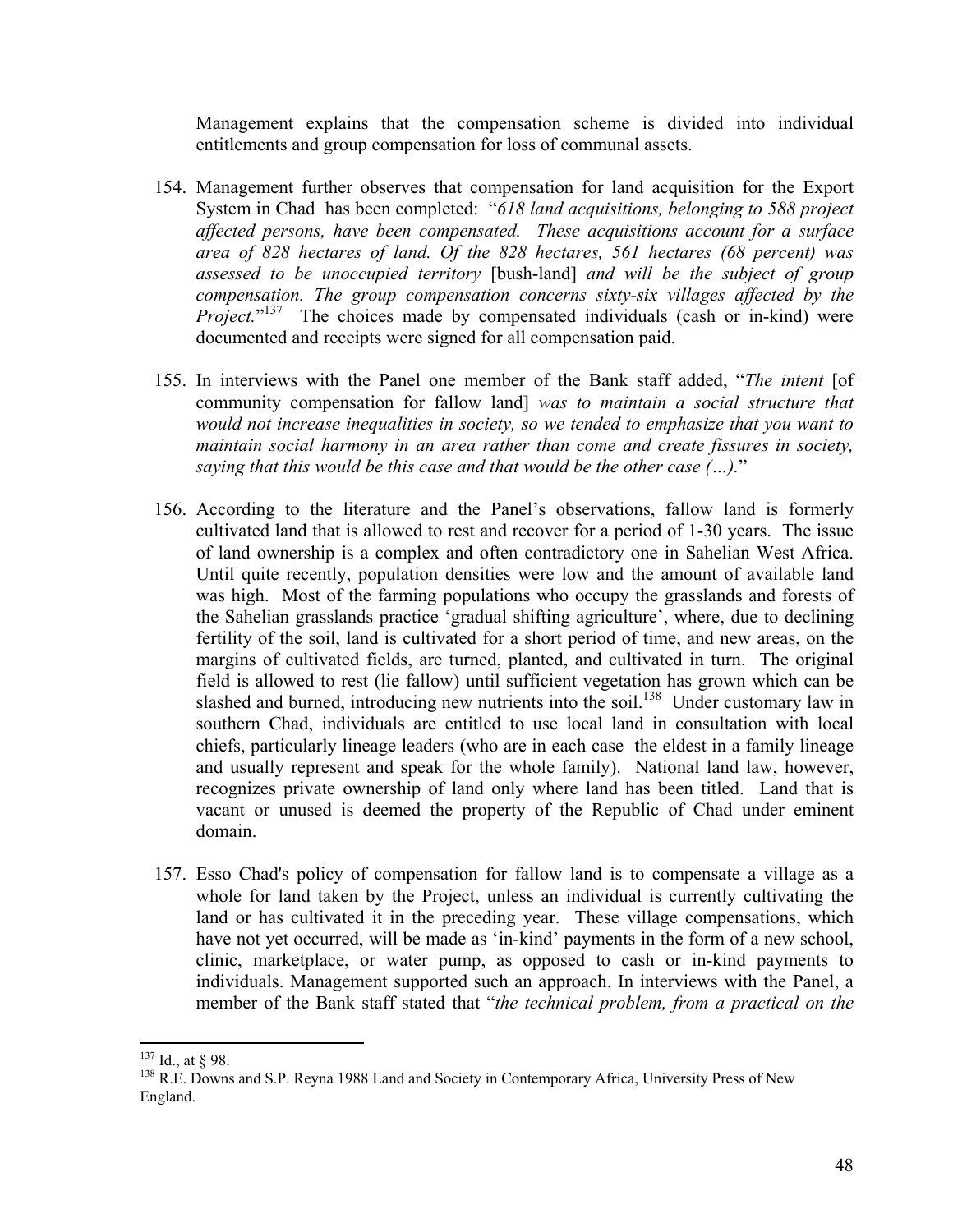*ground point of view, was that once the land starts fading back into the land bank, it becomes very hard to delineate in a formal way where that land was. And for that reason, the logic was that the community compensation will help build up the general* economy of the village or the social well being of the village. This might be a better *way of addressing the issue than getting into debates over where the line was, who had what at what time, because it all becomes issues of hearsay.*"

- 158. Another senior member of the Bank staff observed: "*in that context* [of fallow land]*, it was much more appropriate to see them as communal assets, because what people were fighting for was to have individual entitlements. In the framework for establishing of entitlements, we insisted that we don't want to create inequalities in society where the social structure did favor egalitarian principles.*"
- 159. **It is the Panel's view that Esso's policy of compensating the community rather than the individual for fallow land is a sensible one. This policy is consistent with Bank policies and procedures on involuntary resettlement.** The Panel wishes further to observe that research studies on agricultural communities in the West African Sahel confirms that customary land rules do not historically designate ownership of fallow land to any individual, but to wider groups of kin relatives, i.e. the community as a whole. In former times, West African grassland societies were small and mobile.<sup>139</sup> Any individual in the community had a right to use village land by virtue of their citizenship, which was based on kinship ties of descent and marriage. Among the Sara of southeastern Chad, "*access to land claimed by a village but uncultivated is open only to men and women who are related paternally to inhabitants of the villages. They can clear and farm or clear and build on any land not yet put into use and need only inform the proper authority out of courtesy.*" 140 Rights to land are "usufruct" rights, where the person who tills and cultivates the land has the right to use it. Once the fields have been abandoned to fallow, they are open for other members of the community to use. Free access to farmland was an important right of village membership and group identity.
- 160. The Panel found that compensation for land acquisition is currently under way. Esso's defined Phase I compensation plan for advanced infrastructure and pipeline right-ofway in the Sub-Prefecture of Bébédjia has only affected villages in the Cantons of Komé, Béro and Miandoum. The Phase I Compensation Report shows that 618 land acquisitions, belonging to 588 project-affected persons, have received compensation. These acquisitions account for a surface area of 828 hectares of land. Of the 828 hectares, 561 hectares (68 percent) was considered to be unoccupied territory ('*la brousse*') and will be the subject of group compensation. Sixty-six villages affected by the Project will receive this group compensation.<sup>141</sup>

<sup>&</sup>lt;sup>139</sup> Id. See also Goheen, Miriam. 1997. Men Own the Fields, Women own the Crops: Gender and Power in the Cameroon Grassfields. University of Wisconsin Press.<br><sup>140</sup> EA, *supra* note 124, Appendix B Page 90.<br><sup>141</sup> Management Response, *supra* note 27, at § 98.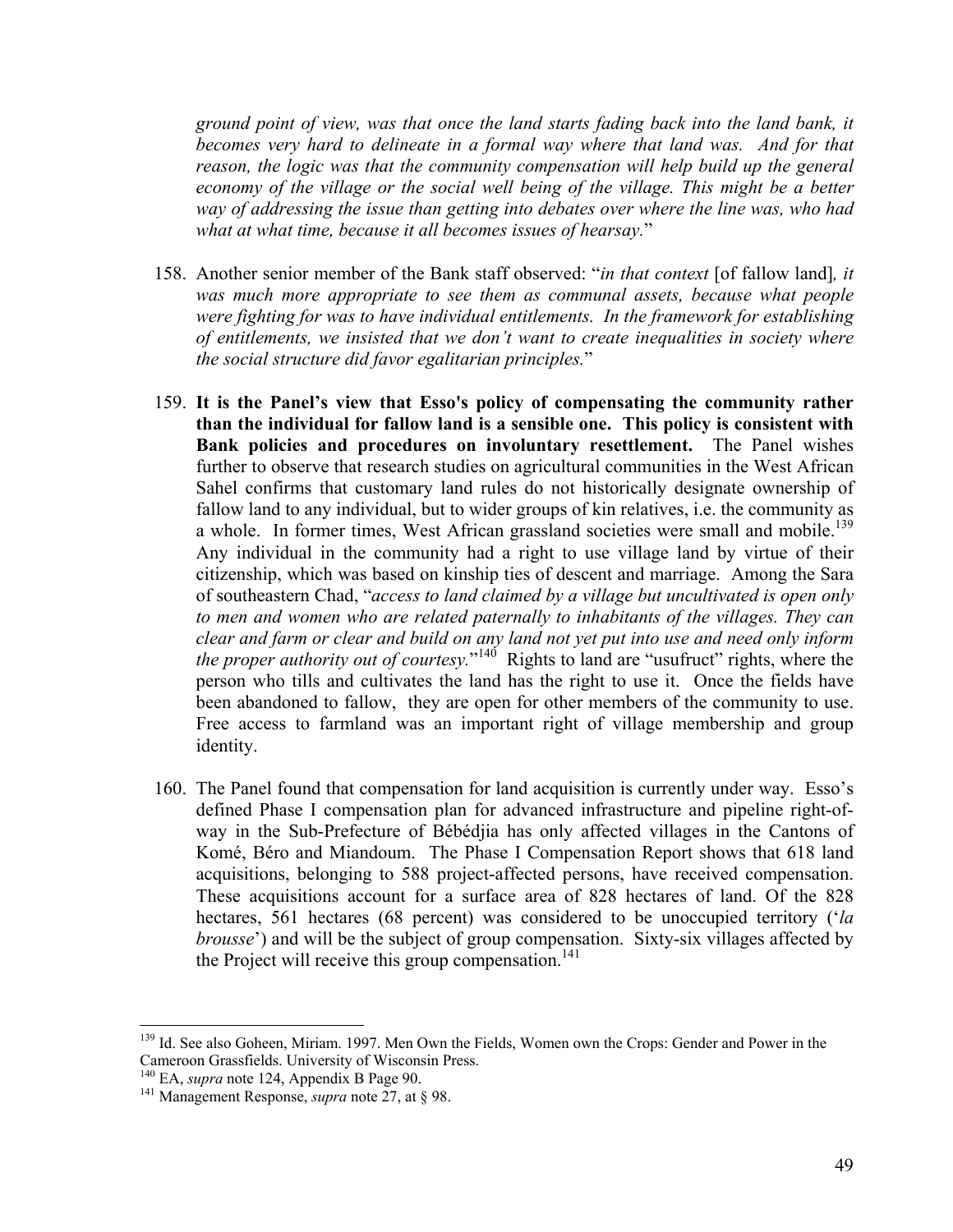- 161. The Panel finds that the practice of community compensation for fallow land does follow customary law, where land that is vacant or fallow is held by the community of family groups, for use by individuals who put their labor into cultivating them. Moreover, villagers and local authorities were consulted concerning the question of compensation for village communities as a whole, rather than individuals.
- 162. **The Panel finds Management in compliance with Paragraph 14 through 17 of OD 4.30 on Involuntary Resettlement with regards to valuation of, and compensation for, lost assets including land tenure issues.**

## **17.2 EXPECTED MAGNITUDE OF INVOLUNTARY RESETTLEMENT**

- 163. The Requesters raise questions about the possibility of 80,000 to 100,000 people being displaced by the siting of 300 oil wells. "*Are the 80,000 – 100,000 people inhabiting this district (sub-Prefecture of Bébédjia and its environs) to be displaced or not? And*  where are they to be resettled?"<sup>142</sup> In this connection, the Requesters allege that OD 4.30 has not been complied with.
- 164. The objective of OD 4.30 on Involuntary Resettlement, is "*to ensure that the population displaced by a project receives benefits from it.*"<sup>143</sup> **Involuntary** resettlement should be dealt with from the earliest stages of project preparation, and should be avoided or minimized where feasible. However, where displacement is unavoidable, resettlers should be provided sufficient investment resources and opportunities to share in project benefits. "*Displaced persons should be compensated*  for their losses at full replacement cost prior to the actual move<sup>"144</sup>
- 165. As for the Bank's role, according to OD 4.30, it "*supports borrowers' efforts (…)* [and] *may sometimes finance resettlement even though it has not financed the main investment that made displacement and resettlement necessary.*" OD 4.30 states as well that the resettlement components should be supervised throughout implementation, and that "*Bank supervision missions should be staffed with the requisite social, economic, and technical expertise.*" 145
- 166. With regard to resettlement issues, Management observes that "*given the large surface of the oil field, its low population density and the high degree of flexibility in siting well*  pads,"<sup>146</sup> the vast majority of residents will not be displaced. It also indicates that resettlement "*could affect up to 80 households in the Cantons of Komé, Miandoum and Béro, less than 500 people or less than 2 percent of the total population of these Cantons, which was estimated at 29,100 people in 1993.*" 147

<sup>&</sup>lt;sup>142</sup> Request for Inspection, *supra* note 18, at  $\S 4 \P 3$ .

<sup>&</sup>lt;sup>143</sup> OD 4.30, Policy Objectives at § 3.<br><sup>144</sup> Id., at § 3 (b) (i).<br><sup>145</sup> Id., Processing and Documentation, *Implementation and Supervision* at § 31.<br><sup>146</sup> Management Response, *supra* note 27, at § 92.<br><sup>147</sup> Ibid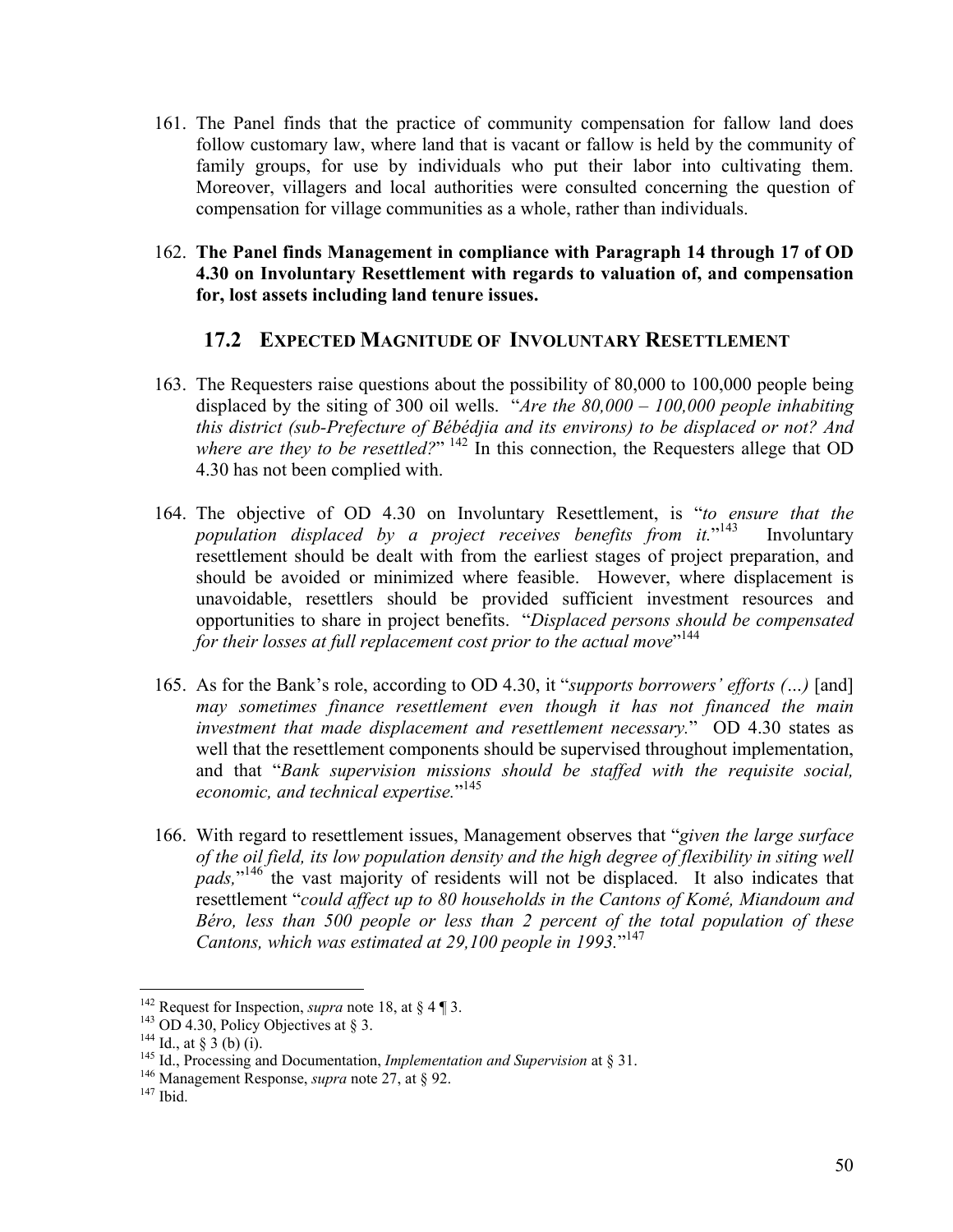- 167. Management also states that "*the oil field area is occupied by people practicing*  extensive rain-fed agriculture and living in scattered settlements<sup>",148</sup> and that surveys had shown that the siting of well pads and routing of associated access roads and flowlines can be carried out "with minimal impacts"<sup>149</sup> on people's dwellings and fields.
- 168. In connection with the construction of the pipeline itself, Management notes that no resettlement will be needed in Chad. It states that, at the time of the Response, 39 households had been affected by land acquisition for advanced oil field infrastructure, and 26 of these (185 persons) had opted for resettlement, moving back to their villages of origin (Dildo and Béro II). Nonetheless, according to Management, Esso Chad replaced the houses with better quality structures, including corrugated iron roofing in the location of their choice. The delivery of replacement housing was completed by a local NGO, Association for the Cooperation and Development Research (ACCORD), for that purpose. "*ACCORD*, a local NGO, was hired to deliver replacement houses."<sup>150</sup>
- 169. The Panel could find no evidence supporting the allegation that 80,000 to 100,000 people would be displaced by the Project.The largest amount of land taken so far has been for the Operations Center at Komé Base which houses construction personnel and equipment and covers approximately  $1000m^2$  with a proposed airstrip of 3.2 km length. In the near future, several more sites including a Central Treating Facility, pump house, and maintenance camp will require land. Three hundred production wells and 20 reinjection wells are planned in three separate oil fields. These oil fields are large, ranging in length from 4 km (Miandoum) and 5 km (Bolobo) to 15 km (Komé). However, once the wells have tapped oil, the derricks will be removed, leaving small wellheads interspersed on locally owned farms in the oil fields. The oil pipeline, which will be laid underground from the oil fields to the Cameroon border, will need 30 meters right of way over its 170 km distance. However, once in place, crop cultivation (but not tree planting) will be permitted over the buried pipeline. Road widening, as well as the construction of 20 km of new roads, requires 30 meters right of way.<sup>151</sup> As of Summer 2001, thirty-nine households were affected by land acquisition for advanced oil field infrastructure (airstrip, operations base, etc.). Some twenty-six of these thirtynine households, affected either by economic or physical displacement, have opted for resettlement. The twenty-six households account for 185 persons. Most of these individuals still have homes in these villages and had only relocated to their fieldhouses during the agricultural season. Nonetheless, since these fieldhouses will be lost to the Project, Esso Chad agreed to replace them with better quality structures, including corrugated iron roofing in the location of their choice. The delivery of replacement housing was contracted out to ACCORD. As of December 2001, the replacement houses for the twenty-six households had been completed. This appears to be a

 $148$  Id., at § 94.

<sup>149</sup> Ibid.<br><sup>150</sup> Id., at § 113.<br><sup>151</sup> EA, *supra* note 124, Section 3.2, Figures 3-1 and 3-9.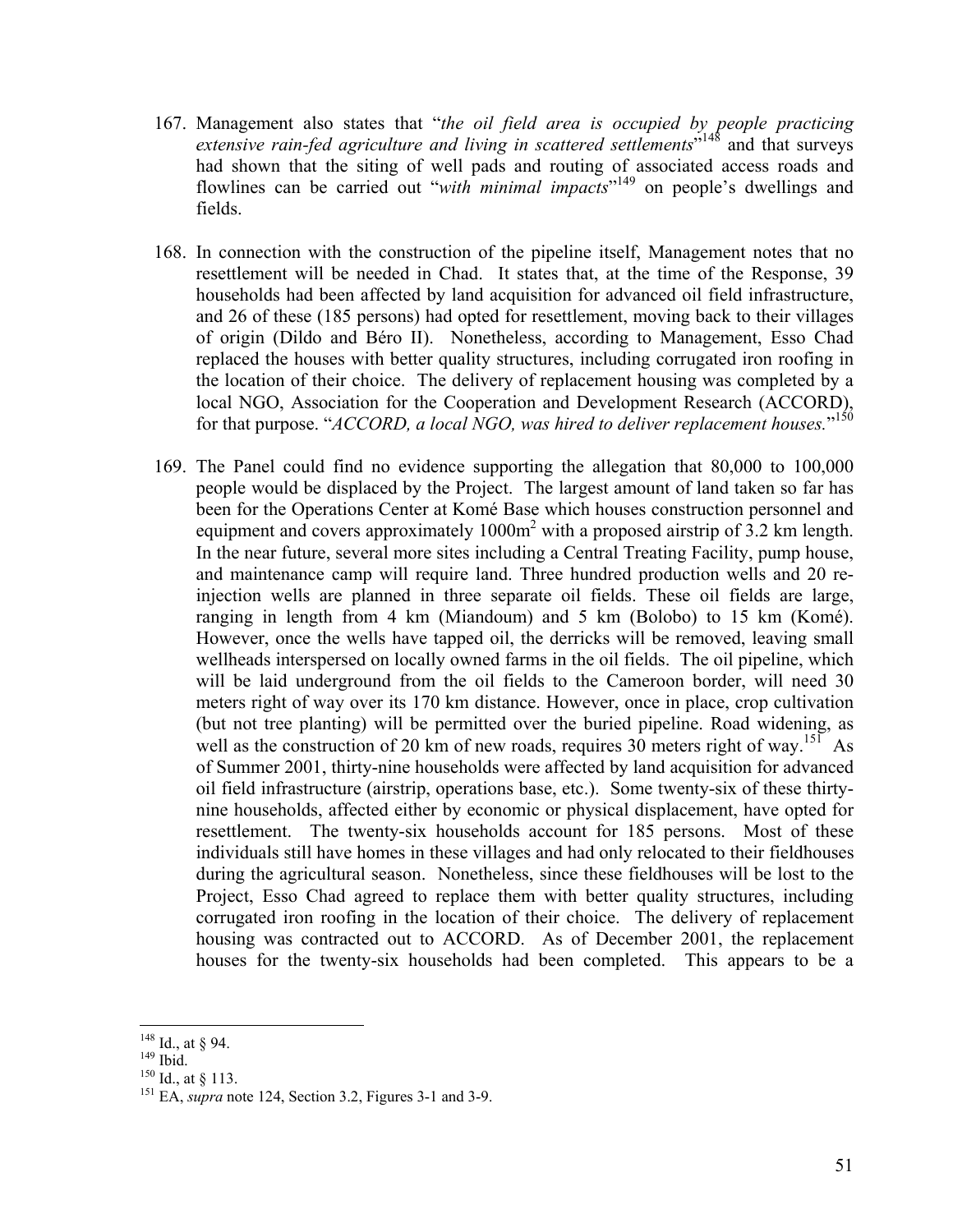continuing situation as new properties are being surveyed for the pipeline route and new well sites.

# **17.3 GENERAL ISSUES OF COMPENSATION**

- 170. Additionally, the Requesters allege that during the compensation process, OD 4.30 has been treated as "*nothing more than an excuse for fraud.*" Furthermore, the Requesters consider that their rights and interest have been, or are likely to be, directly harmed as a result of Management's action and request that their rights are guaranteed. "*Among other rights and interests are the rights to (…) fair and equitable compensation.*" 153
- 171. The objective of the Bank's resettlement policy, OD 4.30, is "*to ensure that compensation* [is] *provided to the adversely affected population.*" 154 According to OD 4.30, "*valuation of lost assets should be made at their replacement cost.*" 155
- 172. With reference to land acquisition, Management responds that the Project established a 12-step land acquisition procedure, from public consultations to land identification and finally payments of compensation. Management considers that it was rigorously followed "*to maximize transparency and avoid fraud.*" 156
- 173. Management points out that 248 million CFAF (approximately US\$350,000) have been paid out as compensation, 22 per cent (54 million CFAF, or approximately US\$78,000) of which have been paid in-kind. 472 articles have been distributed as part of in-kind compensation from ploughs, carts, bicycles, rickshaws, sewing machines, portable mills to a shelling machine. Even where cash compensation was paid out, a post-payment survey of 120 beneficiaries shows that 85 percent bought cattle or other material goods to facilitate agricultural production; another 10 per cent invested their cash in commerce; 4 percent invested in transport; and 1 percent invested in animal husbandry.<sup>157</sup>
- 174. In order to obtain an accurate understanding of the Project's compensation structure and its current status, the Panel undertook a long and in-depth analysis of the relevant documentation, interviewed dozens of affected people and discussed the matter with Bank and Esso staff both in Chad and in the US, as well as government authorities.
- 175. **In the Panel's view the compensation and implementation processes were fair, transparent, and efficient.** It was able to confirm that a 12-step land acquisition procedure was followed. These twelve steps include: (i) Public consultation; (ii) Initial survey to identify land needs; (iii) Identification of land use; (iv) Identification of all

<sup>&</sup>lt;sup>152</sup> Request for Inspection, *supra* note 18, at  $\S$  4  $\P$  12.

<sup>&</sup>lt;sup>153</sup> Id., at § 3 ¶ 2.<br><sup>154</sup> OD 4.30, Policy Objectives at § 3 (e).<br><sup>154</sup> Id., Valuation of and Compensation for Lost Assets at § 14.<br><sup>156</sup> Management Response, *supra* note 27, at § 96.<br><sup>157</sup> Id., at § 99.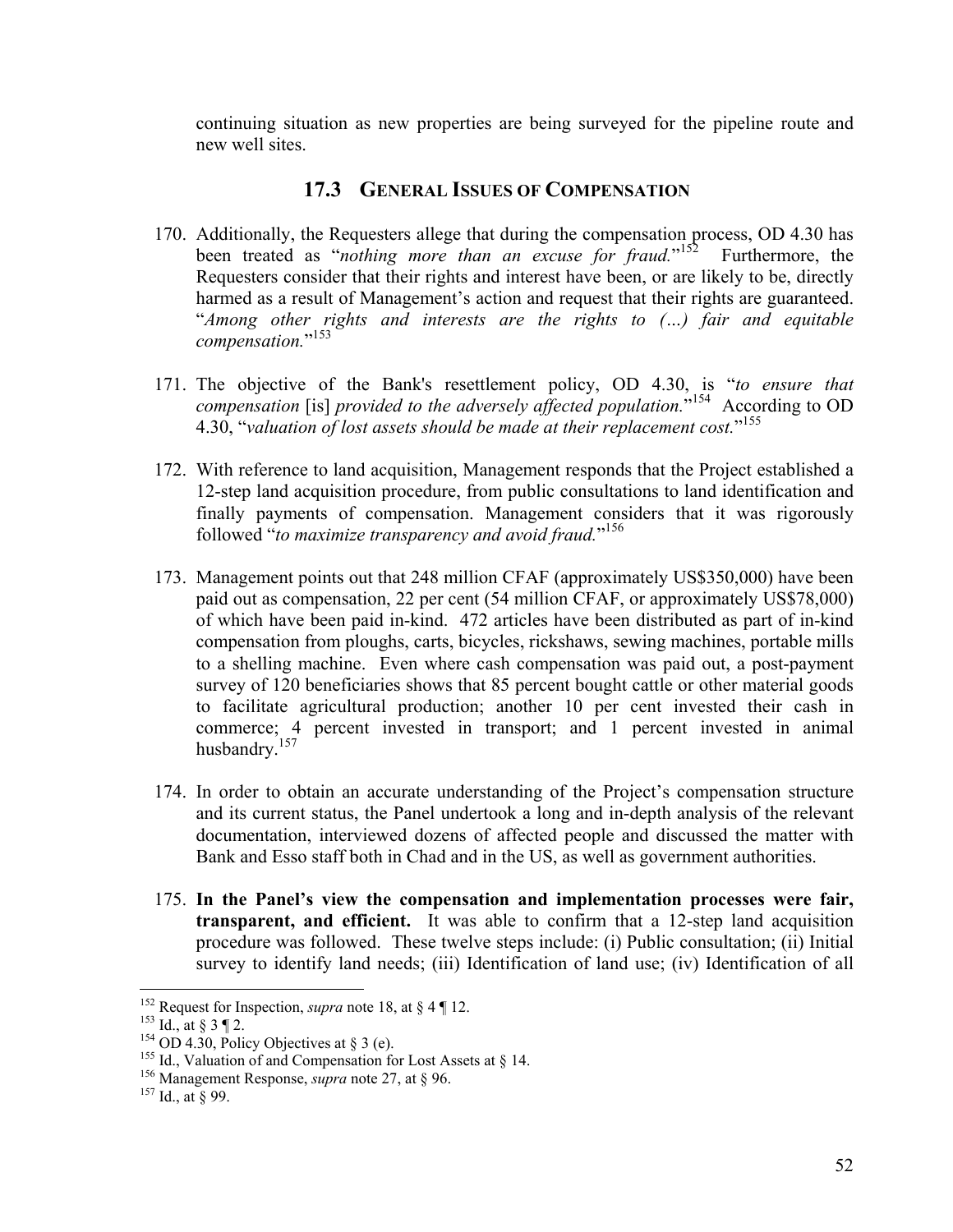resources affected and potential households to be resettled; (v) Verification/ratification of proprietorship of impacted assets; (vi) Mutual agreement on the valuation of assets between Esso Chad and beneficiary; (vii) Consultation with households eligible for resettlement to discuss the menu of options; (viii) Identification of possible resettlement sites with the beneficiaries; (ix) Consultation to review in-kind compensation with the beneficiaries; (x) Cash compensation payments; (xi) Post-payment survey of beneficiaries of cash compensation and explanation of grievance procedures; and (xii) In-kind compensation payments.<sup>158</sup> **The Panel found that these procedures were properly carried out**.

- 176. Baseline surveys, compensation valuation, and payment receipts were complete and accessible for all individuals affected by the Project. Individuals were surveyed for their land, given a copy of the survey, and an itemized list of valuation for land, houses, and trees. Receipts for cash or in kind were signed and photographed. Records kept on a computerized database by Focus International at Komé Base showed that verification of surveys, agreement on the value of assets, and payment in cash or in-kind are accompanied by signed receipts and photographs of cash transaction. These records showed that 80% of those receiving compensation in Chad opted for in-kind compensation in the form of plows, oxcarts and other offered implements. Such a compensation structure minimizes the need for post-compensation assistance to the project-affected population.
- 177. The Panel investigated two specific cases cited by the principal Requester, as evidence of non-payment or lack of compensation and found them without merit.
- 178. **The Panel did not find any specific cases of improper or inadequate compensation to individual requesters for land, houses, or trees.**

## **17.3.1 Compensation for Wild and Mango Trees - Availability of a Grievance Mechanism**

- 179. The Requesters allege that "*the compensation and indemnification plan fails to take*  into account [the loss of] medicinal trees,<sup>"159</sup> and that Management has failed to comply with OD 4.30.
- 180. Concerning compensation for tree loss, Management notes that several market surveys were undertaken from 1996 to 1998 to verify the findings of the initial market survey carried out by Esso Chad. The findings concerning the valuation of mango trees, and of the three wild fruit trees: Nyéré, Karité and Tamariné, were "*challenged by civil society at the Consultation Seminar held in Bébédjia during March 1999. As a result,*

<sup>158</sup> Id., at § 96. See also EMP, *supra* note 38, Volume 3, for provides greater detail on the specific requirements of, and timing for, the implementation of each of those steps. Discussions with affected people and documentary evidence available at the offices of Focus International at Komé Base suggested that the outlined process has been followed by the Esso Chad.

<sup>159</sup> Request for Inspection, *supra* note 18, at § 4 ¶ 3.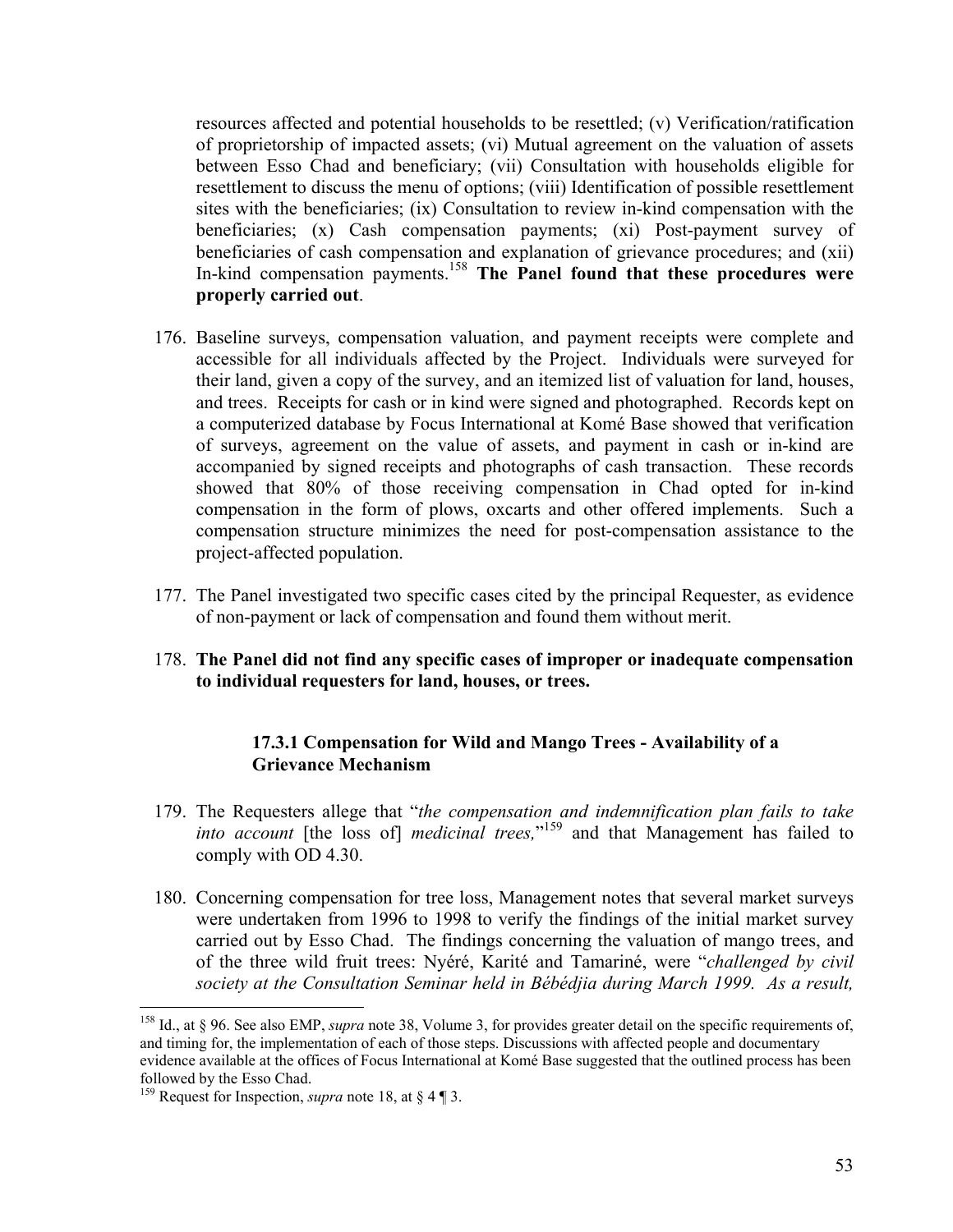supplemental valuation studies were undertaken for the valuation of mango trees."<sup>160</sup> A discussion ensued with affected populations and NGOs. This, according to Management, led to a revision of the compensation structure and the valuing of the mango trees according to their age. A producing tree of over 6 years of age is now being compensated at CFAF 500,000 (about US\$700). According to Management and Esso, the same consultative procedure used in the case of mango trees, will take place for the wild fruit trees mentioned in the Request.

- 181. During interviews with the Panel, Bank staff explained that nobody received compensation on the basis of the then prevailing prices before the prices for mango trees were revised through an agreement with representatives of the local communities. Bank staff noted that "*there have been no cases of mango trees, because when the earlier compensation took place, it was only for the seismic survey, when Esso was trying to map out the oil field areas. In reality, only four mango trees are along the right-of-way, so it was easy for the oil company to negotiate that. The real trick there was that people then started planting mango trees in areas they suspected would be in the right-of-way. Then, the agreement was that any tree that was less than 6 years old would not fall under this new compensation.*" After conducting numerous interviews with the local population, and examining the relevant documentation, the Panel was able to confirm this statement.
- 182. According to OD 4.30, development projects generally affect production systems and "*productive assets and income sources are lost*."<sup>161</sup> As stipulated by OD 4.30, "*valuation of lost assets should be made at their replacement cost.*" 162 Nevertheless, OD 4.30 considers that when some types of loss cannot easily be evaluated or compensated for "*attempts must therefore be made to establish access to equivalent and culturally acceptable resources and earning opportunities.*" 163

## 183. **After reviewing the negotiations concerning compensation for mango trees, the Panel concludes that there has been no violation of paragraph 17 (c) of OD 4.30 in respect of grievance procedures**.

- 184. The issue of compensation for medicinal trees, like wild trees, is also currently under negotiation between the NGOs and Esso with the involvement of Bank Management. In this regard, Management maintains that the compensation for wild trees falls under the category of 'community compensation' rather than individual compensation. The Panel has discussed the question of community compensation above in connection with fallow land  $164$
- 185. During the Panel's field visits, many villagers alleged that there was no proper mechanism to follow when they needed to lodge complains with regard to the

<sup>&</sup>lt;sup>160</sup> Management Response, *supra* note 27, at  $\S$  100.

<sup>&</sup>lt;sup>161</sup> OD 4.30, Introduction at  $\hat{\S}$  2.<br><sup>162</sup> Id., Valuation of and Compensation for Lost Assets at  $\S$  14.<br><sup>163</sup> Id., at  $\S$  15.<br><sup>164</sup> See discussion on Expropriation in sub-section 17.1 of this Report.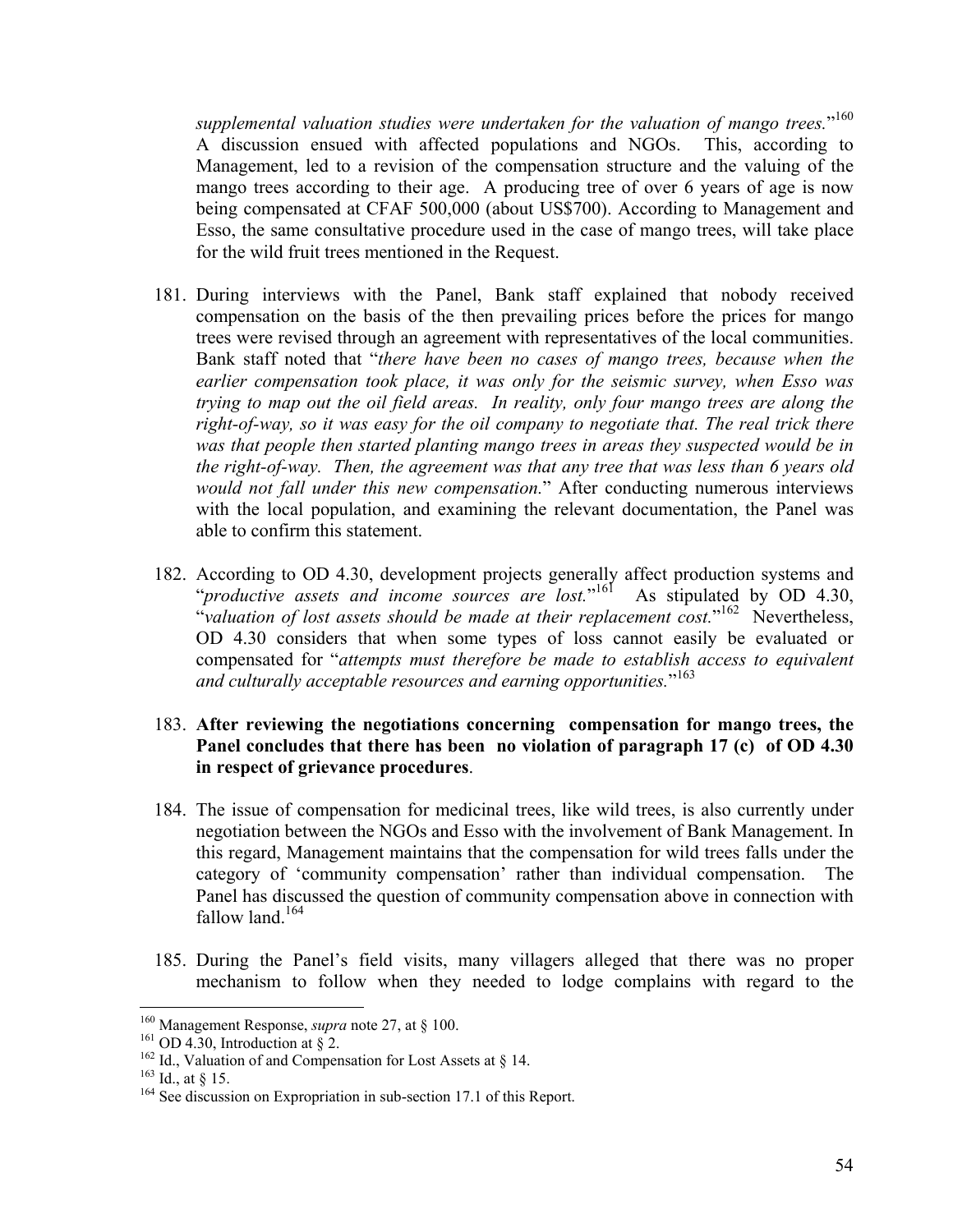compensation process. In addition, CPPL complained of a long-standing problem in communications among the NGOs, Esso Chad, and the World Bank, particularly in raising grievances directly to Esso Chad. These NGOs said that, on one occasion, their representative was denied entrance to Esso's headquarters at Komé Base. As indicated earlier, they also had to present requests for discussion by letter in advance.<sup>165</sup>

- 186. As noted earlier, Management stated that compensation for land acquisition for the Export System in Chad had been completed. Compensated individuals have been notified that a grievance process has been set in motion.<sup>166</sup>
- 187. According to Management, any individual can register a complaint with the Esso Chad or TOTCO's representatives for resettlement and compensation, and with the local village chief, and they will attempt to settle the matter to the satisfaction of all concerned. Grievances are receivable if filed within a full agricultural cycle after the plaintiff surrenders assets. The representative will periodically evaluate the pattern of complaints to see if changes need to be made to the Compensation and Resettlement Plan. Management indicates its awareness "*of the dynamic nature of the compensation process and of the need to ensure that adjustments can be made where they are called for if local populations raise concerns.*" 167
- 188. Management explains that the majority of medicinal trees fall under the group compensation category. Moreover, wild productive trees belong to the community when they occur in bush-land, and will therefore be compensated for "*under the umbrella of village or community compensation.*" According to Management, the Bébédjia seminar of April 1999 raised the issue of the inadequacy of compensation for the Nyéré, Karité and Tamariné trees. Further valuation studies are to be carried out to resolve these issues along with others related to community compensation to "*collectively plan for the management and maintenance of common purpose infrastructure to be chosen by the community.*" 168
- 189. OD 4.30 stipulates that its "*objective is to treat customary and formal rights as equally as possible in devising compensation rules and procedures*." Moreover, it states that "*issues raised by the different tenure systems found in a project area, including the grievance procedures*" should be addressed.169
- 190. During the Panel's visits, Esso staff in N'Djaména insisted that they had established a grievance procedure, that their "*doors are always open, that every vehicle carries a grievance form, that there are many occasions in the survey/compensation process allowed time for grievances (…). We never refused to meet with the NGOs.*" They pointed to a series of meetings in Dounia, Bébédjia, and Moundou over the past several years where disputes and differences were discussed and resolved, such as the

 $165$  See § 129 of this Report.

<sup>&</sup>lt;sup>166</sup> Management Response, *supra* note 27, at § 136 as complemented by Bank Staff in Panel interviews.<br><sup>167</sup> Id., at § 136.<br><sup>168</sup> Id., at § 90.<br><sup>169</sup> OD 4.30. Resettlement Planning, *Land Tenure, Acquisition, and Transfe*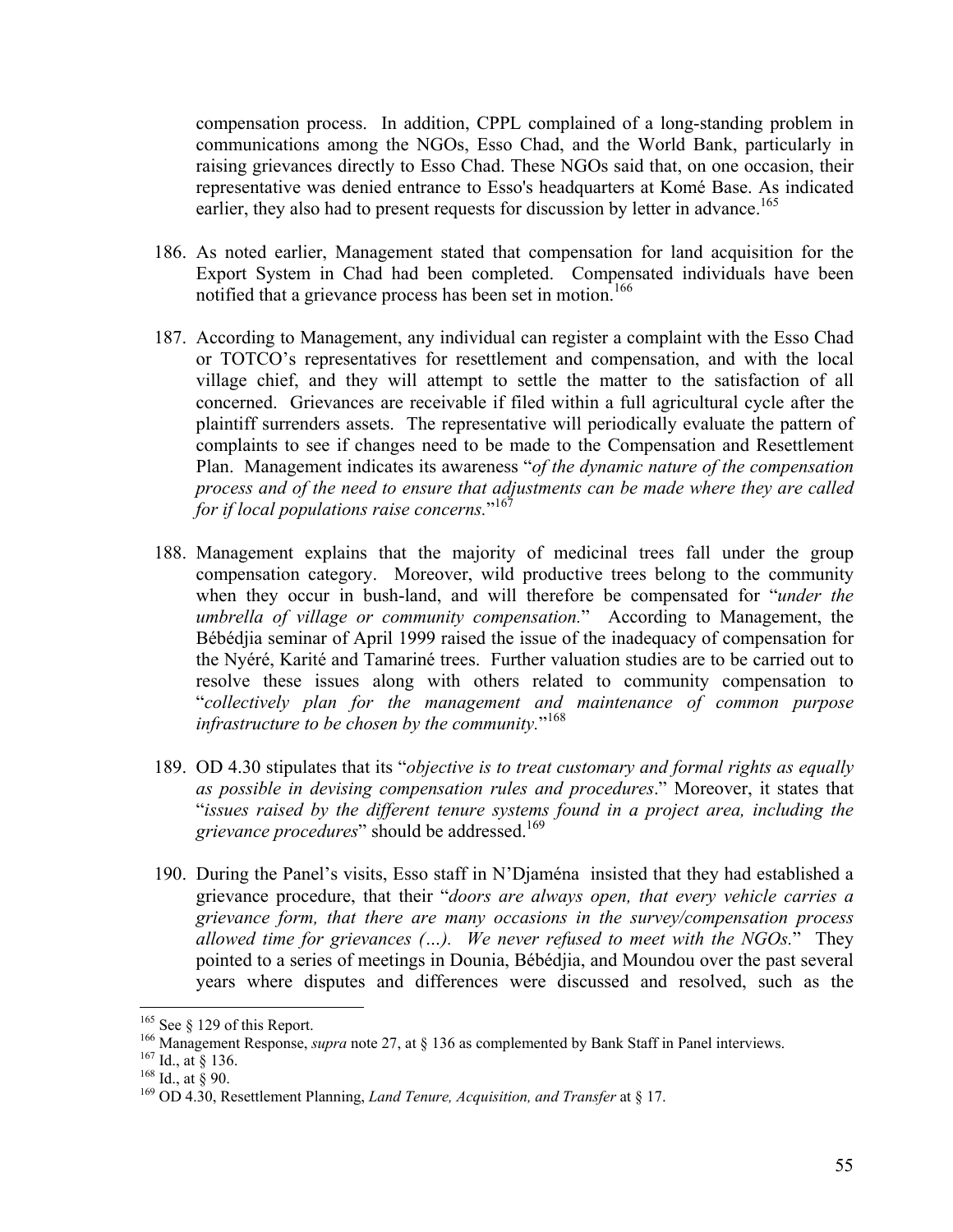compensation for mango trees. Esso also stressed the fact that, they had not received any formal complaint from any individual on the implementation / compensation / resettlement process.

- 191. The Esso Resettlement Report (Phase 1, May 2000) states: "*During pre-resettlement consultation session, affected people were reminded of the process for expressing dissatisfaction and seeking redress*" 170 where "*people have up to the end of the next full agricultural cycle after surrendering assets to set forth their case. Complaints must be addressed to the Esso Chad representative either in writing or in person if the individual is accompanied by the village Chief or his delegate as a witness to the individuals claim.*" 171
- 192. The Panel notes that Esso has staffed seven field representative offices in major towns along the Pipeline route to accept complaints and grievances. The Panel did encounter several individuals who had disputes with Esso over compensation rates. These cases seem to have been resolved or were in the process of resolution. However, there were not always good feelings by local people caught in these disputes. The Panel notes that such situations are normal under any involuntary resettlement operation.
- 193. **After a careful review of the available evidence, the Panel is satisfied that Management is so far in compliance with the provisions of OD 4.30 concerning compensation. The Panel, however, views the monitoring of the overall resettlement process as critical to ensure continuing compliance with the requirements of this policy.**

## **18. INDIGENOUS PEOPLES**

- 194. The Requesters allege that "*OD 4.20 on Notification of native inhabitants* [sic] *and their representatives was never complied with.*" 172
- 195. In OD 4.20, the term "*indigenous peoples*" describes "*social groups with a social and cultural identity distinct from the dominant society that makes them vulnerable to being*  disadvantaged in the development process."<sup>173</sup> The OD further explains that indigenous peoples can be identified in particular geographical areas by the presence of, among other characteristics, self-identification and identification by others as members of a distinct cultural group and primarily subsistence-oriented production. It observes that Task Managers must exercise "*judgment in determining the populations to which this directive applies and should make use of specialized anthropological and sociological experts throughout the project cycle.*" 174

<sup>&</sup>lt;sup>170</sup> The Esso Resettlement Report, Phase 1, May 2000, at § 7-4 Grievance Procedure, p. 20.

<sup>&</sup>lt;sup>171</sup> Id., at § 7-4-1 Grievance for Non-Fulfillment of Contracts, p. 20.<br><sup>172</sup> Request for Inspection, *supra* note 18, at § 4 ¶ 4. In fact, the correct title of OD 4.20 is 'Indigenous Peoples'.<br><sup>173</sup> Id., at § 5.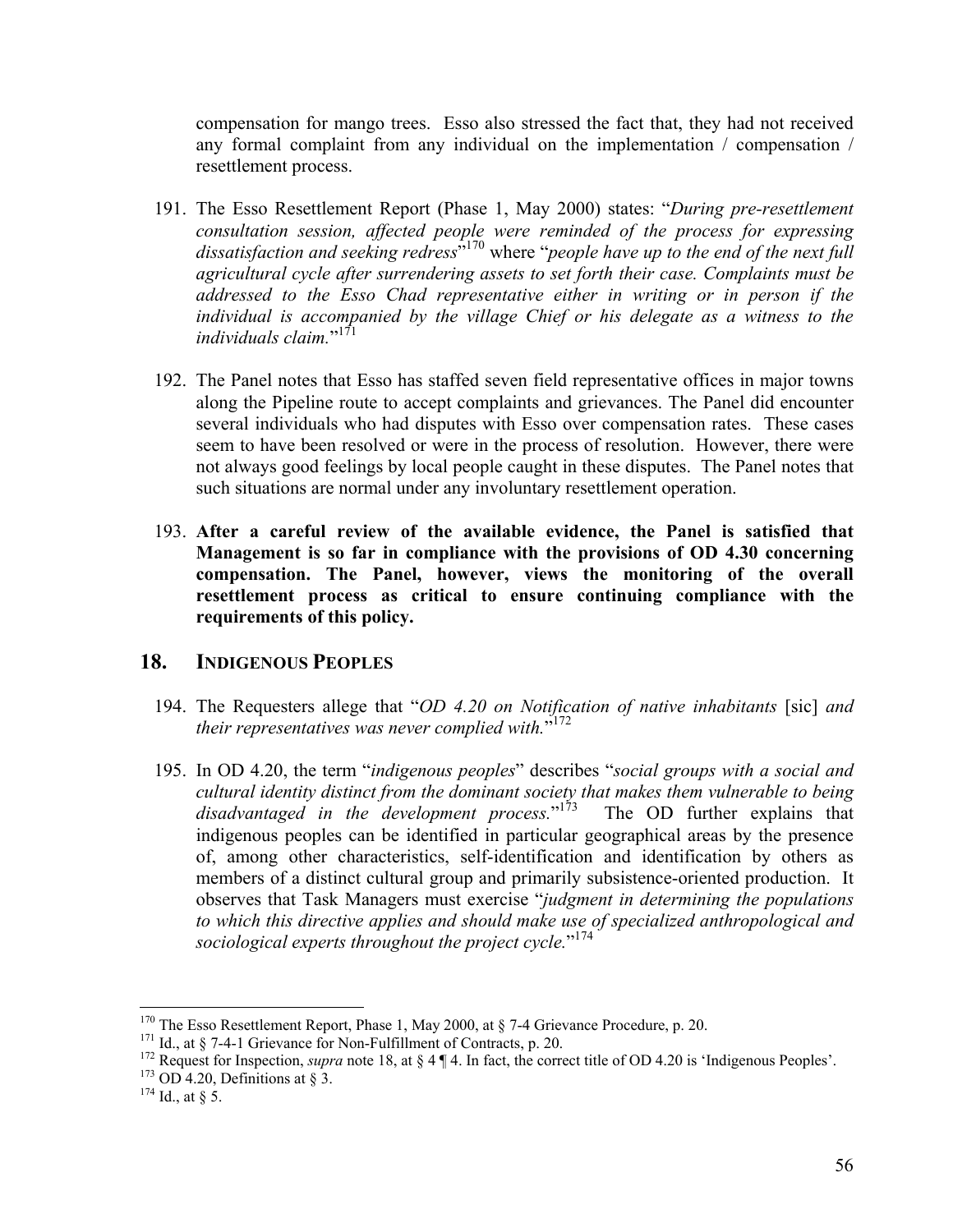- 196. In its Response, Management observes that "*OD 4.20 applies to groups of people who qualify as indigenous by virtue of possessing specific characteristics as set forth in paragraph 5 of OD 4.20.*<sup>"175</sup> In this connection the population of the Project area shares the same sedentary agricultural economy, and interacts economically with nomadic herders who move seasonally in and out of the Project area with their cattle. Management concludes that "*after careful analysis of the OD's requirements in relation to this Project, supported by field work conducted by social scientists with the*  requisite qualifications, expertise and Project-related experience,"<sup>176</sup> the ethnic groups affected by the Project are not covered by the provisions of OD 4.20.
- 197. Management observes that substantive steps were nevertheless taken to review and mitigate potential impacts to ethnic communities. Although it finds that OD 4.20 is not applicable to the affected people in the Project area, the Bank Group "*endeavors to ensure that the customs of local people are respected, as well as their sacred groves*  and grave sites<sup>"177</sup> by taking them into account in the design of the Project. Management states that through supervision, consultation, and a grievance procedure set out in the Project EA, it will monitor the process by which customary practices and sacred places are identified and respected during the implementation of the Project.
- 198. During interviews with the Panel, a member of the Bank staff observed that the local population in southern Chad "*have never been excluded from the political process unlike the situation in Cameroon, where we came to the conclusion that the Bakola, the so-called pygmies, could be called indigenous because of their vulnerability. In this case, the Sara South and the Sara people could not be stated as indigenous, given the engagement. They have been in power. The Vice President came from there, and other elements contributed to the fact that you cannot see them either as marginal or vulnerable in that sense that they have been excluded from the political process.*"
- 199. The population affected by the Oil Pipeline Project in southern Chad does not constitute an *"indigenous people"* because it forms a majority found throughout the region. It belongs to a single over-arching ethnic group, the Sara, who include Ngambay, Mbaye-Doba, Kabba, and Lakka. These people share similar cultures, speak related Chadic languages, and practice similar religious customs. They share a common social structure including egalitarian and non-chiefdom polities, patrilineal kinship, and autonomous village organization. They hold similar land tenure rules and production regimes including the practice of 'shifting agriculture,' growing millet, sorghum, and cotton. This population makes up a majority group in southern Chad and shares a larger identity with southern Chad as a whole, and do not constitute a minority or indigenous population.
- 200. The Panel did hear complaints about friction between pastoralists and farmers, in particular at the village of Bam, which is near the end of the pipeline route in Chad near

<sup>&</sup>lt;sup>175</sup> Management Response, *supra* note 27, at § 103.<br><sup>176</sup> Ibid. <sup>177</sup> Id., at § 137.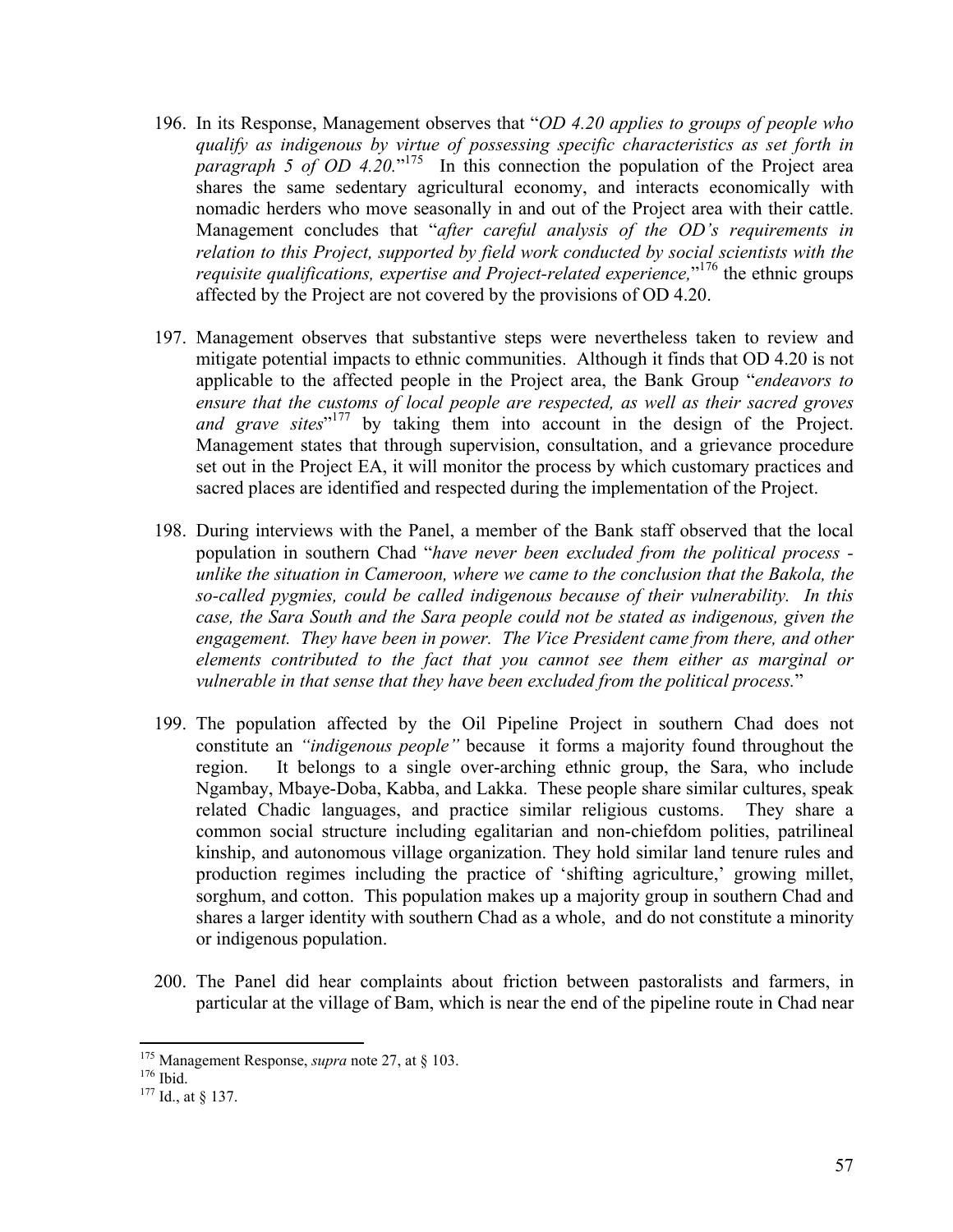the Cameroon border. A Requester stated, "*There are now more pastoralists, and we kill each other. In the past, land belonged to particular families. But Deby passed a decree that nomads can use this land. These people have their own army. Their leader is now head of Canton. He's got thirty to fifty soldiers from the Chad army loyal to him. Now there is no millet as cattle are on our fields. When we say this, they say 'we are just making political statements'.*"

201. Despite remarks like this, in general the Panel did not find anyone who directly experienced occupation, displacement, or harassment by cattle farmers. It should also be noted that tensions based on inter-ethnic land use between farmers and cattle herders are common in the Sahelian region. Pastoral peoples from the north do migrate through Chadian farms with their cattle herds. They belong to different ethnic groups including the Peul (Fulbe), Bororo, and Arab speakers, all of who are Muslim (except the Bororo) and do not, as a rule, intermarry with the farmers of the south. In the past, relations between herders and farmers were *symbiotic* in the Sahelian grasslands, where farmers allowed herders to graze their herds on fallow or winter lands, gaining cattle manure on their fields and having the opportunity to exchange grains, utensils, and cloth for meat, milk, and leather. Tensions between herders and farmers have increased in the past few decades due to problems of population growth and land competition throughout the Sahelian region. These tensions are long standing, however, and, do not result from Bank policy or the Pipeline Project.<sup>178</sup>

## 202. **On the basis of the above considerations, the Panel concludes that OD 4.20 is not applicable to the present case.**

## **19. CULTURAL PROPERTY**

- 203. The Requesters allege that OPN 11.03, on Management of Cultural Property, had not been complied with,<sup>179</sup> that the property referred to in the directive "*is not included in the categories eligible for compensation, although in the production region the property belongs to specific families who rent it, make it available free of charge to third parties who farm it or use it to pasture livestock.*" 180 The Requesters also allege that non-compliance is likely to cause lack of respect for their usages and customs.<sup>181</sup>
- 204. According to OPN 11.03, the United Nations sanctioned term *"cultural property"* includes sites having archeological, paleontological, historical, religious, and unique natural values. "*Cultural property, therefore, encompasses both remains left by previous human inhabitants (…) and unique natural environmental features such as*

1

<sup>&</sup>lt;sup>178</sup> Zuppan, M. 1994. Need Herders and Farmers Quarrel? Rethinking Herder-Farmer Models in Africa. Rural Extension Bulletin (University of Reading UK) 4:12-16. And Barrot, P. 1992. Farmers vs. herders: conflict erupts. Club de Sahel Newsletter 12:5-6.

<sup>&</sup>lt;sup>179</sup> Request for Inspection, *supra* note 18, at § 4  $\P$  13.<br><sup>180</sup> Id., at § 4  $\P$  4.<br><sup>181</sup> Id., at § 5.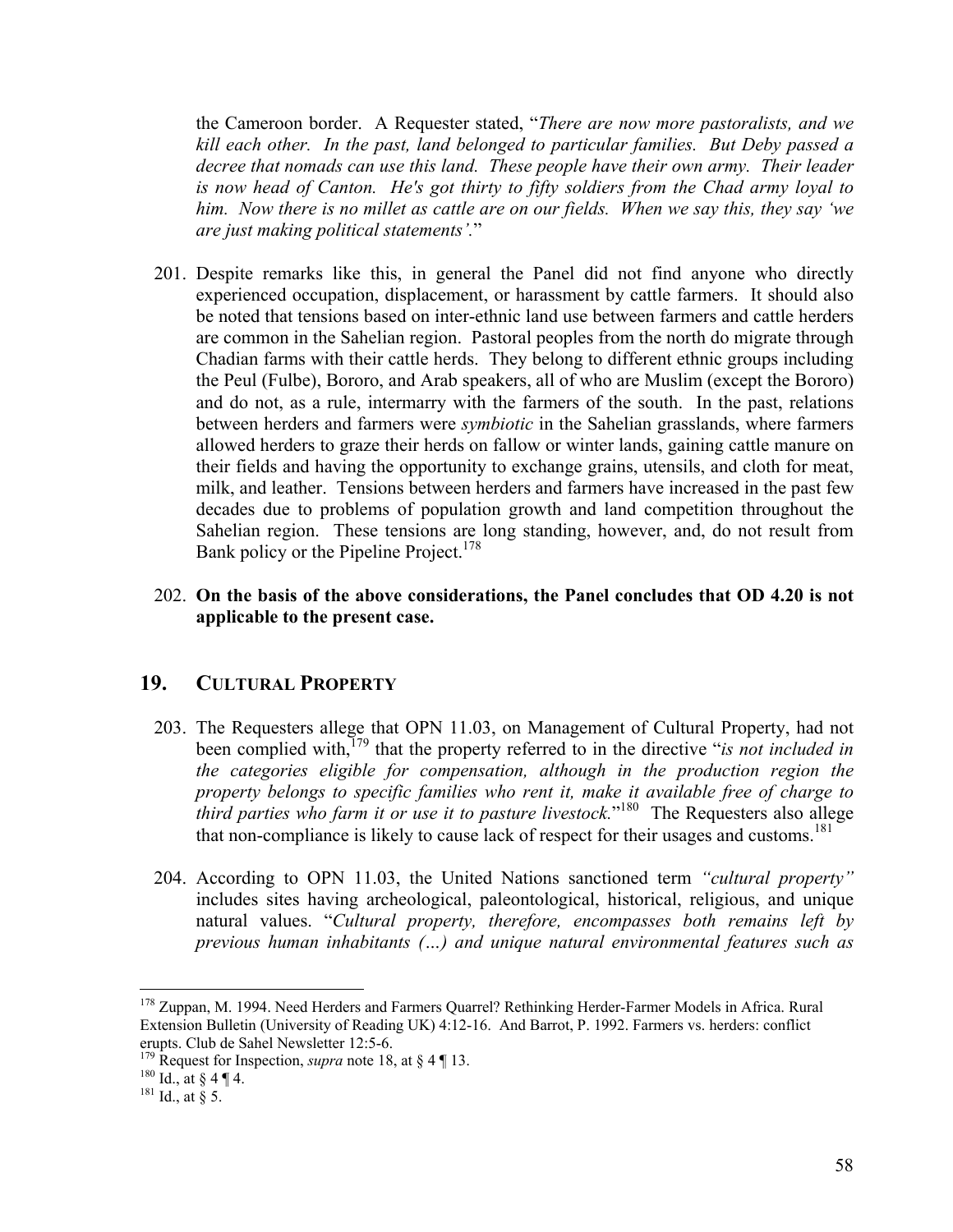canyons and waterfalls."<sup>182</sup> OPN 11.03 states that the Bank's role regarding cultural property "is to assist in their preservation, and to seek to avoid their elimination."<sup>183</sup> Furthermore, it stipulates that in some cases, "*the project is best relocated in order that sites and structures can be preserved, studied, and restored,*" 184 and that such projects "*should include the training and strengthening of institutions entrusted with*  safeguarding a nation's cultural patrimony.<sup>7185</sup> OPN 11.03 also requires that Bank staff determine "*what is known about the cultural property aspects of the proposed project site. The government's attention should be drawn specifically to that aspect and appropriate agencies, NGOs or university departments should be consulted,* [and] *if there is any question of cultural property in the area, a brief reconnaissance survey should be undertaken in the field by a specialist.*" 186

- 205. In its Response, Management asserts that the Project EA "*paid particular attention to*  sacred sites, graves, and other elements of cultural property."<sup>187</sup> It also notes that where consultation with local people led to identification of such property, "*the*  pipeline route was adjusted,"<sup>188</sup> particularly to avoid graveyards and important initiation sites. Management also adds that the EMP contains detailed provisions for the management of archeological discoveries that might occur during the construction. Accordingly, Management indicates that the Consortium has "*hired an archeologist to review existing literature and secondary sources to identify possible prehistoric sites along the right-of-way and to develop procedures for avoiding or, if necessary, mitigating and/or compensating for any damage eventually done to such sites in construction activity*,"<sup>189</sup> and a Handbook on Archeological Sites in the Chad Project Development Area was developed for Project environmental staff.
- 206. Management further states that affected communities are not only consulted before the work begins, but also that "*precautions with regard to cultural property continue to be implemented.*"<sup>190</sup> Supporting its position, Management raises the example of a road upgrade encroaching on a graveyard. "*After on site verification, (…) the implementing contractor had adjusted the right-of-way plan to avoid the graveyard.*" 191 Nevertheless, Management criticizes Esso Chad for neglecting to inform the affected community. According to Management, Bank Group staff "*advised Esso Chad to improve communication and organization and will continue to follow Esso Chad's communication with affected populations.*" 192

 $182$  OPN 11.03, Introduction at § 1.

<sup>&</sup>lt;sup>182</sup> OPN 11.03, Introduction at § 1.<br><sup>183</sup> Id., Policy Guidance at § 2.<br><sup>184</sup> Id., at § 2 (b).<br><sup>185</sup> Ibid.<br><sup>186</sup> Id., Procedural Guidance at § 3.<br><sup>187</sup> Management Response, *supra* note 27, at § 110.<br><sup>188</sup> Ibid.<br><sup>190</sup> Id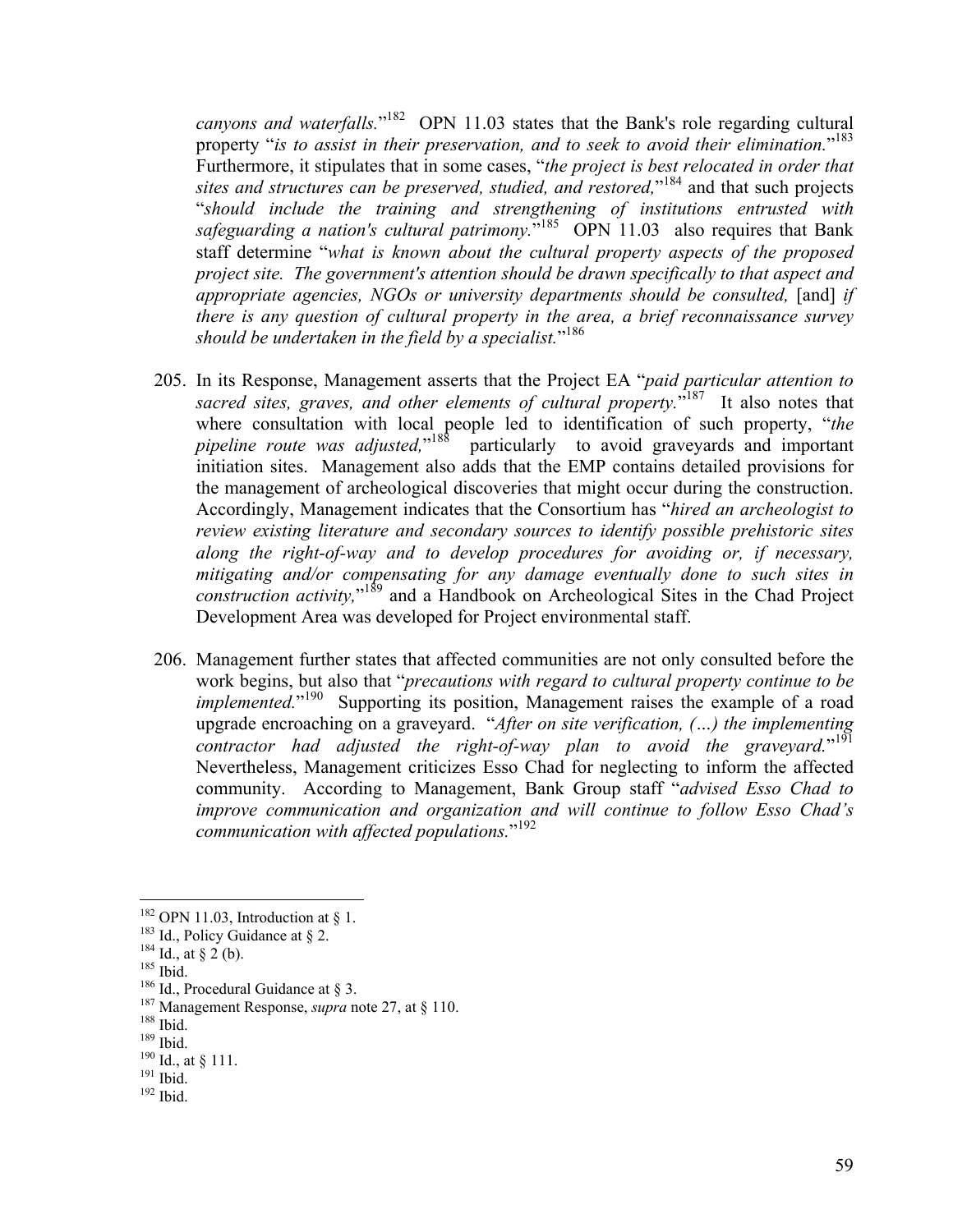- 207. With regard to land tenure<sup>193</sup> Management explains that the Bank's policy OPN  $11.03$ on Management of Cultural Property "*does not pertain to local land tenure systems or customary arrangements for land allocation.*" 194 However, concerning the housing of the resettlers, Management added that ACCORD "*ensured that local sensitivities were taken into account in the design and that appropriate building materials were used in*  the construction of these structures."<sup>195</sup> Moreover, apart from the corrugated iron roofs, all building materials were sourced locally and local labor was employed, avoiding gross disparities in housing quality and "*maintaining social cohesion*" 196 in the Project area.
- 208. The Panel found that Management followed EMP procedure, conducting a preconstruction survey with a Chadian archeologist, who pointed out some areas of concern, took samples, and recommended road deviations. In addition, a *'Handbook on Archaeological Sites in the Chad Project Development Area'* was developed for Project environmental staff in the field, training personnel in field and laboratory techniques and monitoring of archeological sites. Esso did find a site showing an early iron-age furnace, which was excavated. Esso followed EMP procedures, consulting affected communities before any work took place. In two cases, as verified by the Panel, the road widening upgrade was detoured around gravesites. In another case, an area used for ritual initiations was compensated and a new initiation ground was ritually purified with an animal sacrifice, which Esso paid for. In all cases of sacred sites, proper consultation occurred.

## 209. **The Panel finds that Management is in compliance with OPN 11.03 on Management of Cultural Property**.

# **20. GOVERNANCE AND HUMAN RIGHTS**

- 210. The Requesters allege violation of the Bank's "[d]*irectives on proper governance*" and "[d]*irectives on respect for human rights*".197 Because of the intertwined nature of these two areas in the context of the projects being examined in this Report, these issues are addressed in the following paragraphs.
- 211. Concerning governance issues in Chad, Management maintains that "[i]*mproving governance is one of the key objectives of the Bank's Assistance Strategy to Chad and instances of poor governance are of great concern to the Bank*,"198 and cites a series of features that both the Projects and its country-wide program in Chad include to foster "good governance" in the country, including "*(i) at the level of its Country Assistance Strategy, by promoting the implementation of a variety of measures to improve*

<sup>&</sup>lt;sup>193</sup> See discussion on Involuntary Resettlement: General in section 17 above.<br><sup>194</sup> Management Response, *supra* note 27, at § 112.<br><sup>195</sup> Id., at § 113.<br><sup>196</sup> Ibid.<br><sup>197</sup> Request for Inspection, *supra* note 18, at § 4 ¶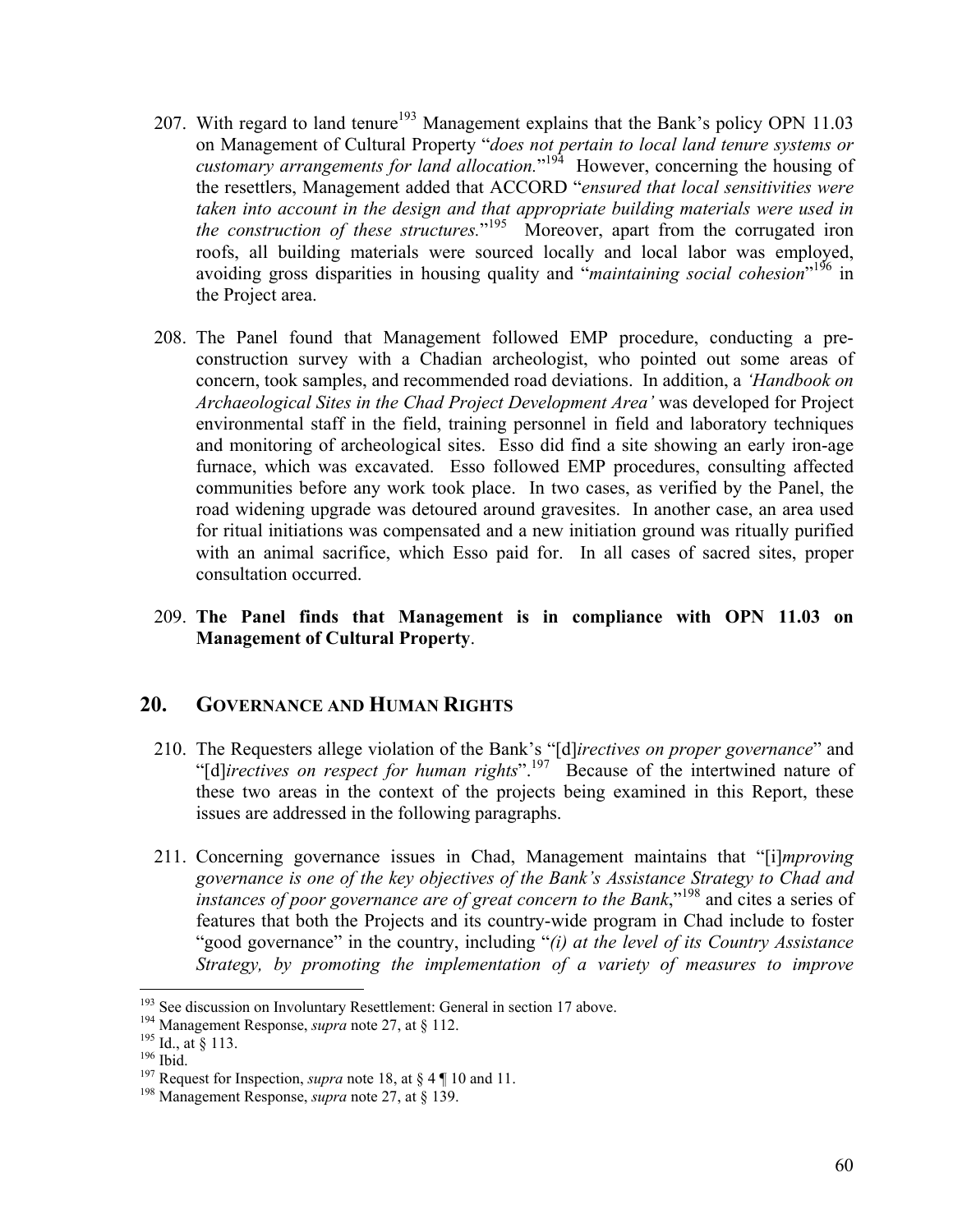*transparency and accountability in public financial management; and (ii) at the Pipeline Project level, by introducing a Petroleum Revenue Management Program in the Pipeline Project design and by supporting the building of public financial management capacity through the Petroleum Economy Project*." 199

- 212. As for human rights, Management states in its Response to the Panel that "*The Bank is concerned about violations of human rights in Chad as elsewhere while respecting the Bank's Articles of Agreement which require the Bank to focus on economic considerations and not on political or other non-economic influences as the basis for its decisions. In evaluating the economic aspects of any project, human rights issues may be relevant to the Bank's work if they may have a significant direct economic effect on the project. Having carefully considered all aspects of this issue, Management's conclusion is that the Project can achieve its developmental objectives*." In other words, according to the Management Response, if human rights issues have "*significant direct economic effects*" on a Bank financed project, they become a matter of concern to the Bank.200 Otherwise they don't. In this case, Management feels that the project "*can achieve its development objectives,*" so human rights issues are of no **direct** concern.
- 213. The Panel has carefully considered the allegations made in the Request and the relevant responses from Management concerning proper governance and human rights in Chad (see Box 3 below, 'The Concern over Human Rights in Chad: Historical and Contemporary Background'). The Panel has also examined several reports addressing governance and human rights situation in the country, and the extensive exchange of correspondence between Bank Management and NGOs in Chad and abroad. The Panel also takes note of the fact that on more than one occasion when political repression in Chad seemed severe, the Bank's President personally intervened to help free local opposition leaders, including the representative of the Requesters, Mr. Yorongar, who was reported as being subjected to torture.

#### **Box 3:**

 $\overline{a}$ 

#### **The Concern over Human Rights in Chad: Historical and Contemporary Background**

Chad's history has been marked by violence, and civil war, both between the North and South, and between Muslim groups in the North. During Arab and Ottoman rule  $(11<sup>th</sup>-19<sup>th</sup>$  century), Chad was a supplier of slaves for the trans-Saharan trade route, who were taken mainly from its southern agricultural populations. Slaving did not end until 1911, and in some areas, 1918. Following the European partition of Africa after 1884, France claimed much of Saharan and Sahelian West Africa as French West Africa, including Chad. The Sahelian countries including Chad were important sources of labor for the railroads as well as plantations and mines of the coastal countries. During World War II, many southern Chadian men joined the French armed forces as a way to escape local hardships . Following Independence in 1960, civil war broke out between two Arab groups in the north. In the late 1970s, Libya lent support to one of these groups and

<sup>199</sup> Ibid. Also, Management Response, *supra* note 27, at § 141, lists measures being undertaken by the Government of Chad with support from the Bank and the International Monetary Fund to further bolster good governance in Chad.

<sup>200</sup> Management Response, *supra* note 27, at § 151.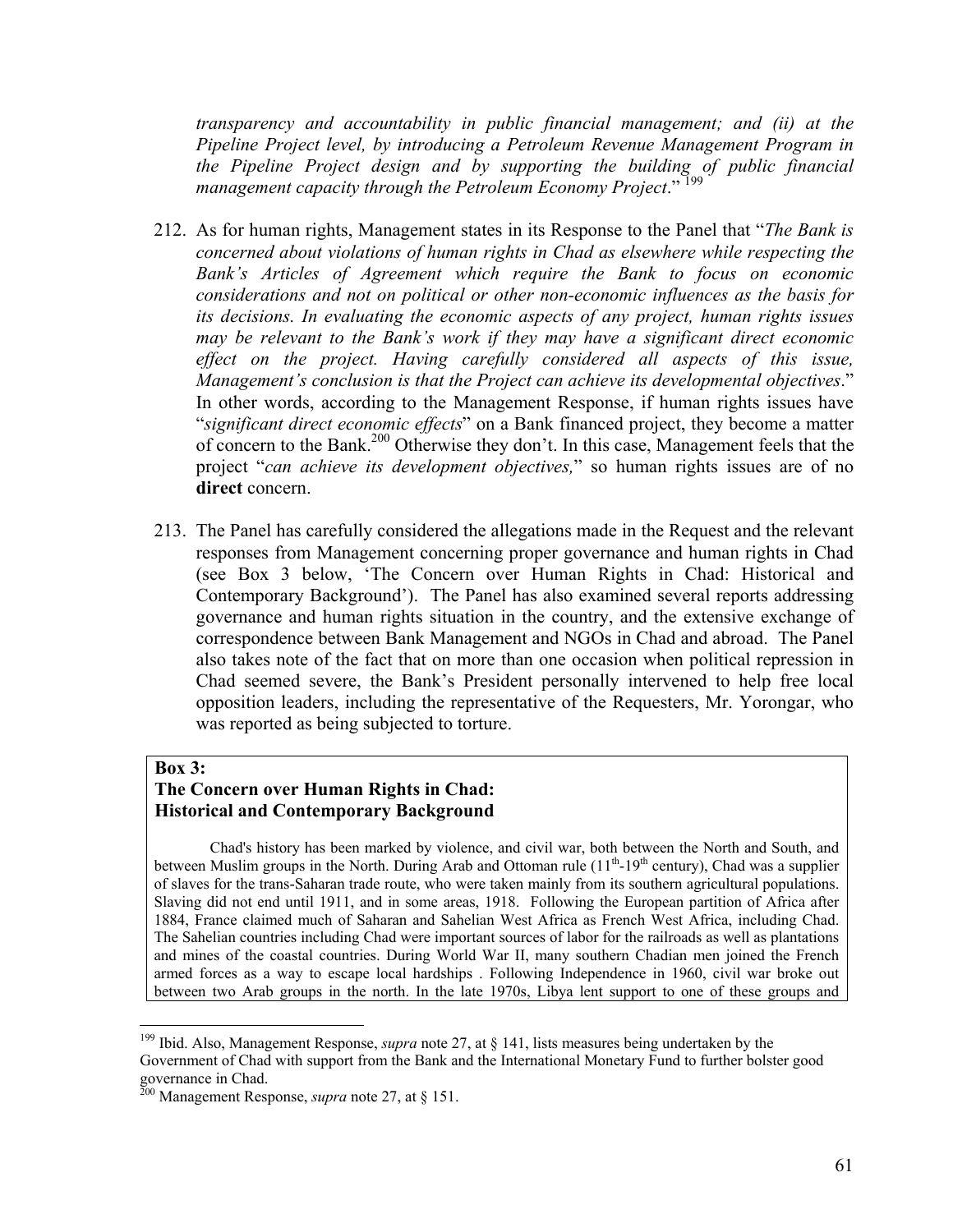attempted to annex northern Chad. French intervention halted the Libyan expansion, and relations between the two countries were restored in 1988. In 1990, General Idriss Deby overthrew President Hissen Habré, suspended the constitution, and dissolved the legislature. Presidential elections were held in 1996 and again in 2001, and although southern opposition leaders claimed voting fraud, Deby maintained his control of the government. In 1998, Ngarlejy Yorongar, the only opposition member of the parliament, was jailed after he spoke out against the ExxonMobil-led Chad-Cameroon Oil Pipeline Project, was arrested with two journalists for making "defamatory statements" against the President. He was again detained, along with all six opposition leaders, shortly after the May 28, 2001 Chadian presidential elections. Yorongar was tortured and had to seek medical attention in Paris. A month earlier in April 2001, Yorongar had filed a request with the World Bank's Inspection Panel for an investigation into allegations that people and the environment in the Project area in southern Chad have or are likely to suffer harm as a result of failures and omission in the design, appraisal, and supervision of the Project by the bank. With international pressure, Yorongar was released. (Amnesty International Report, 2001).

Amnesty International writes, "*The efforts to silence Yorongar are not an isolated incident. Chad's overall human rights record is abysmal. Chadian security forces have reportedly killed more than 200 unarmed civilians in the Doba oil region, but no investigations into the massacres have taken place. Pipeline construction in southern Chad has exacerbated decades old tensions between the government and opposition movements. While skirmishes in the north recently ended with a peace treaty, the fact that President Deby diverted US\$4.5 million for weapons purchases from the US\$25 million bonus given to Chad by the consortium of companies led opposition leaders to suspect future government intentions, including the management of the petroleum revenues*." (Amnesty International Annual Report 2001).

- 214. The Panel appreciates the fact that the frequently imprecise concepts of 'governance' and 'human rights' acquire special significance in the context of the Bank's mandate and operations. Nonetheless, the Panel takes issue with Management's narrow view, and draws attention in this connection to the United Nations Universal Declaration of Human Rights adopted in December 1948, $^{201}$  three years after the Bank's Articles of Agreement cited above entered into effect. On the fiftieth anniversary of this Declaration, the Bank wrote; "*The World Bank believes that creating the conditions for the attainment of human rights is a central and irreducible goal of development. By placing the dignity of every human being - especially the poorest - at the very foundation of its approach to development, the Bank helps people in every part of the world build lives of purpose and hope. And while the Bank has always taken measures*  to ensure that human rights are fully respected in connection with the projects it *supports, it has been less forthcoming about articulating its role in promoting human rights within the countries in which it operates.*" 202
- 215. It is not within the Panel's mandate to assess the status of governance and human rights in Chad in general or in isolation, and the Panel acknowledges that there are several institutions (including UN bodies) specifically in charge of this subject.<sup>203</sup> **However, the Panel felt obliged to examine whether the issues of proper governance or human rights violations in Chad were such as to impede the implementation of the**

<sup>&</sup>lt;sup>201</sup> General Assembly resolution 217 A (III) of 10 December 1948.

<sup>&</sup>lt;sup>202</sup> See complete text at the Bank's web site:  $\frac{http://www.worldbank.org/html/extdr/rights/hrintro.htm}{http://www.worldbank.org/html/extdr/rights/hrintro.htm}$ .<br><sup>203</sup> In addition, please note that OP 2.30 'Development Cooperation and Conflict' issued in January 2001, outlines in detail the Bank's responsibilities and limits when dealing with these issues in conflict areas.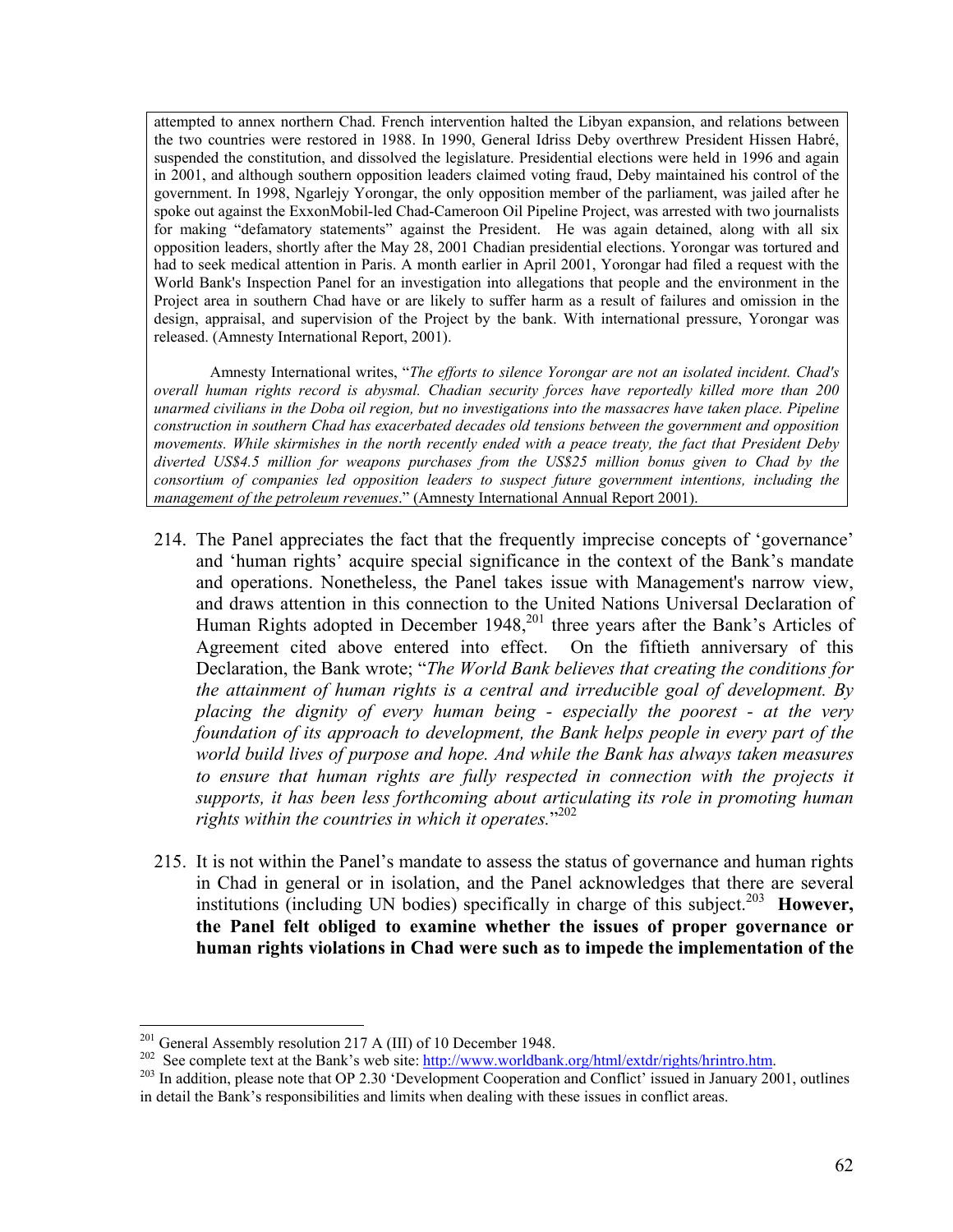**Project in a manner compatible with the Bank's policies.<sup>204</sup> Determination of** Management's compliance with these specific policy requirements can be found in the relevant sections of this Report.

- 216. It has been widely reported that the principal Requester Mr. Yorongar, an opposition member of Parliament and presidential candidate, was arrested and beaten by government forces during the election of 2001. Prior to that in April 2001, the Panel met Mr. Yorongar in Paris where he was undergoing urgent medical treatment and witnessed the scars of torture on his body. During its visit to Chad, the Panel did not seek out the other opposition leaders in N'Djaména who had been arrested. In the field, however, the Panel met one Requester who told how she was summoned by the Chef de Canton after her visit to Nigeria's oil region in Ogoniland. She stated that she was not arrested or harmed, but questioned. Several local leaders and organizations mentioned to the Panel that, while at times feeling harassed by the authorities and with NGOs operating under a deficient legal framework,<sup>205</sup> they have expressed their opinions about the Project without incurring physical violence. In fact, many of these leaders and organizations are currently part of the Project implementation framework.<sup>206</sup> As far as "good" or "proper" governance is concerned, the Panel recognizes that this is an evolving process in Africa and elsewhere in the developing world and that several Bank-supported Projects, including the Capacity Building Project which is the subject of this investigation, have components designed to improve the country's governance record and performance.
- 217. **In the light of the above considerations, the Panel observes that the situation is far from ideal. It raises questions about compliance with Bank policies, in particular those that relate to informed and open consultation, and it warrants renewed monitoring by the Bank.**

1

<sup>&</sup>lt;sup>204</sup> Same views have been shared by the Bank's late Senior Vice President and General Counsel Ibrahim F.I. Shihata. See in The World Bank in a Changing World – Selected Essays, Martinus Nijhoff Publishers, 1991, at pp.84-93 and 107-108.<br><sup>205</sup> For example, according to local sources, the NGO EPOZOP has been prohibited by the government to operate.

<sup>&</sup>lt;sup>206</sup> For instance, the composition of the 'Collège du Pétrole' includes the following: one member of the Supreme Court, one member of the National Parliament, one Senator, the National Director of BEAC, the Director of Treasury, and four representatives from NGOs.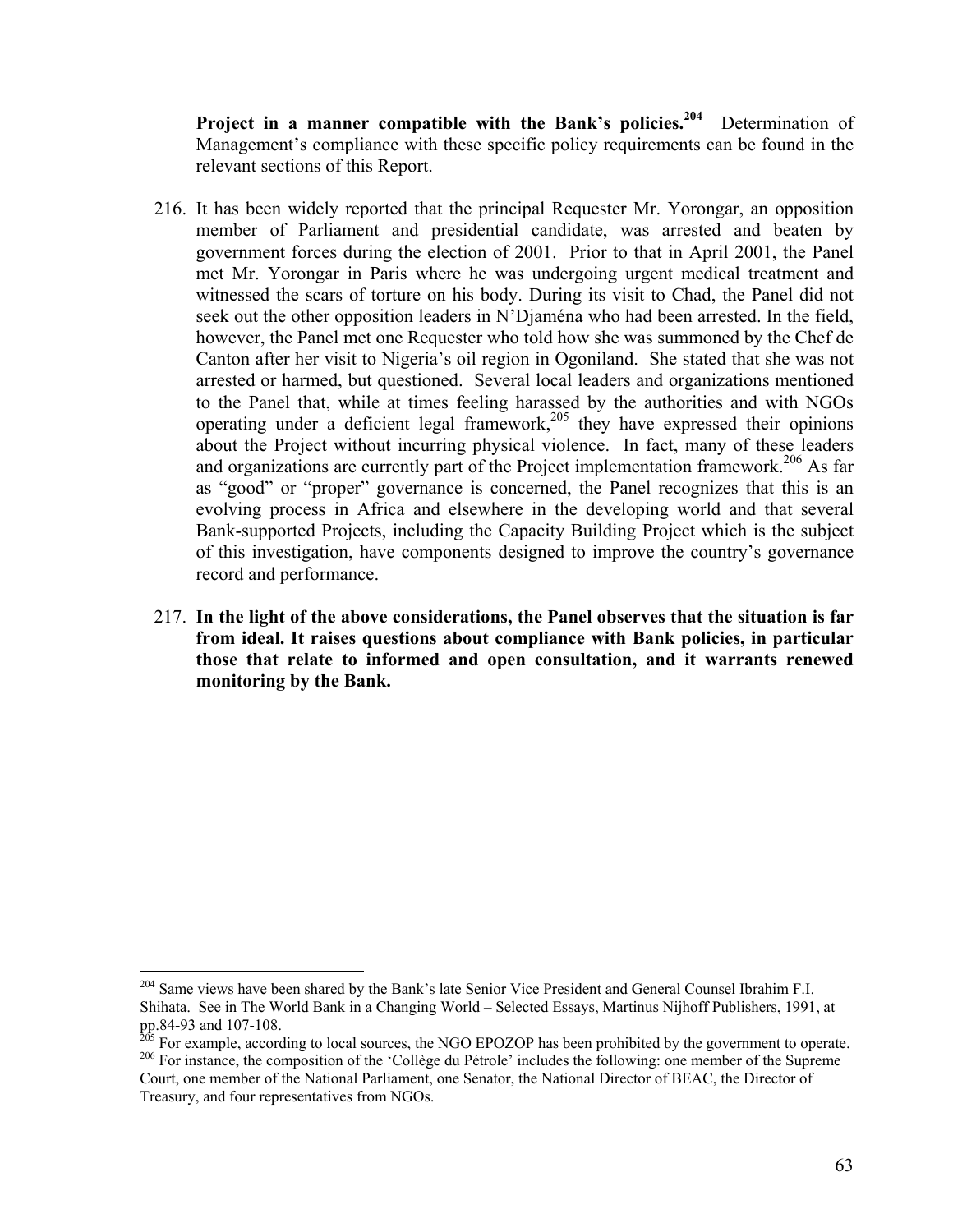# **Part Four**

# **Economic Evaluation and Poverty Reduction**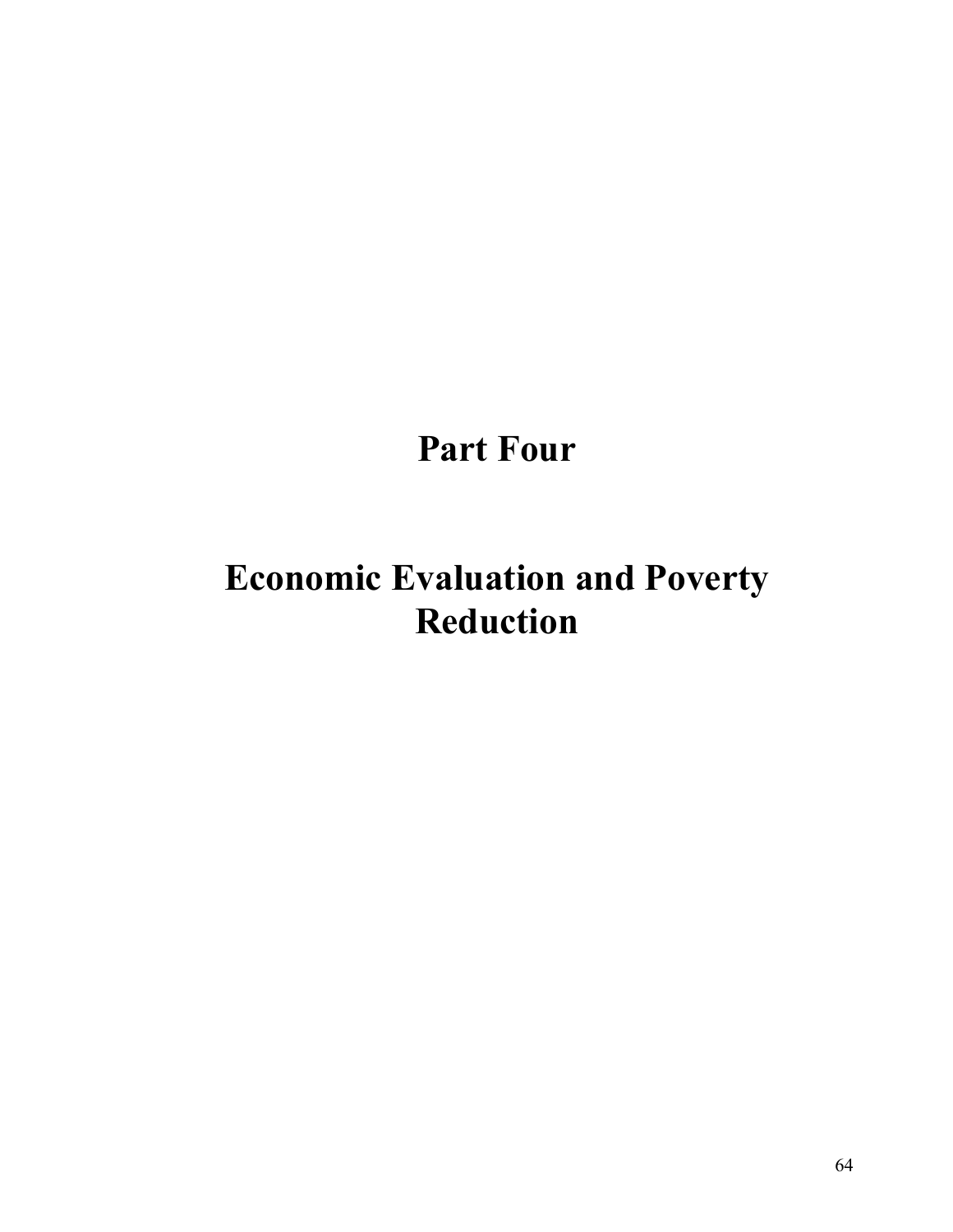# **Part Four: Economic Evaluation and Poverty Reduction**

## **21. ECONOMIC EVALUATION**

- 218. The Requesters allege that OP 10.04 on Economic Evaluation of Investment Operations<sup>207</sup> has not been complied with.<sup>208</sup>
- 219. The Bank's Policy on *Economic Evaluation of Investment Opportunities* (OP10.04) states that: "*For every investment project, Bank staff conduct economic analysis to determine whether the project creates more net benefits to the economy than other*  mutually exclusive options for the use of the resources in question."<sup>209</sup> The Policy then goes on to add a number of provisions.
- 220. Concerning 'Criterion for Acceptability', it states that "*to be acceptable on economic grounds, a project must meet two conditions: (a) the expected present value of the project's net benefits must not be negative; and (b) the expected present value of the project's net benefits must be higher than or equal to the expected net present value of mutually exclusive project alternatives*."210
- 221. As regards 'Alternatives', the Policy states that "*to ensure that the project maximizes expected net present value, subject to financial, institutional, and other constraints, the Bank and the borrower explore alternative, mutually exclusive, designs.*" 211 Concerning 'Sustainability', the policy states that "*to obtain a reasonable assurance that the project's benefits will materialize as expected and will be sustained throughout the life of the project, the Bank assesses the robustness of the project with respect to economic, financial, institutional, and environmental risks*."212
- 222. 'Risk' is also mentioned: "[T]*he Bank's economic evaluation considers the sources, magnitude, and effects of the risks associated with the project by taking into account the possible range in the values of the basic variables and assessing the robustness of the project's outcome with respect to changes in these values.*" So are 'Externalities': "*The economic evaluation of Bank-financed projects takes into account any domestic and cross-border externalities.*" 214

<sup>&</sup>lt;sup>207</sup> During the project preparation period, which lasted from 1993 to 1999, in September 1994 the World Bank adopted its new OP 10.04 on Economic Evaluation of Investment Operations replacing the version dated April 1994. For the purposes of the Pipeline Project, OP 10.04 refers to the September 1994 version.<br><sup>208</sup> Request for Inspection, *supra* note 18, at § 4 ¶ 13.

<sup>&</sup>lt;sup>209</sup> OP 10.04, at § 1.<br><sup>210</sup> Id., Criterion for Acceptability at § 2. It is also noted that standard practice has been to calculate the expected internal rate of economic return.

<sup>&</sup>lt;sup>211</sup> OP 10.04, Alternatives at § 3.<br><sup>212</sup> Id., Sustainability at § 5.<br><sup>213</sup> Id., Risk at § 6.<br><sup>214</sup> Id., Externalities at § 8.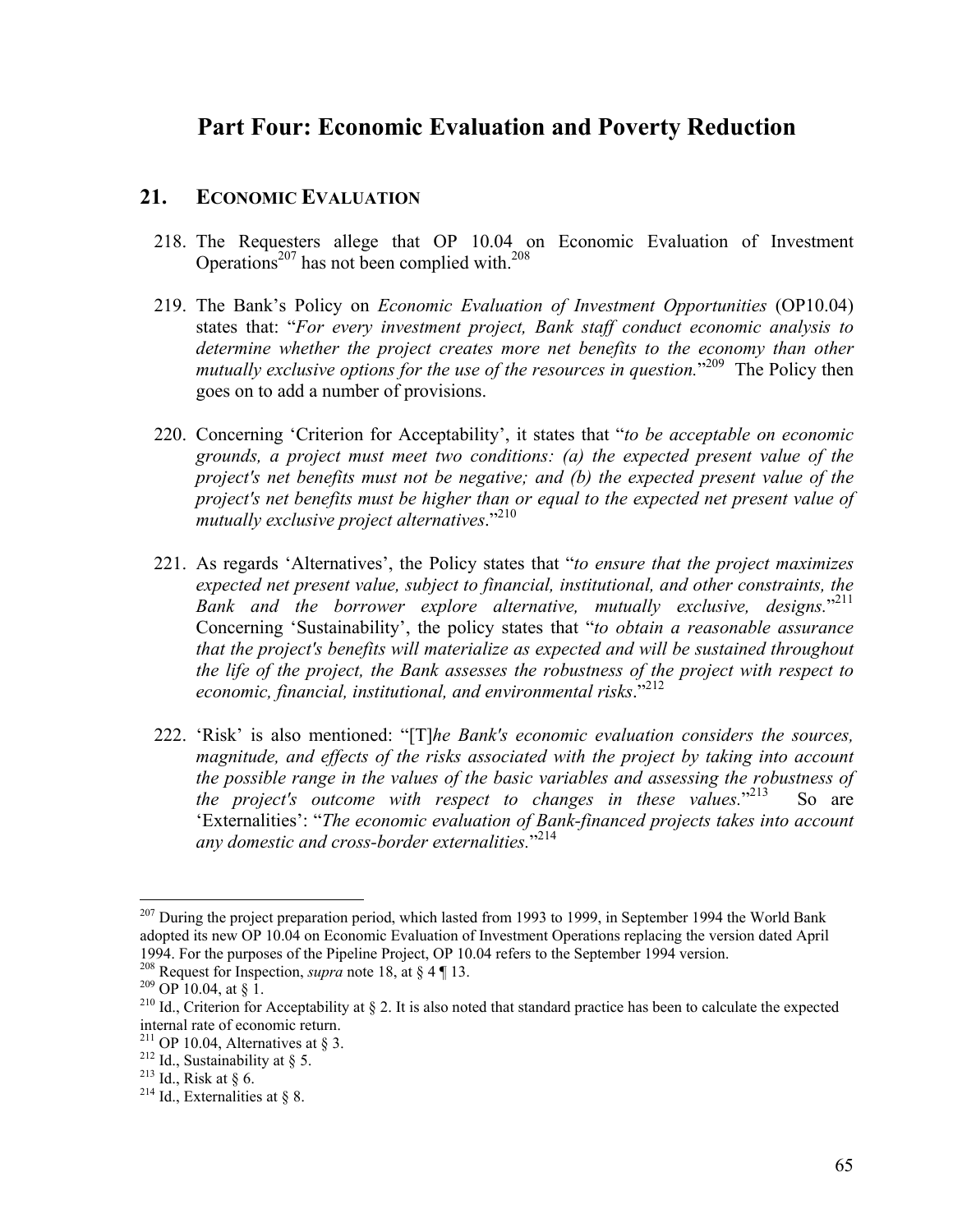- 223. The Policy requires that the economic analysis examine "*(…) the project's consistency*  with the Bank's poverty reduction strategy<sup>",215</sup> and it cross-references with the Bank's Policy on Poverty Reduction (OD 4.15). Among other things, this Policy states that: "*Sustainable poverty reduction is the Bank's overarching objective. (…) there are many complementarities between poverty reduction and other operational priorities. Private sector development, for example, promotes growth and income-earning opportunities for the poor.*" 216 Furthermore, it states that "*the measure of the Bank's poverty reduction effort is the totality of the Bank program in the context of country efforts.*" 217
- 224. The poverty aspect of compliance will be considered under section 21 below 'Poverty Reduction' and the issue of the revenue "*quota assigned to the production zone*"<sup>218</sup> is addressed in sub-section 21.1.1 'Allocations of Resources to Producing Regions'. Also, for compliance with OP 10.04, the three projects are treated in two groups, beginning with assessing the Pipeline Project.

## **21.1 THE PIPELINE PROJECT**

- 225. In its Response, Management states that the criteria used for the economic evaluation of the Project include the "*discounted present value of the Project's benefits, net of costs.*" 219 It also says that the "*no-project alternative was examined and ultimately rejected.*" 220 Additionally, according to Management, Bank staff "*carried out a sensitivity and risk analysis to check the robustness of the Project's economic evaluation to crude oil price fluctuations and levels of oil reserves, to confirm that incentives existed for the private sector to adequately execute and operate the Project.*" 221 Moreover, according to Management, the economic analysis "*confirmed that the economic returns to Chad would be significant. On the basis of oil reserves of 917 million barrels and a price of US\$15.25/bbl revenues for Chad would be US\$1.7 billion. The economic rate of return for Chad would be about 70 percent.*" 222
- 226. In Bank projects, compliance with OP 10.04 is normally signaled in various key parts of the Project Appraisal Document (PAD), such as Section D: *Project Rationale*, Section E: *Summary Project Analysis*, and in a separate Annex that summarizes the Economic Analysis and includes a quantitative analysis of expected net benefits and rates of return. The Pipeline PAD's *Summary Project Analysis* has separate economic and financial subheads that report details of the cost-benefit analysis that was carried out. Thus there are estimates of expected net present values (NPVs) and internal rates of return (IRRs), including a probability/risk analysis, financial projections and a

<sup>&</sup>lt;sup>215</sup> Id., Poverty at § 7.

<sup>&</sup>lt;sup>216</sup> OD 4.15, Policy, *Fundamental Objective* at § 6.<br><sup>217</sup> Id., Investment Lending at § 27.<br><sup>218</sup> Request for Inspection, *supra* note 18, at § 4 ¶ 2.<br><sup>219</sup> Management Response, *supra* note 27, at § 121.<br><sup>220</sup> Id., at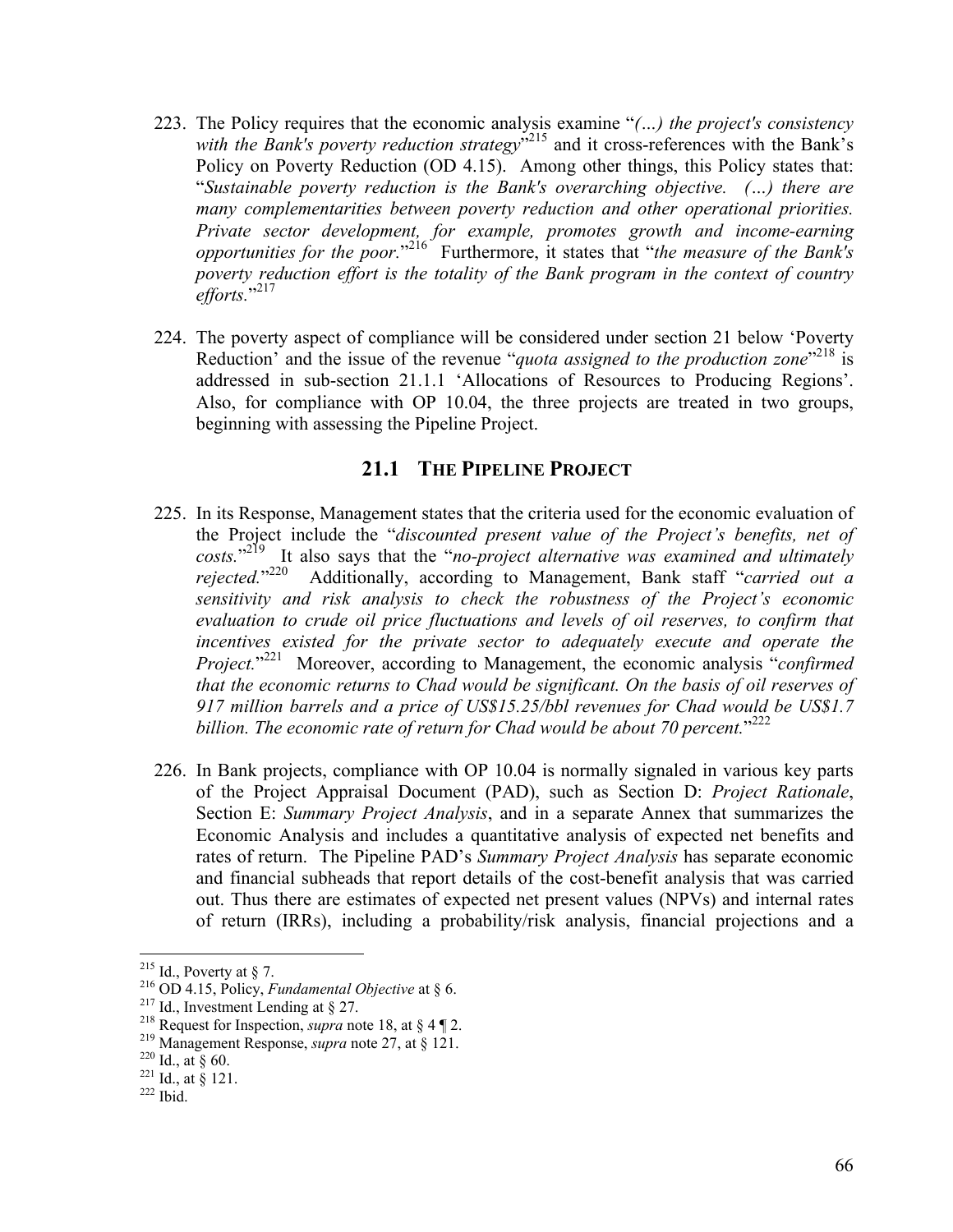sensitivity analysis, and significant *Institutional*, *Social* and *Environmental* subsections. *Economic Analysis Summary* and *Financial Summary* annexes (Annexes 4 and 5) augment these analyses. A sub-section on *Possible Controversial Aspects* in Section F: *Sustainability and Risks* discusses frankly but optimistically a number of major concerns that have been raised by a variety of stakeholders.

#### **21.1.1 Project Alternatives**

- 227. On the 'no-project alternative', the PAD states that design effort for the Project began in 1993 with the consideration of alternatives, and says that it was decided to proceed with the Project because estimates of costs and benefits, $2^{23}$  indicated that the Project would provide net benefits to all parties (i.e. the Consortium and the two governments). Annex 4 of the PAD discusses the no project case<sup>224</sup> and argues that without the Project Chad would forgo the expected significant net benefits presented there. It is argued that the project would dramatically alter the development prospects in Chad by generating extra fiscal revenue that would support Chad's development strategy. However, it is also acknowledged that, "*Whether Chad would be better or worse-off with the project is intimately tied to the proper use of oil revenues.*" 225
- 228. The Pipeline PAD states that Project development alternatives were considered with respect to which oil fields to develop and what transportation system (and which routes) should be used to export the oil.<sup>226</sup> A range of alternatives for transporting the crude oil to market was also said to have been evaluated, including: a road-rail combination (tanker trucks and tanker railway cars), a road-only alternative, river transportation, a river-rail combination, and a pipeline. The *Summary of Environmental Assessments and Mitigation Plans* says that the pipeline was chosen partly because it was the only alternative that could handle the peak transport requirement. Three alternative corridors were assessed before the Project option was finalized.
- 229. The Summary reviews the advantages and disadvantages of the three corridors, and says that details of the evaluation of all the corridor alternatives are provided in the Alternatives Analysis (Volume 2 of the EA supporting documentation). The Panel has earlier noted<sup>227</sup> however, in relation to OD 4.01, that there was little evidence in the documentation of the EMP that the environmental costs and benefits of the alternatives had been quantified and valued. For further discussions, refer to this Report's

1

<sup>&</sup>lt;sup>223</sup> Including estimates of the value of unavoidable environmental costs and the costs of mitigating measures.

Pipeline PAD, *supra* note 56, at p. 143.<br><sup>224</sup> OP 10.04, paragraph 3, "[t]*he project is also compared with the alternative of not doing it at all."*<br><sup>225</sup> Pipeline PAD, *supra* note 56, at p. 62.<br><sup>226</sup> Id., at p. 63. "*T* 

*scale development of only the lighter oils of the Doba and Doseo basins; (b) a moderate scale project to develop the heavy and light crudes of the Doba basin only; and (c) a larger development of the heavy and light crudes for three basins: Doba, Doseo and Lake Chad. Scenario (b) (…) was found to be most profitable (…). In addition, numerous development options for the Doba basin were evaluated with a focus of defining an economically viable project."*

<sup>&</sup>lt;sup>227</sup> See Panel observations on the Consideration of Alternatives in the EMP in section 7 at § 69 above.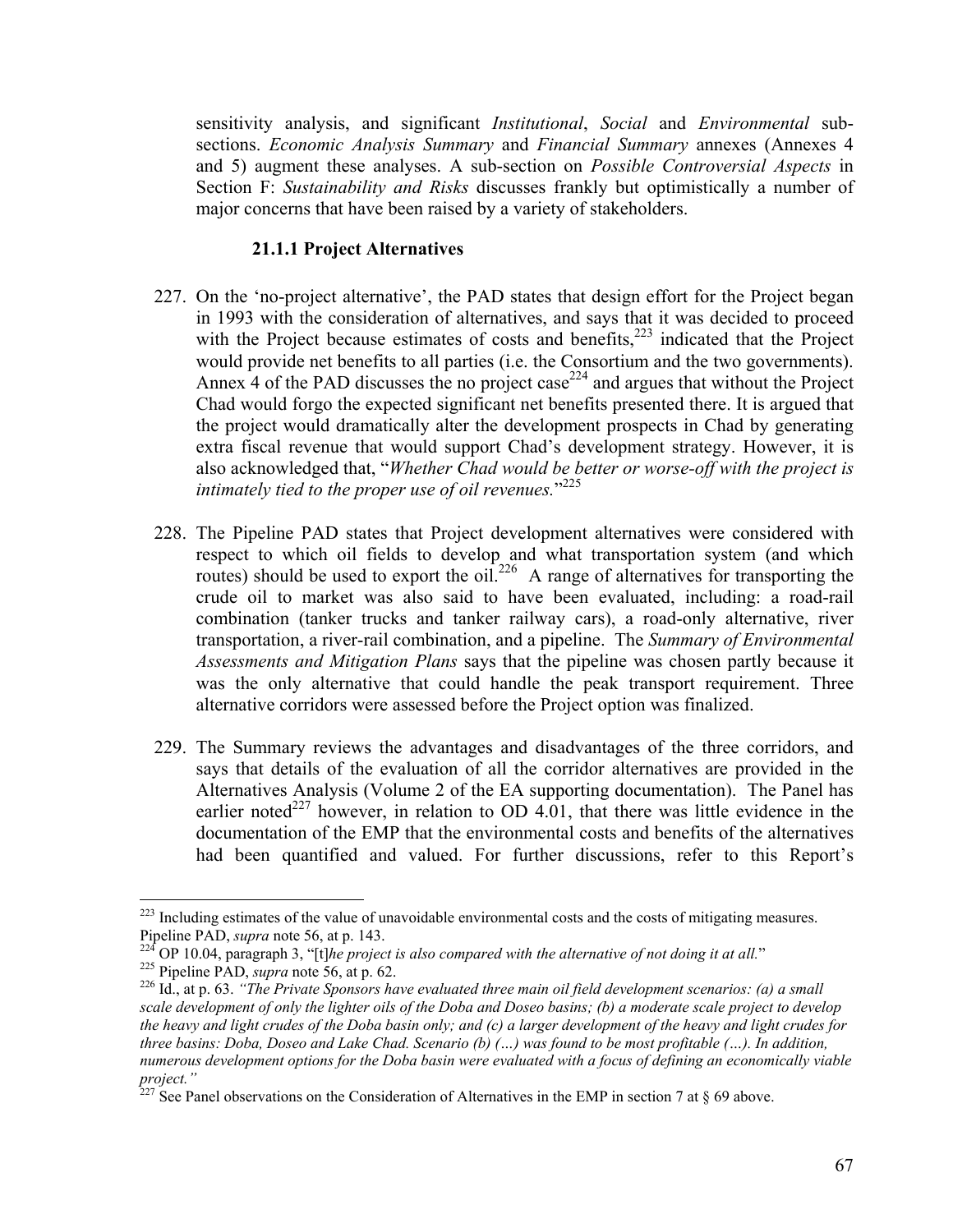examination of Alternative Analysis under section 7, Consideration of Alternatives in the EMP.

230. **More generally, the discussion in the PAD's Annex 4 of alternatives for oil field development and oil transportation is limited to two key paragraphs. Moreover, they contain no quantitative economic evidence in support of the findings reported. In the Panel's view, this is inconsistent with the emphasis in paragraph 3 of OP 10.04, which states that** *"Consideration of alternatives is one of the most important features of proper project analysis throughout the project cycle."* **In this respect, therefore, the Panel finds Management not in compliance with OP 10.04.**

## **21.1.2 Economic Rate of Return for Chad**

- 231. The Summary at the beginning of Annex 4: Economic Analysis presents the following picture: "[t]*he economic rate of return (IRR) for Chad is about 70% (…). The returns to Chad are sensitive to significant variations in the international price of oil and to the quantities of oil exported (…). Even assuming variations in these key factors, the returns to Chad (…) remain robust. A probability/risk analysis shows that there is a 50% chance that the rate of return to Chad will exceed 66% and the risk of it going below 40% is negligible*."228
- 232. The financial returns that are received by Chad and form part of the benefits analyzed in the economic evaluation (royalties, upstream income tax, corporate income tax on TOTCO and Chad's share of TOTCO/COTCO dividends, COTCO being the Cameroon Oil Transport Company) depend on the agreements reached between the Government and the Consortium. **The Panel was struck by the estimated financial returns to Chad over a 28-year period, having regard to the magnitude of the Project, and is concerned that it was unable to find any analysis justifying the allocation of revenues between Chad and the Consortium.**
- 233. Management has informed the Panel that, in addition to the study dated November 1997, cited below, simulations were carried out by C.S. First Boston for the Government of Chad: "*The Bank generally is not involved in negotiations taking place between the Government and Private Sector Partners, unless we are asked for advice. In the case of both Chad and Cameroon, we were not asked for advice or our views. However, since we were keen that both countries get the best deal possible, the Bank provided them with some US\$ 6.0 million in Project Preparation Advances and Japanese Grants to secure the best legal and financial services from reputable*

<sup>228</sup> Pipeline PAD, *supra* note 56, at p. 61. The Summary also says that, "*The economic analysis assesses the returns of the project from the perspectives of Chad and Cameroon, as well as for the project as a whole. These returns are estimated to be significant. In the base case, which assumes 917 million barrels of developed reserves and a Brent oil price of US\$15.25/bbl, the revenues for the project as a whole are US\$ 12.0 billion (in real 1999 US dollars, undiscounted) over the life of the project (i.e., a 28-year production period), and the net revenues (net of operating and maintenance costs, but before debt service) are US\$ 9.2 billion. The Governments' revenues are US\$ 1.7 billion for Chad (…). The net present value (NPV) of these revenues, discounted at 10%, is US\$ 463 million for Chad, (…) and US\$ 1,417 million for the project as a whole.*"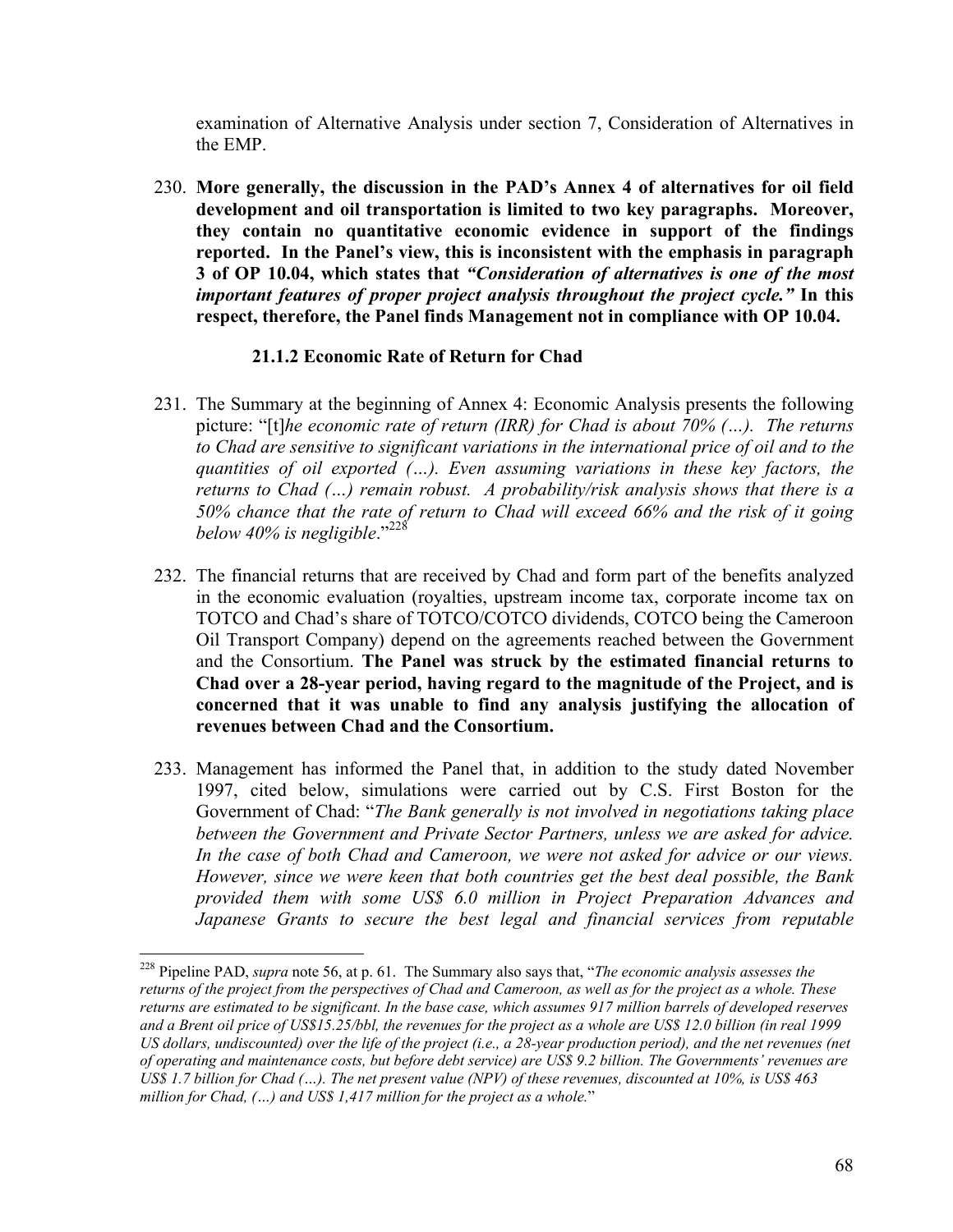*international legal firms, investment bankers and contracts specialists. The study* [dated] November 1997]*, conducted by Bank's staff on the 'Addendum to the Convention on Exploration, Exploitation and Transport of hydrocarbons of December 19<sup>th</sup> 1988'* [hereinafter the '1997 Study']*, concluded that the agreements signed by Chad were reasonable, as they balanced the need for the Sponsors to achieve industry level rates of return with the need of the Government of Chad to encourage the development of the first large reserves in the country.*"<sup>229</sup> The PAD's Annex 4 cited above does not specify the studies that were undertaken, nor does it fully satisfy the assertion that the agreements signed by Chad were "*reasonable.*" 230

234. In noting in its finding that the new agreements signed by Chad were 'reasonable', the 1997 Study, excluded the estimated impacts on government tax revenues of four factors:<sup>231</sup> (i) indexation of Brent crude reference price to the US producers' price index (PPI) for commodities; (ii) deductions of exploration costs incurred in concession areas outside the Doba fields areas; (iii) debt equity ratio limit established for purposes of what may be deducted as finance charges in calculating taxable income; and (iv) reimbursable charges for an office abroad and parent company's overhead. In particular, they indicated (para.11) the possibility of significant tax revenue losses especially in the early years, with great sensitivity to low oil prices. The report recommended that the Government of Chad should be made aware of the impact of

<sup>&</sup>lt;sup>229</sup> Additional Response, *supra* note 24, at p. 1.

<sup>&</sup>lt;sup>230</sup> The 1997 Study compared the upstream fiscal arrangements, relating to royalty and income tax payments, of the "old" and "new" Chad conventions with those arising from the exploration/production fiscal terms of a set of countries (Niger, Papua New Guinea, Uruguay, Turkey and Tunisia) selected *"because, like Chad, they had little or no production of oil."* (and presumably, therefore, limited experience of negotiating such agreements). In relation to the government "take" (the proportion of the project revenues going to the government), the Study concluded that, *"While the government take under the new arrangement is reduced, it is still within the acceptable range offered by other "comparable" countries if we exclude Uruguay and Tunisia which correspond respectively to the most and least advantageous fiscal systems for the companies. (…) The renegotiations have provided for lower government take than under the "old" system but until oil price reach* [sic] about the \$20/bbl range after *which government take is larger than under the "old" system. The rate of return for the Consortium reflects a better deal under the "new" system until the \$20/bbl range after which it is lower than under the "old" system."* The profile of the Chad government's take differed from the profiles of the other countries, which were relatively insensitive to oil prices: at \$15/bbl the Chad take was lower than for all the other countries except Uruguay, while by \$21/bbl it was higher than for all the others except Tunisia; correspondingly, at oil prices less than about \$20/bbl the rates of return for the Consortium ranked second only to those in the Uruguay case. The Study's sensitivity analysis showed that, of all key parameters, the government take was most sensitive to oil price variations. The Study did not discuss oil price forecasts and hence did not comment on which of the outcomes was thought most likely. The Petroleum Development and Pipeline PAD noted that, "*World Bank price forecasts covering the production period (i.e. 2004 and beyond) have fluctuated over time but have remained in a range between about US\$14/bbl and US\$16/bbl in real terms.*" (see Pipeline PAD, *supra* note 56, at fn. 5, p. 64.). A constant price of \$15.25/bbl in 1999 US dollars was used for the PAD's Base Case analyses in Annex 4, while the variants used in the scenarios ranged from \$12.50 to \$18.50. Since the Bank relied on the 1997 Study for the view that the Chad agreement was reasonable, and given that the Study had suggested that oil prices of less than about \$20/bbl might place the government take at or near the bottom of the comparator countries (excluding Uruguay), it is surprising that Annex 4 of the PAD did not discuss whether the oil price forecast and ranges used in the economic evaluation carried any implications for the likely reasonableness of the agreements. The Panel

<sup>&</sup>lt;sup>231</sup> The runs were shown in Annex 6 and the results were summarized in Tables 1 & 2 (Annex 5) of the 1997 Study.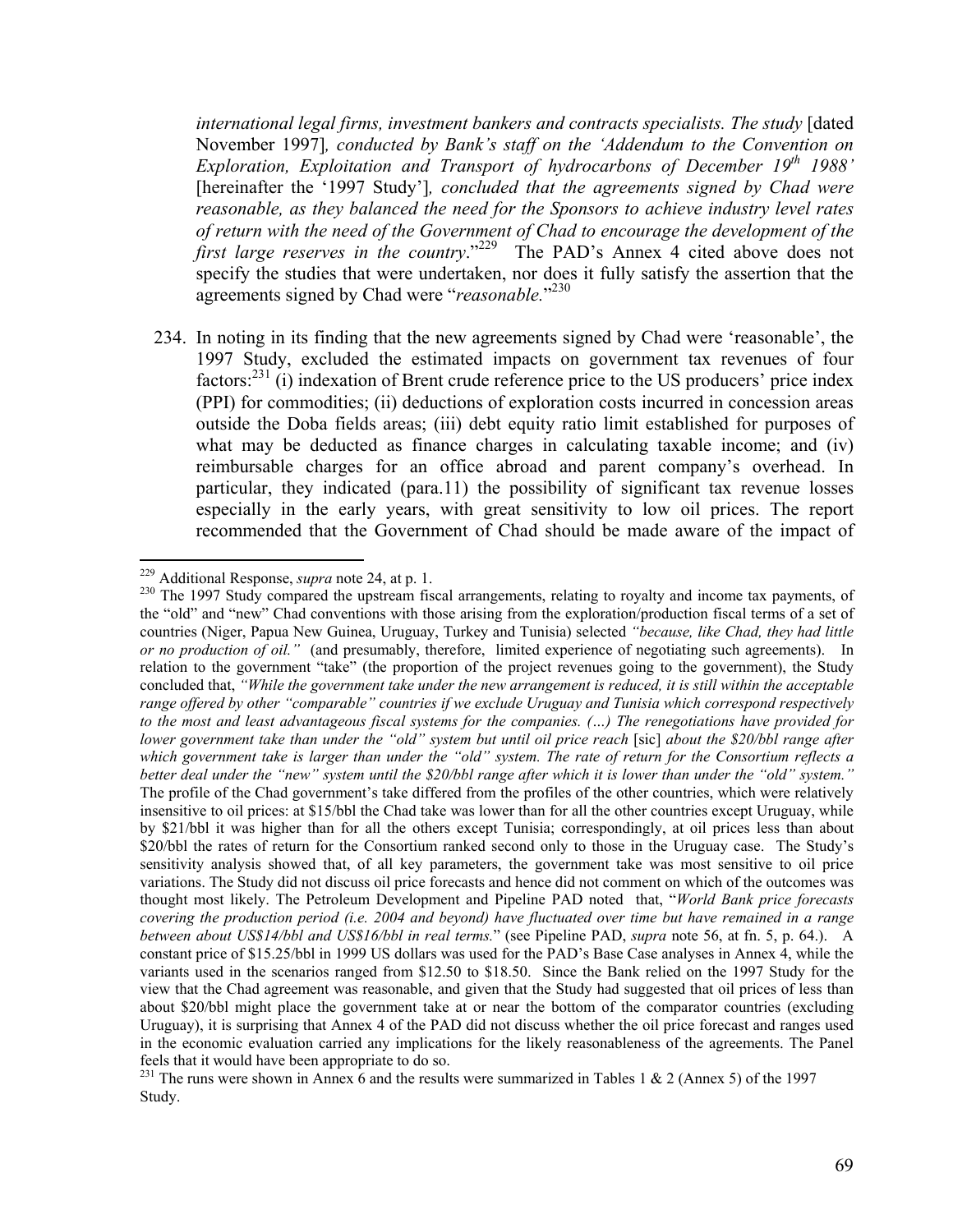these factors on its expected revenues from the Doba operations; and that if the Government decided to limit the impacts through further discussions with the Consortium, it should be supported through further technical assistance.

- 235. In response to the Panel's enquiry, Management has stated that the Government was apprised of these impacts during a Bank mission in early February, 1998. However, while the Chadian side indicated that they needed to carefully audit the Project's financial aspects, the Government did not renegotiate the terms of the Convention. Management also notes that a 'worst case' scenario analysis of the issues raised in the 1997 Study was carried out in February 1998: "*The calculations show that even in the worst case scenario the cost would not be significant; i.e. the NPV of the scenario to Chad would be reduced by US\$ 20 million from about US\$ 320 million to about US\$*  300 million<sup>2232</sup> (i.e. by about 6 per cent). An internal Bank memorandum explains that: "*Part of the reason the impact is this small is because under Bank price projections, Chad only begins to get income taxes on the upstream in about 2007/08.*" 233
- 236. **While the Panel recognizes that Management sought to ensure that Chad had access to reputable legal and financial services in its negotiations with the Consortium, it remains concerned about the adequacy of the allocation of revenues to Chad.**

## **21.1.3 Economic Analysis of the Base Case Scenario**

- 237. The analyses reported in Annex 4 of the PAD include: a cost-benefit analysis for the Project as a whole; an estimation of the economic returns to Chad; and an evaluation of the environmental and social costs associated with the Project. The Project benefits arise through the sale of crude oil on world markets. The 'Base case Scenario' assumes the development of 917 million barrels of reserves (the Private Sponsors' proved plus probable reserves case) over a 28-year production period, of which about 883 millions barrels will be available for sale to world markets.<sup>234</sup> The sensitivity analysis also allowed for a range of oil reserve figures: a lower case, based on proved reserves, and a higher case, which equates to proved plus probable plus a portion of possible reserves. In the Base Case, revenue figures are calculated on the basis of a Brent oil price of US\$15.25/bbl in 1999 US dollars (which is said to approximate World Bank oil price forecasts in 1999 US dollars), adjusted downward to an average price of about US\$13.50/bbl to take account of quality, marketing and transportation.
- 238. The production profile for the base case for 2004-2022 is depicted below:<sup>235</sup>

<sup>&</sup>lt;sup>232</sup> Additional Response, *supra* note 24, at p. 3.

<sup>&</sup>lt;sup>233</sup> Id., Annex 1.<br><sup>234</sup> After allowing for the project's own uses, particularly for a power plant in the oilfields.<br><sup>235</sup> Pipeline PAD, *supra* note 56, at p. 61.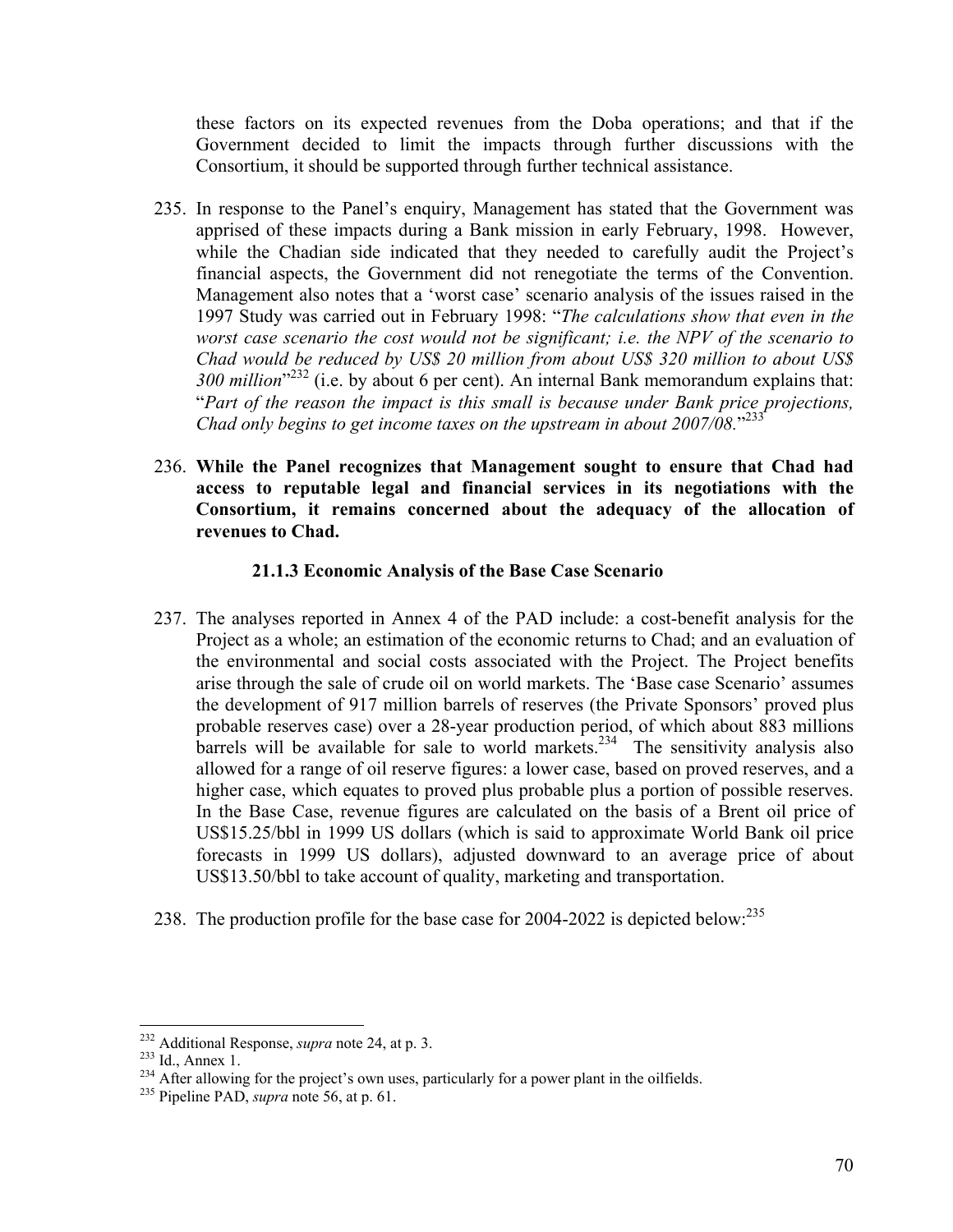

Source: Pipeline PAD.

1

For the Project as a whole, for the base case, estimates of net present value and internal rate of return are US\$ 1,417 million, and the rate of return is  $19\%$ <sup>236</sup>

- 239. For the net economic benefits to Chad, it was necessary to estimate costs: Chad's equity participation in the pipeline companies, TOTCO and COTCO, which at the time of the analysis was US\$42 million, forms a large part of the relevant costs.<sup>237</sup> The principal benefits to Chad from the project are said to come from three sources: (a) direct Project revenues; (b) infrastructure improvements that result from the Project; and (c) local economy spending generated during the construction and operation of the Project. The PAD argues that because the direct revenues are 'disproportionately large' compared to the other expected benefits, it makes sense for the economic analysis to focus on the direct revenues to Chad.
- 240. The base case estimates Chad's revenues to total US\$ 1.677 billion, and correspond to an average annual revenue of US\$ 60 million over the 2004-2032 period. The cash flow profile for Chad in the Base Case is shown in the chart below.

<sup>236</sup> Id., at p. 24. The PAD notes that, "*The sensitivity analysis for the project as a whole demonstrates that the project is less sensitive to changes in capital costs than to oil price and reserve levels (…). The probability/ risk analysis shows there is a 50% chance that the NPV will exceed US\$ 1,251 million and a 30% chance that it will exceed US\$ 1,537 million. Similarly, the estimated probability distribution of the rate of return shows a 50%* 

<sup>&</sup>lt;sup>237</sup> The appraisal of benefits was done without including extra expenses, such as the oversight of the EMP, helping to mitigate induced social impacts in the project area (supported by IDA under the Petroleum Capacity Project), and other incremental environmental and social costs. Their impact was examined as part of the sensitivity analysis, as discussed below.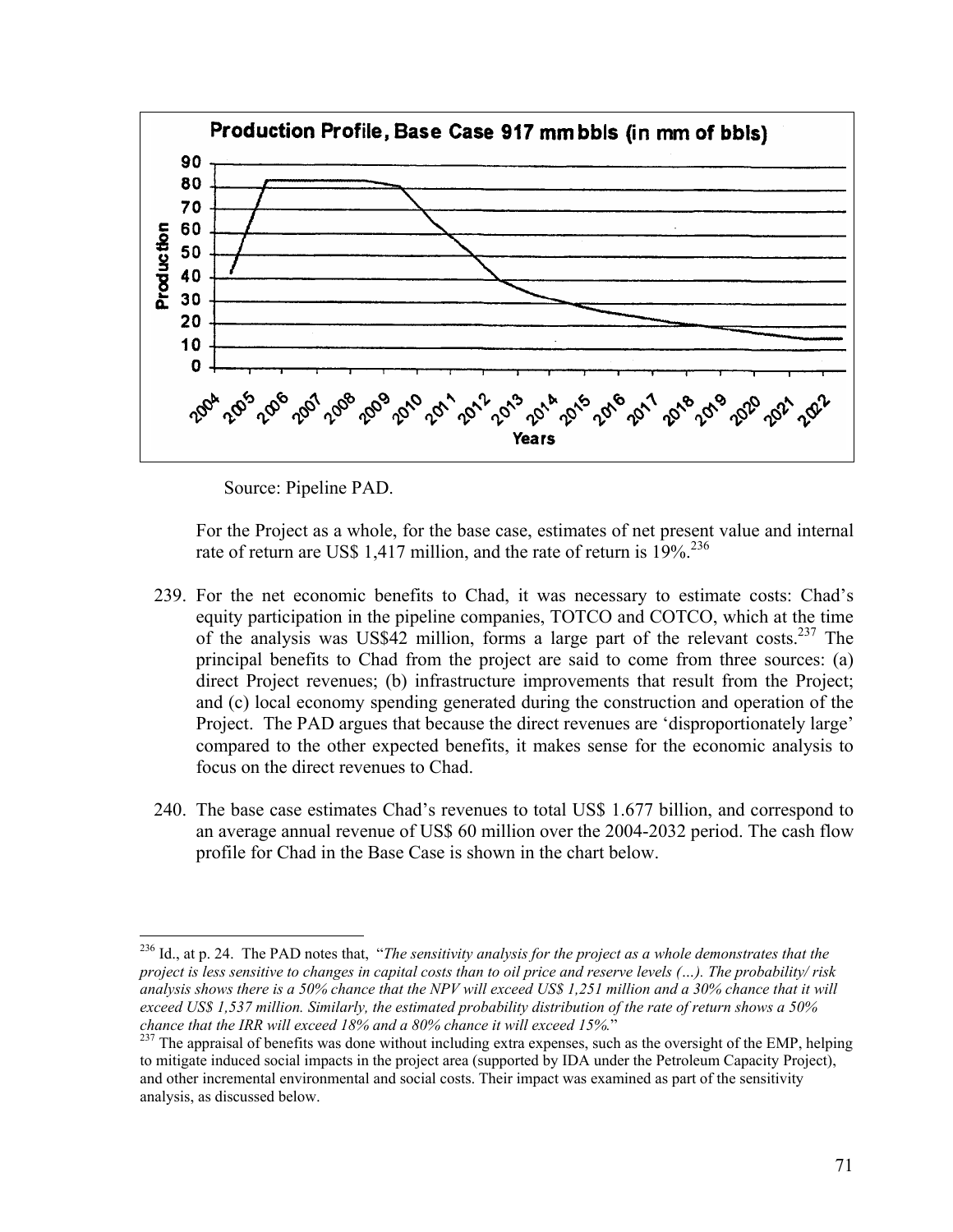

241. In the base case, it is estimated that royalties and upstream income taxes would represent about 56% and 30%, respectively, of Chad's total expected revenues. The corporate income tax on TOTCO, would represent about 9%, and Chad's share of dividends in TOTCO and COTCO about 5% of its total revenues (see following table).<sup>238</sup> Subsequent data provided by Management at the Panel's request show that these shares can be sensitive to variations in oil prices and reserves. In relation to the total expected revenues, a further analysis showed that, "*the financial results to Chad are not highly sensitive to a change in project costs. An increase in project cost does not make the project unattractive to Chad.*" 239

|             | Rovalty | Upstream | Corporate  | Chad share of | Total     |
|-------------|---------|----------|------------|---------------|-----------|
|             |         | Income   | Income Tax | TOTCO/COTCO's |           |
|             |         | Tax      | on TOTCO   | Dividends     |           |
| Real (99\$) | 938     | 510      | 153        |               | $167^{7}$ |

Chad Direct Revenues (US\$ million): Base  $Case<sup>240</sup>$ 

- 242. The PAD points out that the project's expected average annual revenue of US\$ 60 million (real) for Chad is nearly equivalent to 50% of Government revenues and 3% of Chad's GDP in 1998. The PAD also notes (p. 25) that given, "*in part, the allocation framework under Chad's Revenue Management Program, this should translate into at least US\$ 40 million in additional annual expenditures in the priority poverty sectors over the first ten years of production.*"
- 243. In compliance with the requirements of OP 10.04, the PAD also reports on figures for NPV and IRR for Chad and discusses their sensitivities to variations in a number of key

<sup>238</sup> Pipeline PAD, *supra* note 56, at p. 68. 239 Additional Response, *supra* note 24, at p. 5. 240 Pipeline PAD, *supra* note 56, at p. 68.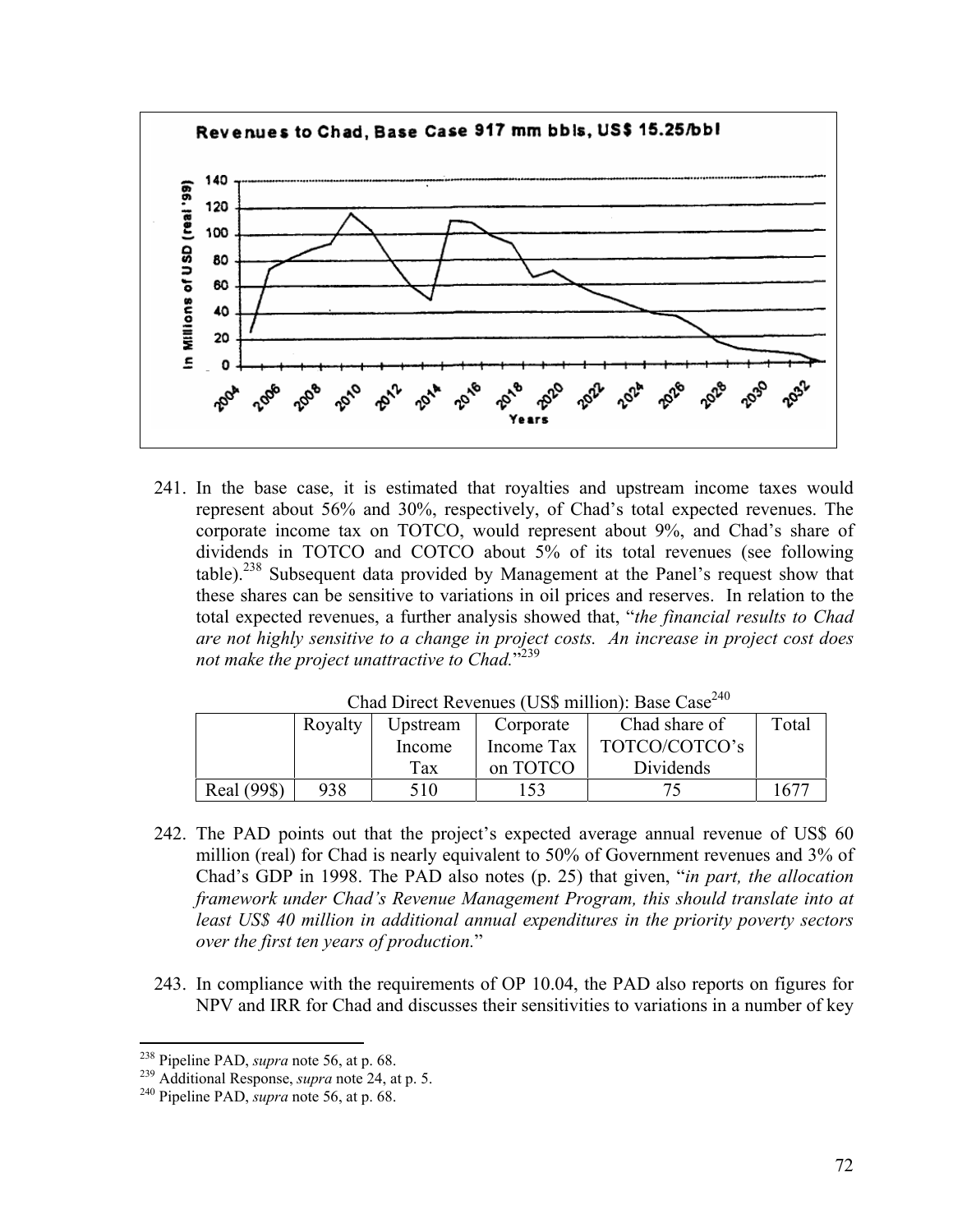variables. The results of the sensitivity analysis regarding the returns to Chad demonstrate that its returns are insensitive to changes in project capital costs, but are sensitive to changes in oil price and reserve levels.<sup>241</sup>

- 244. Although the analysis reports switching values<sup>242</sup> for four key variables (capital expenditures, operating costs, crude sales revenue (price) and crude sales revenue (quantity)) in relation to the economics of the Project as a whole, none is reported for the benefits to Chad. **Although it can be reasonably argued that this is not strictly a matter of compliance with OP 10.04 (since the switching values are reported for the whole Project), in the Panel's view it would have been appropriate and valuable to supply them. The Capacity Building Project makes provision for technical assistance to place Chad in a position where it can monitor and audit both the oil produced and the revenue generated by the Pipeline Project. In the Panel's view it is essential that this be made operational before oil production commences and revenues begin to flow.** More generally, for Chad the PAD reports on Monte Carlo simulation results from a probability analysis of the impact of uncertainties in 'some key economic variables', which appear to be the production profile (as a surrogate for sales) and the international price of oil. The PAD provides charts for the cumulative probability distributions of NPV and IRR (as referred to in paragraph 243 above), and includes the following comments: The probability/risk analysis shows that there is a 50% chance that Chad's NPV will exceed US\$ 428 million, that there is a 50% chance that Chad's rate of return will exceed 66% and that the risk of a rate of return below 40% is negligible.<sup>243</sup>
- 245. However, Annex 4 does not provide information about the underlying probability distributions assumed for the variables, except for their general shape ('beta' or lognormal). It also does not provide any information about the sensitivity of NPV and IRR to variations in the discount rate; while OP 10.04 does not specify this as a procedure required for compliance, it is normal practice to test for this. In response to a request from the Panel, Management has supplied a table that shows the sensitivity for Chad of the key NPV results in Annex 4 to a change in the real discount rate from the 10% figure employed in the PAD to figures of 8% and 12%. Management states, "*The results show that the NPV results are reasonably sensitive to a change in the discount*  rate. However, the results also show that a change in discount rate does not make the *project unattractive to Chad.*" 244
- 246. **The Panel finds that the analysis reported in Annex 4 (and elsewhere in the PAD) is broadly in compliance with paragraph 6 of OP 10.04 concerning risk in that it took,** *"into account the possible range in the values of the basic variables,"* **assessed,**

 $^{241}$  Id., at pp. 24-25. The sensitivity study demonstrates: A 20% increase in project capital costs marginally reduces Chad's NPV to US\$ 443 million and its rate of return to 69%; A drop of about 20% in crude oil prices produces a reduction in the NPV to US\$ 271 million and a lowered rate of return of 56%; A drop of about 20% in reserves (to 701 million barrels) would decrease Chad's NPV to US\$ 289 million and its rate of return to 63%. 242 A variable's switching value is that value at which the project's NPV becomes zero. 243 Pipeline PAD, *supra* note 56, at pp. 24-25. 244 Additional Response, *supra* note 24, at p. 7.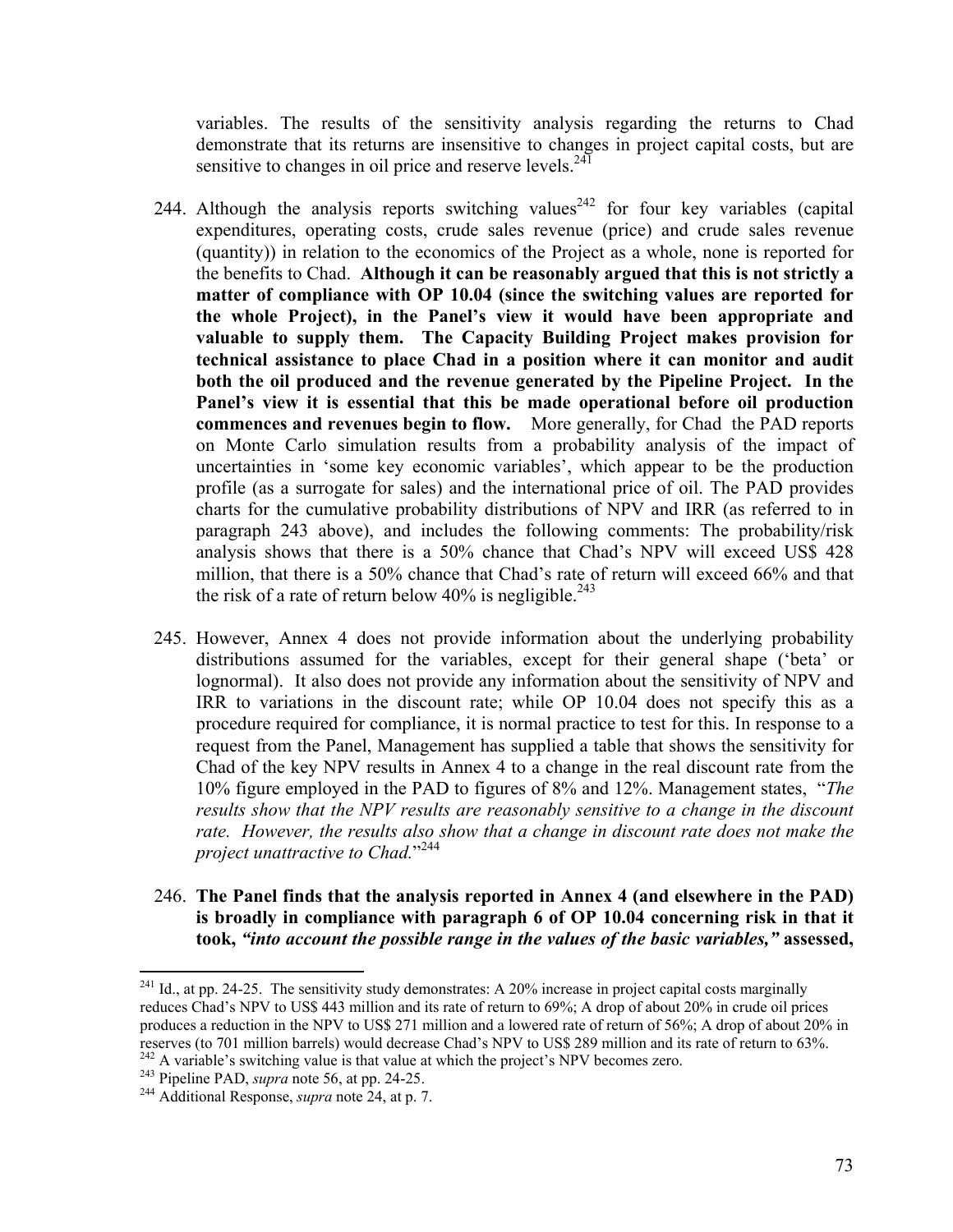*"the robustness of the project's outcome with respect to changes in these values,"* **and also considered the sensitivity of the Project's net present value to changes in certain key variables. Nevertheless, in the Panel's view, a fuller and more systematic examination and explanation of the results for Chad (as opposed to the results for the Project as a whole), including the apportionment of the oil revenues between Chad and the Consortium, would have been desirable.** 

247. Annex 4 also estimates returns to the Private Sponsors, analyzed on a real basis:<sup>245</sup> "As *in the case of Chad, the Private Sponsors are most vulnerable to low oil prices. They are most likely to be influenced by low price projections before they begin to make their substantial investment, but as they expend more funds over the construction period, their sensitivity to lower oil prices in making additional investments can be expected to diminish.*" 246

## **21.1.4 Other Economic Benefits**

- 248. As suggested earlier, the PAD notes that other economic benefits apart from the direct project revenues included in the economic analysis will be experienced by Chad, including infrastructure improvements (e.g. upgrading of more than 100km of roads) and local employment creation (an estimated 2000 jobs for Chadian residents during the construction phase and about 350 permanent jobs during the operations phase). There will also be local procurement of goods and services.<sup>247</sup> These component categories were not explored in further detail because, "*Given the disproportionately*  large size of direct revenues compared to other expected benefits, the economic *analysis focuses on the direct revenues to Chad.*" 248 The Panel accepts that in this case the petroleum revenues are particularly large and that the net benefits as estimated are very substantial and positive (as paragraph 6 of OP 10.04 requires). It also accepts that some of the *'other economic benefits'* might not have been easy to value. Nevertheless, OP 10.04 does not suggest that the economic evaluation of a project's benefits should only focus on the largest components of those benefits. **In the Panel's view, therefore, full compliance with OP 10.04 required a more detailed examination of the 'other economic benefits' than was reported in the PAD.**
- 249. Indeed, in response to the Panel's request to supply estimates of the component categories of the 'other economic benefits' for Chad, Management responded as follows: "*Other economic benefits include the following: (i) upgrading of roads in Chad although a cost to the project, also directly benefits the economy of the Chad, including the road user savings generated by the project or the fact that they may open up new areas to agriculture; (ii) this is also true of the construction of a new bridge*

<sup>&</sup>lt;sup>245</sup> Rather than a financial basis, which would be most pertinent to them.

<sup>&</sup>lt;sup>246</sup> Pipeline PAD, *supra* note 56, at p. 73. The PAD also points out that while in the 917 million barrel case, the Private Sponsors would require a long-term oil price of about US\$ 14-15/bbl (nominal) to generate a positive NPV, following completion of construction, a price closer to US\$ 8/barrel (nominal) would be sufficient to generate a profit on an ongoing basis.

<sup>&</sup>lt;sup>247</sup> Pipeline PAD, *supra* note 56, at p. 73.<br><sup>248</sup> Id., at p. 67.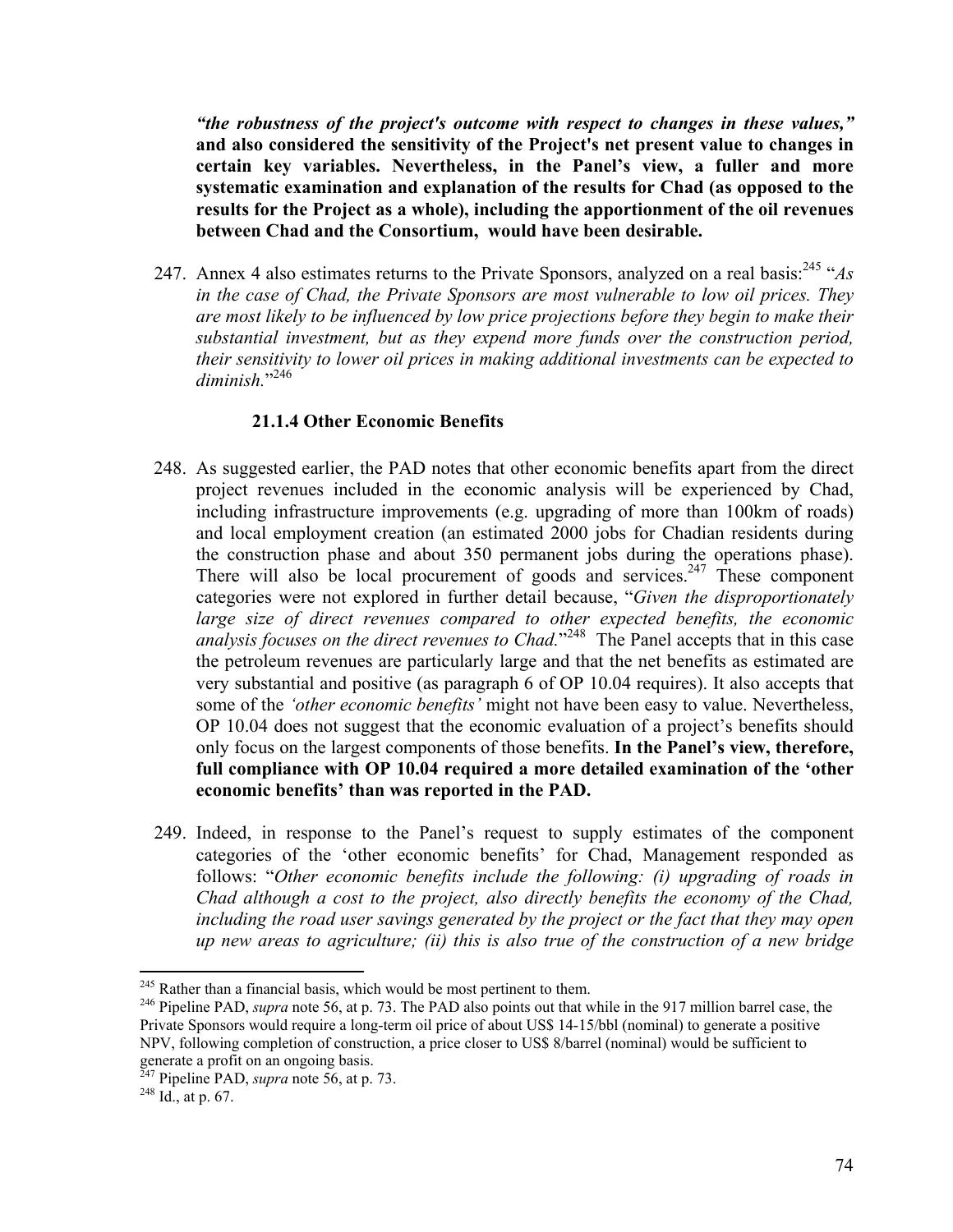*over the M'béré river which marks the border between the two countries. Again this is a cost to the project, but not entirely to the economy of Chad and not at all to the economy of Cameroon. The benefits of this bridge are enormous for regional traffic, which will need to be valued. The regional integration benefits are also substantial; (iii) the project currently employs over 10,000 persons and more than US\$ 1.0 million a month is paid out in wages. A large part of the work force enjoys a salary above the economic cost of labor, given the unemployment in the region. The analysis in the PAD, however, has not shadow-priced the cost of labor; and (iv) as of September 2001, spending by the Sponsors of the project and contractors in the local economy for goods and services amounted to US\$ 111 million, of which about US\$ 38 million was spent in Chad This includes supply of local furniture, food, computers, vehicle maintenance and other services*."249 This additional information reinforces the Panel's view that these *'other economic benefits'* were sufficiently substantial to warrant more detailed consideration than they received in the PAD.

## **21.1.5 Domestic and Cross-border Externalities**

250. OP 10.04 requires the economic evaluation to take into account any domestic and cross-border externalities. The PAD acknowledges that the environmental assessment and the documentation provided by the Project sponsors identify a range of different types of environmental and social impacts, many of which will constitute negative externalities that impose social costs (if not directly compensated for by the Project). The PAD then asserts that these externalities are expected to be small compared with the Project's direct costs and benefits, in particular given the mitigation actions proposed. $250$ 

#### **21.1.6 Non-use Values**

251. Annex 4 records some attempts made to produce quantitative estimates of monetary damage, e.g. for the 'use' values associated with oil spills (i.e. losses suffered by those who would otherwise have used the damaged resources). However, it is said that 'nonuse' values were not estimated. In response to the Panel's enquiry about this, Management stated that, "*Extensive consultations were held with the populations of Chad and Cameroon during which it was not possible to elicit these non-use values from the Chadian population. Accordingly, in the analyses we estimated these costs indirectly by including in the investment and operating costs of the project, the "cleanup costs" of an oil-spill. In other words, the project includes costs that would restore an area affected by an oil-spill to a state and standards (levels) as specified in the General Oil Spill Response Plan (GOSRP) and the Environmental Management Plan* 

1

<sup>249</sup> Additional Response, *supra* note 24, at pp. 8-9. 250 Pipeline PAD, *supra* note 56, at p. 74. "*The main potential incremental environmental and social costs to Cameroon and to Chad are: (a) oil spill costs; (b) health costs; (c) agriculture production losses; (d) livestock fodder losses; and (e) forest and bush product losses. In addition, the project will emit a small amount of greenhouse gases. Chad and Cameroon will also incur costs regarding implementation of the Environmental Management Plans (including in overseeing performance by COTCO/TOTCO/Esso Chad).*"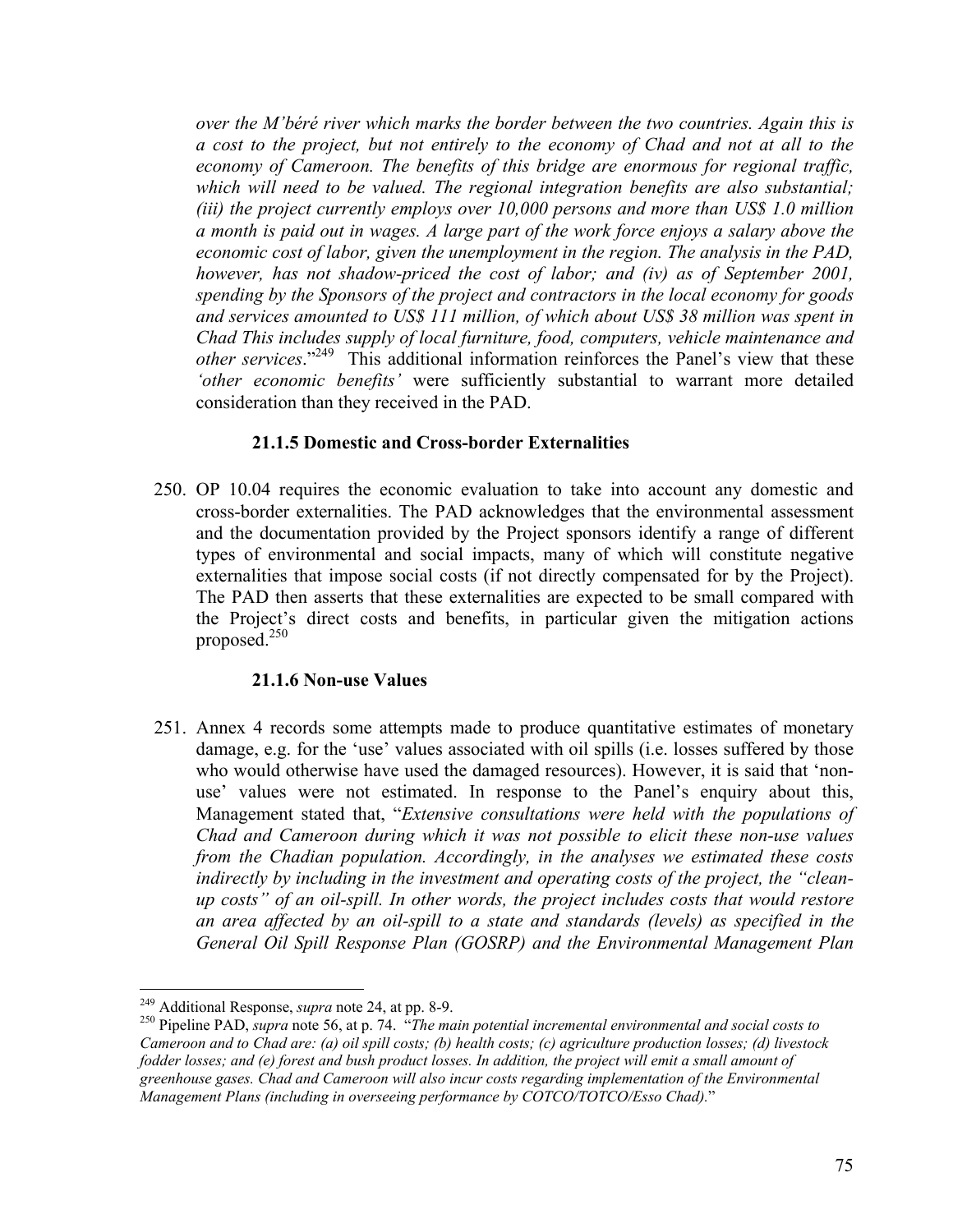*(EMP)*."<sup>251</sup> The Panel accepts the difficulty of eliciting non-use values in the Chadian context.

## **21.1.7 Additional Health Costs**

- 252. The PAD notes that there is expected an increase in STDs/AIDs, mostly in the zones near Project facilities and to a lesser extent in production areas, as well as a variety of other effects ranging from accidents to health issues associated with greater population densities. It is noted that, through the EMP and the Petroleum Capacity Project various steps are planned to mitigate these impacts, and the PAD correctly stresses the difficulties of proper quantification of such health risks. Nevertheless, it is asserted that: "*While additional health costs may be associated with the implementation of the project, as indicated above, specific activities addressing health risks will be carried out by the Private Sponsors and by Chad and Cameroon and should produce net health*  benefits."<sup>252</sup> It is not clear here whether the assertion is that the benefits produced by these activities will more than compensate for all of the health damage associated with the project, such as STDs/AIDs, or whether these activities will simply produce benefits greater than their costs. In either case, the Panel observes that in the absence of numbers, it is not possible to reach the stated conclusion.
- 253. The Panel asked for information about the estimates of costs and benefits that supported this conclusion. Management responded that: "*Para 41 of Annex 4 clearly underlines that the* '*proper quantification of such health risks is a very difficult task'.*  The choice of the word 'net' did not fully reflect this situation."<sup>253</sup> The Panel accepts this clarification.

## **21.1.8 Global Externalities: Greenhouse Gases (GHG) Emissions**

254. There is also a discussion of greenhouse gases and an estimate of US\$ 30 million for the present value of damage from extra carbon emissions associated with the oil production and transport, although this number is not factored into the analysis. In response to the Panel's enquiry about the exclusion of the estimate, Management replied that, "*Bank policy requires the identification and analysis of global environmental externalities, such as GHG emissions related to a project. However, it does not require the internalization of this externality in the economic analysis.*" **This is consistent with paragraph 8 of OP 10.04 concerning externalities, which suggests that (except in circumstances which do not apply here), global externalities are assessed as part of the environment assessment process. In this case, therefore, Management is in compliance with OP 10.04**.

<sup>&</sup>lt;sup>251</sup> Additional Response, *supra* note 24, at p. 9.

<sup>&</sup>lt;sup>252</sup> Pipeline PAD, *supra* note 56, at p. 75. It also points out that the use of oil revenues in key social sectors should lead to important, yet unquantifiable, health benefits (although here there is a danger of double-

<sup>&</sup>lt;sup>253</sup> Additional Response, *supra* note 24, at p. 9. The response also states that, "*during its visit to Chad and Cameroon in October 2001, the ECMG found a good health system being operated by ExxonMobil's contractors in both Chad and Cameroon*." The response notes as well that the Sponsors have initiated a variety of other community health-related measures.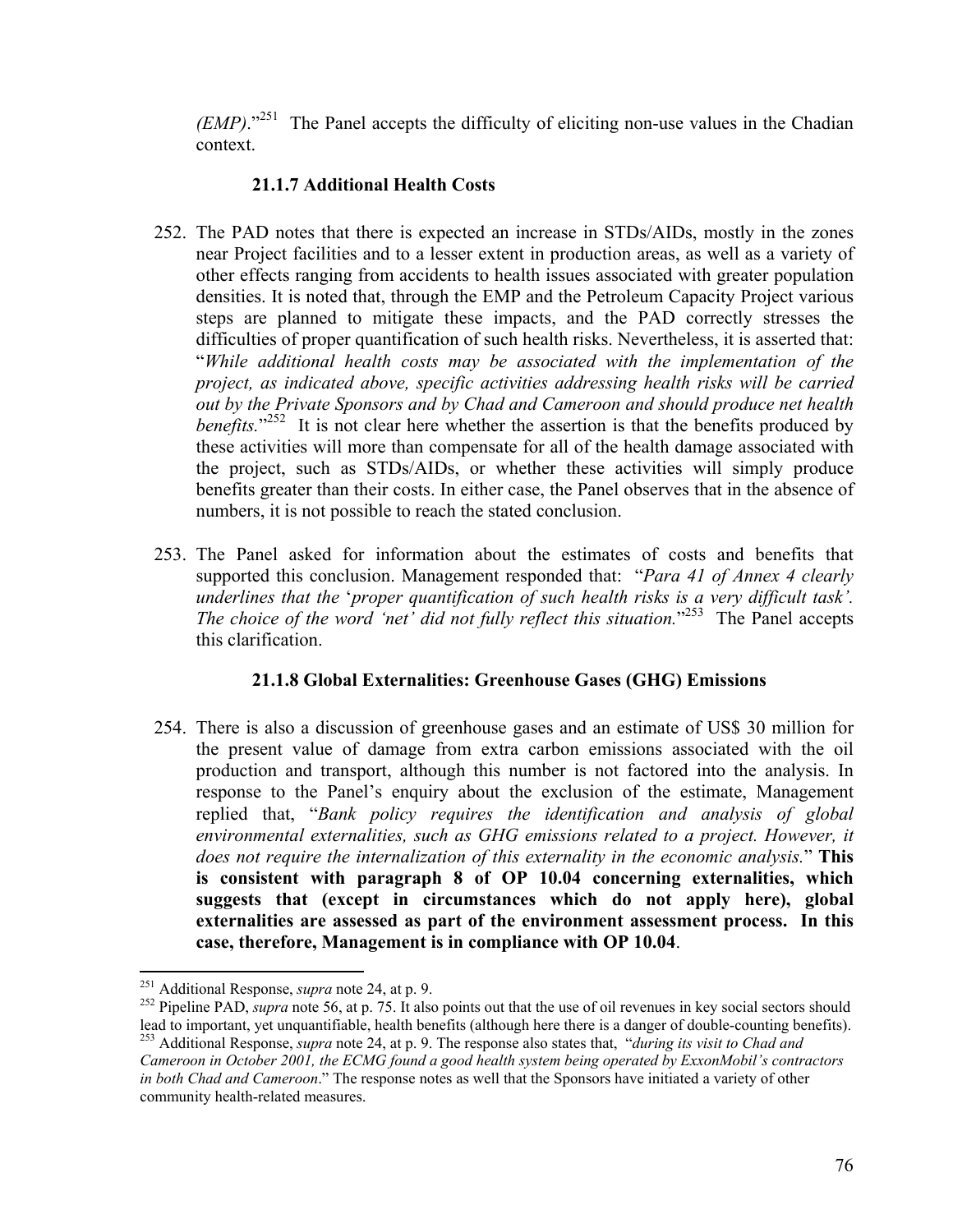- 255. The PAD concludes that overall: "*(…) although there is uncertainty in estimating incremental environmental and social costs, most of these potential costs will be mitigated and/or compensated for by the Private Sponsors, and any remaining impacts are expected to be negligible in comparison to the large benefits that both Chad and Cameroon stand to gain from the project. Over the life of the project, the net (discounted) incremental environmental and social costs to Chad (…) (i.e., those that are not financed by the Private Sponsors as part of project costs or will not be compensated directly by the project) are estimated to be less than US\$ 10 million (…). The impact of these costs, together with the estimated US\$ 15 million project implementation costs borne directly by each country, would reduce Chad's NPV in the Base Case from US\$ 463 million to US\$ 438 million (...) Consequently, even after factoring in these costs, the project remains attractive for both Chad and Cameroon.*" 254
- 256. The analysis in Annex 4 shows that, consistent with the requirements of OP 10.04, and despite problems of quantification, some detailed attempts were made to take externalities into account, and in several cases to produce cost estimates. In some respects, the discussion in the PAD underplays the extent of the analysis undertaken in relation to externalities. In response to a query from the Panel, Management pointed out that: "*At the request of the Bank, Exxon and its consultants, Dames and Moore, commissioned an environmental economics study of the project carried out by Scott Farrow and Susan Menkhaus in 1996. It was one of the first studies of its kind carried out on a Bank financed project.*" **The Panel finds that Management is in compliance with OP 10.04 in respect of its treatment of externalities.**

# **21.2 THE PETROLEUM ECONOMY PROJECT AND CAPACITY BUILDING PROJECT**

- 257. The project development objective of the Petroleum Economy Project clearly states that the purpose of the Capacity Building Project is to help Chad build capacity to implement the Petroleum Revenue Management Strategy, thus enabling it to "*effectively absorb and allocate expected oil revenue, and thus pursue the povertyreduction objective of petroleum resources development.*" 255
- 258. In the Petroleum Economy Project PAD, in compliance with paragraph 3 of OP 10.04, the project alternatives are stated with an explanation of why the 'no-project' alternative was rejected. According to the PAD, after consultations with the Chadian civil society, and the review of international experience with the management of windfall oil and mineral revenue, the Bank and the Chadian Government agreed that a

1

<sup>&</sup>lt;sup>254</sup> Pipeline PAD, *supra* note 56, at p. 76.<br><sup>255</sup> Management of the Petroleum Economy PAD (Credit No. 3316-CD), Report No.19427 CD (hereinafter "Petroleum Management PAD"), at p. 1.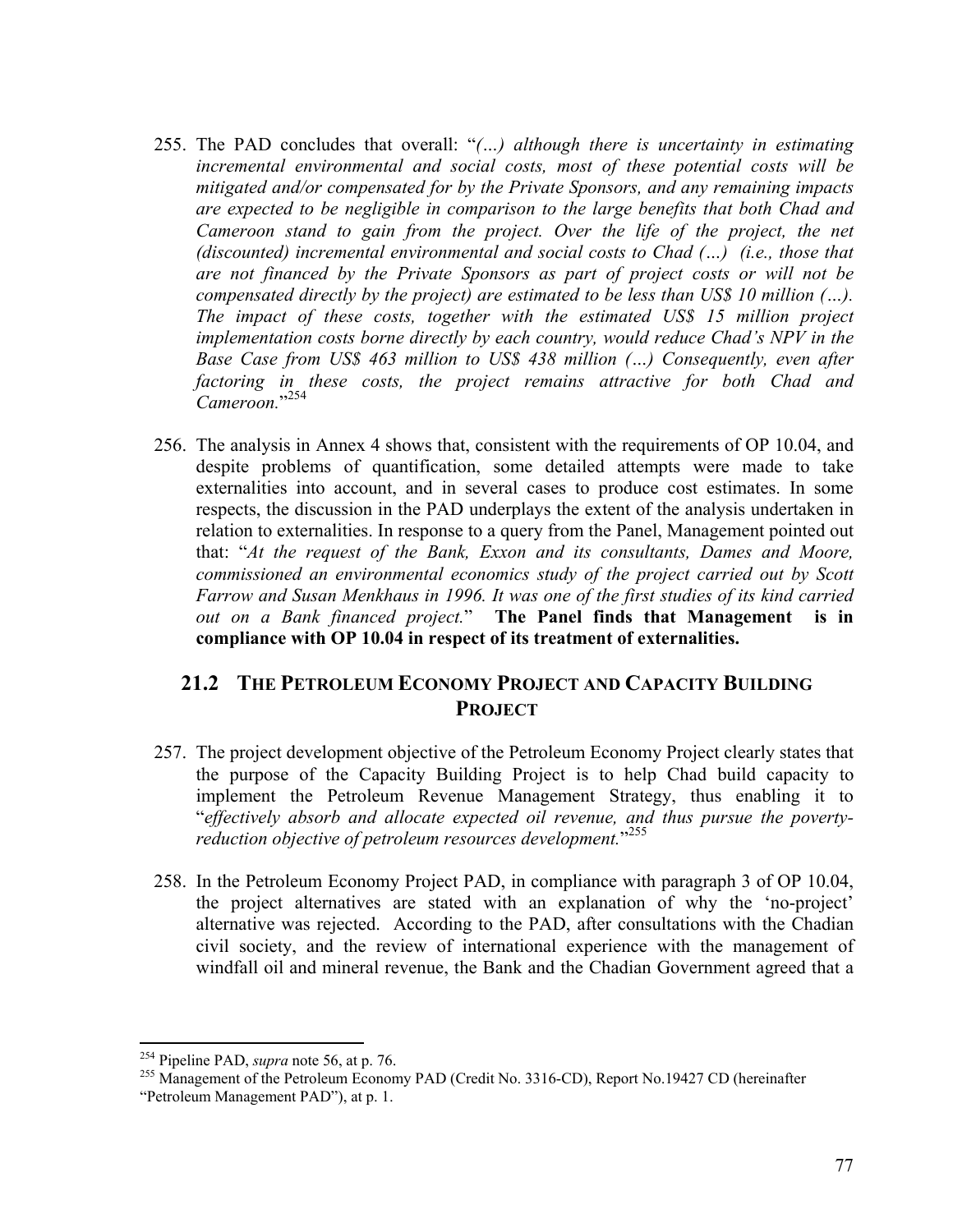strategy for managing oil revenues, and capacity building to implement it, would be essential in mitigating the risks associated with the pipeline project.<sup>256</sup>

- 259. The Economic and Financial Section of the Petroleum Economy Project PAD's Summary Project Analysis section is a brief ten lines. It states that capacity-building operations of this type do not lend themselves to a meaningful quantitative analysis of economic and financial returns. It says, however, that it can safely be assumed that successful implementation of the Capacity Building Project "*would maximize the return on the much larger Doba project and mitigate the risks of windfall oil revenue. It can also be assumed that successful implementation of the project would improve Chad's overall capacity to manage public resources (…).*" 257
- 260. However, paragraph 4 of OP 10.04 states that "*If the project is expected to generate benefits that cannot be measured in monetary terms, the analysis (a) clearly defines and justifies the project objectives, reviewing broader sectoral or economywide programs to ensure that the objectives have been appropriately chosen, and (b) shows that the project represents the least-cost way of attaining the stated objectives."*258 Also, it should be noted that OD 4.15 says that for Bank-financed poverty reduction projects in which the calculation of an economic rate of return is not practicable, such projects must, "*be the least cost way of achieving project benefits.*" 259
- 261. Although the objectives are justified and the benefits clearly identified, the Economic and Financial Summary of the Petroleum Economy Project PAD does not attempt to explain why the project represented the least-cost way of attaining the stated objectives. This matters because the PAD does not include an explicit discussion on Economic Analysis, which would normally set out in some detail the satisfaction of the criteria and procedures covered by OP 10.04.
- 262. Similarly, the *Institutional* analysis and the *Sustainability and Risks* discussions are very brief. This is significant because of the acknowledged complexity of the project's design and the recognition that "*to avoid the failure associated with development of oil or mineral resources in other Sub-Saharan African countries, Chad must put in place before 2004 the essential building blocks of its strategy for the management of the*  petroleum economy."<sup>260</sup> This significant matter is also acknowledged in the Pipeline PAD, where it is said that: "*Whether Chad would be better or worse-off with the project is intimately tied to the proper use of oil revenues (…).*" 261 **In view of the foregoing, and the earlier discussion on capacity building in Section 8 of Part 2 of this Report, a more thorough appraisal of sustainability and risks would have been required in order to ensure proper compliance with paragraphs 5 and 6 of OP**

<sup>&</sup>lt;sup>256</sup> Petroleum Management PAD, *supra* note 255, at p. 11.

<sup>&</sup>lt;sup>257</sup> Id., at p. 14.<br><sup>258</sup> OP 10.04, Nonmonetary Benefits, at § 5.<br><sup>259</sup> OD 4.15, Investment Lending *Economic Design*, at § 29.<br><sup>260</sup> Petroleum Management PAD, *supra* note 255, at p. 16.<br><sup>261</sup> Pipeline PAD, *supra* note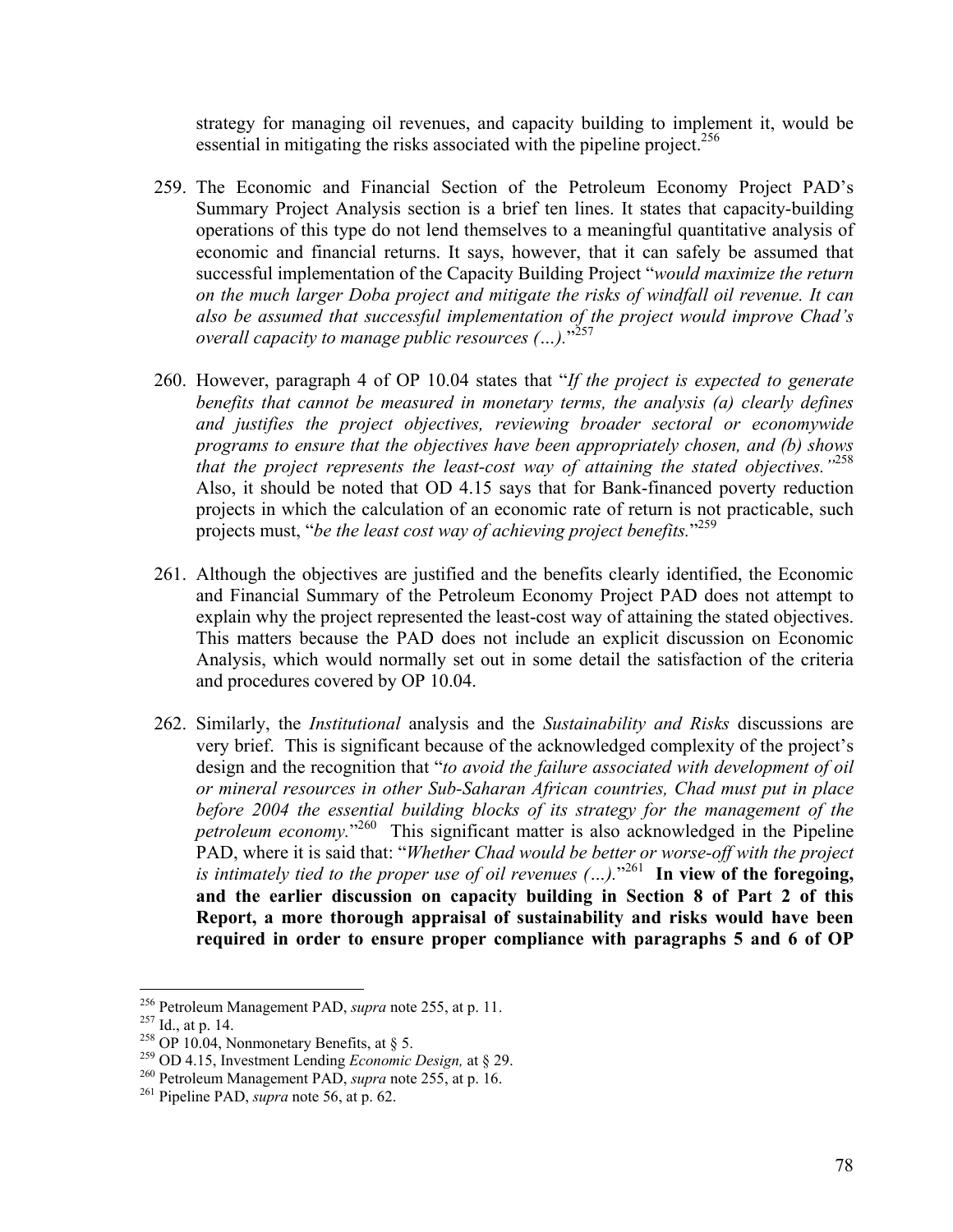## **10.04. In this respect, therefore, the Panel finds that Management is not in compliance with OP 10.04.**

- 263. For the Capacity Building Project, the project development objective is also clearly stated at the beginning of the PAD.<sup>262</sup> The no-project alternative is clearly discussed in Section D and, as with the Petroleum Economy Project, the rationale for rejecting it is convincingly argued.
- 264. However, the Summary Project Analysis says that: "*The capacity building and technical assistance characteristics of this operation do not permit a meaningful quantitative economic and financial analysis.*" 263 As with the Petroleum Economy Project, the PAD does not have an Economic Analysis annex and there is no explicit discussion of why the Project is expected to deliver its benefits at least cost.
- 265. The *Sustainability and Risks Section* presents valid reasons why the stakeholders have incentives to implement the Project successfully, but there is little discussion of factors that might hold back the development of the institutional framework necessary to ensure that the project functions as designed. As OP 10.04 notes, the main purpose of the analysis of risk is "*to identify the scope for improving project design, increase the project's expected value, and reduce the risk of failure.*" 264 **Given the identified weakness in implementation capacity in the Ministries of Environment and of Energy and Petroleum, and the importance of timely implementation of the rapid intervention measures, the Regional Development Plan and the pilot development fund (FACIL), the Panel finds that Management is not in compliance with OP 10.04 in respect of the analysis of sustainability and risk issues. .**

# **22. POVERTY REDUCTION**

"*The success of the Doba project will be measured by poverty reduction rather than by barrels of oil produced or millions of dollars received by Chad from oil exports.*" 265

# **22.1 THE PETROLEUM REVENUE MANAGEMENT PROGRAM**

266. OD 4.15 stipulates that sustainable poverty reduction is the Bank's overarching objective, and "*if poverty reduction is to be sustainable, institution-building and* 

<sup>262</sup> Capacity Building PAD, *supra* note 25, at p. 2. "*The development objective of the project is to strengthen the capacity of Chad to: • manage the development of its petroleum resources in an environmentally and socially sound manner, beginning with the Doba Petroleum Project in southern Chad; • minimize and mitigate the potential negative environmental and social impacts of the Doba Petroleum Project on the producing region, strengthen local capacity in the region, and provide opportunities for the region's residents to improve their living conditions; and • establish an effective framework for further sound private sector investment in the petroleum sector, and engage effectively with such investors*." 263 Capacity Building PAD, *supra* note 25, at p. 13. 264 OP 10.04, Risk at § 6. 265 Petroleum Management PAD, *supra* note 255, at p. 13.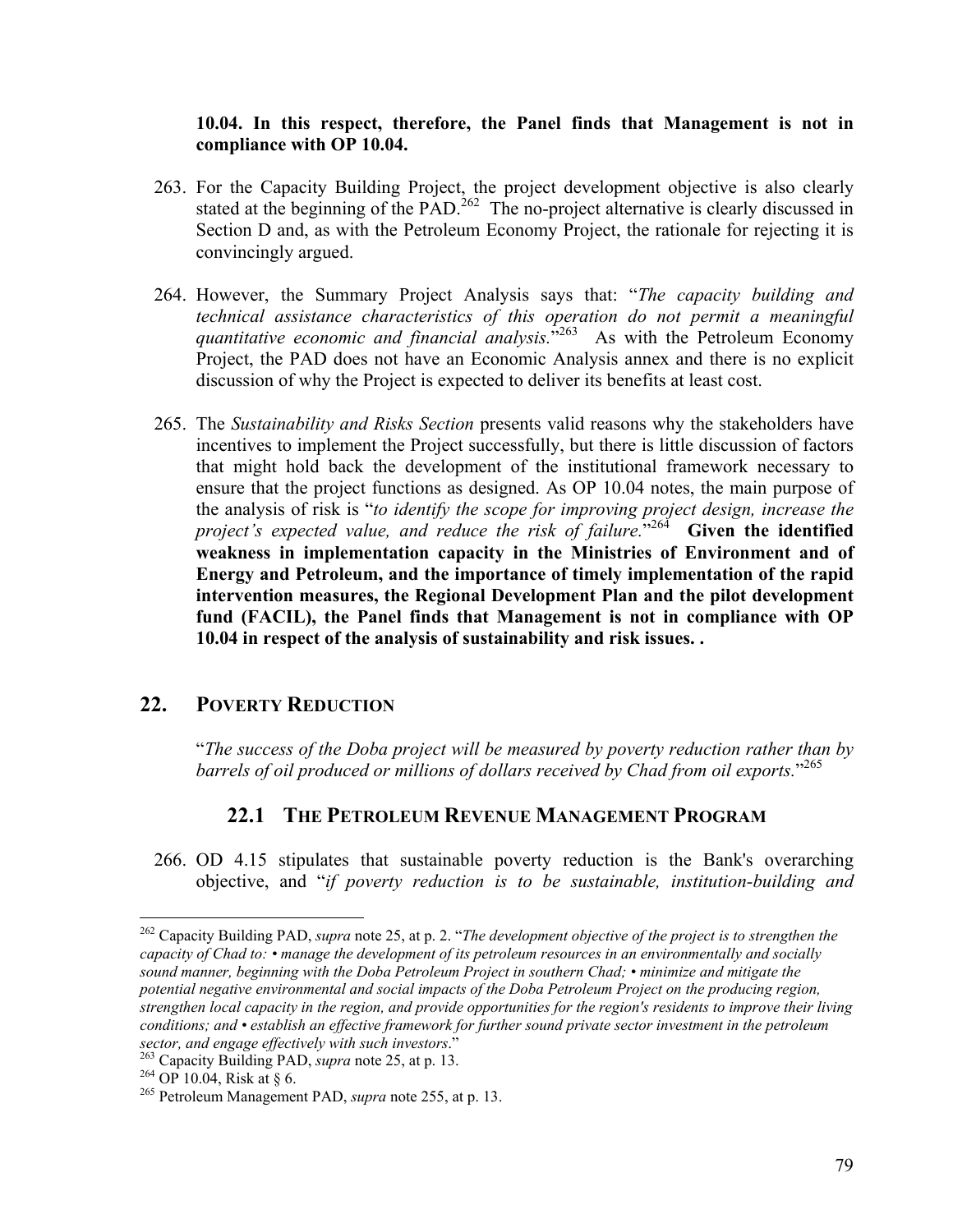*investing in local capacity to assess poverty and to analyze, design, implement, and*  finance programs and projects are essential."<sup>266</sup> The Directive also states that risk analysis is essential for poverty reduction projects because these projects may have "*important side effects for environmental and demographic outcomes, which should be carefully analyzed.*" 267

- 267. Although the Request does not explicitly mention OD 4.15 on Poverty Reduction, issues related to compliance with this policy are addressed in Management's Response. According to Management, the Bank's approach with regard to petroleum revenue management is to help Chad "*target the bulk of direct oil revenues from the Project to expenditures in priority sectors for poverty alleviation.*" 268
- 268. Management notes that the Bank's rationale for supporting the Pipeline Project is based on the conviction that the Project affords Chad a "*unique opportunity*"<sup>269</sup> to generate revenues to reduce poverty; and the conviction that the Government of Chad will allocate "*these revenues to poverty reduction activities and achieving a concrete impact.*" 270
- 269. As the Pipeline PAD and the Management Response make clear: "*Chad is aware of the systemic transformation of the economy frequently brought about by injection of substantial petroleum resources and the need for a longer term perspective for poverty reduction (…).* [T]*he Government has worked closely with the Bank to delineate a petroleum revenue management program (the Revenue Management Program) and has articulated a Strategy for the Management of the Petroleum Economy.*" 271 Management adds that "*The overall objective of the Program is to set aside the petroleum revenues received by the Borrower under the Project and target their use to priority poverty sectors in the context of the Borrower's overall sectoral programs and global government expenditure patterns, in a manner consistent with sound macroeconomic management.*" 272
- 270. According to Management, the Revenue Management Program is to be implemented and supported by the Petroleum Economy Project, whose objective is "*to enable Chad to mobilize expected oil and other revenues efficiently and transparently for poverty*  reduction activities.<sup>273</sup> Management maintains that the Pipeline Project also offers opportunities and risks at the sectoral level. Consequently, according to the PAD, the

<sup>&</sup>lt;sup>266</sup> OD 4.15, Policy, *Fundamental Objective* at  $\S 6$ .

<sup>&</sup>lt;sup>267</sup> Id., Investment Lending, *Economic Design*, *Risk Analysis* at § 30.<br><sup>268</sup> Management Response, *supra* note 27, at § 5.<br><sup>269</sup> Id., at § 18.<br><sup>270</sup> Ibid.<br><sup>271</sup> Pipeline PAD, *supra* note 56, at p. 95.<br><sup>272</sup> Managemen *help manage macroeconomic distortions induced by oil exports, provide poverty data to underpin allocation of public resources, integrate sector expenditure programs in the priority poverty-reduction sectors in a viable budgetary framework, implement ex-post control of budget execution, associate the civil society to the oversight of oil revenues and development policy formulation, and inform it on the outcomes of public resources use."*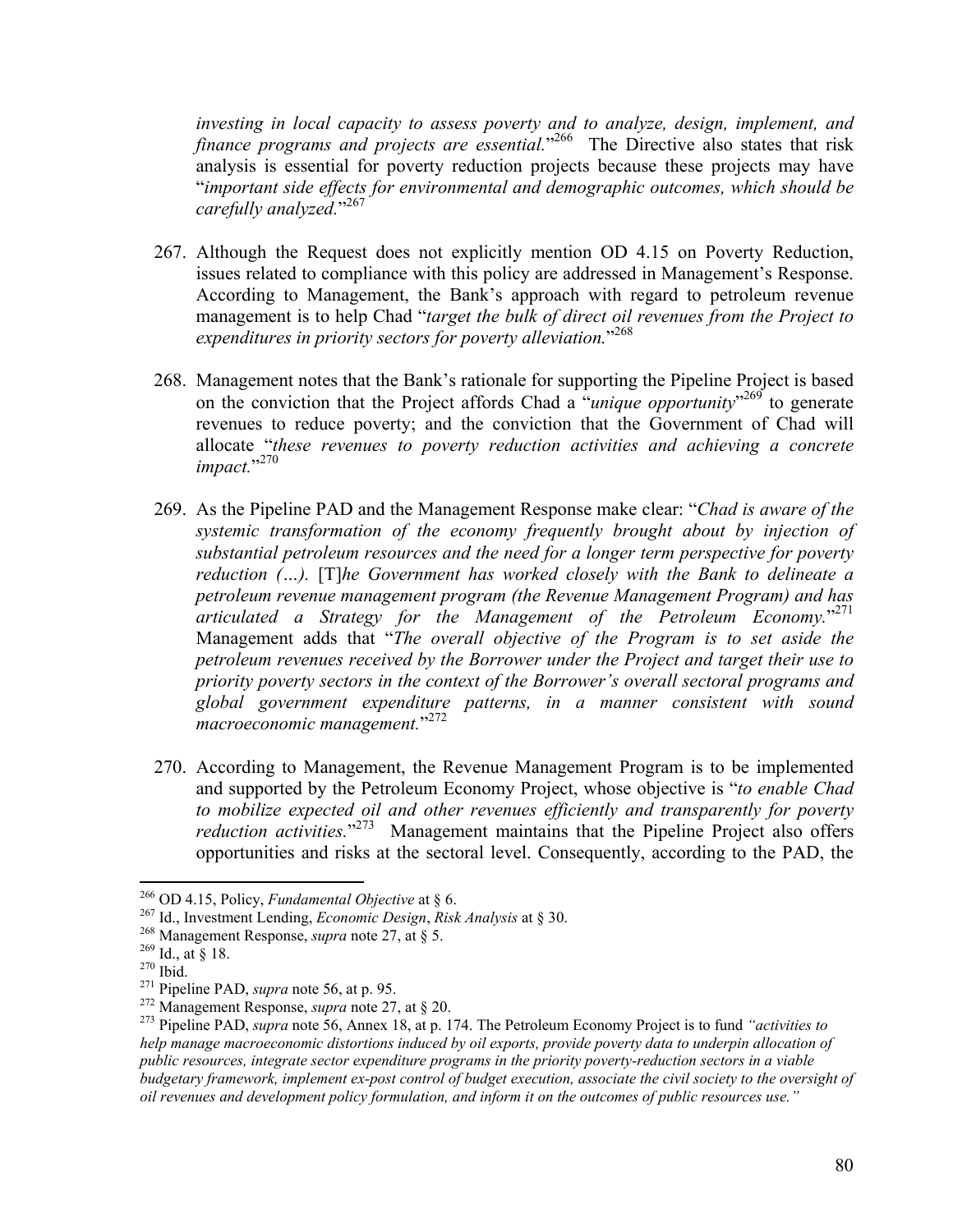Capacity Building Project is intended to strengthen the capacity of the Government: "*(a) to monitor and supervise the environmental, social, and technical aspects of petroleum projects, starting with the Doba Petroleum Project; (b) to address the induced impacts in the producing region that will be generated by the project; and (c) to manage the petroleum sector as a whole.*" 274

- 271. The Revenue Management Program has detailed rules for the handling and allocation of the oil revenues (royalties on the sale of oil, dividends from the Government of Chad's equity investments in the project, and income taxes on the oilfield and pipeline activities), many of which are supported by the Law approved on December 30, 1998. The Pipeline PAD notes that 10% of royalties and dividends (which represent 85% of expected revenues over the first ten years of production) will be invested in long-term external investments, whose proceeds will be used to benefit poverty reduction programs in the future. The remaining 90% will pass through Special Petroleum Revenue Accounts.275 **The Panel recognizes the importance of this but, in its view, it is vital that this be the subject of continuing monitoring, review and assessment by an independent body such as the IAG.**
- 272. The figure below, from the Pipeline  $PAD<sub>z</sub><sup>276</sup>$  illustrates these revenue arrangements. A variety of control and audit mechanisms are also described, as well as links to the Bank portfolio ("*Government performance (…) will be a central criterion in determining future levels of World Bank support to Chad*") and there are conditions attached to the loans and credits.<sup>277</sup>
- 273. The Pipeline PAD, the Revenue Management Program and the Guiding Principles provided evidence that suggests an intention by Management to comply with the broad provisions of OD 4.15, along with an awareness of the challenges to effectively reduce poverty in Chad. **Nevertheless, the Panel has concerns on whether some components of OD 4.15 have been fully met and whether Management has succeeded to put in place sufficient measures to ensure the sustained delivery of poverty reduction outcomes, and hence future compliance with OD 4.15**.

<sup>274</sup> Capacity Building PAD, *supra* note 25, Annex 2, at p. 25. Also, please note the Panel's examination of the institutional capacity for managing adverse impacts resulting from the Pipeline Project in Part 2, Section 8 of this Report.

<sup>&</sup>lt;sup>275</sup> Pipeline PAD, *supra* note 56, Annex 11, at p. 96. The remaining 90% will pass through Special Petroleum Revenue Accounts, to be used as follows: *"80 percent of royalties and 85 percent of dividends (…) will be*  devoted to expenditures in key poverty reduction sectors (education, health and social services, rural *development, infrastructure, and environment and water resources). - Expenditures from oil revenues in these sectors will be incremental to Government spending in these sectors prior to the arrival of oil revenues. - In addition, 5 percent of royalties deposited into such accounts will be allocated as a supplement to the oilproducing region to be programmed by local authorities. - During an initial five-year period (i.e., before oilfield income taxes provide another possible source of revenues), the residual 15 percent of royalties and dividends can be used to finance general Government expenditure in the civil sectors to help meet pressing Government operational needs. - Revenues which cannot be used efficiently for the agreed objectives, or the mobilization of which would jeopardize macroeconomic stability, will be sterilized under arrangements acceptable to the Bank)."*<br><sup>276</sup> Pipeline PAD, *supra* note 56, Annex 11, at p. 97.<br><sup>277</sup> Id., at pp. 97-98.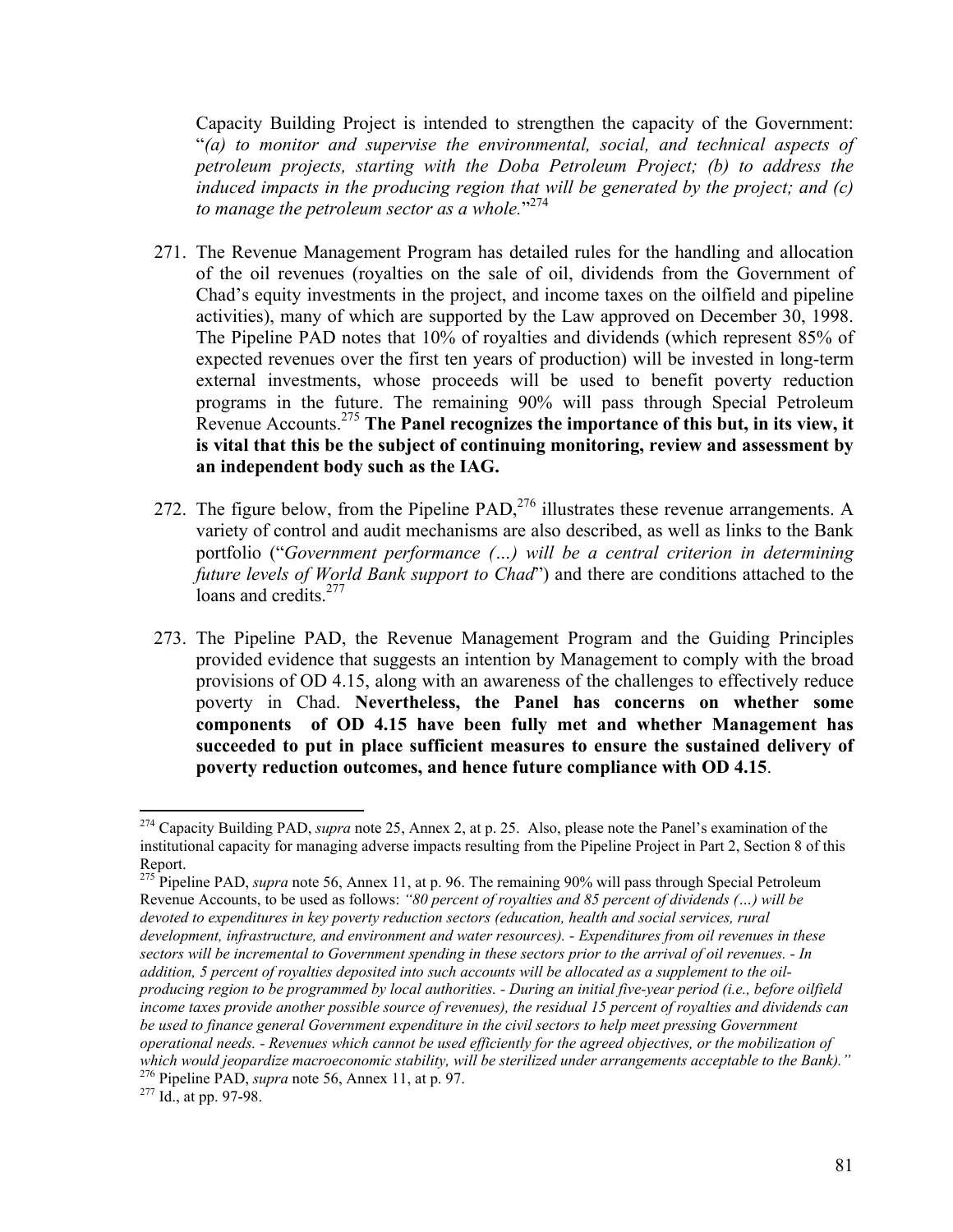

274. Management's specific concerns in ensuring the Project's poverty alleviation success appear to come out of a high level of awareness of the risks associated with an oil 'windfall', and of the particular challenges they pose for Chad, a country in which capacity weakness is "*all-encompassing and greater than in most sub-Saharan Africa*  countries, reflecting the impact of almost three decades of civil strife."<sup>278</sup> While bearing in mind this demonstrated high level of awareness on the part of both Bank and Government of the challenges posed by the oil revenues, in the succeeding sections the Panel proposes to look in more detail at a number of significant issues that merit examination. These issues relate not only to the particular frameworks, rules and mechanisms to be employed to address these challenges but also to the difficult issue of

1

<sup>278</sup> Petroleum Management PAD, *supra* note 255, at p. 3. *"The experience of oil and mineral exporting countries demonstrates that mismanagement of windfall revenues often leads to distortions, waste, corruption, and social tensions. Expenditures exceeding the absorptive capacity of the economy could distort relative prices, appreciate the effective exchange rate and reduce competitiveness. Hasty deployment of oil revenue could exceed the government's ability to manage public expenditure efficiently, fostering inefficiencies and waste even when goals are sound. (…) Non-transparent, inefficient or inequitable management of revenues could fuel social tensions. (…) Chad faces a particular challenge given the immaturity of its democratic institutions, the weakness of its economic management institutions and capacities, and existing social tensions."*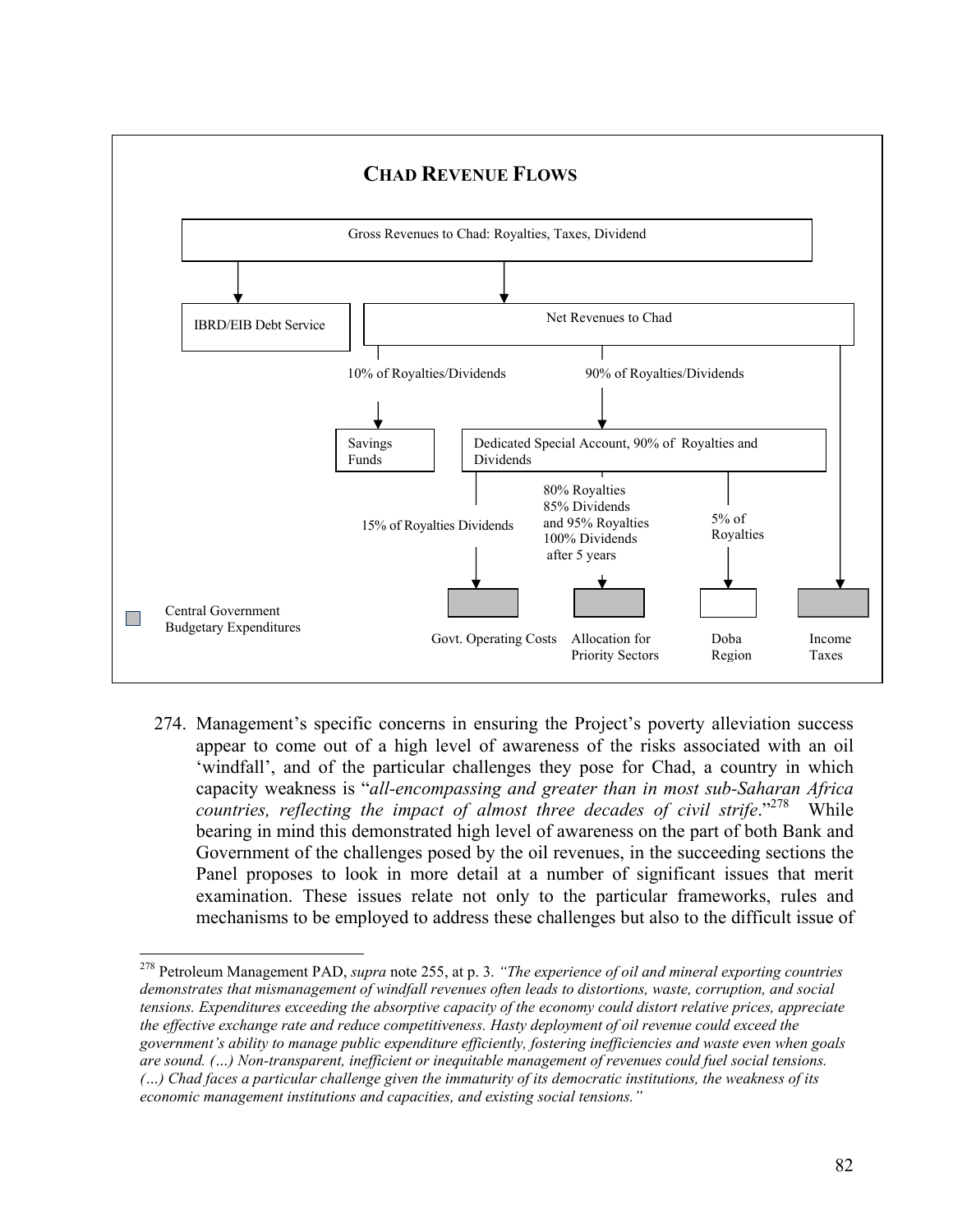timing – how to get the enhanced capacities in place in time, given that significant problems could be anticipated to arise well before the revenues start to flow.

- 275. A first issue relates to the allocation of royalties and dividends to expenditures on the five identified priority '*poverty reduction sectors*', and to the issue of additionality. Expenditures from oil revenues in these sectors will be incremental to previous government spending in these sectors, i.e. "*incremental to the general budget of the*  fiscal year preceding the first oil revenues."<sup>279</sup> This provision for incremental spending was presumably put in place in order to forestall the possibility that oil revenue spending might be used to substitute for government spending that would otherwise have taken place. There is, however, a question about whether the use of a fixed, static baseline is appropriate in a situation where, even in the absence of oil revenues, public expenditure might be expected to increase over time. Since these are priority sectors, it would be expected that in a growing economy ("*Economic growth has averaged 5 percent p.a. since 1996 (…), and fiscal revenue was projected at 9.4 percent of GDP in 1999, compared with 4.9 percent in 1994.*" 280), a government would have chosen to allocate increasing funds to them - and in the Panel's interview with a Bank staff member, it was suggested that since 1994 the Government has allocated more funds every year to education, health, and infrastructure. **To avoid the risk that a priority poverty reduction sector might only receive a small net increase on the budget of the fiscal year before the first oil revenues, in the Panel's view, it would have been appropriate to have an additional safeguard, such as specifying a moving baseline, at least for an initial period**. 281
- 276. There is, however, a tension between a policy that ensures that oil revenues benefit poverty-connected sectors and the risk that budgets become too rigidly specified to permit sensible flexibility in dynamically changing circumstances. This is one reason why finance ministries are reluctant to 'hypothecate' tax revenues and dedicate them to particular purposes. **Given the risks demonstrably associated with 'windfall' oil revenues, in the Panel's view, the decision to hypothecate is in compliance with OD 4.15.**
- 277. Nevertheless, one issue which was raised in the Panel's discussions with Bank staff was the possibility that the priority sectors may have been too narrowly and rigidly defined – spending on the judiciary and the functioning of the legal system provides an example which relates significantly to capacity building, to effective channeling of revenues, and to the protection of disadvantaged groups.
- 278. In relation to spending on the judiciary, the Petroleum Economy PAD indicates that this was not an oversight: a strategic choice was made.<sup>282</sup> It is also suggested that one of

<sup>&</sup>lt;sup>279</sup> Pipeline PAD, *supra* note 56, Annex 11, at p. 120. See also Id., at p. 106, where this is specified as fiscal year 2002.<br><sup>280</sup> Petroleum Management PAD, *supra* note 255, at p. 5.

<sup>&</sup>lt;sup>281</sup> For instance based on an average of the real growth rate in sectoral expenditures over a certain period of years.<br><sup>282</sup> Petroleum Management PAD, *supra* note 255, at p. 5. "(...) project activities address mainly c

*in the executive branch of the government and the implementation of the Law on Oil Revenue Management.*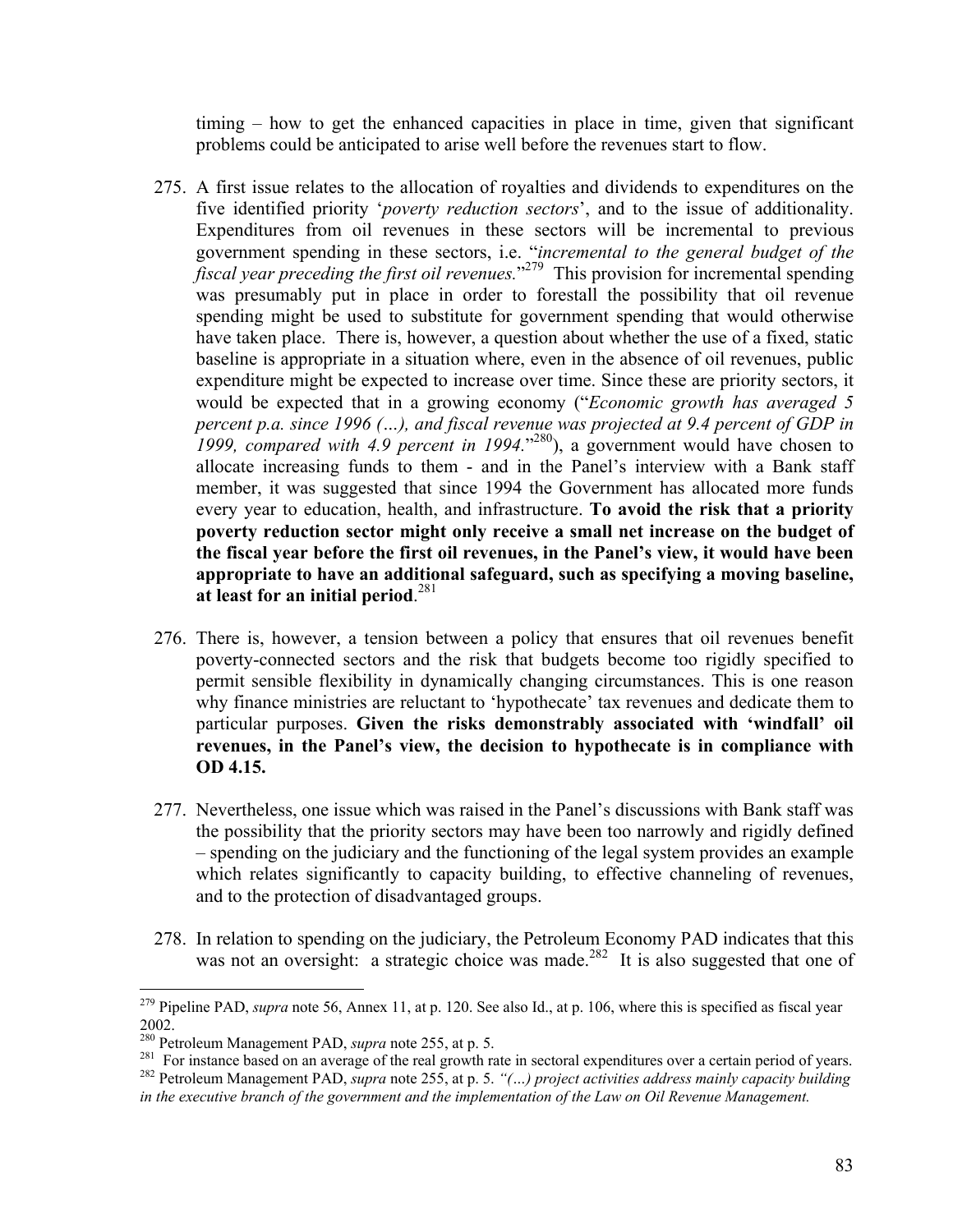the alternative means of addressing the capacity of the judiciary could be the Capacity Building Project (although that Project's remit does not cover such areas). **The Panel accepts that there have to be limits to the coverage of any project. Nevertheless, the successful translation of oil revenues into equitable, effective economic development and poverty reduction extends well beyond budget allocations and the auditing and control of public expenditure, requiring an infrastructure that extends from democratic institutions through to a growing real and financial private sector, including the provision of credit, and active markets. OD 4.15 states that,** *"Private sector development (…) promotes growth and income earning opportunities for the poor."*

279. As noted in the earlier section on "Institutional Capacity," the Panel's investigation revealed serious concerns about the failure to develop and strengthen the institutional capabilities of the Government of Chad to a level where it could begin to monitor the Project effectively **before** the revenues start to flow. The Panel noted that the failure to achieve this objective raises questions about the ability to realize several of the other social objectives of the Project, in particular poverty reduction. In this regard, **it is vital that the operations of the dedicated special account be subject of continuing monitoring, review and assessment by an independent body such as the IAG.**

## **22.1.1 Allocation of Resources to Producing Regions**

- 280. Due to the general nature of the Request, the Panel understood the allegations broadly to cover all possible allegations in regards to the relevant Bank policies and procedures. In that context, the Requesters' alleged that "*the laughably small quota assigned to the production zone bears little or no relation to the magnitude of the needs of this region and the size of its population.*" <sup>283</sup> This refers to the 5 per cent of royalties from oil revenues, over the life of the oil field project, earmarked for the producing region.<sup>284</sup> Moreover, repeatedly during the Panel's visit to Chad several local leaders expressed deep reservations on whether Chadians would be the ultimate beneficiaries of the Project.
- 281. Management indicates that there are no Bank policies or procedures that "*set standards for the direct attribution of revenues to producing regions in the context of projects supporting natural resource exploitation.*" 285 Indeed **there are no Bank policies and procedures that directly guide the allocation of resource revenues to producing regions. Consequently there is no question here of non-compliance with OD 4.15.**  It appears that the decision to make such an allocation in relation to the Pipeline project

*Capacity building for the legislature, the judiciary, the private sector and the non-governmental institutions, and the media, would need to be addressed through other means (…). This choice was prompted by the need to streamline as much as possible this operation with a view to ensuring its manageability, as well as by financial considerations."*<br><sup>283</sup> Request for Inspection, *supra* note 18, at § 4 ¶ 2.

<sup>&</sup>lt;sup>284</sup> The 5% is closer to 4.5%, since it is 5% of 90%; see *Chad Revenue Flows* diagram on the Allocation of Resources to Producing Regions in sub-section 22.1.1 above.

<sup>285</sup> Management Response, *supra* note 27, at § 148.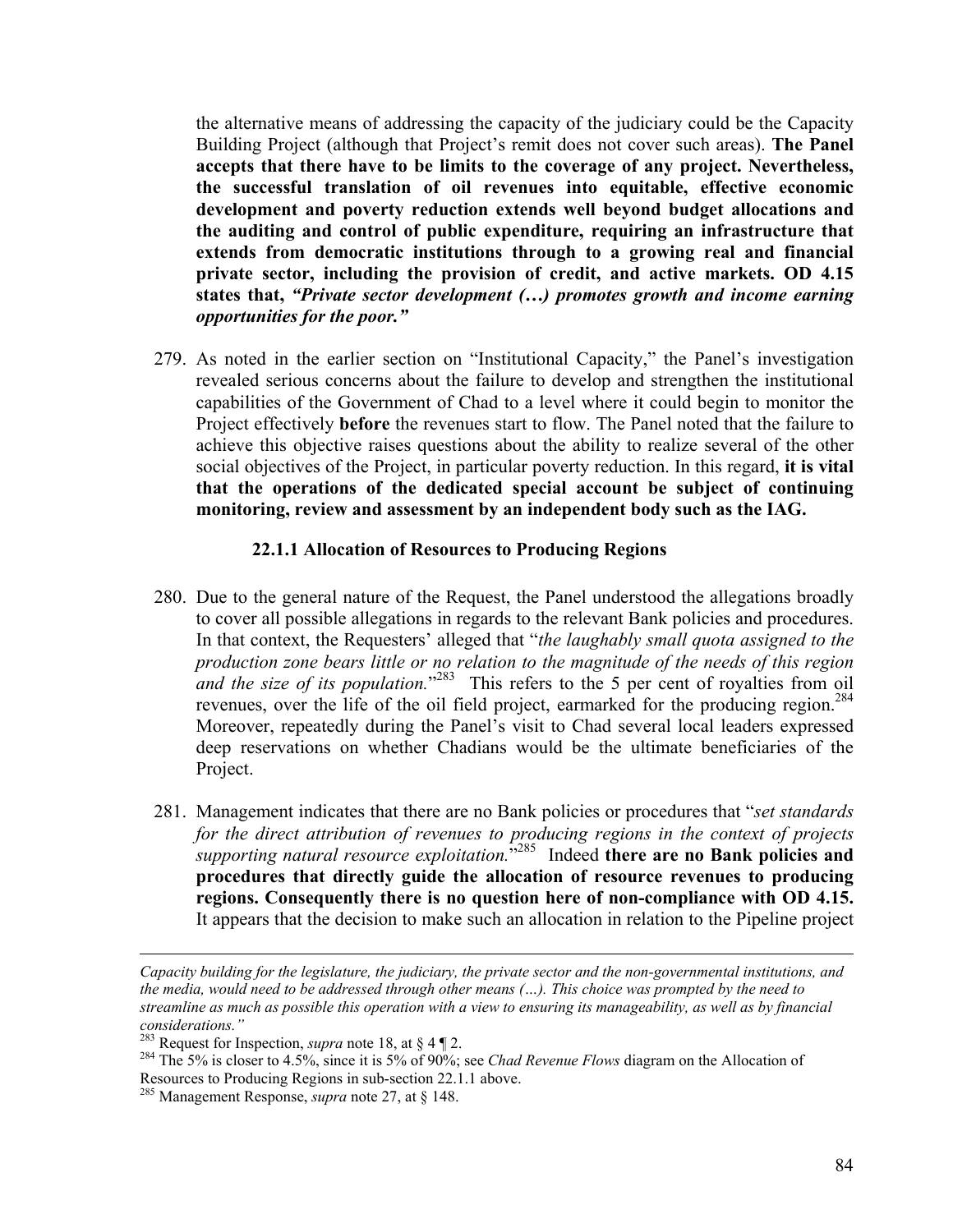was inspired by troubled experiences in other countries, including Nigeria. **However, the PADs neither suggest that any targeted studies of how to determine the appropriate share were carried out, nor do they cite any review material that underpinned the choice of 5 per cent. In the Panel's view, this is a matter of great concern.** 

- 282. A related question concerns whether the producing region's share might change. Management indicates that in the provisions of the Revenue Management Program, "*the Borrower shall not amend or waive the Petroleum Revenue Management Law so as to materially and adversely affect the implementation of the Program,* [or] *set out the flow of funds generated by the Project.*" 286 This is potentially important in the case of the producing region's share, since the Law on Revenue Management states, in Article 7, apparently in relation to the 5 per cent, that "*this amount may be changed by decree at five-year intervals in the light of available resources and the needs and absorptive capacity of the region*." It should be remembered, however, that the Bank's leverage in relation to the Project will decline significantly over time, which emphasizes the importance of growth in the capacity of democratic institutions through the Project's lifetime.
- 283. Management suggests that the earmarked 5 per cent of royalties, "*only represents a small portion of the value of the expenditures which will benefit the people of the producing region*," and is in addition to "*the share of revenues that will serve to finance expenditures for priority sectors in the producing area through Chad's regular budget, the rapid intervention measures and community-based investments financed in the*  region under the Capacity Building Project."<sup>287</sup> However, Management does not cite any estimates of the absolute or relative shares of royalties and of revenue-derived expenditures expected to benefit the producing region, on which the 'small portion' assertion was based.
- 284. It is not clear that Management has yet the information that would enable it to estimate regional shares of planned priority sector expenditures from expected oil revenues, although the ongoing public expenditure review process should be enabling it to assemble a clearer picture of existing regional patterns of public expenditure, and of the nature and extent of any disparities between regional shares. **In the Panel's view, this kind of information is essential if the various stakeholders are to be in a position to debate and argue for appropriate shares in national income and wealth.**
- 285. Evidence of beneficial expenditures and planned activities taking place in the producing region well before the oil starts to flow could be an effective way of providing reassurance that the region will not lose out. Management indicates that a number of activities and measures are intended to produce such benefits. For example, it is indicated that as a result of consultations with civil society, civil society organizations are involved "*in the definition and future operation of the FACIL and in*

1

<sup>286</sup> Id., at § 21. See also Pipeline PAD, *supra* note 56, Annex 11, at p. 105. 287 Management Response, *supra* note 27, at § 148.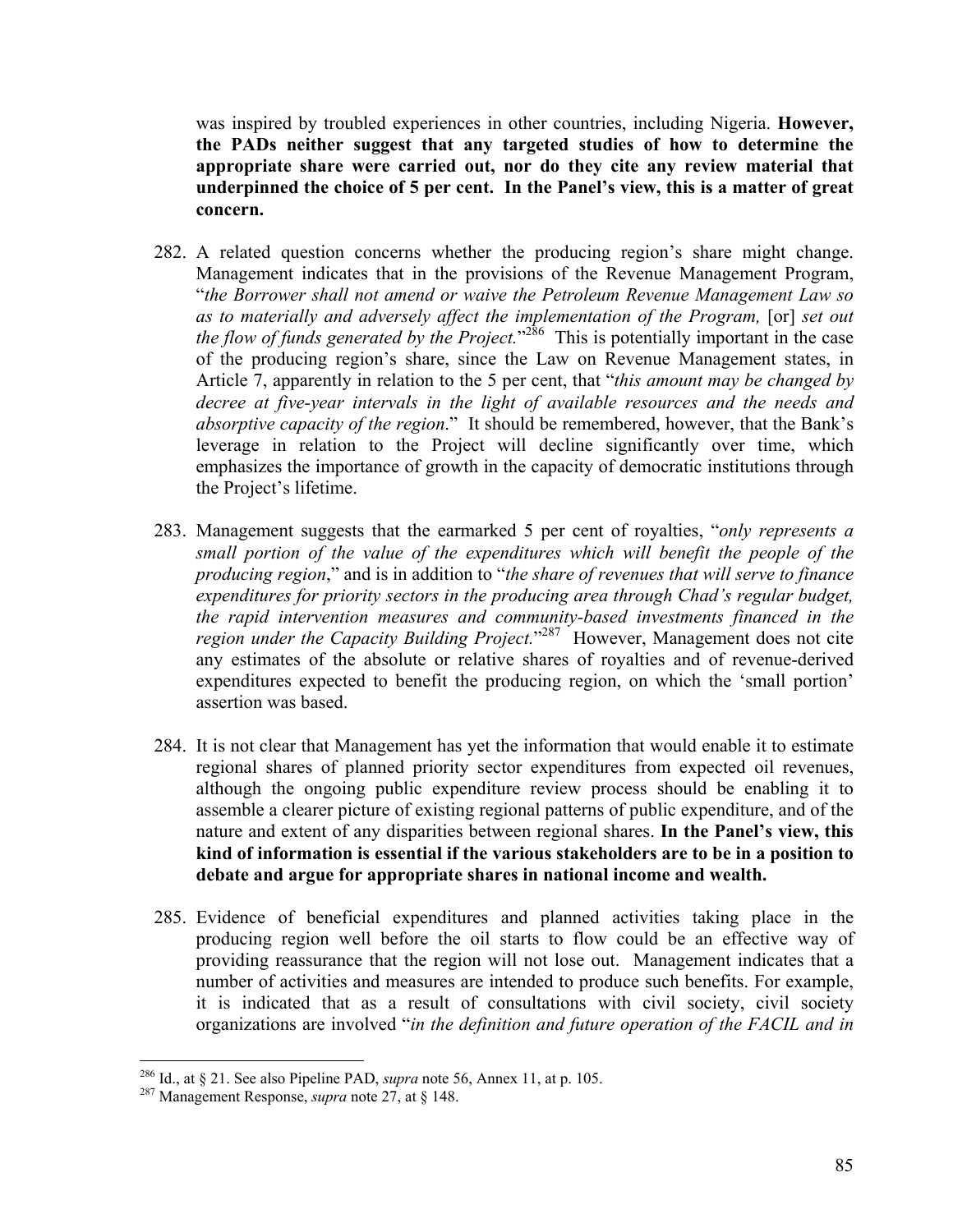*the elaboration of the Regional Development Plan.*" 288 According to Management, such Regional Development Plan "*addresses issues related to in-migration, health and public hygiene and sanitation services, energy, water supply, and food and housing in the initial years of the oil field development,*" 289 while the FACIL "*has been put in place under the Capacity Building Project to support local groups with development projects.*" 290 Additionally, Management indicates that the Regional Development Plan is one of several "*effective instruments to provide social safeguards and development*  benefits to the region's population."<sup>291</sup>

#### **22.1.2 Implementation Delays**

- 286. It appears, however, that a number of these activities, ranging from Project mitigation measures to the establishment of FACIL and the participatory assembling of the Regional Development Plan, as well as the progress of the supervisory body (the Collège de Contrôle et de Surveillance des Ressources Pétrolières), have been running significantly behind schedule, at a time when the development of the oilfield and pipeline are running well ahead of schedule (the so-called 'two-speed' problem). **This problem was addressed in the earlier section on "Institutional Capacity" in the context of OD 4.01.**
- 287. **In the Panel's view, these delays threaten to compromise the delivery of poverty reduction in the later stages of construction and in the early stages of operation of the Pipeline Project.** In this context, OD 4.15 is clear: "*If poverty reduction is to be sustainable, institution-building and investing in local capacity to assess poverty and to*  analyze, design, implement, and finance programs and projects is essential.<sup>5292</sup> The Third Semi-Annual Report to the Directors on the Implementation of the Petroleum Development and Pipeline Project<sup>293</sup> suggests that the Bank is aware of the threat that these delays represent. **If the problem is not addressed urgently, future compliance with OD 4.15 will also be in jeopardy. Obviously, Management must renew and invigorate its efforts to ensure that the structures created are fully operational before the expected earnings arrive.**
- 288. The Capacity Building Project PAD describes the relationship between the Regional Development Plan and FACIL in this way: "*The Regional Development Plan (RDP) will be elaborated in parallel with and through the operation of the FACIL. The RDP (…) represents a more detailed planning activity than the Regional Development Framework (…). The FACIL is a vehicle for creating the processes to support the*  preparation of the RDP."<sup>294</sup> However, it was suggested during Panel interviews in January 2002 that the operations of FACIL were at least 6-9 months behind schedule,

 $^{288}$  Id., at § 55.

<sup>&</sup>lt;sup>289</sup> Id., at § 91.<br>
<sup>290</sup> Ibid.<br>
<sup>291</sup> Id., at § 103.<br>
<sup>292</sup> OD 4.15, Policy, *Fundamental Objective* at § 6.<br>
<sup>292</sup> SecM2002-0045 and IFC/SecM2002-0008, January 25, 2002.<br>
<sup>294</sup> Capacity Building PAD, *supra* note 25, P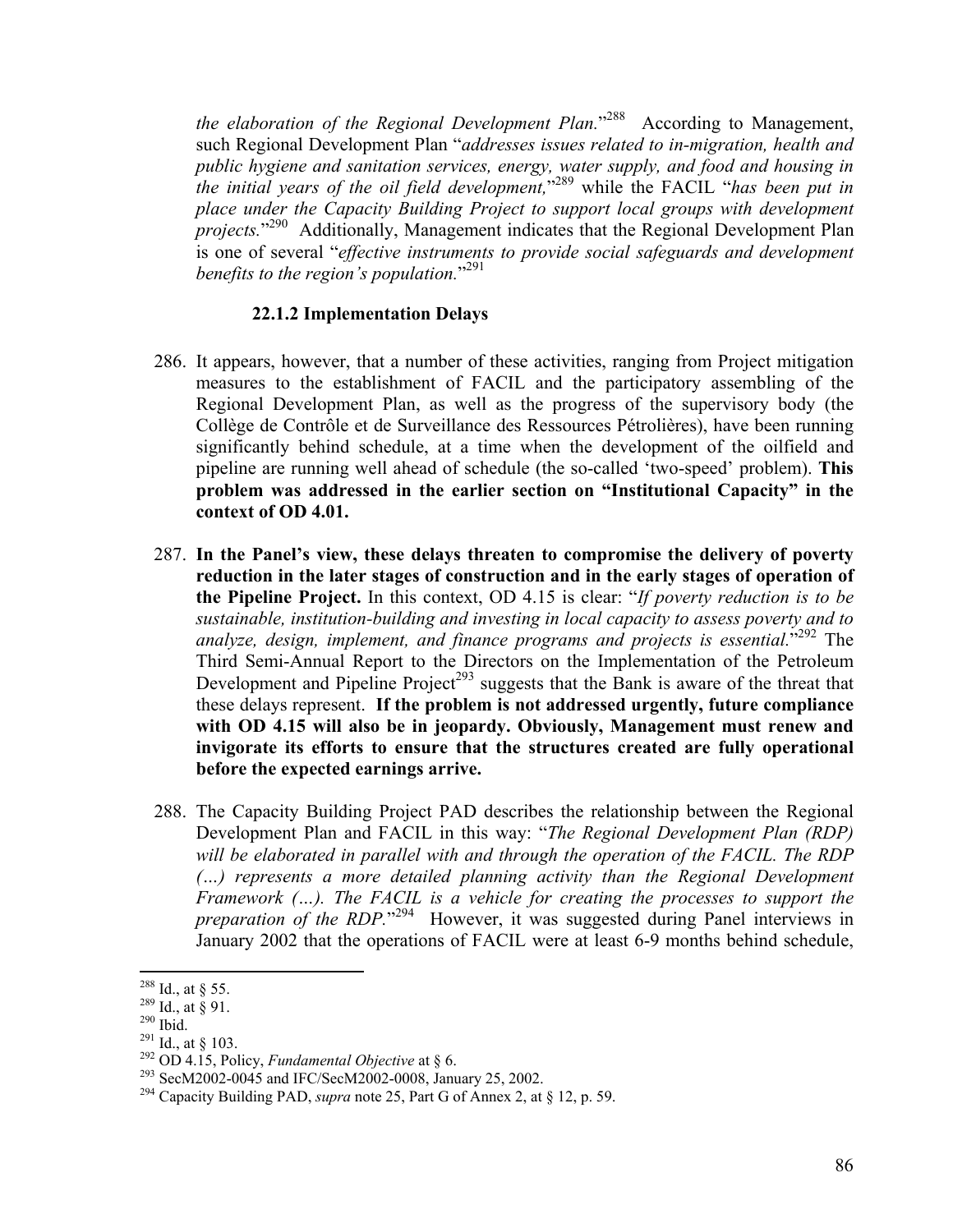which affects the process of developing the Regional Development Plan, while some of the deliverables specified in the Regional Development Plan<sup>295</sup> were running about 18 months behind schedule.

- 289. **The issue has to do not only with the formal operations of FACIL but also with the formal preparation of the Regional Development Plan. As noted elsewhere in this Report, considerable emphasis has been placed on social and environmental compliance. In the Panel's view, however, much less emphasis has been placed on what it takes to deliver on the ground before the oil starts flowing and the revenues begin to come in. As the PAD noted, during various workshops local communities expressed their more immediate needs for (i) rural infrastructure (ii) credit, (iii) fertilizer and production equipment, and, (iv) training. At the present rate of progress, it seems probable that these priority needs will not be fulfilled, at least within an appropriate time frame**.
- 290. On the benefits side, some activities, like road improvements and some limited local employment, are occurring as a side effect of work in progress on the Pipeline Project. However, it also appears that much of the produce and services, such as food, catering and transport, is imported. This is both because of tight specifications of what is required and because of problems of local capacity in the producing region to meet those specifications.296 There are also related issues of finance and credit. **The Panel was not provided with evidence to suggest that the necessary capacity-building and support mechanisms are in place -- or are being put in place -- to enable entrepreneurs to take full advantage of important income-earning opportunities in the region that are likely to exist only during the initial construction phase.** Early exploitation of such poverty-reducing opportunities may be important for the longer run, in terms of the foundations it lays for later growth.
- 291. Although project-related expenditures can bring benefits in the form of incremental incomes they may also impose costs.<sup>297</sup> There is evidence of price rises for some commodities, such as food and housing, in the project region. On the one hand this 'excess demand' can be a positive force, since it signals potential opportunities for people to earn incomes through supplying goods and services for which demand currently outstrips supply. On the other hand, for poorer consumers competing with those who have money to spend, there can now be an affordability problem if the prices of the products on which they depend have risen. The poor are often not in a position to compensate through exploiting increased earning opportunities because they have little human, physical or financial capital with which to do so. In such circumstances it is important that the conditions are rapidly created in which output can increase, incomes can rise and prices fall or be stabilized, and if necessary a safety-net be provided.

<sup>&</sup>lt;sup>295</sup> Set out in the EMP, *supra* note 38, Volume 4.

 $296$  This is more than a matter of physical production capacity – it has also to do with the possession of business skills. For example, international consortia normally determine procurement contracts on the basis of a tendering process for bids but this is neither a concept nor a process with which local entrepreneurs are familiar.<br><sup>297</sup> For example if growing demand leads to price rises that damage the welfare of those who face them.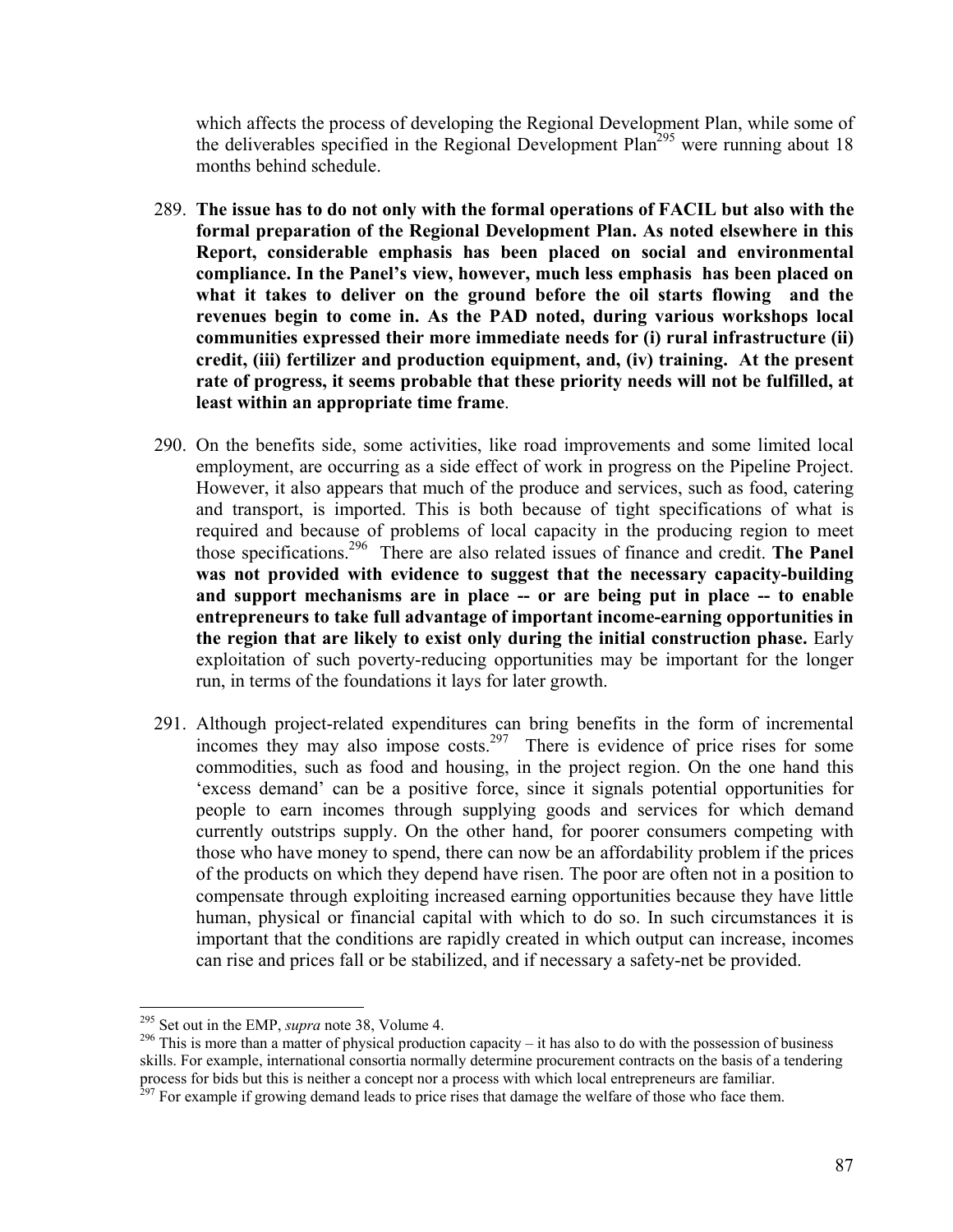- 292. This problem and others were foreseen in the Capacity Building Project PAD, which anticipates a wider range of possibly damaging effects associated with an estimated flow of 5,000 to 20,000 immigrants, "*lured by the hope of benefiting from the oil*  project."<sup>298</sup> The Panel asked how the economic and social impacts of potential projectrelated price increases had been taken into account in the economic analysis. Management's response noted that, "*Price increases were anticipated in the Regional Plan Study and the issue was specifically reflected in the PAD for the Petroleum Sector Management Capacity-Building Project (Page 35, Paragraph 26). In fact, a large portion of the above project was designed to mitigate induced impacts of the Pipeline project*" <sup>299</sup>
- 293. **It is neither obvious to the Panel that the Capacity Building Project nor the Petroleum Economy Project have made appropriate provision to identify and address the above-mentioned types of problems in the areas touched by the Pipeline Project's activities. This is despite their potential to impinge on that Project's potential to attain the poverty reduction envisaged in OD 4.15. Furthermore, it is not obvious to the Panel that there is sufficient communication and coordination between the two projects to rule out the possibility of their becoming poverty-increasing problems, which fall between two, stools and fail to be identified and addressed. In the light of this, the Panel finds that the Project is not in compliance with these aspects of OD 4.15. The Panel, therefore, reiterates its call for Management to accelerate its efforts to improve the situation on the ground**.

#### **22.1.3 Possible Variations in Oil Revenue Inflows**

294. A potentially significant aspect of the Project concerns the very large variations that could arise from year to year - and within a given year – in the size of the oil revenue flows and in how they translate into the Government's budget. Dramatic fluctuations could occur because of variations in two factors over which Chad has no control. The first is the price of oil, which has a direct effect on the revenues. The second is the US dollar/euro exchange rate, since the Government receives revenues in dollars but effectively spends them in euros because the CFA is linked to the French franc, and so now to the euro. If there were large variations in the dollar/euro exchange rate, then that fluctuation would translate into the government budget.<sup>300</sup> Moreover, the issue of the

<sup>&</sup>lt;sup>298</sup> Capacity Building PAD, *supra* note 25, Annex 2, p.35.

<sup>&</sup>lt;sup>299</sup> Additional Response, *supra* note 24, at p. 11. Management also pointed out that, "*Recent information suggests that prices of lodging, meat and sorghum grain have increased. ExxonMobil has established an inflation monitoring system in the Moundou area and contractors are being encouraged to build housing in villages and set up company stores to provide lower priced staples. Similarly, Government plans to manage demographic and economic impacts are being accelerated.*"<br><sup>300</sup> These two sources of variability could mean, for example, that a budget that is accepted in Parliament has to be

redefined and taken back for approval, possibly several times in the fiscal year, leading to undesirable uncertainty and complexity.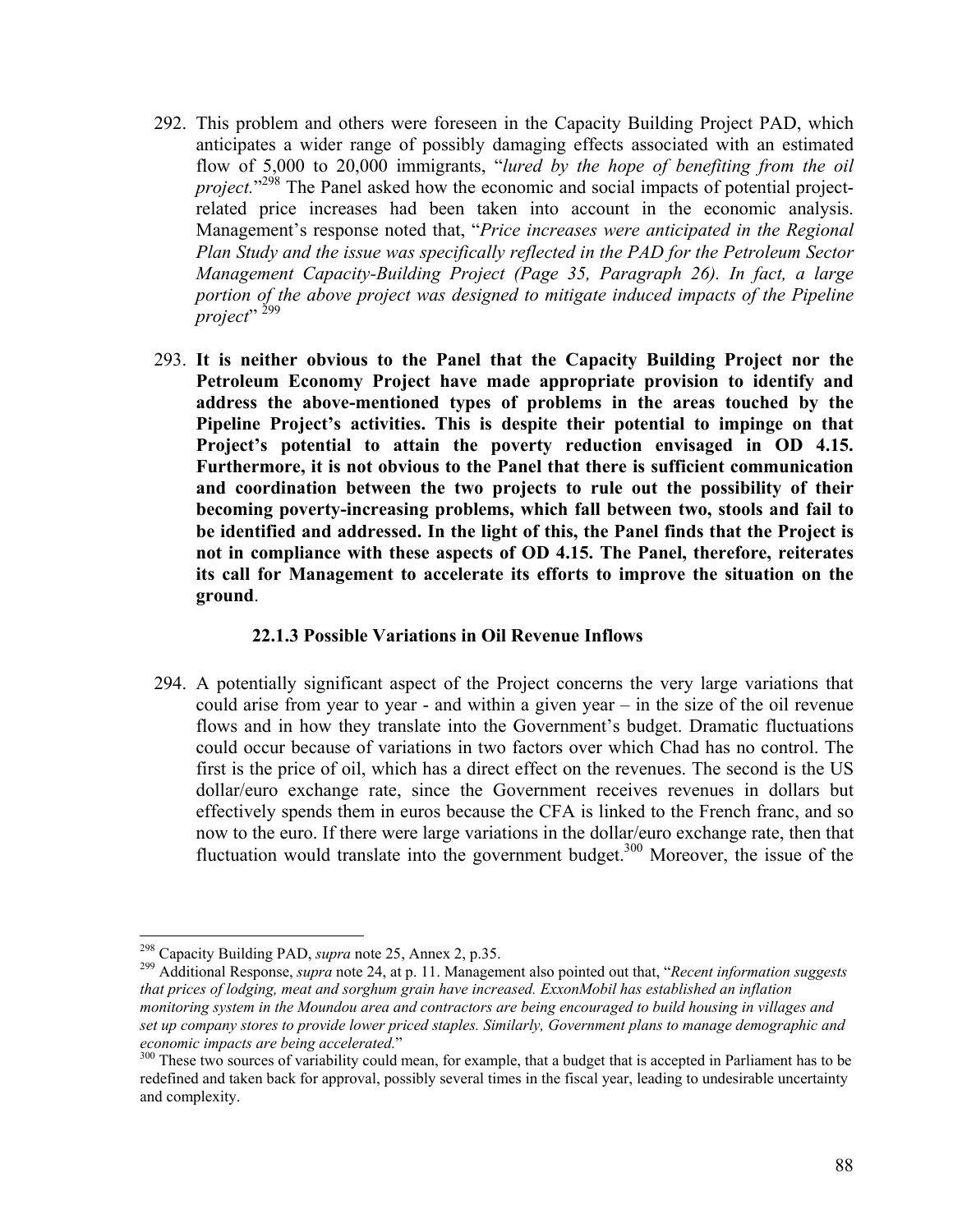growth of the economy's absorptive capacity<sup>301</sup> underlies expressed concerns about possibilities of a 'resource curse' or 'Dutch disease'.

- 295. In relation to concerns about a possible 'resource curse', the Panel asked what studies had been undertaken of the possibilities of 'Dutch disease' type impacts on the economy of Chad, and why the economy of Chad was not expected to suffer significantly from such impacts? In relation to the 'Dutch Disease' question, Management replied that two studies had been undertaken, those of Prof. Mark Gersovitz, dated 23 March, 1996 and Marc Reynaud, prepared in August 1996*.* "*Both studies were shared with the Government of Chad. Prof. Gersovitz had several recommendations (…), including that Chad should not borrow against its future petroleum revenues and that funds for investment be divided between investments abroad and investments in Chad. The second study by Reynaud warns of both the great opportunities and risks from petroleum revenues and provides substantial information on the experience with 'Dutch disease' and on 'stabilization funds'.*" <sup>302</sup> The Management Response argues that the Petroleum Economy project, "*was designed to support the Doba project, help the Government manage the additional revenues generated by the petroleum project and enhance Chad's capacity to absorb oil revenue efficiently*." It is acknowledged, however, that if the project were successfully implemented there is still a risk that Chad could suffer from 'Dutch Disease' impacts: "*This risk has been known and recognized by the Bank and for that reason we plan to monitor the impact of oil revenues through ongoing macro and sector dialogue*."
- 296. The Panel also asked what analysis had been undertaken of the potential impact on the flow of government revenues and spending of exchange rate instability between the local currency (and the Euro) and the US dollar, and whether there were any provisions for any form of stabilization fund to smooth these flows. Here, Management replied that, "*No analysis was undertaken of the potential impact on the flow of Government revenues and spending of exchange rate instability, largely because of the difficulty to predict revenues and spending amounts and their impact.*" It was also acknowledged that, "*Provision was made for a 'Future Generations Fund', but not a stabilization fund, which was under discussion only recently*." 303
- 297. The Revenue Management Program contains the statement that: "*Revenues which cannot be used efficiently for the agreed objectives, or the mobilization of which would jeopardize macroeconomic stability, will be sterilized under arrangements acceptable*  to the Bank."<sup>304</sup> However, there appears to be no such provision in the Law on Revenue Management or in the 'Annex to Loan Agreement on Petroleum Revenue Management Program'. As yet no explicit set of arrangements for dealing with large

<sup>&</sup>lt;sup>301</sup> Whether, for example, a rapid and sustained rise in the budget could be spent productively without stimulating inflation or other undesirable side effects.

<sup>302</sup> Additional Response, *supra* note 24, at p. 12. Management also notes that: "*In addition, a seminar was held from January 6th to 8th 1997, to discuss the subject of 'windfall gains' and management of the economy, with several of Chad's principal Ministers attending.*" 303 Additional Response, *supra* note 24, at p. 13. 304 Pipeline PAD, *supra* note 56, Annex 11, at p. 96.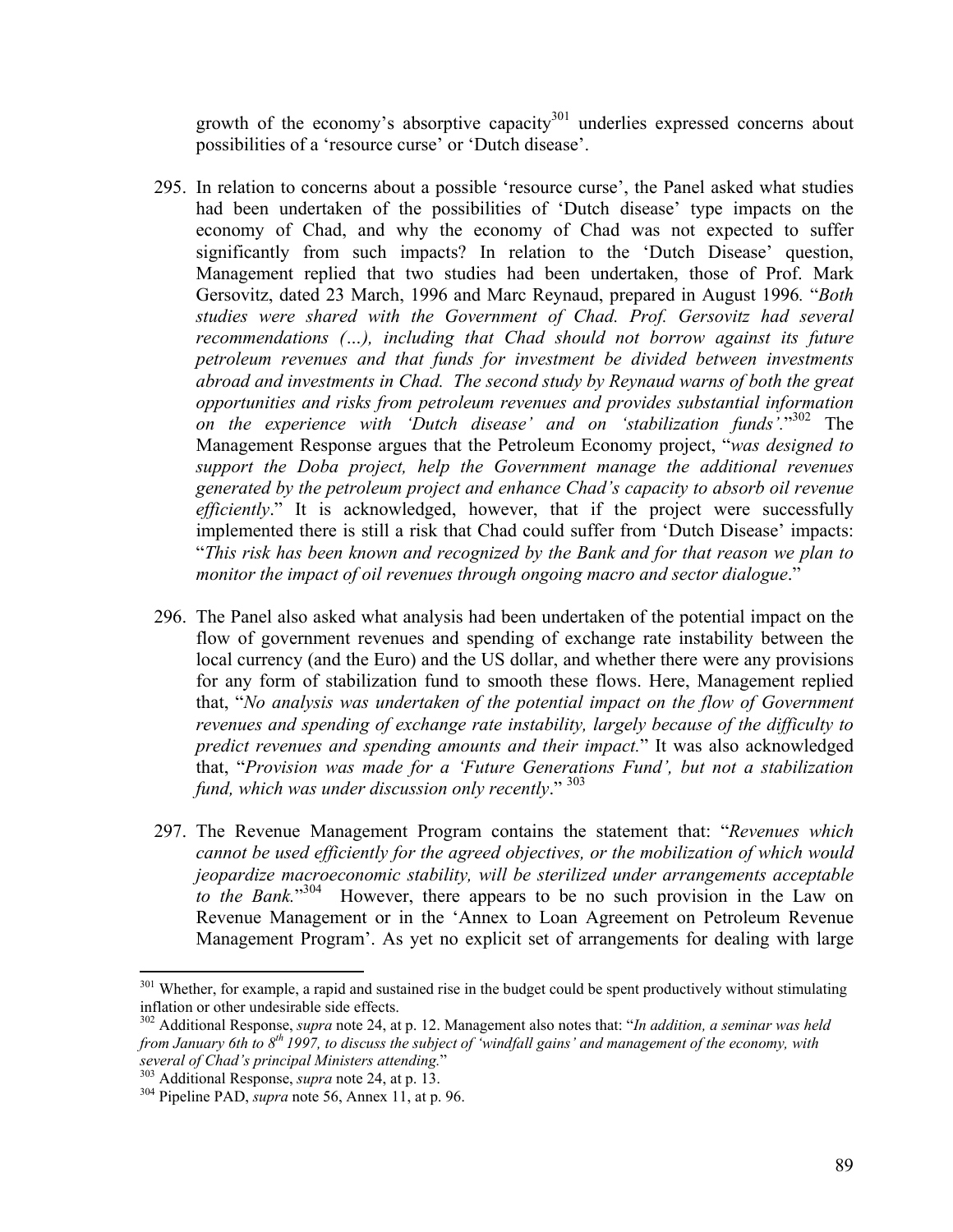surpluses and fluctuations has been agreed that would smooth out the annual flow in the event of major fluctuations and ensure a gradual, consistent rise in spending, within the bounds of absorptive capacity.<sup>305</sup>

298. **In the Panel's view, in order to avoid macroeconomic risks that could jeopardize poverty reduction, Management should have addressed this serious risk to its poverty reduction objectives in a more definite manner than the statement in the Revenue Management Program that "***Revenues (…) will be sterilized under arrangements acceptable to the Bank.***" In the light of this, the Panel finds that Management is not in compliance with the provisions of OD 4.15 concerning risk analysis and institutional design.**

<sup>&</sup>lt;sup>305</sup> For example, one possibility might have been to allow the Future Generations Fund to absorb more or less, according to oil price and exchange rate variations and developments in absorptive capacity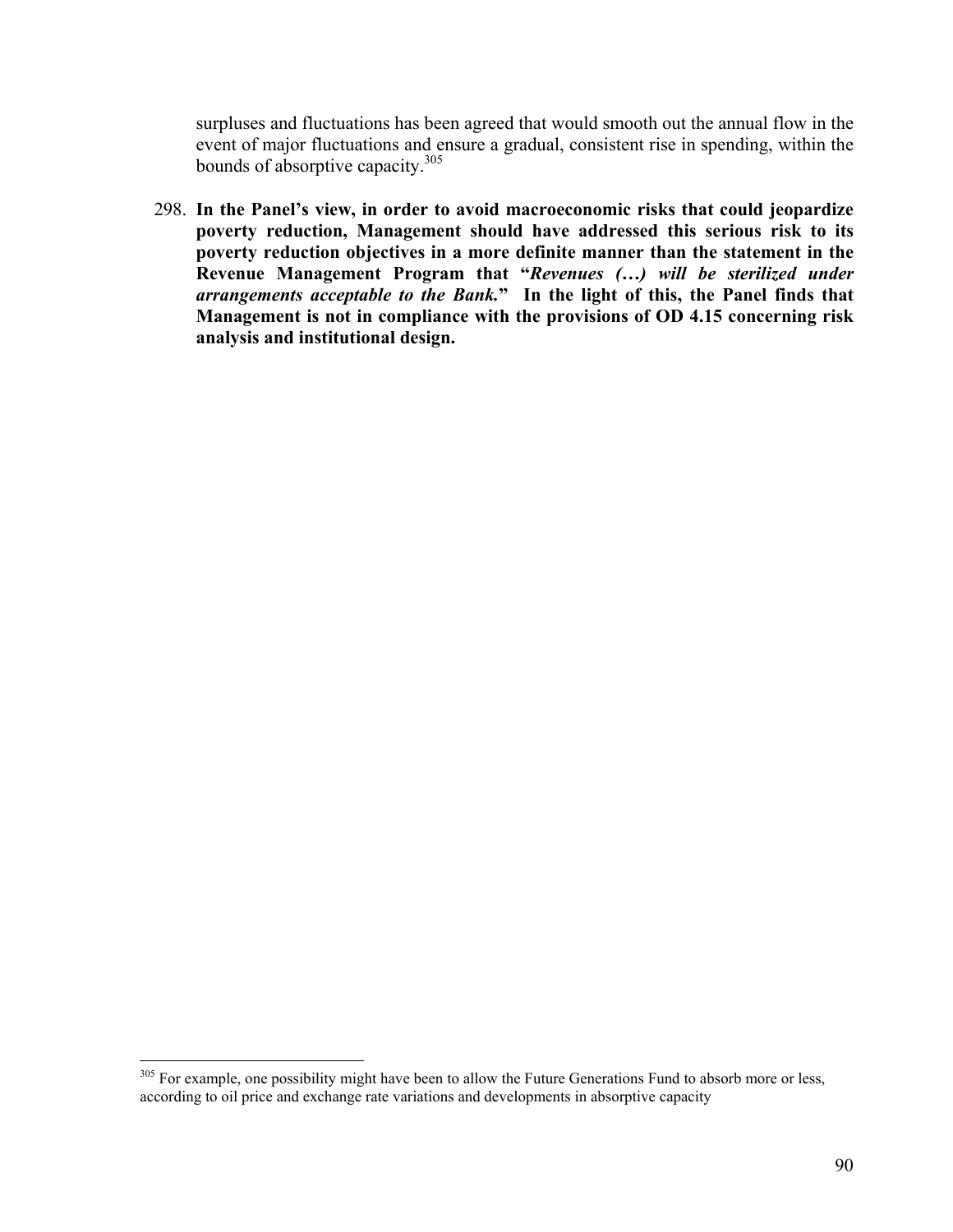**Part Five** 

**Monitoring and Supervision**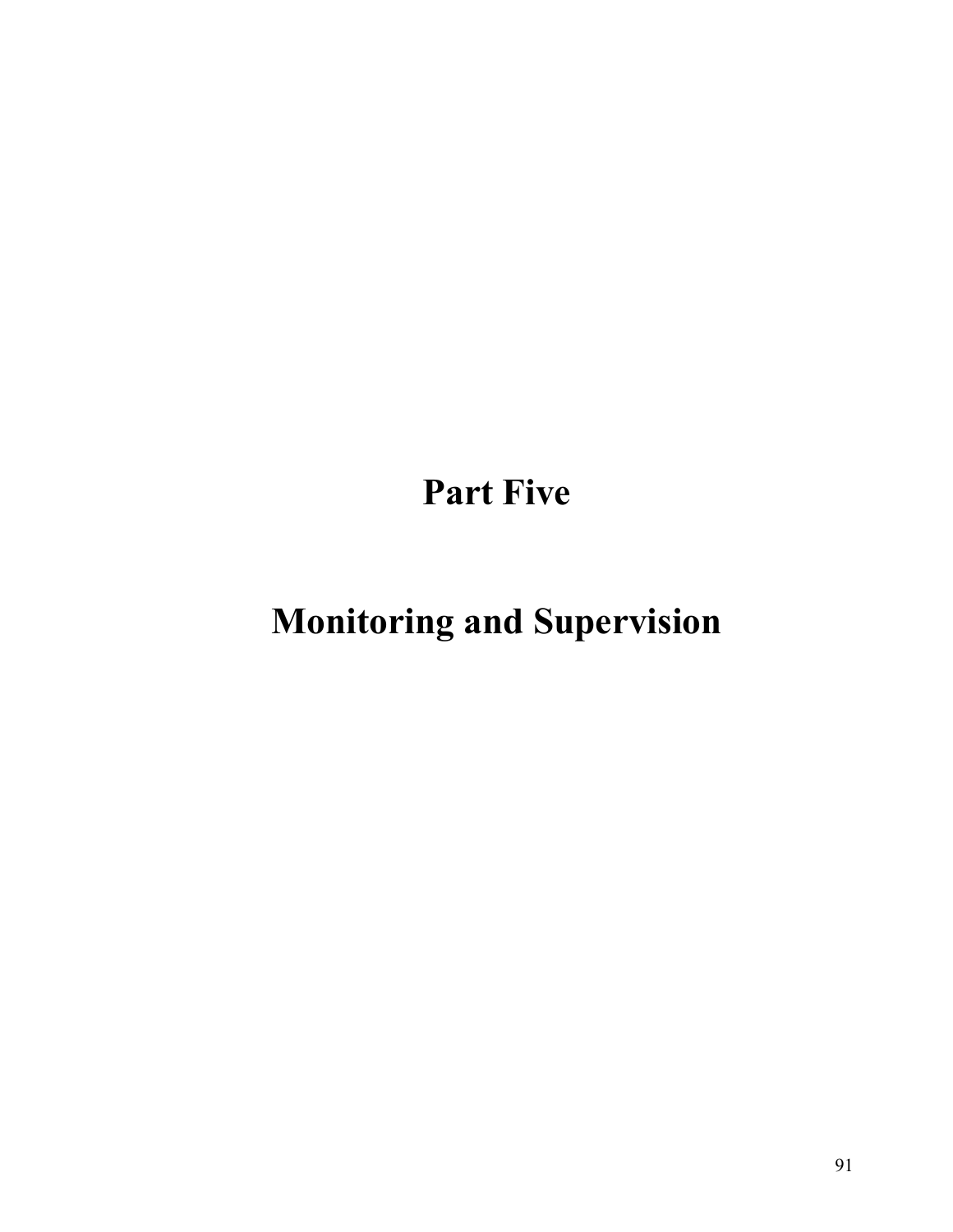### **Part Five: Monitoring and Supervision**

#### **23. RELEVANT BANK POLICIES AND PROCEDURES**

- 299. The Requesters allege that the Bank has violated OD 10.70 on "Project Monitoring and Evaluation" and OD 13.05 on "Project Supervision." The Panel has decided to examine these allegations together in this section. In order to avoid repetition, the Panel has also decided not to include in this Part an examination of specific issues related to environmental and social monitoring, as these are dealt with elsewhere in this Report.<sup>306</sup>
- 300. Issued in November 1989, OD 10.70 on Project Monitoring and Evaluation "*sets out the concepts of monitoring and evaluation, specifies objectives and uses, and provides general guidelines for the design and implementation of the information systems required.*<sup>307</sup> Paragraphs 2 and 3 of the OD make a distinction between 'monitoring' and 'evaluation'. According to the OD, "*Monitoring is the continuous assessment of*  project implementation<sup>3308</sup> while "*Evaluation is the periodic assessment of the relevance, performance, efficiency, and impact (both expected and unexpected) of the project in relation to stated objectives.*" <sup>309</sup>Given the current status of Project implementation, the Panel has focused its analysis on project monitoring.<sup>310</sup>
- 301. Although it is the primary obligation of the borrower to carry out day-to-day monitoring of the Project, OD 10.70 requires that, "[d]*uring project preparation, the Bank should assist project management in setting and achieving monitoring and evaluation objectives by (a) helping project management and agencies concerned identify their information needs and specify monitoring objectives; (b) ensuring that appraisal documents clearly establish objectives, targets, and expected results for each component; (c) reviewing the design of the proposed information system and special studies to ensure that they are cost effective and that organizational arrangements are reasonable; (d) helping to finance the technical assistance and equipment (including data processing) required for the design and implementation of monitoring and evaluation activities; and (e) ensuring that training needs are adequately addressed.*" 311

 $\overline{a}$ 

documents "declared effective" on August 10, 2001.<br><sup>311</sup> OD 10.70, Responsibilities at  $\S$  6.

<sup>&</sup>lt;sup>306</sup> Please refer to Parts 2 and 3 on respectively environmental and social compliance. Also, for a clear understanding of the Bank's responsibilities *vis-à-vis* project supervision, it should be observed that concrete Bank supervision of the Pipeline Project only started after the corresponding loan agreement was declared effective on August 10, 2001.<br> $^{307}$  OD 10.70, Introduction at § 1.

<sup>&</sup>lt;sup>308</sup> Id., Definitions and Objectives, *Monitoring* at § 2.<br><sup>309</sup> Id., Definitions and Objectives, *Evaluation* at § 3. The OD further distinguishes among types of evaluation (i.e., interim, terminal and several years final disbursement takes place). 310 The Pipeline Project was approved by the Board of Director of the Bank on June 6, 2000 and its legal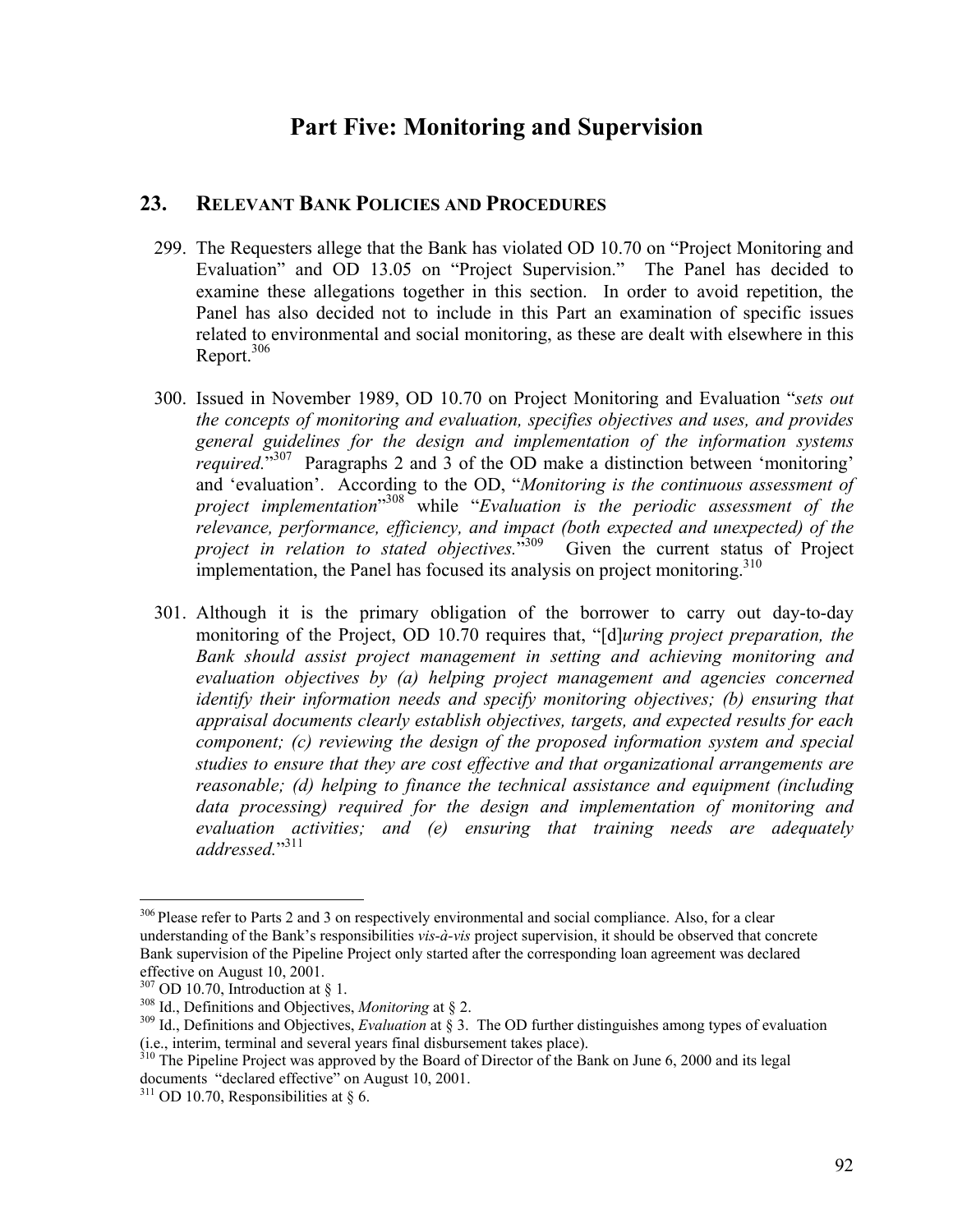- 302. OD 13.05 on Project Supervision dated March  $28<sup>th</sup> 1989$ ,  $312$  was designed to ensure that the Bank fulfills its fiduciary responsibility vis-à-vis its Articles of Agreement and the Board. It outlines a series of requirements intended to ensure that adequate attention is given to issues that may emerge during project implementation so that they do not result in any deviation from the Project's stated objectives or departure from the Bank's policies and procedures. In recent years, this supervision policy has acquired an added importance since it constitutes the Bank's primary tool for verifying project compliance with its social and environmental policies.
- 303. In its Response, Management denies any violation of OD 10.70 and OD 13.05. Management draws attention to the fact that the Project is being implemented by the private sector, which "*has adopted a multi-tiered monitoring system and has every incentive to ensure that the Project is implemented on schedule*." As of now, Management maintains "*the Project is ahead of schedule and has not encountered any significant problems.*" <sup>313</sup>Paragraphs 124-125 and 127-130 of the Response provides details of the number of person-days it has allocated for Project supervision (including field supervision), and observes that an amount of "*US\$0.5 million is being spent to develop a Management Information System (MIS) for the Government's monitoring of the Pipeline Project*."314
- 304. Paragraph 131 of Management's Response provides the monitoring and supervision framework that Management envisions for the Project, under the following 'seven layers' of Project supervision: "*(a) First, the operator, Esso Chad, monitors compliance of the implementation of the EMP by its sub-contractors and its own compliance. Quarterly reports are furnished to the Bank Group and made available by the Bank Group to the public; (b) Second, the Bank Group and the other lenders to the Project have engaged the ECMG* [External Compliance Monitoring Group] *to monitor implementation of the EMP. Its reports are made public;*<sup>315</sup> (c) Third, the Bank Group *directly monitors implementation of the EMP by both the private sector operator and the Governments. This includes monitoring through periodic site visits by Bank Group staff and strengthening presence in the Country Offices. Bank Group staff has conducted two supervision missions since Project approval. Quarterly missions are planned, and the frequency is regularly reviewed depending on progress made in Project implementation and issues, if any, which are uncovered. The Bank Group continues to liaise with the stakeholders (including NGOs) to assess compliance; (d) Fourth, the Government of Chad monitors implementation. The Capacity Building Project provides support to increase the Government's capacities in this area. In addition, the Government monitors its own compliance and reports to the Bank; (e) Fifth, the Government of Chad is further assisted by an international advisory panel of environmental and social experts to advise it on issues arising during implementation of the EMP. Hiring of this panel by the Government is underway; (f) Sixth, an*

<sup>&</sup>lt;sup>312</sup> This OD was replaced on July 2001 (after the Panel received the Request for Inspection), by OP/BP 13.05.

<sup>&</sup>lt;sup>313</sup> Management Response, *supra* note 27, at § 123.<br><sup>314</sup> Capacity Building PAD, *supra* note 25, Annex 2, Part I, p. 63.<br><sup>315</sup> The External Compliance Monitoring Group (hereinafter "ECMG") reports are available on the site: http://www.ifc.org/enviro/ecmg.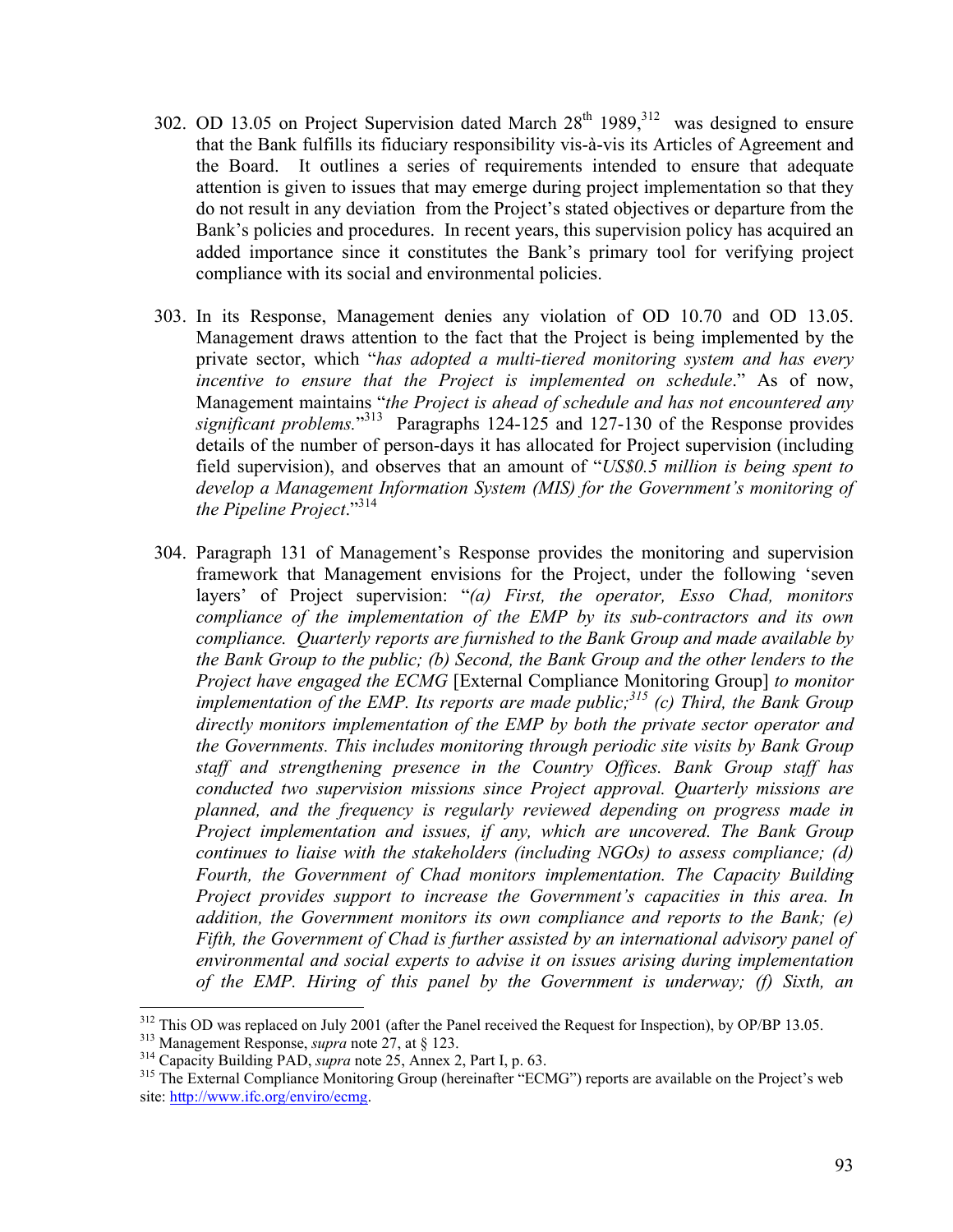*International Advisory Group (IAG) advising the Bank and the two Governments on impacts on poverty reduction and on implementation of the Project has been set up. The Group conducted its first mission to Chad and Cameroon in April 2001 and is preparing its work program. Its reports will be made available to the public on the same day they are submitted to the President of the Bank Group; (g) and Seventh is the input and assessment provided by civil society and specifically NGOs. To date, such inputs have been a significant source to identify areas for improvement in the design of the EMP and it is expected that civil society will continue to provide important input during implementation of the Project. For this reason, continued consultation with NGOs by Bank Group staff, the ECMG and the IAG are integral parts of Project implementation. In addition, various actions under the capacity building operations and elsewhere contribute to increasing the capacity of local NGOs to play this role.*"

#### **23.1 FINDINGS**

- 305. The Panel has carried out a close study of the monitoring and supervision arrangements, including the distribution of supervision responsibilities, envisioned for the Pipeline Project. The Panel studied all the relevant documentation, including the anticipated multi-reporting system prepared in connection with this subject, and held discussions with Bank and Esso staff, government authorities and NGOs. The Panel held a productive session with members of the IAG and has benefited from the Group's reports. At headquarters and during its field visits, the Panel had the opportunity to verify the functioning of the various 'levels' of supervision indicated in the Management Response.
- 306. The Panel notes the differing roles of the IAG and the ECMG, as indicated in the Bank's seven layers of supervision. Both have served a valuable role in assisting the Bank with an independent supervision of both macro and microelements of the Project respectively. Both provide an independent evaluation of the monitoring and supervisory activities of the Consortium, as the independent capacity of the GOC through the CTNSC is non-functional at the present time. CTNSC staff participates in monitoring visits of the ECMG and also accompany Consortium staff in the field.
- 307. There had been criticism that the Bank's presence in Chad was not robust enough and it seems that Management was sensitive to this criticism. The IAG and the ECMG have addressed the issue and acknowledged that there have been recent improvements on the ground.316 In its Third Semi-Annual Report to the Executive Directors, Management took the same position.317 As a Bank official told the Panel "*one criticism or comment*  was that World Bank presence in the field was not enough. We thought about this when *we did it starting mid-year last year, and we are going to increase the supervision team on the ground. So that is important.*" During its field visits, the Panel was able to confirm the existence of an enhanced Bank field presence in Chad, with additional

<sup>316</sup> The IAG Report, *supra* note 32, December 21, 2002, at p. 3; and Report of the ECMG, *supra* note 315, Third Site Visit, October 2001, at p. 33.

 $\frac{317}{317}$  SecM2002-0045 and IFC/SecM2002-0008, January 25<sup>th</sup> 2002, at § 16.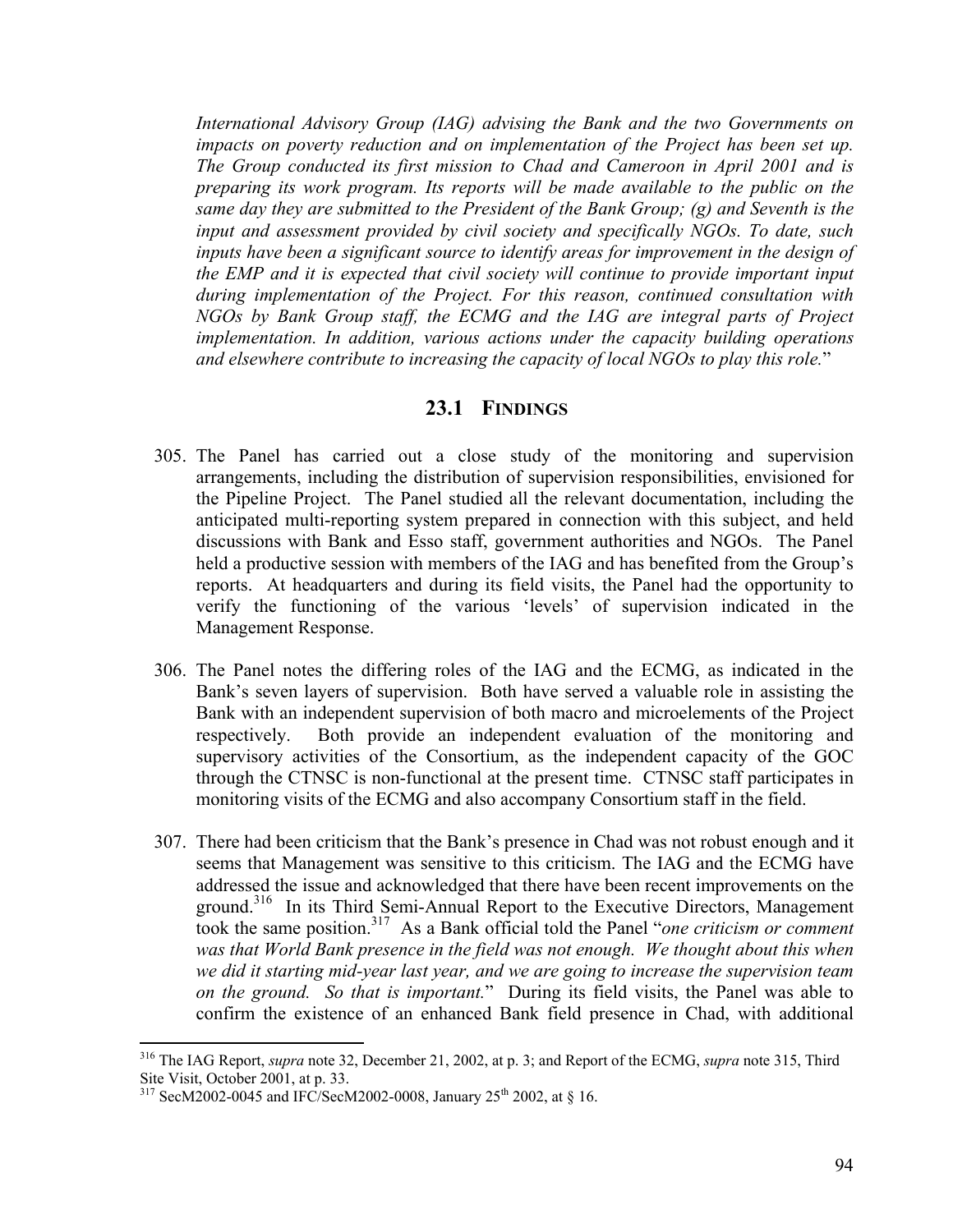high-level staff being added in its N'Djaména office. A Bank official stated during an interview with the Panel "[t]*he challenge of course, is going from a good design to effectively implementing it and I think that's where the recent decision to reinforce supervision is critical*."Asked about the adequacy of resources made available for supervision the Bank staff added "[w]*e have the budget of US\$1.5 million from the administrative budget, and every time we have asked for more, because we were in a position to justify it, we got more. Basically the message I got from [Bank* Management] *is that money is not the issue.*"

308. Earlier on, the Panel had expressed its concern about delays in establishing the local capacity required to effectively monitor the Project, which could compromise its longterm sustainability. At the same time, the Panel wishes to express its satisfaction that Management has established a strong external Project monitoring capacity in the form of the IAG and the ECMG. Under the circumstances surrounding the Project, they clearly have a very important role to play. The Panel would urge the Board to ensure that this function is sustained for as long as is necessary and certainly well beyond disbursement of the loans in question.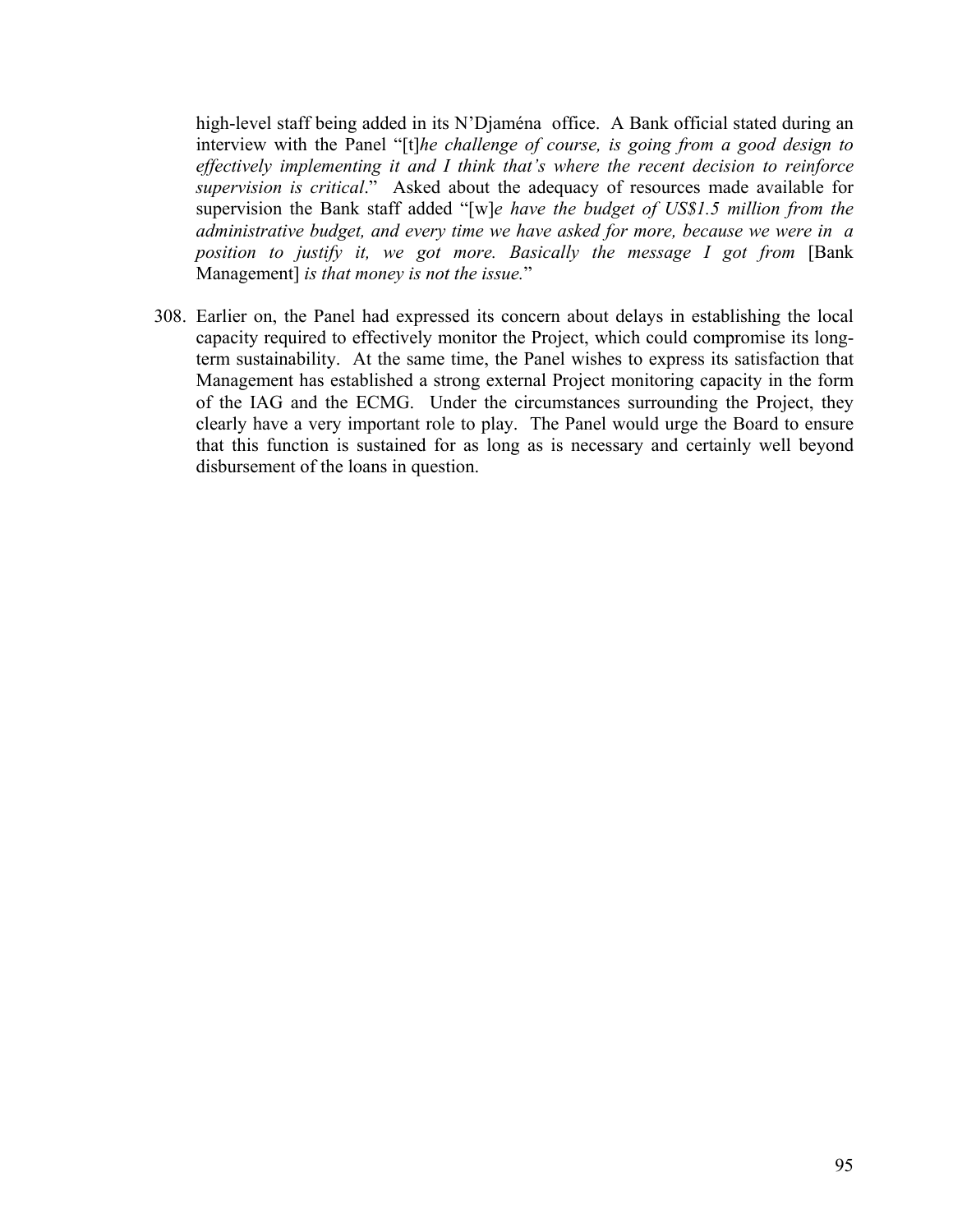### **Health Impacts Associated with the Pipeline Project**

The state of public health is poor throughout Chad, but is acute in the densely populated region of southwestern Chad where the Oil Pipeline Project is located. As with other countries in tropical Africa, Chad suffers from high mortality and morbidity due to infectious diseases, exacerbated by poor sanitation, poor quality water, and inadequate medical care. These diseases include sexually transmitted diseases (STDs), especially gonorrhea, syphilis, chlamydia; and HIV/AIDS (Human Immunodeficiency Virus/Acquired Immune Deficiency Syndrome); acute respiratory infections and tuberculosis; insect and helminthic transmitted diseases such as malaria, onchocerciasis and schistosomiasis, and waterborne diseases including typhoid, cholera, and gastroenteritis.<sup>318</sup>

It is expected that the Pipeline Project will contribute to the spread of certain of these diseases, both in the oil fields and in the larger region of southwestern Chad. One problem is the large influx of people to the region seeking jobs either on the project or in the informal economy,  $319$ aggravated by the improvement of roads to Cameroon in the south and N'Djaména in the north. Despite these increased health risks, government spending on local hospitals, clinics, doctors and nurses has not increased in the region. In Chad as a whole, there is one doctor for  $32,000$  people.<sup>320</sup> In the area surrounding the town of Moundou, there are two doctors serving 96,000 people.

The EA discusses health risks, particularly to project workers, and mitigation efforts for construction accidents, poor quality water, and the spread of infectious diseases including HIV/AIDS. These efforts are aimed at Project personnel and not at the residents of the larger region impacted by the Oil Pipeline Project; the EA does not incorporate a regional Health Plan. However, it observes: "*impacts exist in two broad categories: internal within the project facilities and directly amenable to technical and managerial control, and external to the project facilities and therefore not as amenable to direct project control, but addressed by government programs….The process of monitoring and assessing internal population effects at a community or village is quite complex for both sociological and biological reasons. If this external monitoring effort is undertaken it would be sponsored, designed, and controlled by the national government of Chad*."321 Yet, outside of developing a Community Outreach Program (COP),322 referred to as CHOP (Community Health Outreach Program) in later Esso publications,<sup>323</sup> the Project does not directly discuss how the Government health infrastructure, currently with very little resources, will achieve the level of Public Health necessary for the expected increase in health problems, particularly the spread of HIV/AIDS.

<sup>&</sup>lt;sup>318</sup> Environmental Assessment, February 23<sup>rd</sup> 1997, Chad Portion (hereinafter "EA"), Appendix C, Public Health in Chad, at pp. 11-28.<br><sup>319</sup> 1996 of the 2363 Project employees were Chadian nationals in 2001.

<sup>&</sup>lt;sup>320</sup> World Bank Report No. 20189, Project Appraisal Document, Chad Health Sector Support, at p. 5.<br><sup>321</sup> EA, *supra* note 318, at section 8.7 p. 8-25.<br><sup>322</sup> Id.<br><sup>323</sup> Chad Export Project Ouarterly Newsletter, September 2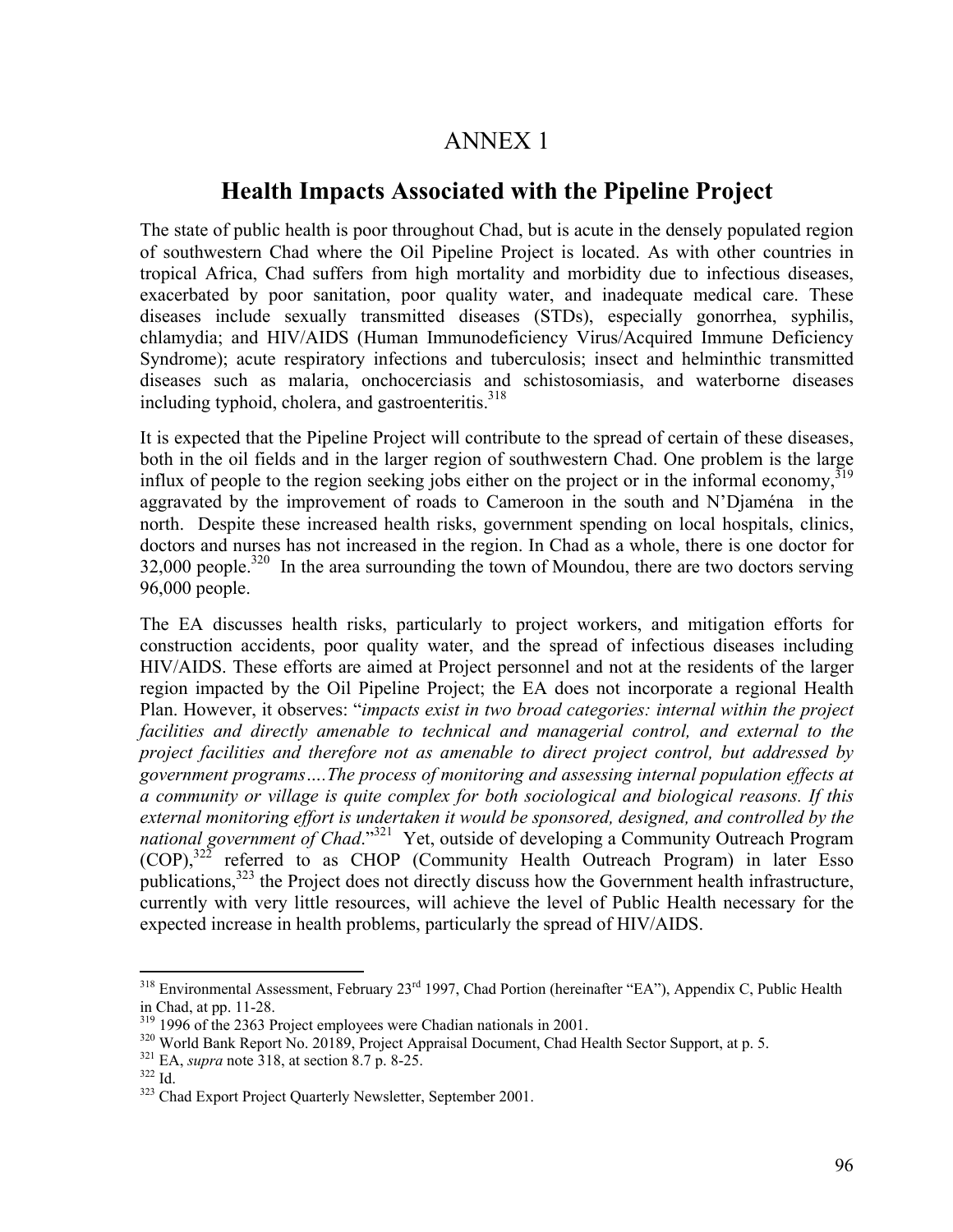Management has also ignored the public health issue of developing clean water and sanitation for the overall project region. While this neglect may be understandable on the part of the Consortium, a private enterprise whose primary purpose is the extraction of oil, the Bank's role in assisting Chad with the mitigation of the effects of the development of the Oil Project is alleviating poverty and preventing harm.

#### **Risk of Spread and Control Measures Related to AIDS and STDs**

Although the Request for Inspection does not specifically raise the issues of HIV/AIDS, this topic was considered to some degree in the Environmental Assessment and Environmental Management Plan. Mitigation efforts for HIV/AIDS are "implemented for the project work force" including "*coordination with government national AIDS program, particularly programs directed toward female commercial sex workers; surveillance and treatment of STDs, information, education and communication (IEC), aggressive distribution of condoms, and surveillance activities to monitor HIV prevalence rates.*" 324 However, the Project would not directly deal with health risks including HIV/AIDS in the wider area of the pipeline project. "*The Republic of Chad would implement the same strategies for the community surrounding the project area directed toward the prevention of STDs/HIV.*" 325 Although the EA reports that the prevalence of STDs/AIDS is already highest in Chad's southwest,  $326$  the region of the pipeline, it does not take responsibility for the further spread of HIV/STDs nor consider mitigation measures to combat these health risks outside the immediate area of oil field construction.

The Project has developed a package of measures to avoid intensifying the HIV/AIDS epidemic including (a) readily available condoms for Project workers; (b) marketing of subsidized condoms in Project area communities; (c) information, education and communication, the classic three-pronged public health tactic aimed at influencing population behavior; (d) interventions to modify high-risk behavior; (e) coordination with existing government and NGO programs, particularly those directed toward commercial sex workers.<sup>327</sup>

Construction of the oil wells and pipeline may contribute to an increase in HIV/AIDS for residents in the wider region of the pipeline route, and not solely to Project personnel. It has been documented for some African countries that the spread of HIV/AIDS occurs during and following major construction projects including road building, where community access to roads and bars has particularly affected female infection rates through prostitution and subsequent spousal infection.<sup>328</sup> Furthermore, the separation of male workers from their families coupled with their increased spending power, contribute to this prostitution.<sup>329</sup>

According to the World Bank's Population and Aids Control Project report,<sup>330</sup> HIV spread to Chad in the mid 1980s, with the first AIDS cases reported in hospitals in 1986, a situation paralleling the experiences of neighboring countries. Although much lower than rates in East

<sup>1</sup> <sup>324</sup> EA, *supra* note 318, at section 8.7.4 pp.8-28, 8-29.<br><sup>325</sup> Ibid.<br><sup>326</sup> Id., Appendix C, at p. 26.<br><sup>327</sup> Id., section 8.7.4, at p. 8-28.<br><sup>328</sup> Barnett and Blaikie 1992, at p. 33.<br><sup>329</sup> Rushing 1995, at pp. 71-73.<br><sup>3</sup>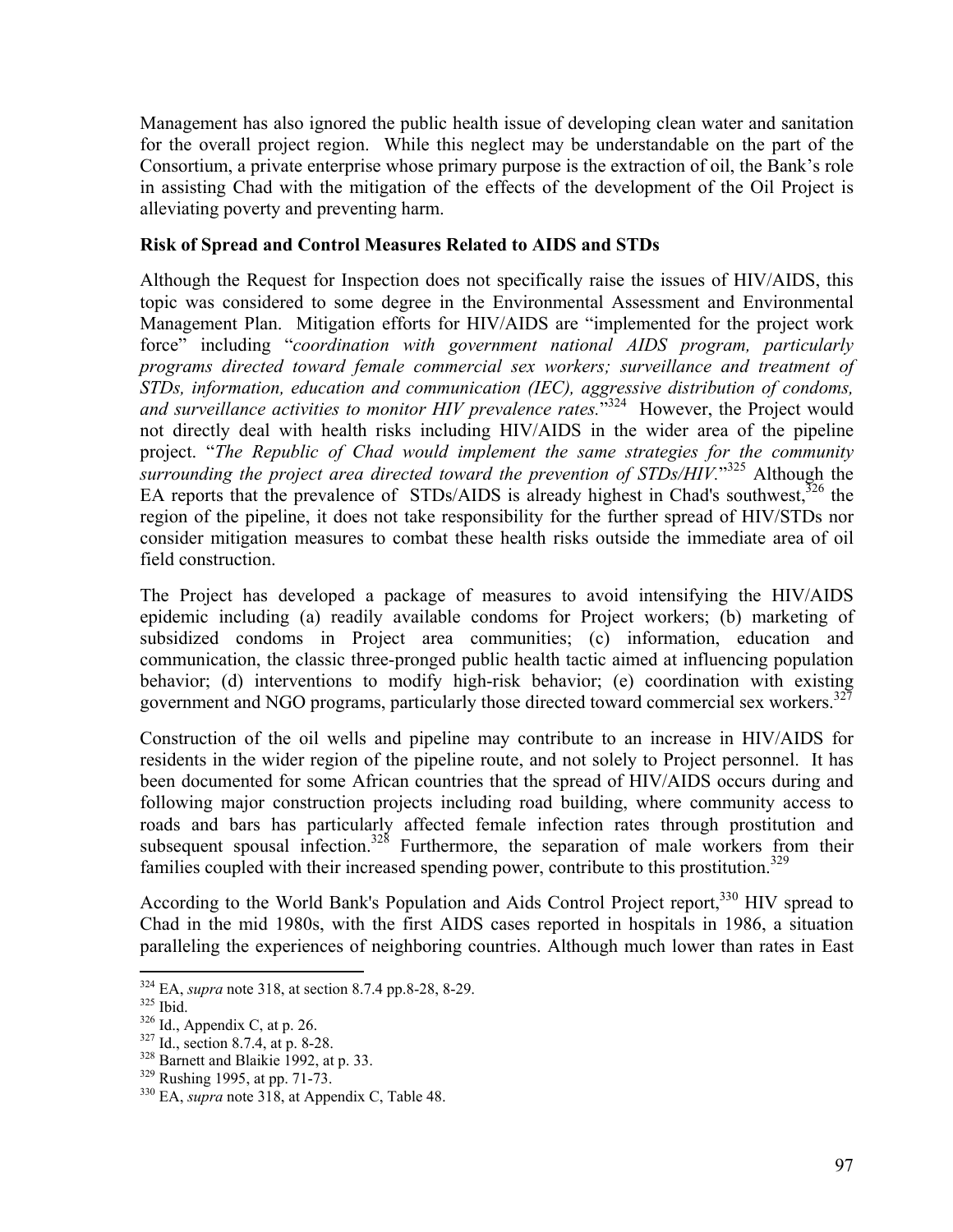and southern Africa, the epidemic in Chad has increased with an adult prevalence rate of 2.9% in 1999, where 10,000 people died that year and another 92,000 adults were living with HIV/AIDS, 56% of whom are women.<sup>331</sup> The incidence of HIV and STDs is high throughout southern Chad, with rates from Logone Oriental Préfecture, where the oil fields and central pipeline are located, falling slightly below the middle of six Préfectures.<sup>332</sup>

| LOULLOUV OTIVIIVAI IAVEIVII |                  |                |                       |            |
|-----------------------------|------------------|----------------|-----------------------|------------|
| <b>Logone Oriental</b>      | <b>HIV</b> exams | % positive     | <b>Syphilis Exams</b> | % positive |
| 998                         | ריר              |                |                       |            |
| 999                         |                  |                |                       |            |
| 2000                        | 401              | $\mathbf{0}$ . |                       | 24.8       |

**HIV Data – Longone Oriental Region333**

The EA looks at risk and mitigation of HIV/AIDS mainly in the region of the oil construction around Komé Base and its road building activities. Although Esso literature claims that "[t]*he Chad/Cameroon oil pipeline is the first large-scale infrastructure Project supported by the World Bank to assess the potential for an adverse impact on STDs, including HIV/AIDS, and to incorporate prevention efforts in the Project design.*" The Project's EA focuses its mitigation efforts mainly at Project personnel, and not the larger community. The physician at St. Joseph Hospital in Bébédjia noted that although HIV/AIDS has been present in the area since before the Oil Project, it is certain to increase. The Project will bring a great many workmen and truckers to construction sites in the oilfield development area and along the pipeline, most single and unaccompanied males. In addition, some areas along the proposed pipeline already have extremely high levels of HIV such as the town of Moundou.

The Project utilizes health data obtained by the Ministry of Health, Chad, and various studies including the World Bank sponsored Population and AIDS Project in Chad (1995) in its description of Public Health in Chad in the 1997 EA Annex C.<sup>335</sup> However, there is no evidence that the research, data or the program component of the Population and Aids Projects are integrated or utilized in the 1997 EA or the EMP, particularly in developing mitigation efforts to combat the increase in HIV/AIDS in the wider region affected by the pipeline. In particular, there is no program or plan to develop the Government of Chad's health care infrastructure, which is relied on to deal with the wake of infectious diseases including  $HIV/AIDS$  in the Project area.<sup>336</sup>

<sup>&</sup>lt;sup>331</sup> The Population and AIDS Control Project Chad - Second Population and AIDS Project, World Bank Report No: 22003-CD, July 2001.<br><sup>332</sup> Population and Aids Program. Chad. 1995 World Bank.

<sup>&</sup>lt;sup>333</sup> The Division of Health Information System, Ministry of Public Health in Chad.<br><sup>334</sup> Chad Export Report Quarterly Newsletter 8/01/97.<br><sup>335</sup> EA, *supra* note 318, at Appendix C.<br><sup>336</sup> The Implementation Completion Rep the vulnerability of the Pipeline Project region to HIV infection, stating the following: "[t]*he HIV infection rose quickly among the general population and was estimated at about 3% among adults (between the ages of 15 and 49) in 1994. The infection rates were the highest in the southwest regions of the country and were at their lowest levels in the northeastern regions.*" (ICR, pg. 2, Report No: 24344 of June 12, 2002).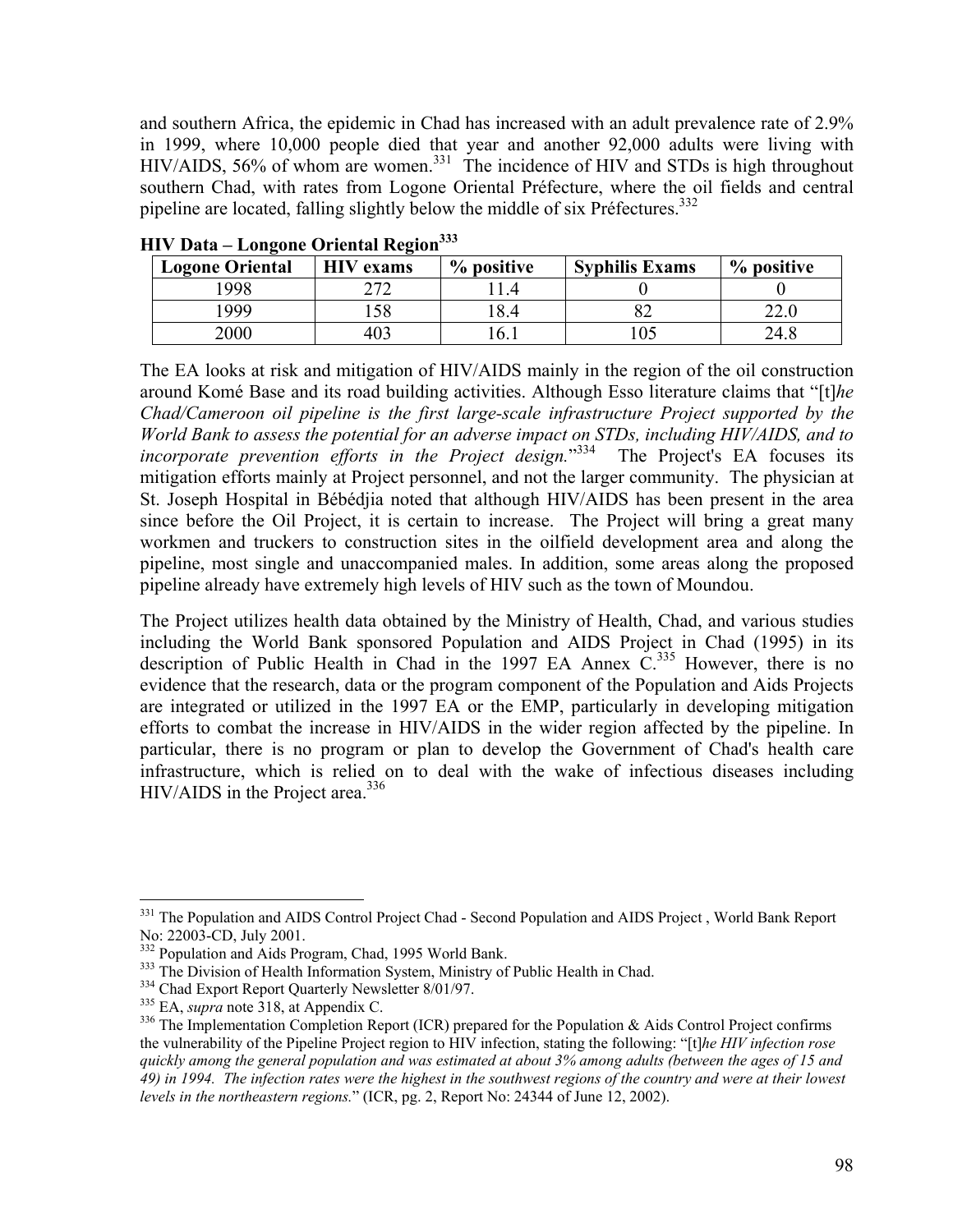# The Inspection Panel's Field Visits to Chad

| <b>PHASE</b>                 | <b>PARTICIPANTS</b>     | <b>AREAS VISITED</b>      |
|------------------------------|-------------------------|---------------------------|
| <b>Eligibility Mission</b>   | Edward S. Ayensu,       | N'Djaména, Komé Base,     |
| August 24 – September 4,     | Maartje van Putten,     | Doba, Bébédjia, Béro (I & |
| 2001                         | Alberto Ninio, Roopa    | II), Miandoum and         |
|                              | Sukthankar (translator) | Moundou                   |
| <b>Investigation Mission</b> | Elliot Fratkin, Alberto | N'Diaména, Doba,          |
| December $10 - 19$ , 2001    | Ninio, Serge Selwan     | Moundou, Komé Base        |
| <b>Investigation Mission</b> | Edward S. Ayensu, Jim   | N'Djaména, Komé Base,     |
| January $13 - 20$ , 2002     | MacNeill, Miles Scott-  | Bébédjia, Moundou,        |
|                              | Brown, Elliot Fratkin,  | N'Galaba, Mikéré,         |
|                              | Alberto Ninio, Roopa    | Diendo, Bam, Miandoum     |
|                              | Sukthankar (translator) |                           |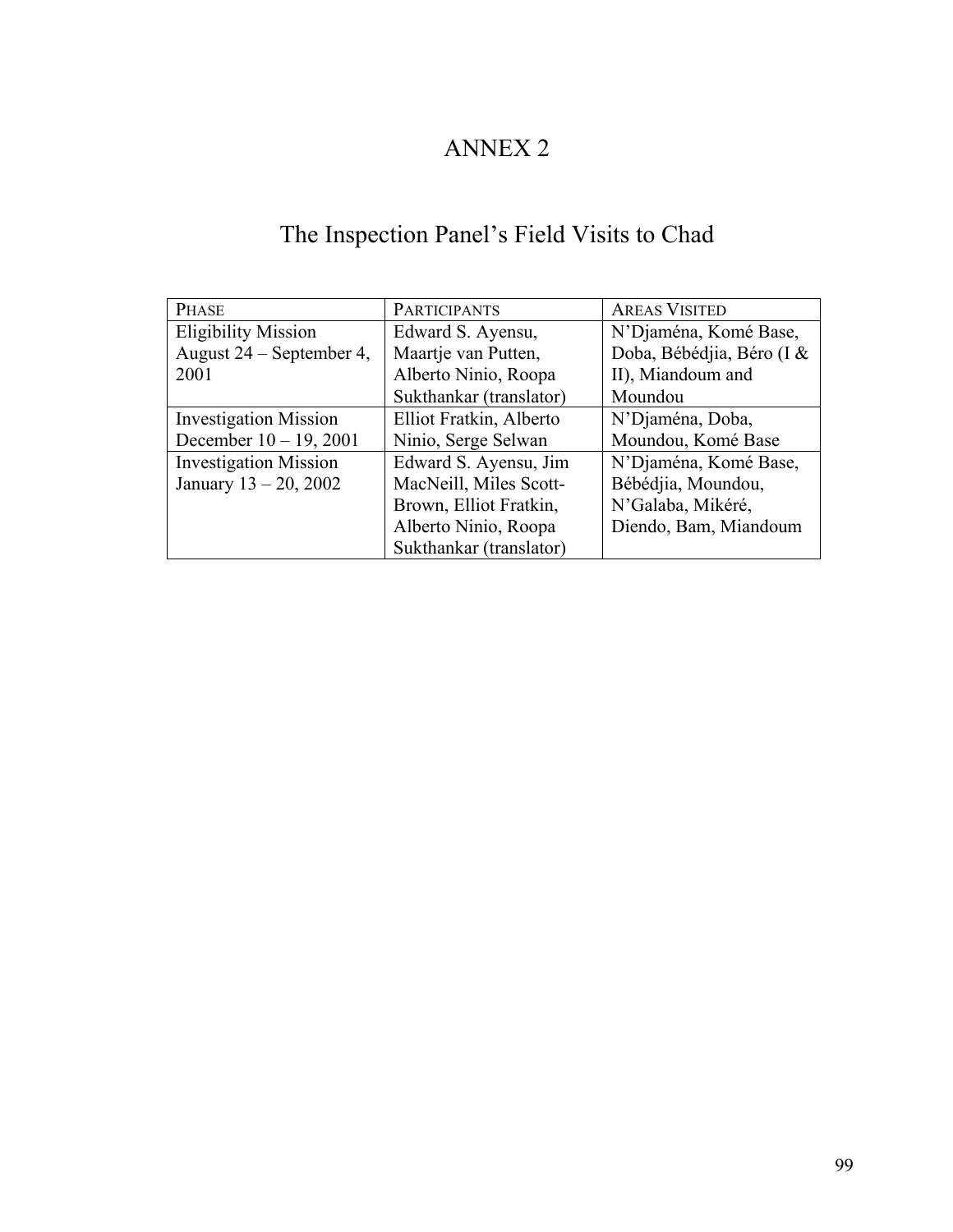# **CHRONOLOGY**

| <b>Chad-Cameroon Petroleum Development and Pipeline Project</b> |                                                                               |  |
|-----------------------------------------------------------------|-------------------------------------------------------------------------------|--|
| March 1992                                                      | ExxonMobil and Bank of America first visit the Bank to<br>discuss the project |  |
| <b>July 1993</b>                                                | Issues Paper sent to Regional Management                                      |  |
| November 1994                                                   | Issues Paper sent to Central Loan Committee which met on<br>December 13, 1994 |  |
| April 1995                                                      | PID (Project Information Document) sent to Documentation<br>Center            |  |
| November 1995                                                   | First Bank mission in the field                                               |  |
| October 1997                                                    | Environmental Assessment distributed for public review                        |  |
| May 1999                                                        | Environmental documentation finalized (19 volumes)                            |  |
| <b>June 1999</b>                                                | Departure of Bank appraisal mission                                           |  |
| <b>June 2000</b>                                                | Board approval                                                                |  |
| August 2001                                                     | Loan effectiveness                                                            |  |
| June 2003                                                       | Expected first oil                                                            |  |

| <b>Chad Petroleum Sector Management Capacity Building Project</b> |                                             |  |
|-------------------------------------------------------------------|---------------------------------------------|--|
| January 1998                                                      | Dounia Conference – Minutes and Declaration |  |
| March 1998                                                        | Bank pre-appraisal mission                  |  |
| May 1998                                                          | PID sent to the InfoShop                    |  |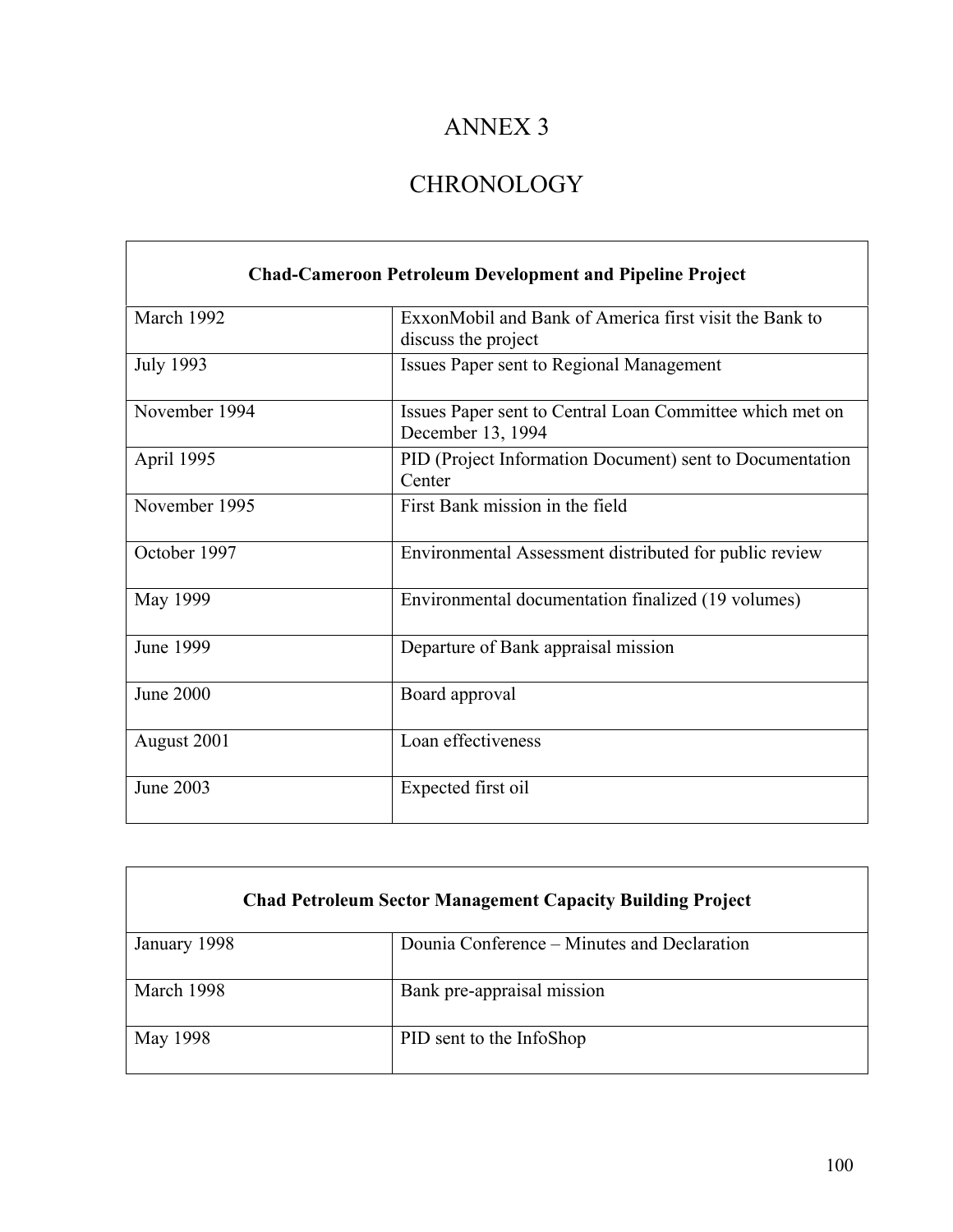| April 1999       | Bébédiia Conference – NGO Declaration                                                          |  |
|------------------|------------------------------------------------------------------------------------------------|--|
| May 1999         | Environmental data sheet issued                                                                |  |
| June 1999        | Departure of Bank appraisal mission                                                            |  |
| <b>July 1999</b> | Chad Compensation and Resettlement Plan Implementation<br>Report (Focus International)         |  |
| March 2000       | PAD sent to the Board                                                                          |  |
| May 2000         | Resettlement Phase 1 – Report (Esso Exploration and<br>Production Chad, Inc.)                  |  |
| <b>June 2000</b> | Board approval                                                                                 |  |
| February 2001    | Project Implementation Manual for the Petroleum Sector<br>Management Capacity Building Project |  |
| March 2001       | Credit effectiveness                                                                           |  |

| <b>Chad – Management of the Petroleum Economy Project</b> |                                                                                      |  |
|-----------------------------------------------------------|--------------------------------------------------------------------------------------|--|
| January 1999                                              | Law no. 001-PR-99 passed concerning Oil Revenue<br>Management                        |  |
| February 1999                                             | First Bank mission                                                                   |  |
| June 1999                                                 | Departure of Bank appraisal mission                                                  |  |
| December 1999                                             | PAD sent to the Board                                                                |  |
| January 2000                                              | Board presentation                                                                   |  |
| August 2000                                               | Amendment to Oil Revenue Management Law                                              |  |
| September 2000                                            | Project Implementation Manual for the Management of the<br>Petroleum Economy Project |  |
| September 2000                                            | Credit effectiveness                                                                 |  |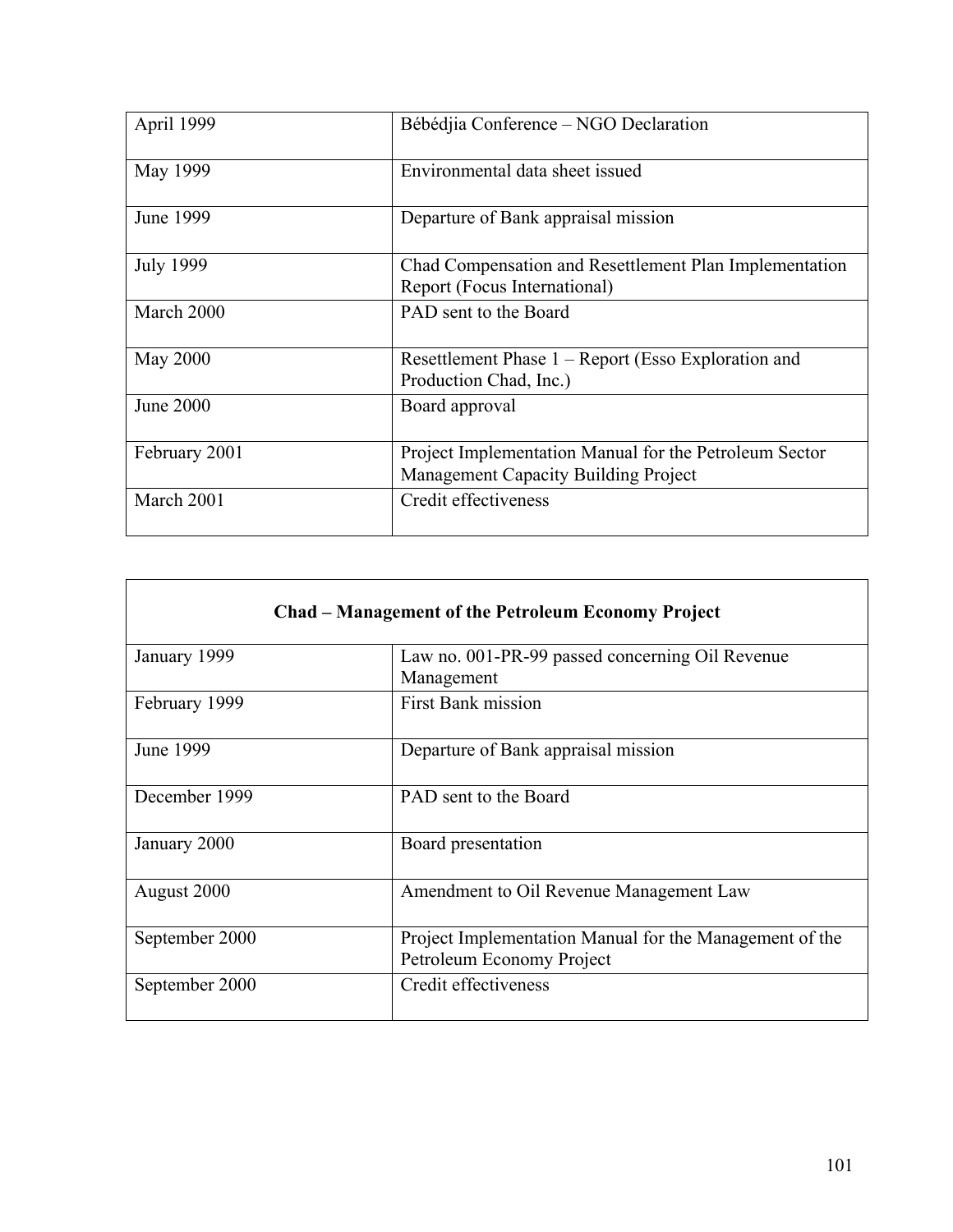| <b>Inspection Panel Activities</b> |                                                   |  |
|------------------------------------|---------------------------------------------------|--|
| March 22, 2001                     | Inspection Panel receives the Request for         |  |
|                                    | Inspection                                        |  |
| April 11, 2001                     | Panel registers the Request                       |  |
| May 10, 2001                       | Panel receives Management's Response              |  |
| June 27, 2001                      | Panel asks The Board of Executive Directors       |  |
|                                    | to delay the issuance of the eligibility report   |  |
|                                    | for a period of 90 days due to civil strife which |  |
|                                    | followed the elections in Chad                    |  |
| August 24-September 4, 2001        | Panel mission to Chad - Eligibility               |  |
| September 12, 2001                 | Request for Inspection is submitted to the        |  |
|                                    | <b>Board of Executive Directors</b>               |  |
| December 10-19, 2001               | Panel mission to Chad - Investigation (focus      |  |
|                                    | on social aspects)                                |  |
| January 7-11, 2002                 | Panel meetings with Bank staff and                |  |
|                                    | ExxonMobil                                        |  |
| January 13-20, 2002                | Panel mission to Chad - Investigation             |  |
| January 25, 2002                   | Panel poses additional questions to               |  |
|                                    | ExxonMobil                                        |  |
| February 8, 2002                   | Panel poses additional questions to the Bank      |  |
| February 14, 2002                  | Panel sends second set of questions to            |  |
|                                    | ExxonMobil                                        |  |
| February 18, 2002                  | ExxonMobil responds to first set of questions     |  |
|                                    | from the Panel                                    |  |
| March 15, 2002                     | ExxonMobil responds to second set of              |  |
|                                    | questions                                         |  |
| March 28, 2002                     | Bank responds to additional questions posed       |  |
|                                    | by the Panel                                      |  |
| July 17, 2002                      | Panel issues its Investigation Report to the      |  |
|                                    | Board                                             |  |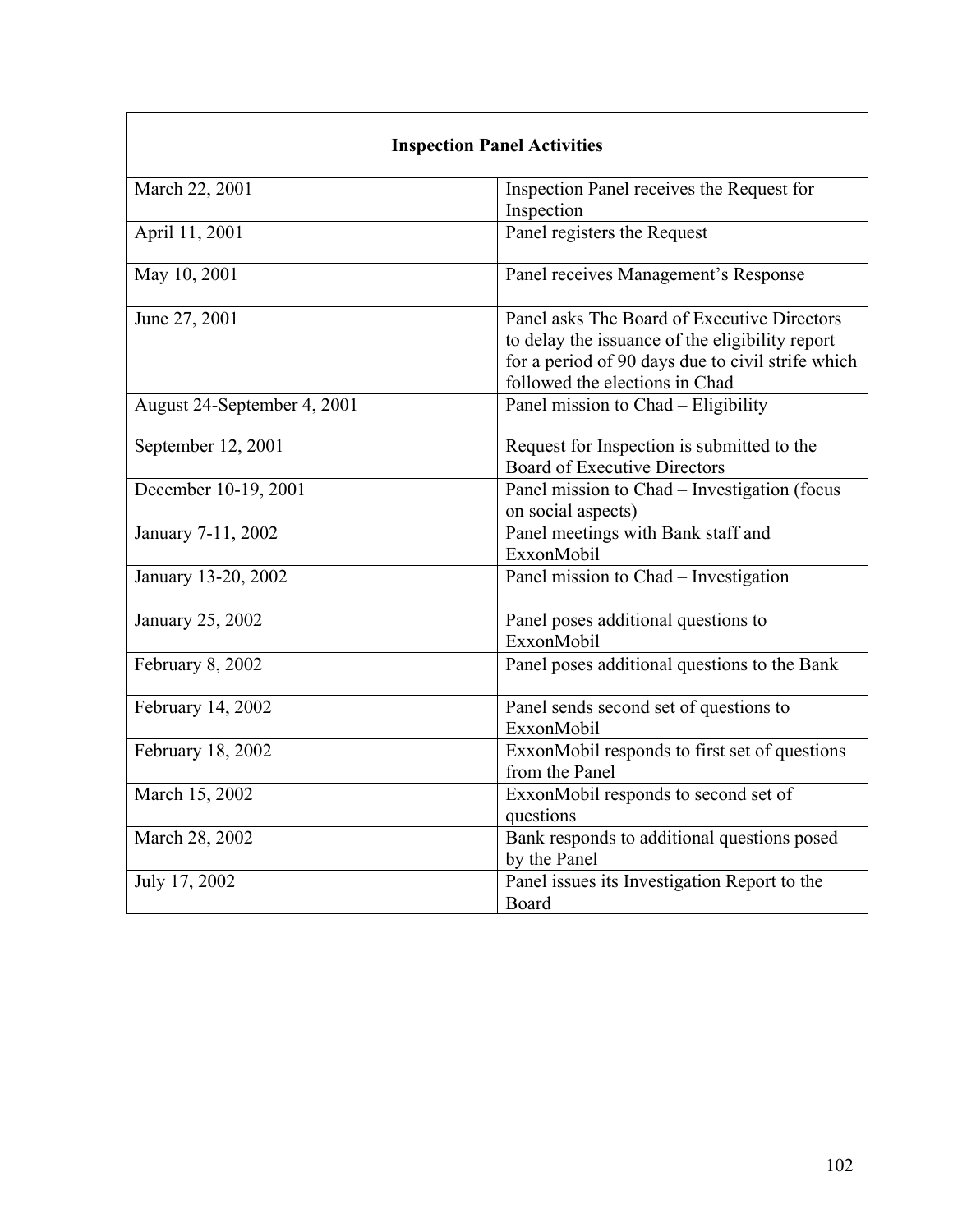### **Biographies**

**Professor Edward S. Ayensu**, Chairman, a Ghanaian national, is Chairman of the Council for Scientific and Industrial Research (CSIR) of Ghana, President of the Pan-African Union for Science and Technology, and International Vice Chairman of the International Institute for Sustainable Development (IISD). He is an international development advisor on environment, energy, mining, housing, biotechnology and agriculture. He was Senior Advisor to the President and Director for Central Projects Department of the African Development Bank. He was formerly the Vice-Chairman of the Scientific and Technical Advisory Panel (STAP) of the Global Environment Facility administered by the World Bank, UNDP and UNEP. He was also a Member of the Energy Sector Management Assistance Program Consultative Group, which is administered by the World Bank and UNDP, and member of the Senior Advisory Council of the Global Environmental Facility. He held many senior positions including Director of Biological Conservation and Senior Scientist during his 20 years at the Smithsonian Institution in Washington D.C. He was Secretary-General of the International Union of Biological Sciences for thirteen years and Founding Chairman of the African Biosciences Network. A Prolific writer and photographer, Professor Ayensu has authored 18 books and numerous scientific and technical papers. He recently co-authored a publication, *HIV/AIDS: Knowledge Protects; New and Specific Approaches to Contain the Spread of HIV in Developing Countries, 2001.* He obtained his doctorate degree from the University of London, and was appointed a Visiting Fellow at Wolfson College, Oxford University. He is a Distinguished Professor of the University of Ghana and, for many years, a member of the Visiting Committee at Harvard University. He is a Fellow of the Ghana Academy of Arts and Sciences, Foreign Fellow of the Indian National Science Academy, Fellow of the Linnaean Society of London, Fellow of the Third World Academy of Sciences, Founding Fellow of the African Academy of Sciences and Fellow of the New York Academy of Sciences. He was twice the recipient of the Ghana National Science Award, the recipient of the U.S. National Museum of Natural History Outstanding Award, and the Outstanding Statesman Award in Ghana during the Millennium celebrations. He was appointed as a member of the Inspection Panel on August 1, 1998 and became its Chairman on January 1, 2002.

**Jim MacNeill**, a Canadian National, appointed to the Panel August 1997. He is a policy advisor on the environment, energy, management, and sustainable development to international organizations, governments, and industry. He is Chairman Emeritus of the International Institute of Sustainable Development, and a member of the boards of the Woods Hole Research Center, the Wuppertal Institute on Climate and Energy Policy, and a member of the Jury of the Volvo Environmental Prize. He was Secretary General of the World Commission on the Environment and Development (the Brundtland Commission) and lead author of the Commission's worldacclaimed report, "Our Common Future." He served for seven years as Director of Environment for the Organization for Economic Cooperation and Development. Earlier, he was a Deputy Minister in the Government of Canada. Mr. MacNeill holds a graduate diploma in economics and political science from the University of Stockholm and bachelor degrees in science (math and physics) and mechanical engineering from Saskatchewan University. He is the author of many books and articles and the recipient of a number of awards, national and international, including the Order of Canada, his country's highest honor.

**Maartje van Putten**, a Dutch national, appointed October 1999. Ms. van Putten was a member of the European Parliament. She has been a highly active member of the Committee on Development and Cooperation for the past 10 years. Ms. van Putten has produced many outstanding reports on the effects of the GATT/Uruguay Round on the developing countries, fair trade, development aid for Asia and Latin America, the EU program for tropical forests and European policies towards indigenous peoples. She has extensive exposure to developing countries, and is active with non-governmental organizations and extremely committed to the cause of development. Ms. van Putten has closely worked with the WWF European Policy Office as a key political partner to promote better EU conservation and sustainable development policies. She was also a consistently active member of the ACP (African, Caribbean and Pacific Group)-European Union Joint Assembly. Ms. van Putten was a freelance multimedia journalist for most of her professional career, and was a Senior Fellow of the Evert Vermeer